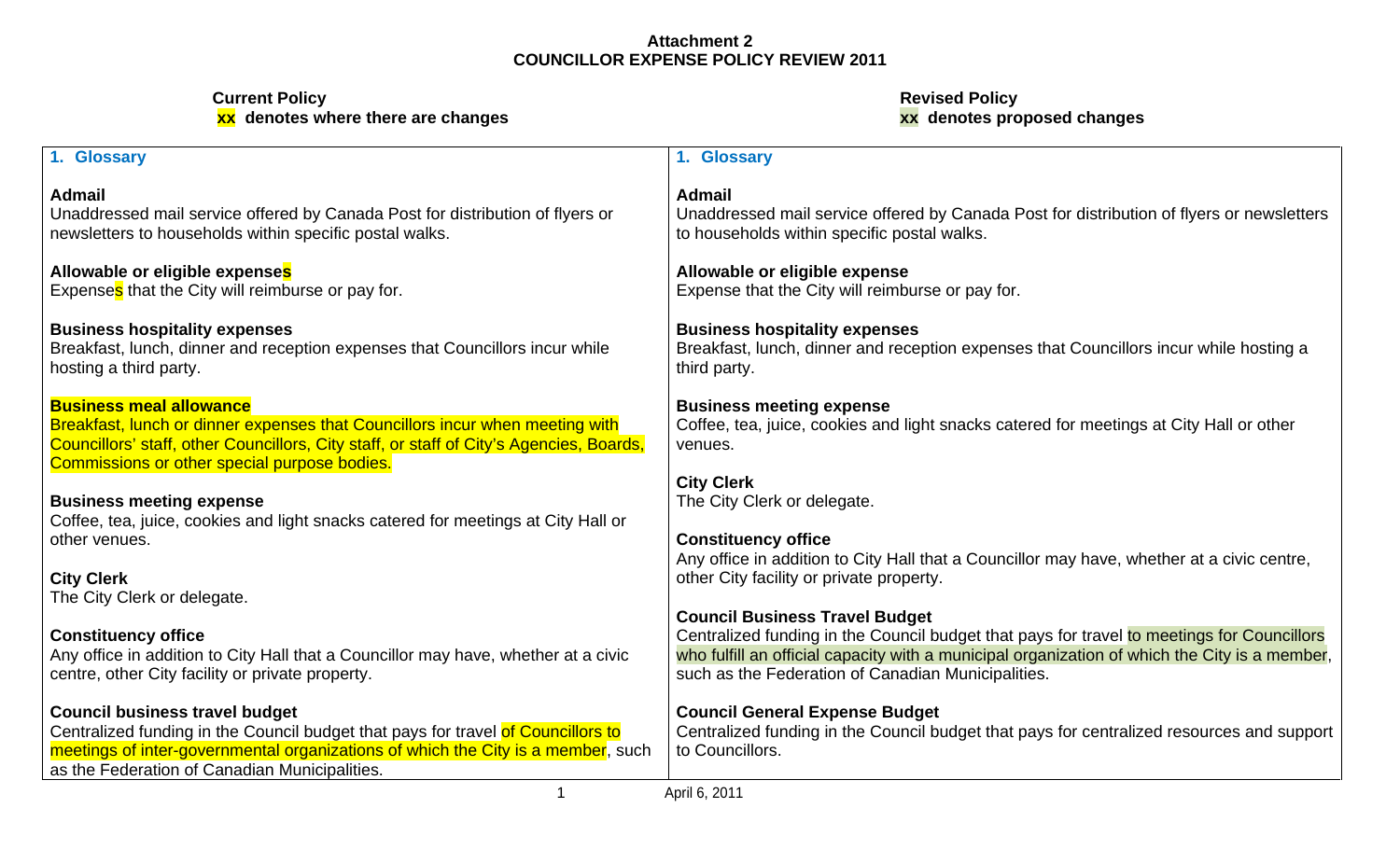| <b>Current Policy</b>                                                                                      | <b>Revised Policy</b>                                                                        |
|------------------------------------------------------------------------------------------------------------|----------------------------------------------------------------------------------------------|
| xx denotes where there are changes                                                                         | xx denotes proposed changes                                                                  |
|                                                                                                            | <b>Councillor Office Expense Budget</b>                                                      |
| Council general expense budget                                                                             | Annual discretionary budget allocated to each Councillor for the operations of their office, |
| Centralized funding in the Council budget that pays for centralized resources and                          | governed by the Councillor Expense Policy.                                                   |
| support to Councillors.                                                                                    |                                                                                              |
|                                                                                                            | <b>Councillor Staffing Budget</b>                                                            |
| <b>Councillor office expense budget</b>                                                                    | Annual discretionary budget allocated to each Councillor to allow them to hire full-time or  |
| Annual discretionary budget allocated to each Councillor for the operations of their                       | part-time staff in their offices.                                                            |
| office, governed by the Councillor Expense Policy.                                                         |                                                                                              |
|                                                                                                            | <b>Councillor's office</b>                                                                   |
| <b>Councillor staffing budget</b>                                                                          | Refers to both the Councillor and his or her staff.                                          |
| Annual discretionary budget allocated to each Councillor to allow them to hire full-                       |                                                                                              |
| time or part-time staff in their offices.                                                                  | <b>Director, Council and Support Services</b>                                                |
|                                                                                                            | The Director or other staff of the Council and Support Services Unit, City Clerk's Office.   |
| <b>Councillor's office</b>                                                                                 |                                                                                              |
| Refers to both the Councillor and his or her staff.                                                        | <b>Greater Toronto Area (GTA)</b>                                                            |
|                                                                                                            | The City of Toronto and the regions of Durham, Halton, Peel and York.                        |
| Director, Council and Support Services                                                                     |                                                                                              |
| The Director or other staff of the Council and Support Services Unit, City Clerk's                         | Ineligible expense                                                                           |
| Office.                                                                                                    | Expense that the City will not reimburse or pay for.                                         |
|                                                                                                            | <b>Information Production Unit</b>                                                           |
| <b>Greater Toronto Area (GTA)</b><br>The City of Toronto and the regions of Durham, Halton, Peel and York. | Refers to the Information Production Unit of the City Clerk's Office responsible for         |
|                                                                                                            | printing, photocopying, mail and courier.                                                    |
| Ineligible expense <mark>s</mark>                                                                          |                                                                                              |
| Expenses that the City will not reimburse or pay for.                                                      | Inter-divisional charges (IDC)                                                               |
|                                                                                                            | A mechanism internal to the City of Toronto for a City division or business unit to charge   |
| Inter-divisional charges (IDC)                                                                             | for services rendered through an internal adjustment in the City's financial system (SAP).   |
| A mechanism internal to the City of Toronto for a City division or business unit to                        |                                                                                              |
| charge for services rendered through an internal adjustment in the City's financial                        | Kilometrage                                                                                  |
| system (SAP).                                                                                              | Set rate per kilometre travelled when personal vehicles are used for work-related            |
|                                                                                                            | purposes.                                                                                    |
| <b>Kilometrage</b>                                                                                         |                                                                                              |
| Set rate per kilometre travelled when personal vehicles are used for work-related                          | This rate shall be set annually as the reasonable rate established by the Canada             |
|                                                                                                            | April 6, 2011                                                                                |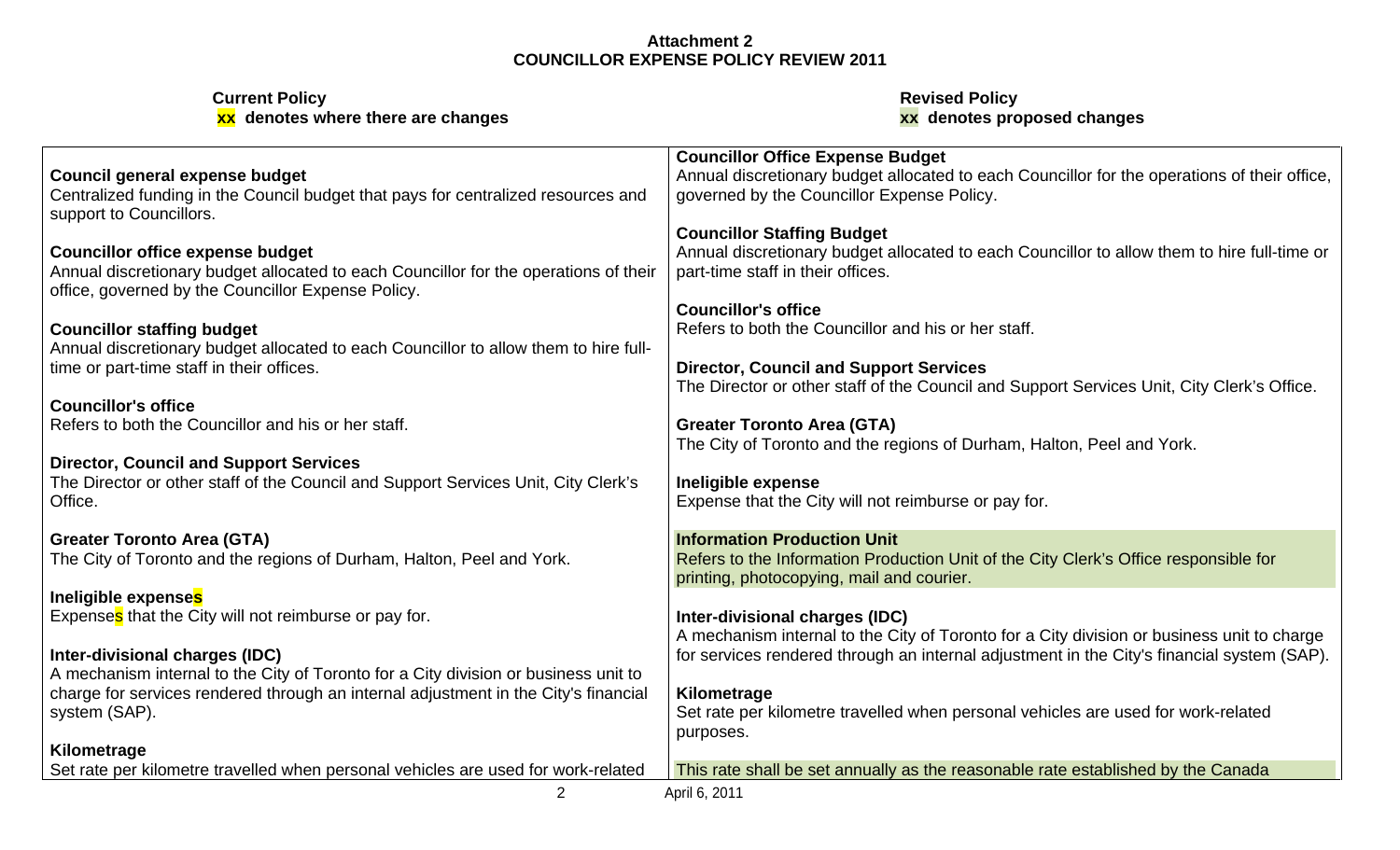| purposes.                                                                             | Revenue Agency (CRA) under section 7306 of the Income Tax Regulations, C.R.C.,<br>c.945 to ensure that the expense reimbursed is non-taxable income to the Councillor or |
|---------------------------------------------------------------------------------------|--------------------------------------------------------------------------------------------------------------------------------------------------------------------------|
| <b>Normal work location</b>                                                           | the employee.                                                                                                                                                            |
| A location at which the employee, as a rule, reports for work (Canada Revenue)        |                                                                                                                                                                          |
| Agency definition). For Councillors, Toronto City Hall is their normal work location. | <b>Normal work location</b>                                                                                                                                              |
|                                                                                       | A location at which the employee, as a rule, reports for work (Canada Revenue Agency                                                                                     |
| P-Card                                                                                | definition). For Councillors, Toronto City Hall is their normal work location.                                                                                           |
| City purchasing card issued to Councillor staff for repeat purchases of low-value     |                                                                                                                                                                          |
| supplies and materials.                                                               | <b>PCard</b>                                                                                                                                                             |
|                                                                                       | City purchasing card issued to Councillor staff for <b>booking hotel</b> , transportation,                                                                               |
| Per diem                                                                              | conference registration and for the purchase of low-value materials and supplies.                                                                                        |
| A specific amount of money provided on a daily basis to cover expenses such as        |                                                                                                                                                                          |
| meals, personal telephone calls, entertainment and other personal expenses            | Per diem                                                                                                                                                                 |
| during a work-related trip.                                                           | A specific amount of money provided on a daily basis to cover expenses such as meals,                                                                                    |
|                                                                                       | personal telephone calls, entertainment and other personal expenses during a work-                                                                                       |
| <b>Protocol Unit</b>                                                                  | related trip.                                                                                                                                                            |
| The Protocol Unit of the City Clerk's Office, led by the Chief of Protocol.           |                                                                                                                                                                          |
|                                                                                       | <b>PPEB</b>                                                                                                                                                              |
| <b>Printing and Distribution Unit</b>                                                 | The Pension, Payroll & Employee Benefits Division.                                                                                                                       |
| Refers to the Printing and Distribution Unit of the City Clerk's Office.              |                                                                                                                                                                          |
|                                                                                       | <b>Program Budget</b>                                                                                                                                                    |
| <b>Reimburse</b>                                                                      | Capital or operating budget of a City division, agency or corporation.                                                                                                   |
| Repay. In some cases Councillors may purchase and pay for certain materials,          |                                                                                                                                                                          |
| goods or services, for which the City may afterwards pay them back either through     | <b>Protocol Unit</b>                                                                                                                                                     |
| petty cash or a City cheque.                                                          | Refers to the Protocol Services Unit of the City Clerk's Office, led by the Chief of                                                                                     |
|                                                                                       | Protocol.                                                                                                                                                                |
| Sole source                                                                           |                                                                                                                                                                          |
| Selection of a vendor for a product or a service without obtaining three quotations   | Reimburse                                                                                                                                                                |
| because of specific reasons.                                                          | Repay. In some cases Councillors may purchase and pay for certain materials, goods or                                                                                    |
|                                                                                       | services, for which the City may afterwards pay them back either through petty cash or a                                                                                 |
| <b>Third party</b>                                                                    | City cheque.                                                                                                                                                             |
| Arms-length organization or individual who is not a City employee, an employee of     |                                                                                                                                                                          |
| a City of Toronto agency, board or commission, another Member of Council or           |                                                                                                                                                                          |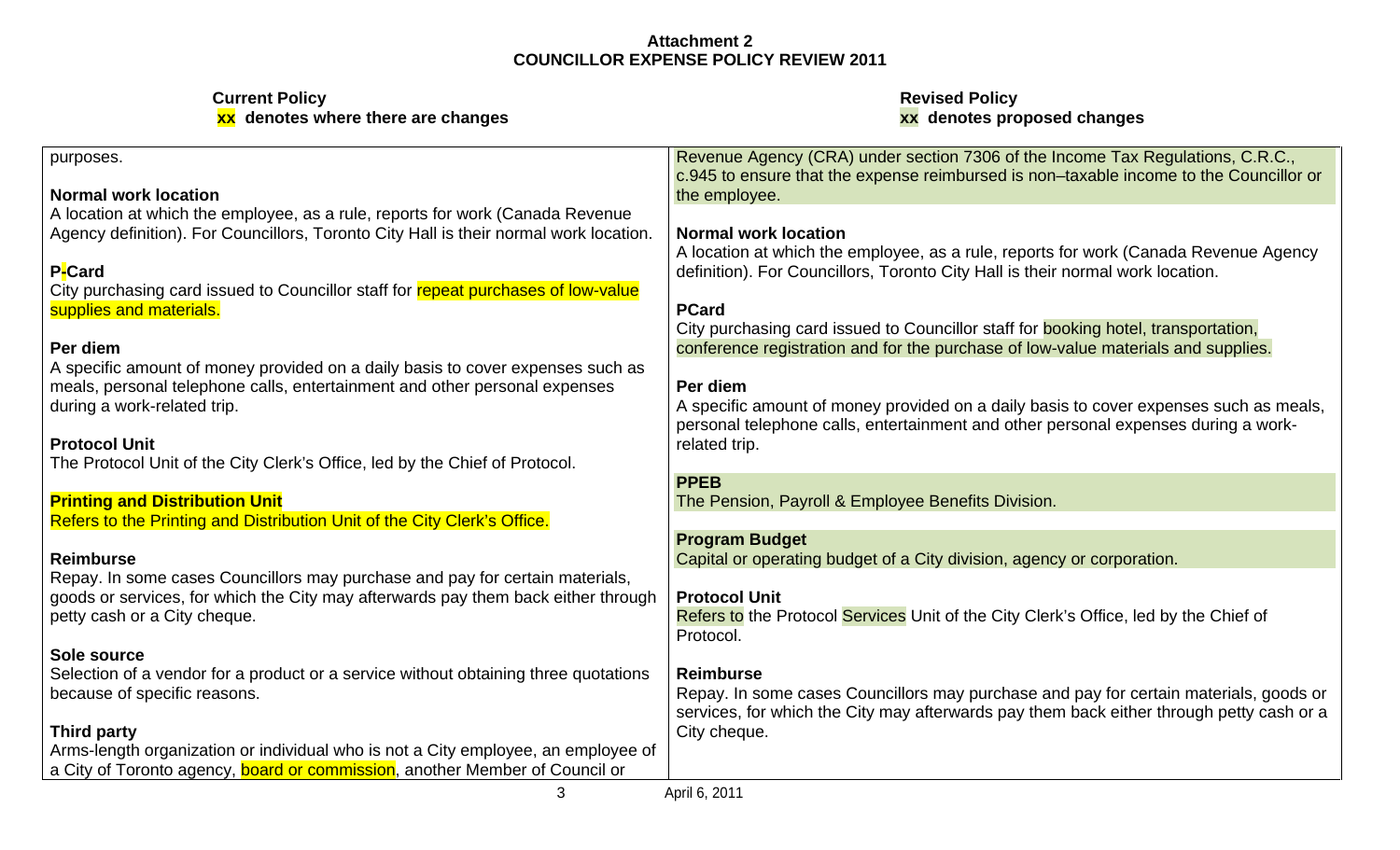| their staff, consultant, volunteer or student retained/engaged in City interests.                                                                                                                                        | Sole source                                                                                                                                                                                                                                     |
|--------------------------------------------------------------------------------------------------------------------------------------------------------------------------------------------------------------------------|-------------------------------------------------------------------------------------------------------------------------------------------------------------------------------------------------------------------------------------------------|
| <b>Travel Card</b>                                                                                                                                                                                                       | Selection of a vendor for a product or a service without obtaining three quotations<br>because of specific reasons.                                                                                                                             |
| City purchasing card issued to Councillors' staff to facilitate travel arrangements                                                                                                                                      |                                                                                                                                                                                                                                                 |
| for Councillors, including conference registration, airline/train/bus booking and                                                                                                                                        | Third party                                                                                                                                                                                                                                     |
| hotel reservations.                                                                                                                                                                                                      | Arms-length organization or individual who is not a City employee, an employee of a City<br>of Toronto agency or corporation, another Member of Council or their staff, consultant,<br>volunteer or student retained/engaged in City interests. |
| 2. Introduction                                                                                                                                                                                                          | 2. Introduction                                                                                                                                                                                                                                 |
| The City of Toronto provides resources and support to Councillors through these<br>mechanisms:                                                                                                                           | The City of Toronto provides resources and support to Councillors through these<br>mechanisms:                                                                                                                                                  |
| <b>Council General Expense Budget</b>                                                                                                                                                                                    | <b>Council General Expense Budget</b>                                                                                                                                                                                                           |
| To fund general support for all Councillors and for inter-governmental related<br>business travel. See Appendix 1.                                                                                                       | To fund centralized support and resources for all Councillors and for inter-<br>governmental related business travel. See Appendix 1.                                                                                                           |
| <b>Councillor Staffing Budget</b>                                                                                                                                                                                        | <b>Councillor Staffing Budget</b>                                                                                                                                                                                                               |
| A discretionary staffing budget is provided to each Councillor in an amount<br>equivalent to the top of the range for three staff - an Executive Assistant, an<br>Administrative Assistant and a Constituency Assistant. | A discretionary Staffing Budget is provided to each Councillor in an amount<br>equivalent to the top of the salary range for three staff - an Executive Assistant, an<br>Administrative Assistant and a Constituency Assistant.                 |
| The budget is to pay for staff salaries.                                                                                                                                                                                 | The budget is to pay for staff salaries.                                                                                                                                                                                                        |
| Any over-expenditure in staff salary can be paid by the discretionary office<br>expense budget.                                                                                                                          | Any over-expenditure in staff salary can be paid by the discretionary Office Expense<br>Budget until the end of the 2010-2014 term on November 30, 2014. Beginning with                                                                         |
| Councillors cannot transfer salary budget between years or use their staffing<br>budget to pay for office expenses.                                                                                                      | the new term of Council on December 1, 2014, this will no longer be permitted.<br>Councillors cannot transfer salary budget between years or use their Staffing Budget<br>to pay for office expenses.                                           |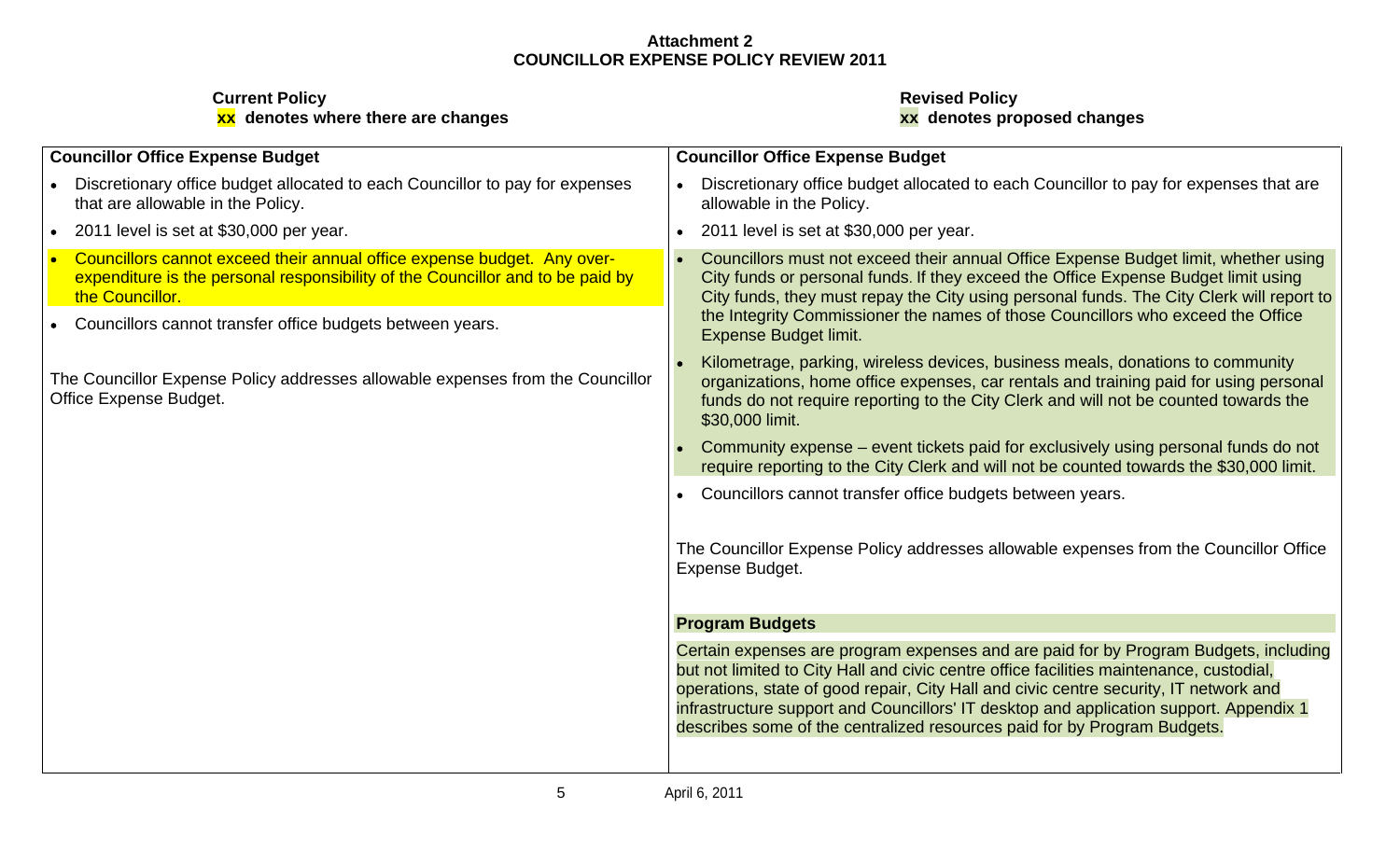**Current Policy Revised Policy xx denotes where there are changes xx denotes proposed changes**

#### **3. Guiding Legislation 3. Guiding Legislation and By-laws** The City of Toronto Act, 2006, S. 131, describes the role of City Council: The City of Toronto Act, 2006, S. 131, describes the role of City Council: To represent the public and consider the well-being and interests of the City; To represent the public and consider the well-being and interests of the City;  $\bullet$ To develop and evaluate the policies and programs of the City; To develop and evaluate the policies and programs of the City; To determine which services the City provides; To determine which services the City provides; To ensure that administrative policies, practices and procedures and  $\qquad \qquad | \cdot \quad$  To ensure that administrative policies, practices and procedures and controllership  $\qquad \qquad |$ controllership policies, practices and procedures are in place to implement the  $|$  policies, practices and procedures are in place to implement the decisions of Council;  $|$ decisions of Council; To ensure the accountability and transparency of the operations of the City, including To ensure the accountability and transparency of the operations of the City, the activities of the senior management of the City; including the activities of the senior management of the City; To maintain the financial integrity of the City; and To maintain the financial integrity of the City; and  $\bullet$ To carry out the duties of Council under this or any other Act. To carry out the duties of Council under this or any other Act.  $\bullet$ The City of Toronto Act, 2006 and the City's Code of Conduct for Members of Council The City of Toronto Act and the City's Code of Conduct for Members of Council | require Members to act lawfully, honestly and exercise a reasonable degree of care and | require Members to act lawfully, honestly and exercise a reasonable degree of  $\quad \mid$  diligence in carrying out their functions. Members are ultimately accountable to the public  $\mid$ care and diligence in carrying out their functions. Members are ultimately and their constituents. accountable to the public and their constituents. Code of Conduct and Lobbying By-law Councillors are reminded that a breach of the Councillor Expense Policy is considered a breach of the Code of Conduct.

- The Councillor Expense Policy should be read in conjunction with the Code of Conduct, including but not limited to section IV) Gifts and Benefits and section XV) Failure to Adhere to Council Policies and Procedures. See Appendix 2.
- Councillors should also ensure that the Lobbying By-law and the Council-approved Policy on Donations to Council Member-Organized Community Events are complied with in all their transactions under this policy. See Appendix 3.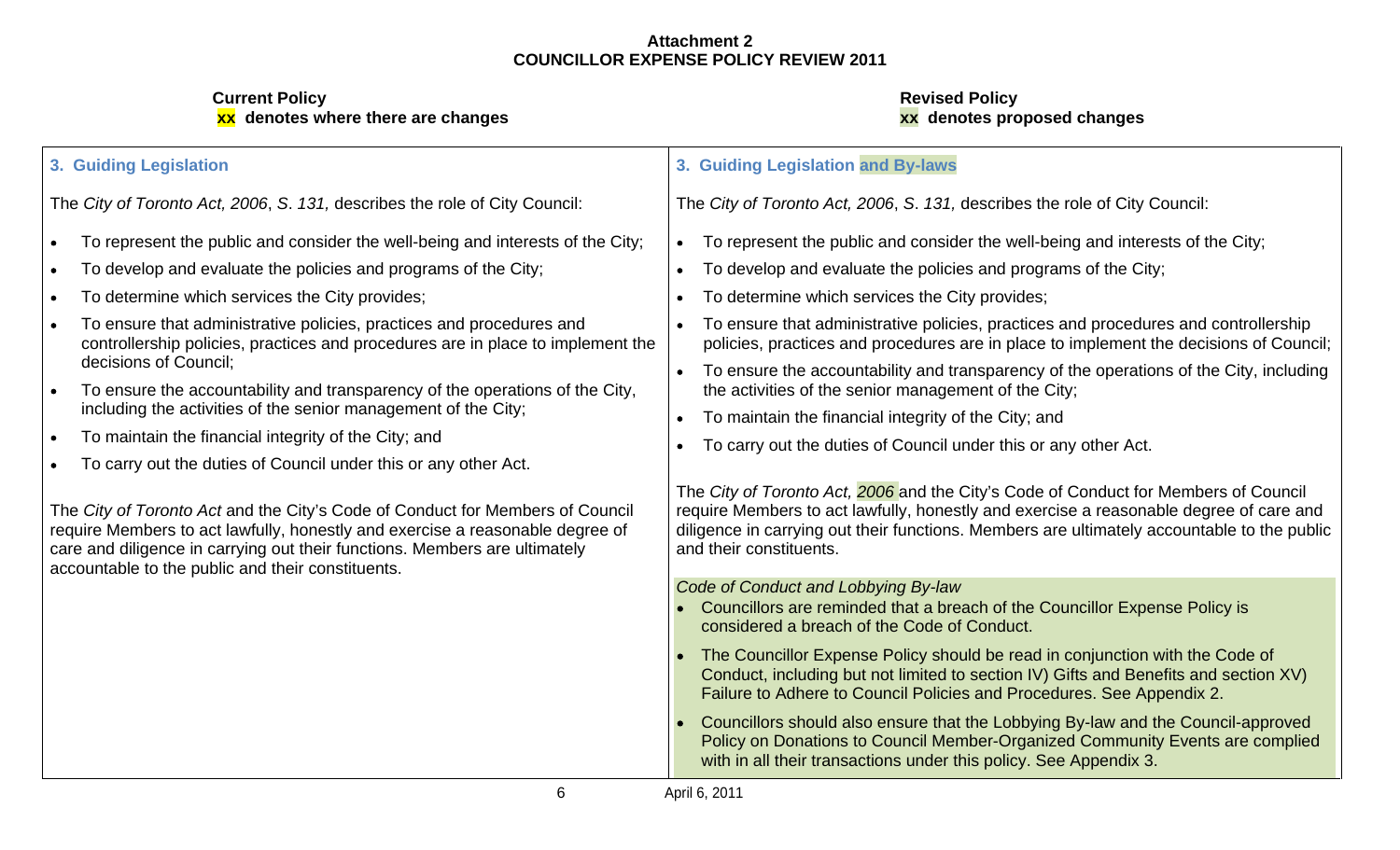| <b>Current Policy</b><br>xx denotes where there are changes | <b>Revised Policy</b><br>xx denotes proposed changes                                                                                                                                                                                                                                                 |
|-------------------------------------------------------------|------------------------------------------------------------------------------------------------------------------------------------------------------------------------------------------------------------------------------------------------------------------------------------------------------|
|                                                             | • Councillors should consult with the Integrity Commissioner or the Lobbyist Registrar<br>about the potential impact of any expense transaction on their compliance with the<br>Code of Conduct and the Lobbying By-law.                                                                             |
|                                                             | If the Integrity Commissioner has provided any advice to a Councillor and there is a<br>subsequent Code of Conduct complaint on the matter, the Integrity Commissioner will<br>be bound by the advice that has been provided, as long as all relevant facts have<br>been provided by the Councillor. |
|                                                             | • The role of the Councillor as a Member of Council and their role as an individual and<br>a business operative must be kept separate and distinct.                                                                                                                                                  |
|                                                             | <b>Municipal Elections Act, 1996</b><br>• Councillors should be aware of the requirements of the Municipal Elections Act, 1996,<br>especially with regard to the requirements of campaign financing.                                                                                                 |
|                                                             | The role of the Councillor as a Member of Council and their role as a candidate in an<br>election campaign must be kept separate and distinct.                                                                                                                                                       |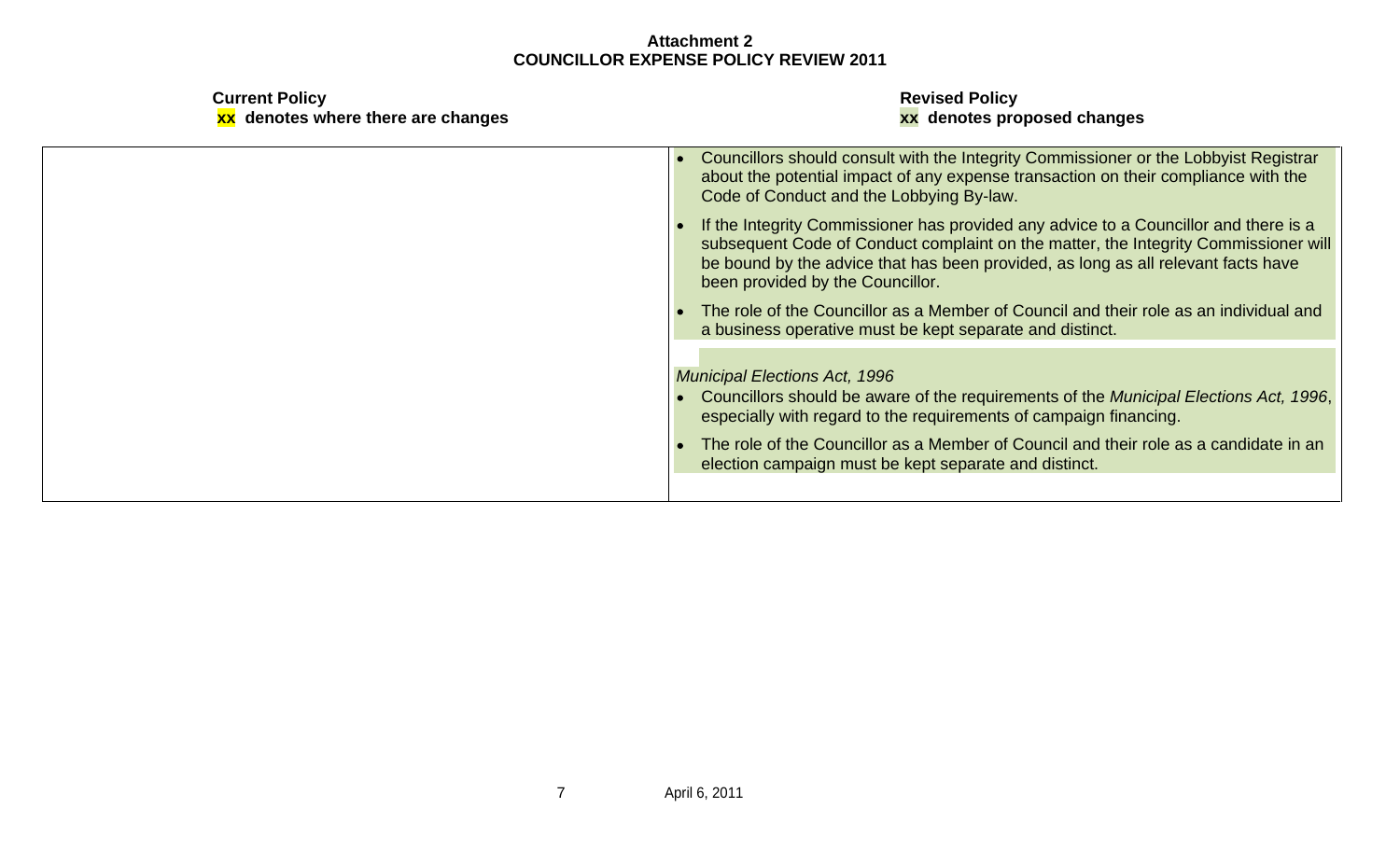| 4. Policy Overview                                                                                                                                                      | <b>4. Policy Overview</b>                                                                                                                                                                                       |
|-------------------------------------------------------------------------------------------------------------------------------------------------------------------------|-----------------------------------------------------------------------------------------------------------------------------------------------------------------------------------------------------------------|
| <b>Purpose</b>                                                                                                                                                          | <b>Purpose</b>                                                                                                                                                                                                  |
| This policy guides the expenditures that support Councillors in performing their<br>diverse roles and in representing their constituents. The budget allows Councillors | This policy guides the expenditures that support Councillors in performing their diverse<br>roles and in representing their constituents. The budget allows Councillors to:                                     |
| Communicate with their constituents about the meetings and activities of City<br>Council and its committees.                                                            | Communicate with their constituents about the meetings and activities of City Council<br>and its committees.                                                                                                    |
| Communicate with their constituents about the business and services of the<br>City and its agencies.                                                                    | Communicate with their constituents about the business and services of the City and<br>its agencies.                                                                                                            |
| Enhance and promote a harmonious community in their wards. [removed]                                                                                                    | Administer their offices in City Hall and in their communities.                                                                                                                                                 |
| Administer their offices in City Hall and in their communities.                                                                                                         | • Represent the City at functions or events.                                                                                                                                                                    |
| Represent the City at functions or events.                                                                                                                              | The policy is intended to:                                                                                                                                                                                      |
| The policy is intended to:<br>Provide Councillors with the flexibility to allocate resources in the most efficient                                                      | Provide Councillors with the flexibility to allocate resources in the most efficient way<br>to meet their own particular requirements.                                                                          |
| way to meet their own particular requirements.                                                                                                                          | Simplify the processes that Councillors and their staff use to administer their budgets<br>by eliminating unnecessary rules.                                                                                    |
| Simplify the processes that Councillors and their staff use to administer their<br>budgets by eliminating unnecessary rules.                                            | Recognize Councillors' accountability for managing City resources allocated to them.                                                                                                                            |
| Recognize Councillors' accountability for managing City resources allocated to                                                                                          | The City of Toronto funds Councillor expenses that:                                                                                                                                                             |
| them.                                                                                                                                                                   | • Fall within the general categories of expenditures that this policy outlines.                                                                                                                                 |
| The City of Toronto funds the expenditure activities and supply requirements of                                                                                         | Are within the limits that City Council has set for its Members.                                                                                                                                                |
| <b>Councillors which:</b><br>• Fall within the general categories of expenditures that this policy outlines.                                                            | • Are non-partisan or personal in nature.                                                                                                                                                                       |
| Are non-partisan or personal in nature.                                                                                                                                 | • Are not third-party expenses.                                                                                                                                                                                 |
| Are within the limits that City Council has set for its Members.                                                                                                        | Do not support or feature any candidate in any municipal, provincial, federal election<br>or by-election, or promote consent or rejection of a question that has been submitted<br>to electors in a referendum. |
| Councillors are personally responsible for expenditures that do not fall within these                                                                                   | April 6, 2011                                                                                                                                                                                                   |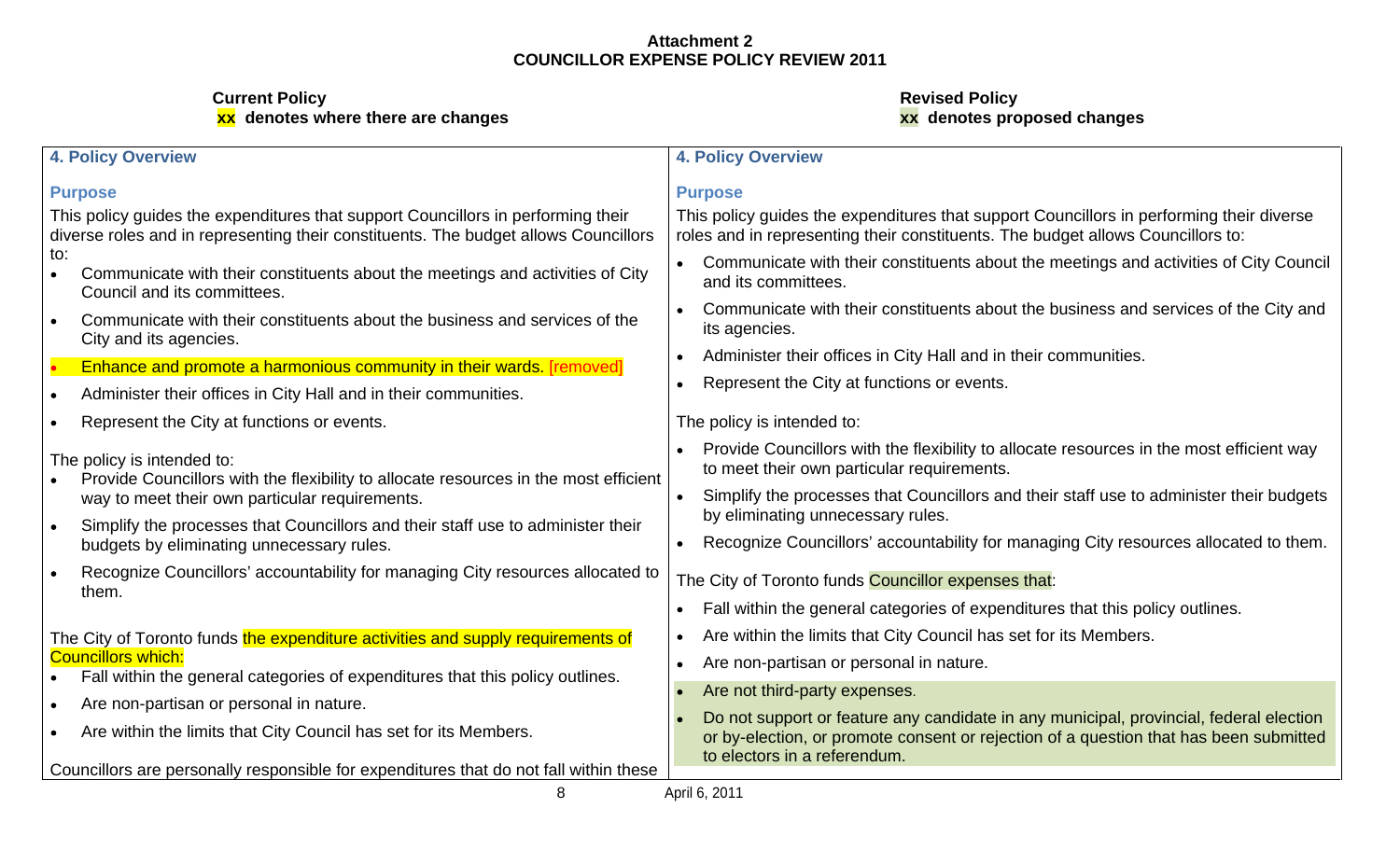| <b>Current Policy</b><br>xx denotes where there are changes                                                                                                                                      | <b>Revised Policy</b><br>xx denotes proposed changes                                                                                                                                                                                                                                   |
|--------------------------------------------------------------------------------------------------------------------------------------------------------------------------------------------------|----------------------------------------------------------------------------------------------------------------------------------------------------------------------------------------------------------------------------------------------------------------------------------------|
| criteria. The Director of Council and Support Services is available to help<br>Councillors and their staff to understand these criteria and to help them plan their<br>budgets and expenditures. | Councillors are personally responsible for expenditures that do not fall within these<br>criteria. The Director of Council and Support Services is available to help Councillors and<br>their staff understand these criteria and to help them plan their budgets and<br>expenditures. |
| Scope<br>The policy sets out the rules that apply on how transactions are to be conducted<br>when Councillors use their discretionary office expense budget, set at \$30,000.                    | <b>Scope</b><br>The policy sets out the rules that apply on how transactions are to be conducted when<br>Councillors use their discretionary Office Expense Budget.                                                                                                                    |
| The policy does not apply to expenses funded by City programs, agencies, <mark>boards</mark><br>commissions and other special purpose bodies.                                                    | The policy does not apply to expenses funded by City programs, agencies and<br>corporations.                                                                                                                                                                                           |
| <b>Principles</b>                                                                                                                                                                                | <b>Principles</b>                                                                                                                                                                                                                                                                      |
| When interpreting this policy, the following principles should be kept in mind:                                                                                                                  | When interpreting this policy, the following principles should be kept in mind:                                                                                                                                                                                                        |
| a. Autonomy of Council<br>City Council, as the decision-making body of the City, is separate and distinct<br>from the City administration.                                                       | a. Autonomy of Council<br>• City Council, as the decision-making body of the City, is separate and distinct from<br>the City administration.                                                                                                                                           |
| The autonomy of Council is provided for in the City of Toronto Act, 2006.                                                                                                                        | • The autonomy of Council is provided for in the City of Toronto Act, 2006.                                                                                                                                                                                                            |
| b. Integrity of Council<br>The integrity of City Council as a whole and the offices of the Councillors must<br>be protected.                                                                     | b. Integrity of Council<br>The integrity of City Council as a whole and the Office of the Councillor must be<br>protected.                                                                                                                                                             |
| The interest of City Council as a whole takes precedence over the personal<br>interest of individual Members of Council.                                                                         | • The interest of City Council as a whole takes precedence over the personal interest<br>of individual Members of Council.                                                                                                                                                             |
| c. Accountability<br>Since Councillors use public funds when they perform their duties, the public<br>expects public funds to be used prudently.                                                 | c. Accountability<br>Since Councillors use public funds when they perform their duties, the public expects<br>public funds to be used prudently.                                                                                                                                       |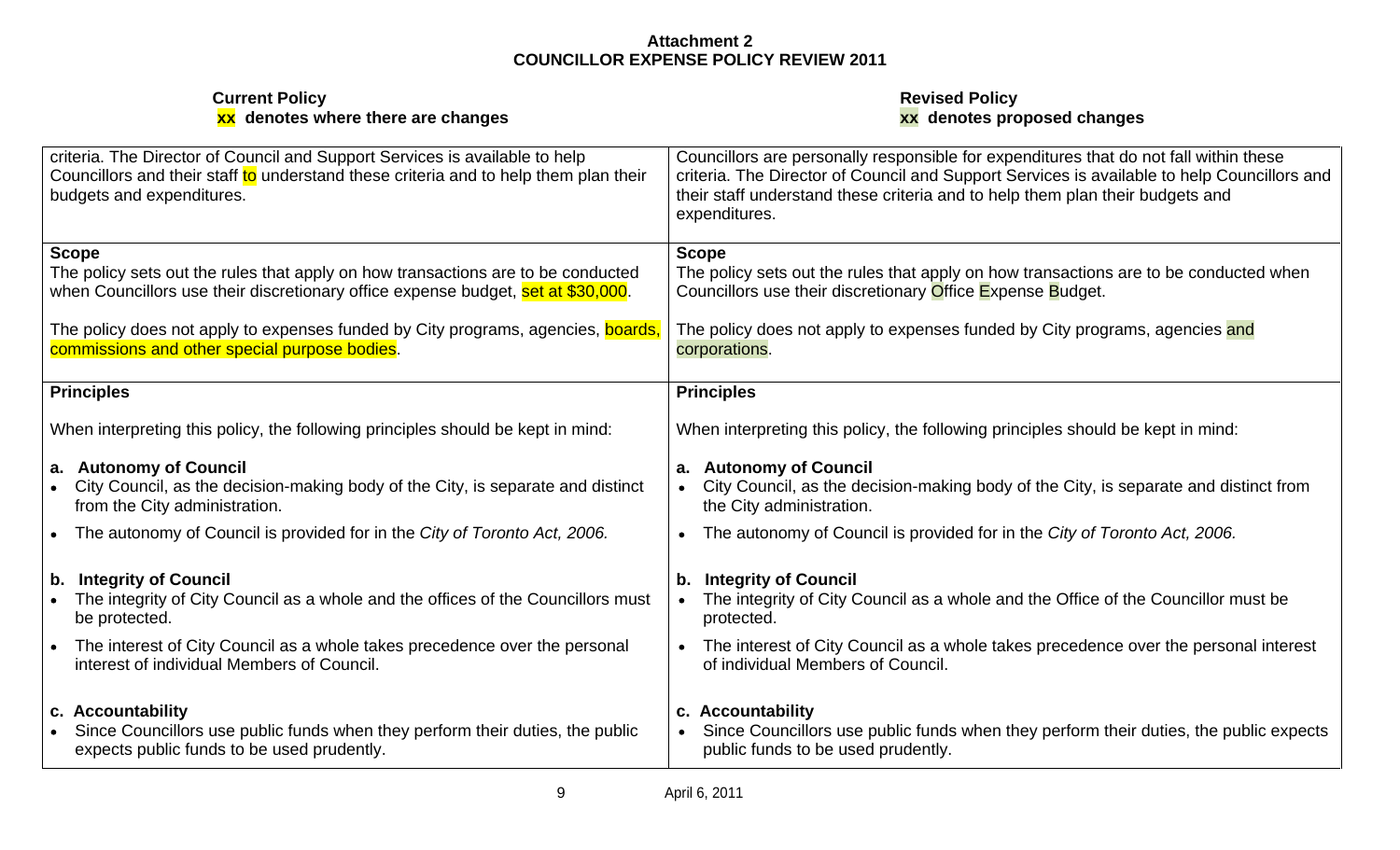| xx denotes where there are changes                                                                                                                                                               | <b>Revised Policy</b><br>xx denotes proposed changes                                                                                                                                                                                   |
|--------------------------------------------------------------------------------------------------------------------------------------------------------------------------------------------------|----------------------------------------------------------------------------------------------------------------------------------------------------------------------------------------------------------------------------------------|
| Councillors are the stewards of City resources and are ultimately accountable                                                                                                                    | Councillors are the stewards of City resources and are ultimately accountable to the                                                                                                                                                   |
| to the public and their constituents for the type and level of expenses they                                                                                                                     | public and their constituents for the type and level of expenses they incur.                                                                                                                                                           |
| incur.<br>Councillors' expenses must be reasonable and reflect what the public expects<br>of an elected official.<br>Councillors' business expenses and personal expenses must be kept separate. | • Councillors' expenses must be reasonable and reflect what the public expects of an<br>elected official.<br>• Councillors' business expenses and personal expenses must be kept separate.                                             |
| d. Transparency                                                                                                                                                                                  | d. Transparency                                                                                                                                                                                                                        |
| The public has a right to know how public funds allocated to Councillors are                                                                                                                     | • The public has a right to know how public funds allocated to Councillors are spent.                                                                                                                                                  |
| spent.                                                                                                                                                                                           | • The public's right to Councillors' expense information must be balanced against the                                                                                                                                                  |
| The public's right to Councillors' expense information must be balanced against                                                                                                                  | need to protect privacy and personal information, and allow time for proper                                                                                                                                                            |
| the need to protect privacy and personal information, and allow time for proper                                                                                                                  | accounting and reconciliation of expenses.                                                                                                                                                                                             |
| accounting and reconciliation of expenses.                                                                                                                                                       | <b>Equitable Access to Resources</b>                                                                                                                                                                                                   |
| <b>Equitable Access to Resources</b>                                                                                                                                                             | • There should be a level playing field among all Councillors irrespective of personal                                                                                                                                                 |
| There should be a level playing field among all Councillors irrespective of                                                                                                                      | financial circumstances.                                                                                                                                                                                                               |
| personal financial circumstances.<br>Councillors should have access to the same level of funding to run their offices.<br><b>Flexibility and Limits</b>                                          | • Councillors should have access to the same level of funding to run their offices.<br><b>Flexibility and Limits</b><br>• Councillors require flexibility to perform their roles, operate their offices and pursue<br>their interests. |
| Councillors require flexibility to perform their roles, operate their offices and                                                                                                                | Councillors engage their communities differently.                                                                                                                                                                                      |
| pursue their interests.                                                                                                                                                                          | • Expenditures must not conflict with rules set out in the Municipal Elections Act, 1996                                                                                                                                               |
| Councillors engage their communities differently.                                                                                                                                                | and other legislations. (Appendix 2)                                                                                                                                                                                                   |
| Expenditures must not conflict with rules set out in <b>Elections</b> and other                                                                                                                  | • All accounting, audit and <i>Income Tax Act</i> principles and rules must be followed.                                                                                                                                               |
| legislations. (Appendix 2)                                                                                                                                                                       | All accounting, audit and Income Tax Act principles and rules must be followed.                                                                                                                                                        |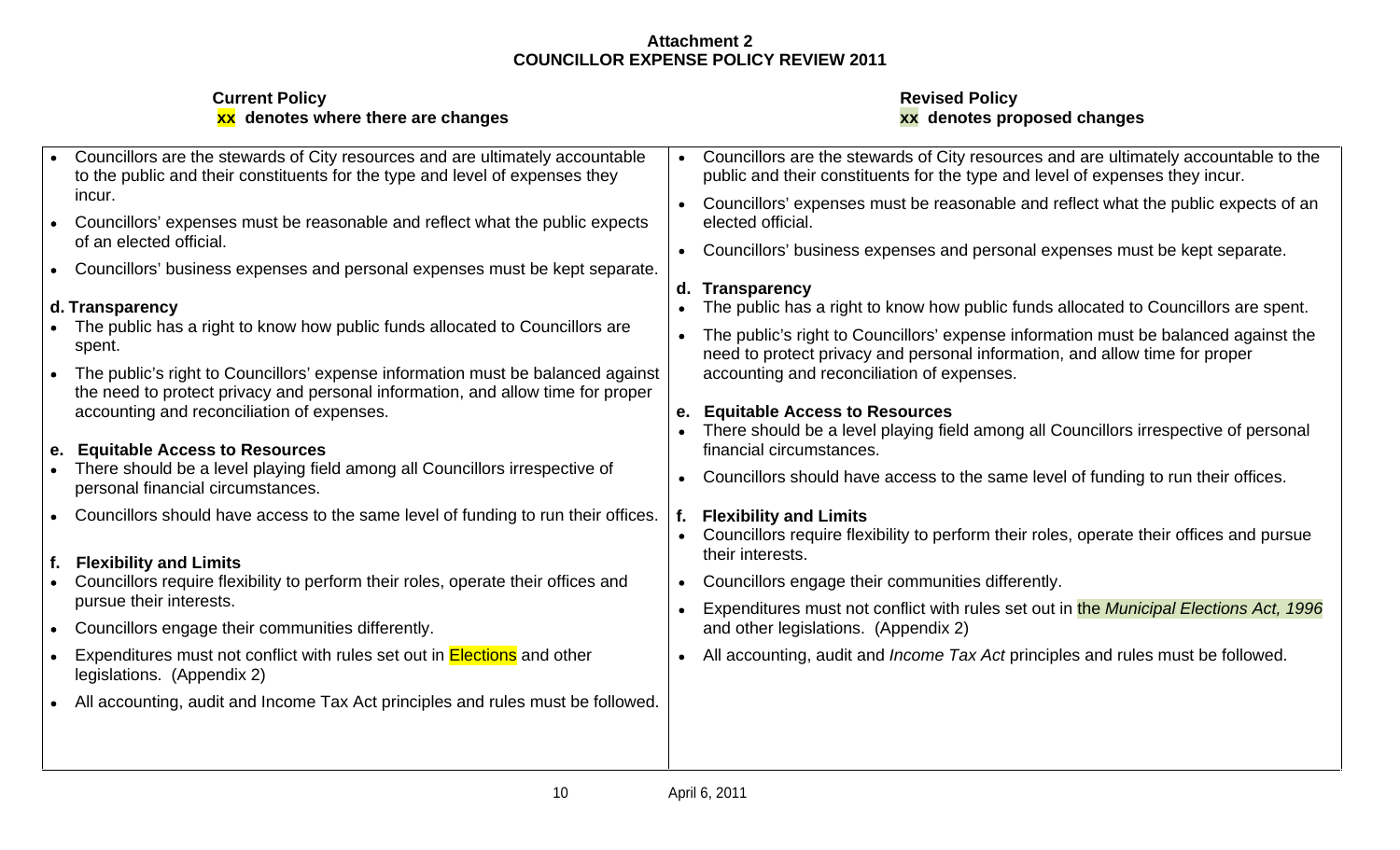| Purchasing, Accounting and Payment Procedures                                                                                                                                                                                                                                                                                     | <b>Purchasing, Accounting and Payment Procedures</b>                                                                                                                                                                                                                                                                                                                    |
|-----------------------------------------------------------------------------------------------------------------------------------------------------------------------------------------------------------------------------------------------------------------------------------------------------------------------------------|-------------------------------------------------------------------------------------------------------------------------------------------------------------------------------------------------------------------------------------------------------------------------------------------------------------------------------------------------------------------------|
| a. Purchasing Procedures                                                                                                                                                                                                                                                                                                          | <b>Purchasing Procedures</b>                                                                                                                                                                                                                                                                                                                                            |
| The following sets out how Councillors can purchase goods and services and the<br>purchasing procedures related to different value purchases. The Director, Council<br>and Support Services is available to provide advice on purchasing procedures,<br>assist with vendor lists and obtaining quotations, and prepare purchasing | The following sets out how Councillors purchase goods and services and the purchasing<br>procedures related to purchases of different values. The Director, Council and Support<br>Services is available to provide advice on purchasing procedures, assist with vendor lists<br>and obtaining quotations, and prepare purchasing documents. Generally, it is advisable |
| documents. Generally, it is advisable that Councillors consult with the Director,<br>Council and Support Services prior to ordering any goods or service.                                                                                                                                                                         | that Councillors consult with the Director, Council and Support Services prior to ordering<br>any goods or services.                                                                                                                                                                                                                                                    |
| The following sets out whether quotations are required:                                                                                                                                                                                                                                                                           | The following sets out whether quotations are required:                                                                                                                                                                                                                                                                                                                 |
| <u>Purchases with Value of Procedure</u><br>• Less than \$3,000:                                                                                                                                                                                                                                                                  | \$3,000 and lower:<br>Documented quotations are not required but due diligence must be exercised to ensure                                                                                                                                                                                                                                                              |
| No quotations required.<br>$\bullet$ \$3,000 to \$7,500:                                                                                                                                                                                                                                                                          | purchase reflects fair market value. Will not be considered as a sole source for reporting<br>purposes. Councillors should purchase from the City's stationery supplier or City stores                                                                                                                                                                                  |
| 3 quotations recommended, but not required.                                                                                                                                                                                                                                                                                       | where the items are available.<br>More than \$3,000 to \$10,000:                                                                                                                                                                                                                                                                                                        |
| $\frac{$7,501}{0}$ to \$10,000:<br>3 quotations required; can be telephone quotes.                                                                                                                                                                                                                                                | 3 quotations required (documented verbal, fax, phone, internet, newspaper<br>advertisements, flyers).                                                                                                                                                                                                                                                                   |
| $\bullet$ \$10,001 to \$50,000:                                                                                                                                                                                                                                                                                                   | More than \$10,000 to \$30,000:                                                                                                                                                                                                                                                                                                                                         |
| 3 written quotations required either by e-mail or fax.                                                                                                                                                                                                                                                                            | 3 written quotes required, either by letter, e-mail or fax.                                                                                                                                                                                                                                                                                                             |
| $\bullet$ More than \$50,000:                                                                                                                                                                                                                                                                                                     | More than \$30,000 over multiple years:                                                                                                                                                                                                                                                                                                                                 |
| Formal purchasing process with the issue of a Request for Quotation or Request<br>for Proposal.                                                                                                                                                                                                                                   | Formal purchasing process and requires working with the Director, Council and Support<br>Services to initiate and process the purchase.                                                                                                                                                                                                                                 |
| In situations where the value of purchase requires three quotations but there is a<br>particular vendor which the Councillor wishes to use, a sole source <b>purchase</b> form<br>needs to be prepared. The Director, Council and Support Services will provide                                                                   | In situations where the value of purchase requires three quotations but there is a<br>particular vendor which the Councillor wishes to use, a sole source request form must be<br>prepared. The Director, Council and Support Services will provide assistance in                                                                                                       |
|                                                                                                                                                                                                                                                                                                                                   | April 6, 2011                                                                                                                                                                                                                                                                                                                                                           |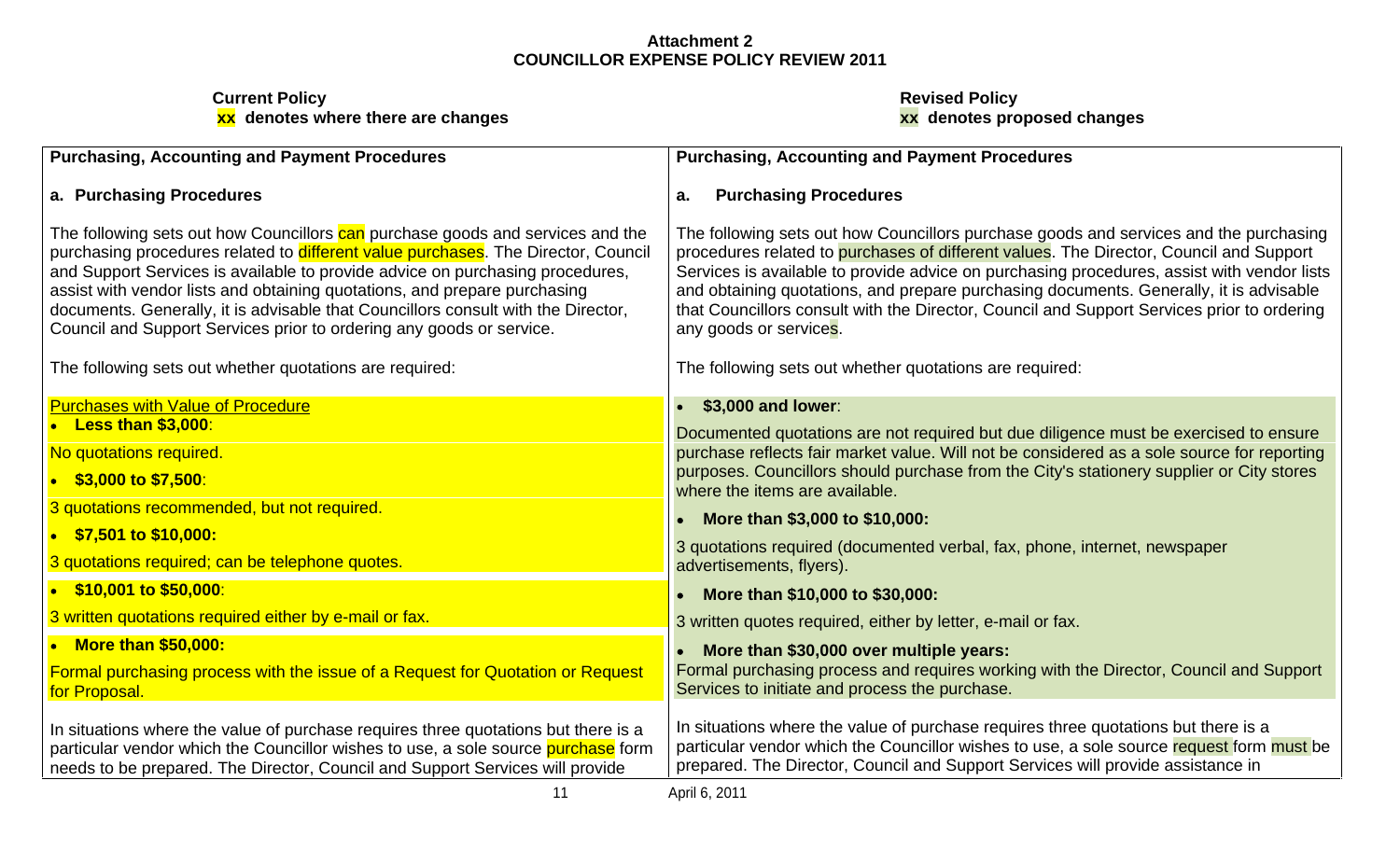| <b>Current Policy</b><br>xx denotes where there are changes                                                                                                                                                                                                                                                                   | <b>Revised Policy</b><br>xx denotes proposed changes                                                                                                                                                                                                                                                      |
|-------------------------------------------------------------------------------------------------------------------------------------------------------------------------------------------------------------------------------------------------------------------------------------------------------------------------------|-----------------------------------------------------------------------------------------------------------------------------------------------------------------------------------------------------------------------------------------------------------------------------------------------------------|
| assistance in preparing the appropriate documentation requirements in this<br>situation, including the sole source purchase form.                                                                                                                                                                                             | preparing the appropriate documentation, including the sole source request form.<br>Councillors must provide specific valid reasons when choosing to use only one particular                                                                                                                              |
| For purchasing of consulting service, a formal agreement is required with the<br>vendor. The Director, Council and Support Services will provide assistance on<br>drafting the required agreement.                                                                                                                            | For the purchasing of consulting service, a formal agreement is required with the vendor<br>The Director, Council and Support Services will provide assistance on drafting the<br>required agreement.                                                                                                     |
| For IT Purchases, Councillors must use the Request for IT Purchases (Form D).                                                                                                                                                                                                                                                 |                                                                                                                                                                                                                                                                                                           |
| b. Accounting Procedures                                                                                                                                                                                                                                                                                                      | For IT Purchases, Councillors must use the Request for IT Purchase Form (Form D). All<br>IT equipment connected to the City's network must comply with corporate standards and<br>security requirements and all such purchases must be done through City Clerk's Office IT                                |
| Councillors' claims for expenses must follow basic accounting and audit principles:<br>• Expenses must relate to the business of the City of Toronto.                                                                                                                                                                         |                                                                                                                                                                                                                                                                                                           |
| When providing supporting documentation for justifying business expenses<br>related to kilometrage, parking and taxi rides, Councillors need to provide the<br>specific details about these expenses as outlined in Section 5 - Transportation<br>- Kilometrage & Parking.                                                    | <b>b. Accounting Procedures</b><br>Councillors' claims for expenses must follow basic accounting and audit principles:<br>Expenses must relate to the business of the City of Toronto.                                                                                                                    |
| • Councillors or their staff must incur the expenses. Expenses incurred by third<br>parties cannot be claimed.<br>Councillors and their staff cannot claim expenses of a personal nature.  Where                                                                                                                              | When providing supporting documentation for justifying business expenses related to<br>kilometrage, parking and taxi rides, Councillors need to provide the specific details<br>about these expenses as outlined in Section $5 - T$ ransportation – Kilometrage and<br>Parking and Transportation - Taxi. |
| an invoice contains expenses of a personal nature, Councillors or their staff<br>must reimburse the City for those personal expenses when they submit the<br>request for reimbursement or payment of the expense to the Director, Council                                                                                     | Councillors or their staff must incur the expenses. Expenses incurred by third parties<br>cannot be claimed.                                                                                                                                                                                              |
| and Support Services.                                                                                                                                                                                                                                                                                                         | Councillors and their staff cannot claim expenses of a personal nature. Where an                                                                                                                                                                                                                          |
| Councillors and their staff must provide proper documentation, including<br>detailed original receipts, for all expense claims. Credit card receipts or<br>statements alone are not sufficient and will not be accepted. In the case of any<br>internet on-line purchases, a copy of the confirmation must be attached to the | invoice contains expenses of a personal nature, Councillors or their staff must<br>reimburse the City for those personal expenses when they submit the request for<br>reimbursement or payment of the allowable expense to the Director, Council and<br><b>Support Services.</b>                          |
| claim.                                                                                                                                                                                                                                                                                                                        | Councillors and their staff must provide proper documentation, including detailed                                                                                                                                                                                                                         |
| • Invoices must include a description of the goods purchased or services                                                                                                                                                                                                                                                      | original receipts, for all expense claims. Credit card receipts or statements alone are<br>not sufficient and will not be accepted. In the case of any on-line purchases, a copy                                                                                                                          |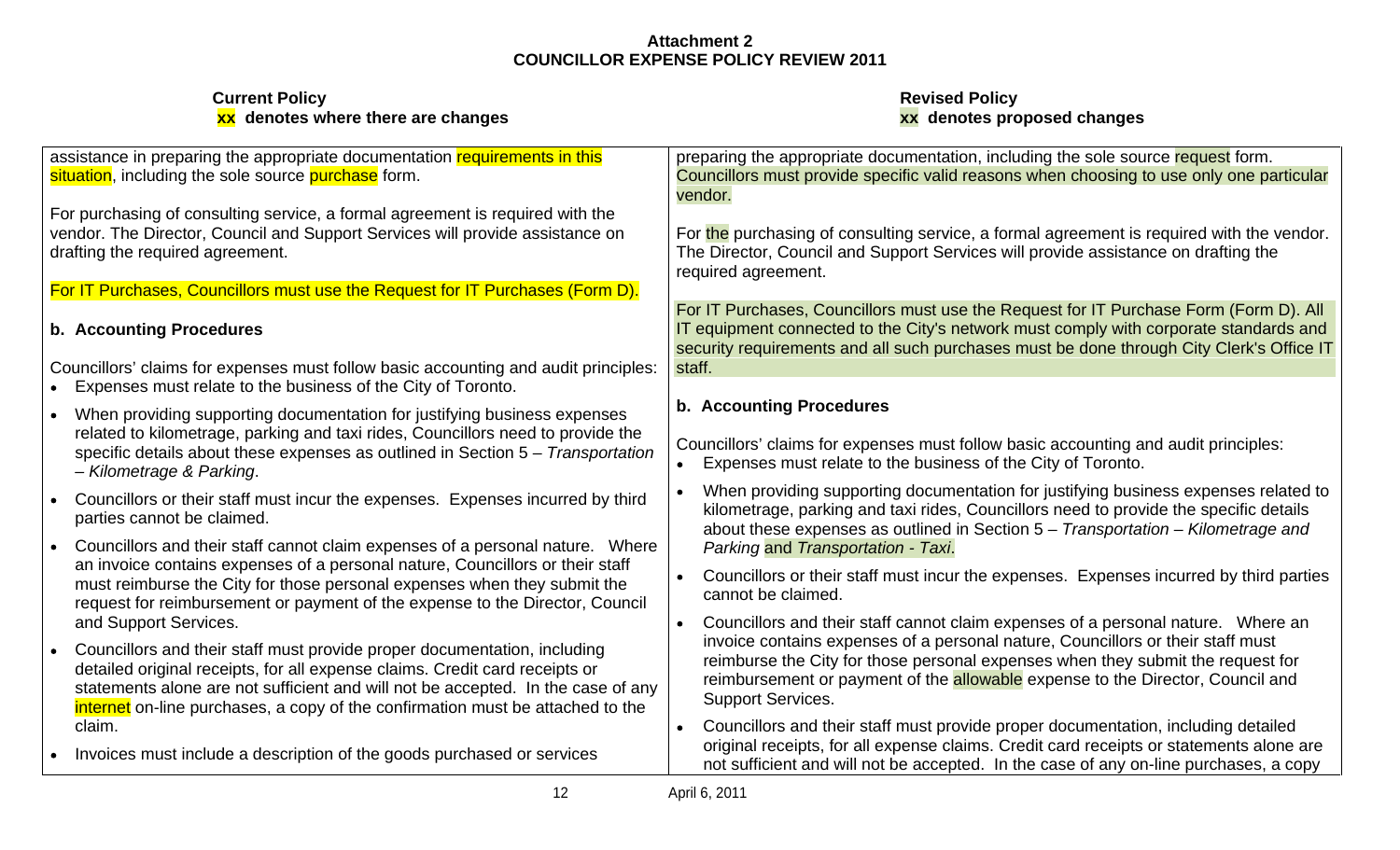| rendered, the cost, applicable taxes and <b>GST</b> Registration Number.                                                                                                           | of the confirmation must be attached to the claim.                                                                                                                                                                                             |
|------------------------------------------------------------------------------------------------------------------------------------------------------------------------------------|------------------------------------------------------------------------------------------------------------------------------------------------------------------------------------------------------------------------------------------------|
| Equipment purchased with City funds are considered City property and must be                                                                                                       | Invoices must include a description of the goods purchased or services rendered, the                                                                                                                                                           |
| returned to the City at the end of the term or <b>such</b> earlier time as the Councillor                                                                                          | cost, applicable taxes and HST Registration Number.                                                                                                                                                                                            |
| leaves office.<br>Councillors or their authorized staff must sign off all receipts or invoices with<br>original signatures. Documentation with only signature stamps or electronic | Equipment purchased with City funds is considered City property and must be<br>returned to the City at the end of the term or earlier time if Councillor leaves office.                                                                        |
| signatures will not be accepted.<br>Delegation of signing authority to staff must be documented in a formal memo                                                                   | Councillors or their authorized staff must sign off all receipts or invoices with original<br>signatures. Documentation with signature stamps or electronic signatures will not be<br>accepted.                                                |
| to Director, Council and Support Services with samples of signatures prior to                                                                                                      | Delegation of signing authority to staff must be documented using the Delegation of                                                                                                                                                            |
| the transaction.                                                                                                                                                                   | Signing Authority Form (Form L) with original samples of signatures prior to the                                                                                                                                                               |
| Expenses must be charged to the year in which they occurred. Expenses                                                                                                              | transaction.                                                                                                                                                                                                                                   |
| cannot be carried forward to different years.                                                                                                                                      | Expenses must be charged to the year in which they occurred. Expenses cannot be                                                                                                                                                                |
| Councillors who charge for goods against the current year must have received                                                                                                       | carried forward to different years.                                                                                                                                                                                                            |
| the goods and/or services from the vendor before December 31 of the year.                                                                                                          | Councillors who charge for goods against the current year must have received the                                                                                                                                                               |
| At the end of the year, when expenses have been incurred but invoices are not                                                                                                      | goods and/or services from the vendor before December 31 of the year.                                                                                                                                                                          |
| yet received, Councillors must inform the Director, Council and Support                                                                                                            | At the end of the year, when expenses have been incurred but invoices are not yet                                                                                                                                                              |
| Services so that a proper liability can be set up. Invoices from previous years                                                                                                    | received, Councillors must inform the Director, Council and Support Services so that                                                                                                                                                           |
| that have not been set up as liabilities will not be paid or reimbursed from the                                                                                                   | a proper accrual can be set up. Invoices from previous years that have not been set                                                                                                                                                            |
| previous year's budget. Payment may be made against the current year's                                                                                                             | up as accruals will not be paid or reimbursed from the previous year's budget.                                                                                                                                                                 |
| budaet.                                                                                                                                                                            | Payment may be made against the current year's budget.                                                                                                                                                                                         |
| The City of Toronto is exempted from GST. GST paid to vendors will not be                                                                                                          | In cases where an invoice for a prior year expense is submitted to the Director,                                                                                                                                                               |
| included in the amount charged to the Councillor's Office Expense Report.                                                                                                          | Council and Support Services for payment, it must be accompanied by an                                                                                                                                                                         |
| Monthly summary of expenses paid and budget remaining in the Councillor's                                                                                                          | explanation on why the expense was not set up as a prior year accrual. The invoice                                                                                                                                                             |
| Office Expense Budget is provided to Councillors. If there are any                                                                                                                 | will be paid from the current year budget under the condition that there were sufficient                                                                                                                                                       |
| discrepancies or disagreement, Councillors must advise Director, Council and                                                                                                       | funds in the prior year budget to cover this expense had the invoice been submitted                                                                                                                                                            |
| <b>Support Services immediately.</b>                                                                                                                                               | in the proper calendar year.                                                                                                                                                                                                                   |
|                                                                                                                                                                                    | • The City of Toronto can claim 100% of GST, and 78% of the 8% Ontario part of<br>HST. The total tax rebate is equal to 11.24% of the 13% HST. The non-refundable<br>portion of 1.76% of the HST will be included in the amount charged to the |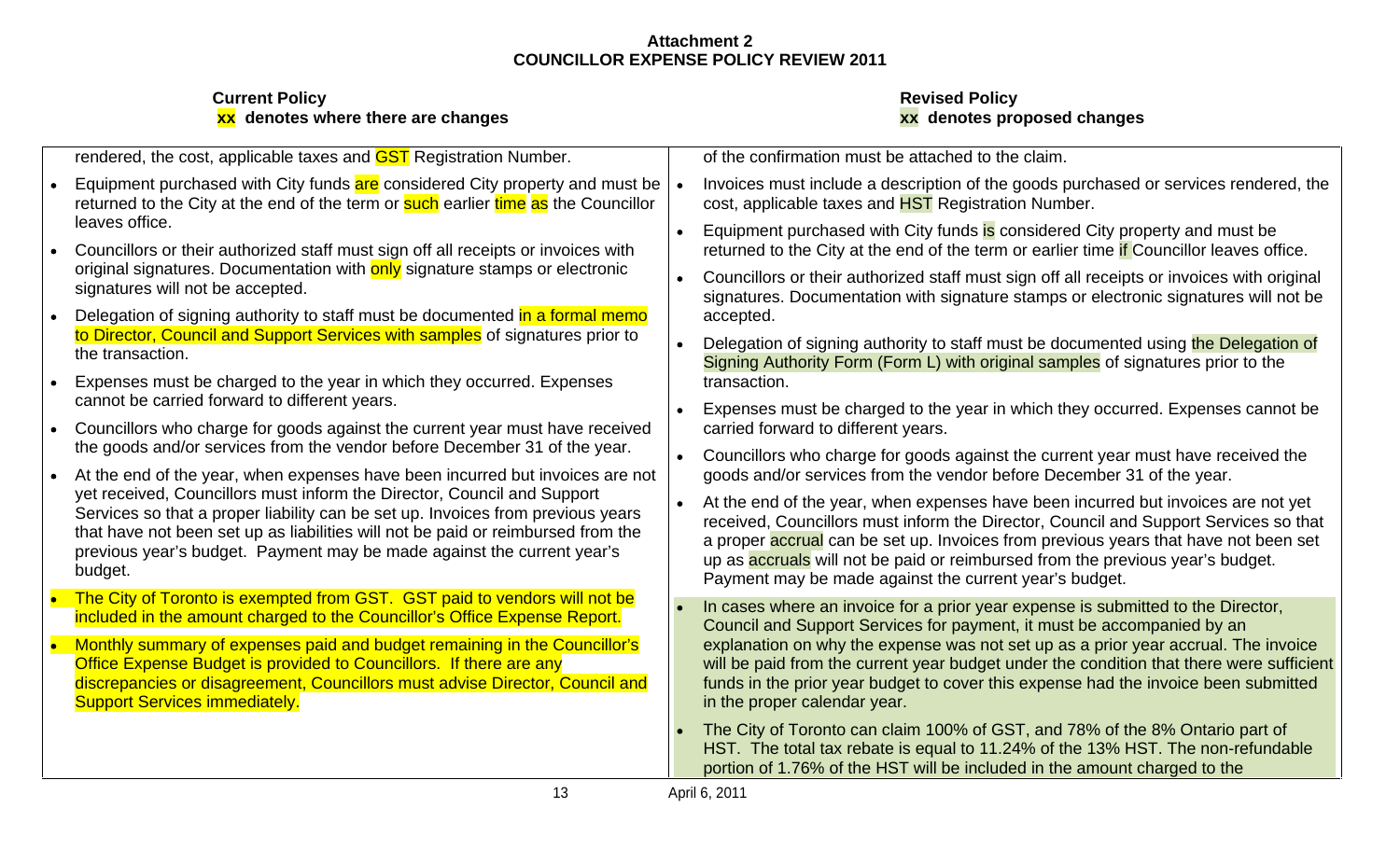| c. Payment Procedures                                                                                                                                                                                                                                                                   | <b>Councillors' Office Expense Budgets.</b>                                                                                                                                                                                                                                                                                                |
|-----------------------------------------------------------------------------------------------------------------------------------------------------------------------------------------------------------------------------------------------------------------------------------------|--------------------------------------------------------------------------------------------------------------------------------------------------------------------------------------------------------------------------------------------------------------------------------------------------------------------------------------------|
| Expenses less than \$200 will be reimbursed through petty cash.                                                                                                                                                                                                                         | Summaries of expenses paid and budget remaining in the Councillor's Office<br>Expense Budget are provided to Councillors at least on a monthly basis. If there are                                                                                                                                                                         |
| Travel cards are available for hotel, airline and conference registration.<br>Councillors' staff who use travel cards must follow the procedures and<br>guidelines, as set out in the Accounting Services website:<br>http://insideto.toronto.ca/finance/accounting_services/pcard.htm. | any discrepancies or disagreement, Councillors must advise the Director, Council<br>and Support Services immediately.<br>Councillors may from time to time receive reimbursement or arrange payment of                                                                                                                                     |
| Purchasing cards are available for purchase of materials and supplies.                                                                                                                                                                                                                  | expenses from their Office Expense Budget and wish to use personal funds for these<br>expenses instead. Councillors can reimburse the City for these expenses.                                                                                                                                                                             |
| Councillors' staff who use purchasing cards must follow the procedures and<br>guidelines, as set out in the Accounting Services website:<br>http://insideto.toronto.ca/finance/accounting_services/pcard.htm.                                                                           | If the repayment occurs within the same financial year, the repaid funds will be<br>credited back to the Councillor's Office Expense Budget.                                                                                                                                                                                               |
| For reimbursement or payment of expenses, Councillors and Councillors' staff<br>should use Form A - Request for Reimbursement/Payment Form, included in<br>Appendix 3.                                                                                                                  | If the repaid expense is an office and not a personal expense, the repaid<br>amount will be considered Use of Personal Funds for office expenses. Office<br>expenditures, whether using personal funds or City funds, cannot exceed<br>\$30,000.                                                                                           |
| For reimbursement or payment of business meals and hospitality expenses,<br><b>Councillors and Councillors' staff should use Form B - Request for</b><br>Reimbursement of Business Meals/Hospitality Expenses, included in Appendix                                                     | If the repayment occurs for a prior year expense, the repaid funds will be<br>credited to the Council General Expense Budget.                                                                                                                                                                                                              |
|                                                                                                                                                                                                                                                                                         | c. Payment Procedures                                                                                                                                                                                                                                                                                                                      |
| For reimbursement or payment of taxi expenses, Councillors and Councillors'<br>staff should use Form C - Reimbursement - Taxi Expenses, included in<br>Appendix 3.                                                                                                                      | Expenses less than \$200 will be reimbursed through petty cash                                                                                                                                                                                                                                                                             |
| For reimbursement or payment of IT purchases, Councillors and Councillors<br>staff should use Form D - Request for IT Purchases, included in Appendix 3.                                                                                                                                | City PCards, available through the Corporate PCard program, can be used by<br>Councillors' staff for booking hotel, transportation, conference registration and for the<br>purchase of low-value materials and supplies. Councillors' staff who use PCards                                                                                 |
| For reimbursement or payment of telephone/wireless expenses, Councillors<br>and Councillors' staff should use Form E - Payment of Telecom Expenses,<br>included in Appendix 3.                                                                                                          | must follow the procedures and guidelines, as set out on the Accounting Services<br>website: http://insideto.toronto.ca/finance/accounting_services/pcard.htm.<br>Compliance with the corporate procedures and guidelines is required. Failure to<br>abide by the required procedures and guidelines may result in the cancellation of the |
| For notification of travel, Councillors and Councillors' staff should use Form F -<br><b>Travel Notification</b> , included in Appendix 3.                                                                                                                                              | PCard.<br>For reimbursement or payment of expenses, Councillors and Councillors' staff should                                                                                                                                                                                                                                              |
| To hire staff or change existing staff status such as salary, job title, etc.,                                                                                                                                                                                                          | use Form A - Request for Reimbursement/Payment of Expenses Form, included in                                                                                                                                                                                                                                                               |
|                                                                                                                                                                                                                                                                                         | April 6, 2011                                                                                                                                                                                                                                                                                                                              |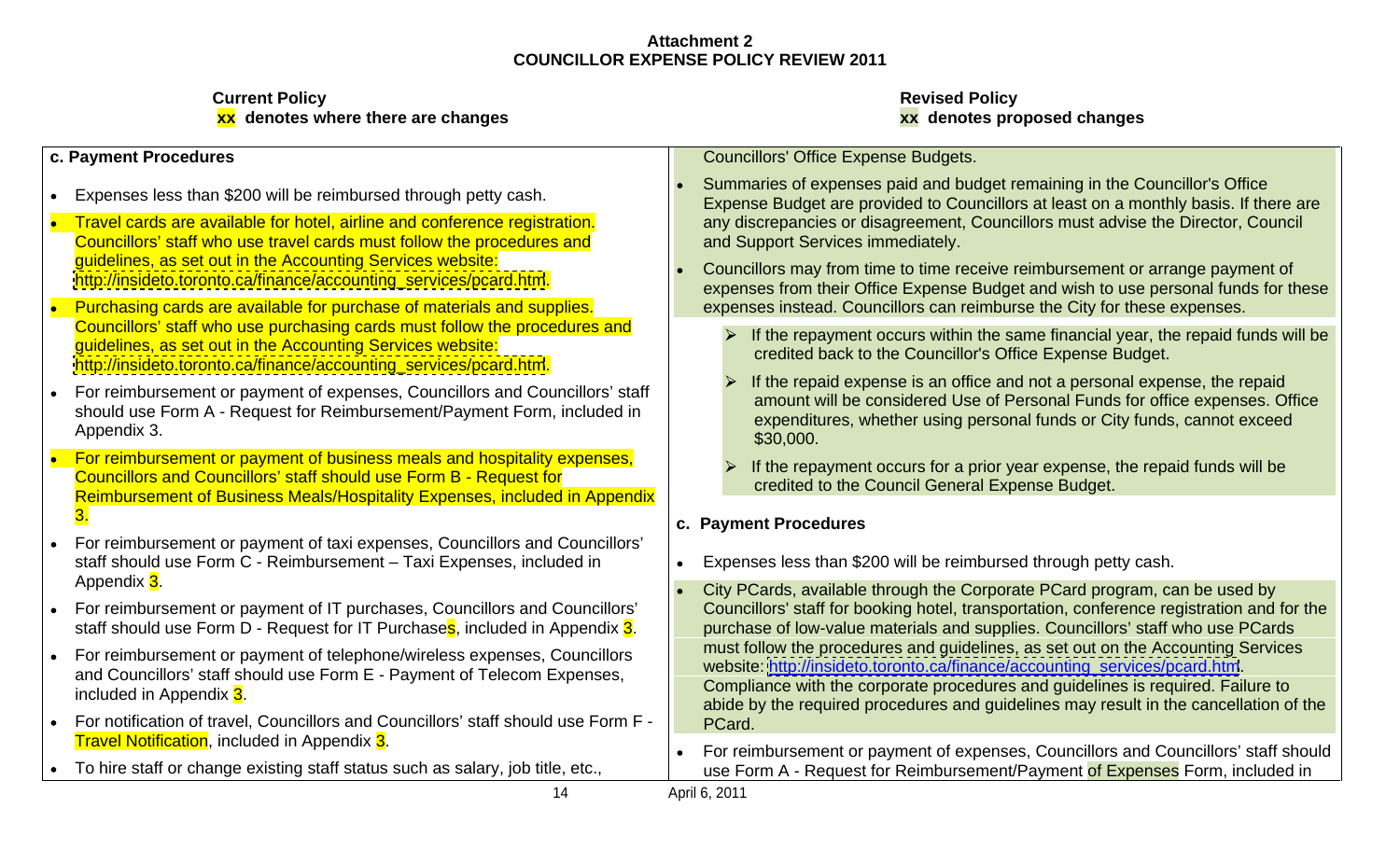| Councillors should use Form $G$ - Staff Request/Change form, included in                                                                                                     | Appendix 4.                                                                                                                                                                                     |
|------------------------------------------------------------------------------------------------------------------------------------------------------------------------------|-------------------------------------------------------------------------------------------------------------------------------------------------------------------------------------------------|
| Appendix <mark>3</mark> .<br>For kilometrage and parking expense reimbursements, Councillors and<br>Councillors' staff should use Form H - Kilometrage and Parking Expenses, | • For reimbursement or payment of hospitality expenses, Councillors and Councillors'<br>staff should use Form B - Request for Reimbursement of Hospitality Expenses,<br>included in Appendix 4. |
| included in Appendix 3.                                                                                                                                                      | • For reimbursement or payment of taxi expenses, Councillors and Councillors' staff<br>should use Form C - Reimbursement - Taxi Expenses, included in Appendix 4.                               |
|                                                                                                                                                                              | For reimbursement or payment of IT purchases, Councillors and Councillors' staff<br>should use Form D - Request for IT Purchase, included in Appendix 4.                                        |
|                                                                                                                                                                              | • For reimbursement or payment of telephone/wireless expenses, Councillors and<br>Councillors' staff should use Form E - Payment of Telecom Expenses, included in<br>Appendix 4.                |
|                                                                                                                                                                              | • For notification of travel, Councillors should use Form F - Notification of Travel,<br>included in Appendix 4.                                                                                |
|                                                                                                                                                                              | • For expense claims after business travel, Councillors should use Form G - Travel<br>Expense Claim, included in Appendix 4.                                                                    |
|                                                                                                                                                                              | • To hire staff or change existing staff status such as salary, job title, etc., Councillors<br>should use Form H - Staff Request/Change form, included in Appendix 4.                          |
|                                                                                                                                                                              | • For kilometrage and parking expense reimbursements, Councillors and Councillors'<br>staff should use Form   - Kilometrage and Parking Expenses, included in Appendix 4.                       |
|                                                                                                                                                                              | • To authorize City staff to assist in managing your wireless account, please use Form<br>J – Wireless Account Administration Authorization Form, included in Appendix 4.                       |
|                                                                                                                                                                              | • To report gifts and donations to a community event, please use Form $K -$ Donor<br>Declaration Form, included in Appendix 4.                                                                  |
|                                                                                                                                                                              | • To authorize staff to initiate payment or reimbursement of expenses from your Office<br>Expense Budget, please use Form L - Delegation of Signing Authority Form,<br>included in Appendix 4.  |
|                                                                                                                                                                              |                                                                                                                                                                                                 |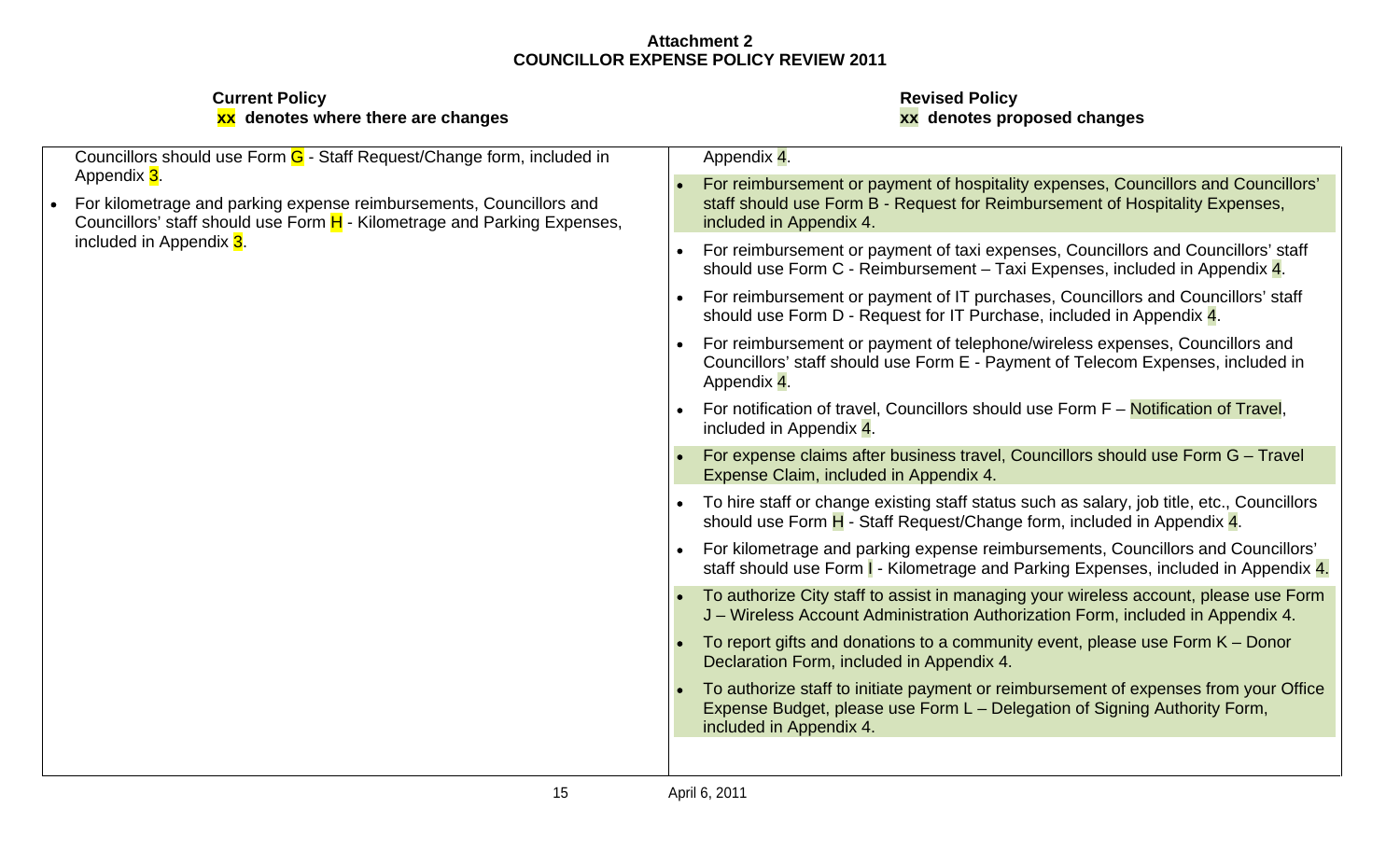| <b>Roles and Responsibilities</b>                                                                                                                                                                | <b>Roles and Responsibilities</b>                                                                                                                                                                                                                              |
|--------------------------------------------------------------------------------------------------------------------------------------------------------------------------------------------------|----------------------------------------------------------------------------------------------------------------------------------------------------------------------------------------------------------------------------------------------------------------|
| a. Councillors                                                                                                                                                                                   | a. Councillors                                                                                                                                                                                                                                                 |
| • Authorize expenditures from their Office Expense Budget or staff budgets.                                                                                                                      | • Authorize expenditures from their Office Expense Budget or staff budgets.                                                                                                                                                                                    |
| Meet all financial, legal and Income Tax obligations.                                                                                                                                            | • Meet all financial, legal and Income Tax obligations.                                                                                                                                                                                                        |
| Stay within budget guidelines and expenditure categories outlined in this<br>Policy.                                                                                                             | Stay within budget guidelines and expenditure categories outlined in this Policy.                                                                                                                                                                              |
| Keep safe and maintain all equipment and furniture provided by the City.                                                                                                                         | • Keep safe and maintain all equipment and furniture provided by the City.<br>• Keep safe and maintain all equipment purchased with City funds.                                                                                                                |
| • Keep safe and maintain all equipment purchased with City funds.                                                                                                                                | Ensure that all purchases are appropriate and that invoices are authorized after                                                                                                                                                                               |
| Ensure that all purchases are appropriate and that invoices are authorized after<br>orders have been received or services rendered.                                                              | orders have been received or services rendered.                                                                                                                                                                                                                |
| Comply with purchasing, accounting and financial policies approved for<br>Councillors.                                                                                                           | Comply with purchasing, accounting and financial policies approved for Councillors.<br>Contact the Director, Council and Support Services to seek advice on all aspects on                                                                                     |
|                                                                                                                                                                                                  | the administration of this Policy.                                                                                                                                                                                                                             |
| Contact the Director, Council and Support Services to seek advice on all<br>aspects on the administration of this Policy.                                                                        | Review the detailed invoices that will be posted on the internet as part of Councillor<br>Expenses disclosure and advise the Director, Council and Support Services promptly<br>if they have any issues or concerns with the information that is being posted. |
| b. City Clerk's Office                                                                                                                                                                           |                                                                                                                                                                                                                                                                |
|                                                                                                                                                                                                  | b. City Clerk's Office                                                                                                                                                                                                                                         |
| Provide accounting and financial support to Councillors by paying<br>expenditures, preparing financial management reports and providing advice on<br>handling difficult or unusual transactions. | Provide accounting and financial support to Councillors by paying expenditures,<br>preparing financial management reports and providing advice on handling difficult or                                                                                        |
| Provide purchasing support to Councillors with vendor lists, obtaining<br>quotations, issuing purchasing documents and developing formal agreements.                                             | unusual transactions.                                                                                                                                                                                                                                          |
| Provide staffing support to Councillors by preparing payroll documentation.                                                                                                                      | Provide purchasing support to Councillors with vendor lists, obtaining quotations,<br>issuing purchasing documents and developing formal agreements.                                                                                                           |
| Provide information technology support to Councillors with desktop and<br>application support.                                                                                                   | Provide staffing support to Councillors by preparing payroll documentation.<br>• Provide information technology support to Councillors with desktop and application                                                                                            |
|                                                                                                                                                                                                  | April 6, 2011                                                                                                                                                                                                                                                  |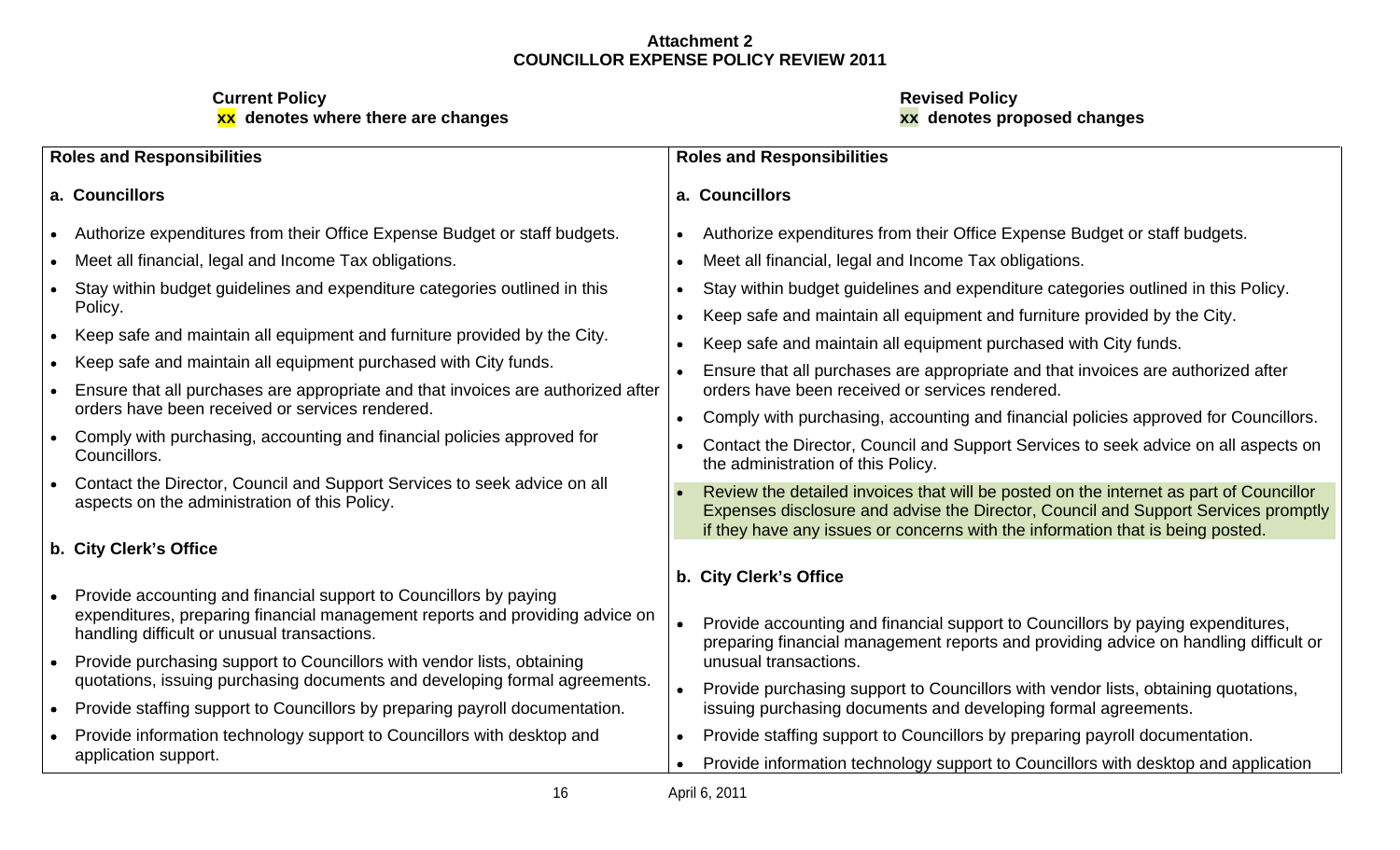| Advise Councillors of the status of their budgets and expenditures.               | support                                                                                                                                                                                                                                          |
|-----------------------------------------------------------------------------------|--------------------------------------------------------------------------------------------------------------------------------------------------------------------------------------------------------------------------------------------------|
| Advise Councillors if any item appears to breach the Councillor Expense Policy    | Advise Councillors of the status of their budgets and expenditures.                                                                                                                                                                              |
| or is inappropriate.                                                              | Advise Councillors if any item appears to breach the Councillor Expense Policy or is                                                                                                                                                             |
| Make sure that supporting documentation is in place and that expenditures         | inappropriate.                                                                                                                                                                                                                                   |
| conform with Councillor policies.                                                 | Make sure that supporting documentation is in place and that expenditures conform                                                                                                                                                                |
| Monitor changes in City policies and procedures and review relevance of these     | with Councillor policies.                                                                                                                                                                                                                        |
| changes for the Councillor Expense Policy and related procedures.                 | Monitor changes in City policies and procedures and review relevance of these                                                                                                                                                                    |
| Provide training and orientation for Councillors and their staff at the beginning | changes for the Councillor Expense Policy and related procedures.                                                                                                                                                                                |
| of each term and when required or as requested during the term from time to       | Provide training and orientation for Councillors and their staff at the beginning of each                                                                                                                                                        |
| time.                                                                             | term and when required or as requested during the term from time to time.                                                                                                                                                                        |
|                                                                                   | Redact all personal and exempted information governed by the Municipal Freedom of<br>Information and Protection of Privacy Act (MFFIPA) from the detailed Councillor<br>expenses prior to the disclosure of Councillor expenses on the internet. |
| <b>Using Personal Funds</b>                                                       | <b>Using Personal Funds, Furniture and Equipment</b>                                                                                                                                                                                             |
| Councillors are allowed to use personal funds for all types of office expenses    | Councillors are allowed to use personal funds for all types of office expenses as set                                                                                                                                                            |
| as set out in this policy.                                                        | out in this policy.                                                                                                                                                                                                                              |
| Whether Councillors use public funds or personal funds, the limit of office       | Mhether Councillors use public funds or personal funds, the limit of office expenses                                                                                                                                                             |
| expenses is set at the same amount. The current upper limit for expense is        | is set at the same amount. The current upper limit for expenses is \$30,000.                                                                                                                                                                     |
| \$30,000. Councillors can choose to use public funds, personal funds or a         | Councillors can choose to use public funds, personal funds or a combination of the                                                                                                                                                               |
| combination of the two for these expenditures, as long as the total amount of     | two for these expenditures, as long as the total amount of expenditure remains within                                                                                                                                                            |
| expenditure remains within \$30,000.                                              | \$30,000.                                                                                                                                                                                                                                        |
| Councillors who pay for office expenses by personal funds are subject to the      | Councillors who pay for office expenses with personal funds are subject to the same                                                                                                                                                              |
| same accountability mechanism and must file all receipts with the Director,       | accountability mechanisms and must file all receipts with the Director, Council and                                                                                                                                                              |
| Council and Support Services on a monthly basis with the exception of             | Support Services on a monthly basis with the exception of kilometrage, parking,                                                                                                                                                                  |
| kilometrage, business meals, personal cell phone and parking expenses.            | wireless devices, business meals, donations to community organizations, home office                                                                                                                                                              |
| Councillors who pay office expenses by personal funds must disclose these         | expenses, car rentals, training expenses, and event tickets paid for exclusively with                                                                                                                                                            |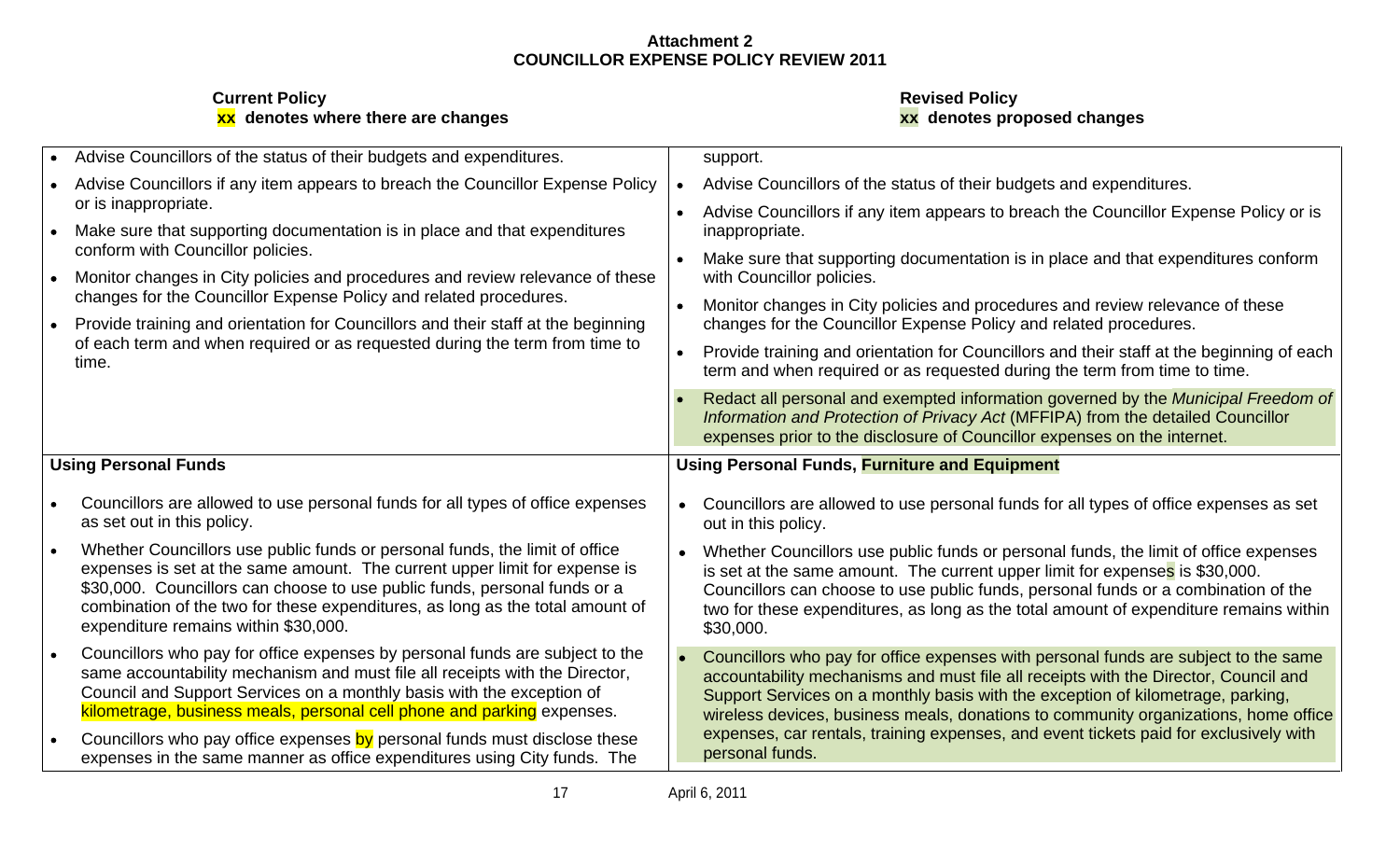| <b>Current Policy</b><br>xx denotes where there are changes                                                                                                                                                                      | <b>Revised Policy</b><br>xx denotes proposed changes                                                                                                                                                                                                                                                       |
|----------------------------------------------------------------------------------------------------------------------------------------------------------------------------------------------------------------------------------|------------------------------------------------------------------------------------------------------------------------------------------------------------------------------------------------------------------------------------------------------------------------------------------------------------|
| City Clerk will report these expenses quarterly and in the annual Report on<br>Remuneration and Expenses for Members of Council.                                                                                                 | • Councillors who pay for office expenses with personal funds must disclose these<br>expenses in the same manner as office expenditures using City funds. The City<br>Clerk will report these expenses at least quarterly and in the annual Report on<br>Remuneration and Expenses for Members of Council. |
|                                                                                                                                                                                                                                  | Councillors may bring personal furniture and equipment to use in their City Hall or<br>constituency offices.                                                                                                                                                                                               |
|                                                                                                                                                                                                                                  | Councillors' personal IT or telecommunications equipment cannot be connected to<br>the City's network unless it has been reviewed by City Clerk's IT staff and confirmed<br>as compliant with City standards and security requirements.                                                                    |
|                                                                                                                                                                                                                                  | Councillors who bring personal furniture or equipment to use at City Hall or<br>constituency offices must advise the Director, Council and Support Services so that<br>these items are inventoried separately from City owned furniture and equipment.                                                     |
|                                                                                                                                                                                                                                  | Councillors' personal furniture and equipment are not covered by the City's property<br>insurance policy.                                                                                                                                                                                                  |
|                                                                                                                                                                                                                                  | Councillors are responsible for the maintenance of their personal furniture and<br>equipment at City Hall and constituency offices.                                                                                                                                                                        |
|                                                                                                                                                                                                                                  | Councillors are responsible for the cost of moving their personal furniture and<br>equipment to and from their City Hall and constituency office.                                                                                                                                                          |
| Use of Corporate Resources during an Election Year                                                                                                                                                                               | <b>Councillor Expenses during an Election Year</b>                                                                                                                                                                                                                                                         |
| Under the Municipal Elections Act, the City of Toronto cannot provide subsid<br>to any candidates in a municipal election campaign. Therefore, special<br>conditions for expenses for Councillors apply during an election year. | Please also refer to "Interim Policy on Use of Corporate Resources during an Election<br>Period" for limitations on City staff, resources and facilities during an election period.                                                                                                                        |
| Corporate Resources is defined as any City resources, including the<br>Councillor's office expense budget, City facilities, City staff and City programs                                                                         | Under the Municipal Elections Act, 1996, the City of Toronto cannot provide a<br>subsidy to any candidate in a municipal election campaign. Therefore, special<br>conditions for expenses for Councillors apply during an election year.                                                                   |
| and services. [pink sections will be incorporated into a separate attachment -<br>Interim Policy on Use of Corporate Resources during an Election Period]                                                                        | An election year begins on nomination day (first Monday in January of an election<br>year) and ends with the end of Council term on November 30 of an election year.                                                                                                                                       |
| 18                                                                                                                                                                                                                               | April 6, 2011                                                                                                                                                                                                                                                                                              |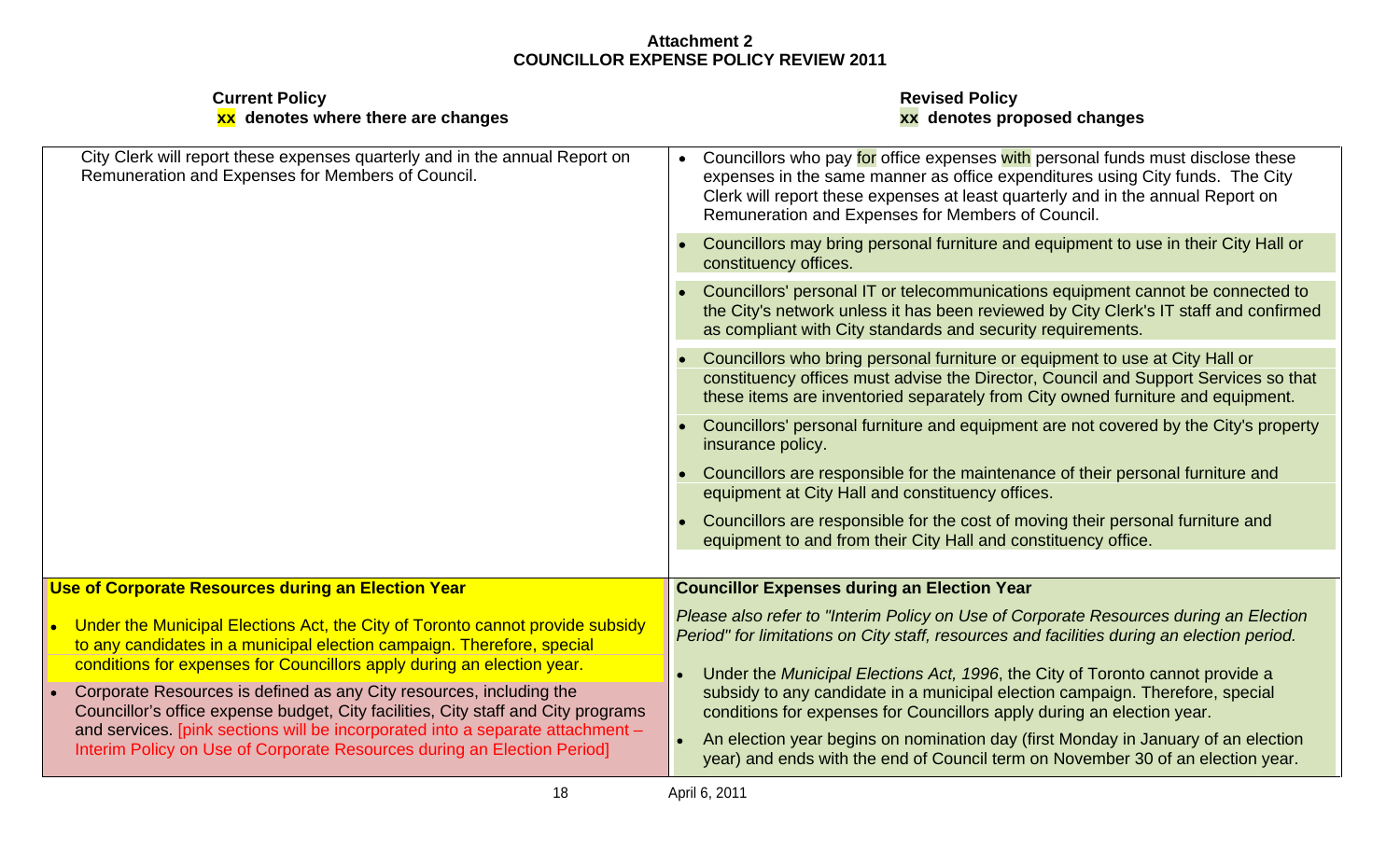| <b>Current Policy</b><br>xx denotes where there are changes                                                                                                                                                                                                                                                                                                                                                                                                                                                                                                                                                                                                                                                                                                                           | <b>Revised Policy</b><br>xx denotes proposed changes                                                                                                                                                                                                                                                                                                                                                                                                                                                                                                                                                                                                                                                                                                                                                                                                                             |
|---------------------------------------------------------------------------------------------------------------------------------------------------------------------------------------------------------------------------------------------------------------------------------------------------------------------------------------------------------------------------------------------------------------------------------------------------------------------------------------------------------------------------------------------------------------------------------------------------------------------------------------------------------------------------------------------------------------------------------------------------------------------------------------|----------------------------------------------------------------------------------------------------------------------------------------------------------------------------------------------------------------------------------------------------------------------------------------------------------------------------------------------------------------------------------------------------------------------------------------------------------------------------------------------------------------------------------------------------------------------------------------------------------------------------------------------------------------------------------------------------------------------------------------------------------------------------------------------------------------------------------------------------------------------------------|
| • An election year begins on nomination day (January 2) and ends on Election<br>Councillors will not be allowed to use the office expense budget for advertising.<br>newsletters, and community expenses after the first Monday in September<br>(Labour Day) of an election year, except for communications to constituents on<br>Committee, Community Council and Council matters or emergency situations.<br>The following guidelines apply to an acclaimed Councillor or a Councillor not<br>seeking re-election, as well as all Councillors who seek re-election.<br>Nothing in this Policy shall preclude a Councillor from performing their job as a                                                                                                                            | Councillors will not be allowed to use the Office Expense Budget for advertising,<br>newsletters, flyers, community expenses and community events after August 1 of an<br>election year until the day after Election Day, except for communications to<br>constituents on Committee, Community Council and Council matters or emergency<br>situations.<br>The guidelines apply to all Members of Council, whether they are seeking re-election,<br>acclaimed to the office, or not seeking re-election. Additional policies apply to<br>Councillors who are not seeking re-election or who are not returning to office after the<br>election                                                                                                                                                                                                                                     |
| Councillor, nor inhibit them from representing the interests of the constituents<br>who elected them.                                                                                                                                                                                                                                                                                                                                                                                                                                                                                                                                                                                                                                                                                 | a. General                                                                                                                                                                                                                                                                                                                                                                                                                                                                                                                                                                                                                                                                                                                                                                                                                                                                       |
| a. Policies Applicable During Entire Election Year<br>Corporate resources and funding may not be used for any election-related<br>purposes, with the exception that community groups be extended access to<br>City facilities for the explicit purpose of conducting all-candidates meetings,<br>including all-candidates meetings for municipal, provincial and federal<br>elections, at a nominal fee of \$1.00, and all registered candidates within each<br>specific category must be invited to attend such meetings.<br>Councillors' staff may not canvass or actively work in support of a municipal,<br>provincial or federal candidate or party during normal working hours unless<br>they are on a leave of absence without pay, lieu time, float day or vacation<br>leave. | The Office Expense Budget for Councillors for the period January 1 to Election Day in<br>a municipal election year is restricted to 11/12 <sup>th</sup> of the approved Office Expense<br>Budget with the provision that subsequent to election day:<br>new Councillors are allocated a budget equal to 1/12 <sup>th</sup> of the approved budget<br>amount for the month of December; and<br>re-elected Councillors have available to them the balance of funds remaining as of<br>Election Day.<br>• Once a Councillor has filed nomination papers, the Councillor will no longer be eligible<br>to receive donations for their community events, per the Council-approved policy<br>regarding donations to Council Member-Organized Community Events. [Adopted by<br>City Council at its meeting of July 15, 16 and 17, 2008, EX22.6, recommendation 12 --<br>see Appendix 3] |
| Councillors may not use their Constituency Office for any election-related<br>purposes, which include displaying of any campaign related signs in the<br>window or on the premises, as well as displaying any election-related material<br>in the office.                                                                                                                                                                                                                                                                                                                                                                                                                                                                                                                             | <b>b. Specific Limitations</b><br>Once a Councillor has announced that they are not seeking re-election and plan to<br>retire from office at the end of term, the Councillor will not be permitted to:                                                                                                                                                                                                                                                                                                                                                                                                                                                                                                                                                                                                                                                                           |
| The Office Expense Budget for Councillors for the period January 1 to Election<br>Day in a municipal election year be restricted to 11/12ths of the approved<br>Office Expense Budget with the provision that subsequent to election day:                                                                                                                                                                                                                                                                                                                                                                                                                                                                                                                                             | Increase the salary of their staff.<br>Buy furniture and equipment for the office.<br>> Attend conferences, seminars or undertake business travel.                                                                                                                                                                                                                                                                                                                                                                                                                                                                                                                                                                                                                                                                                                                               |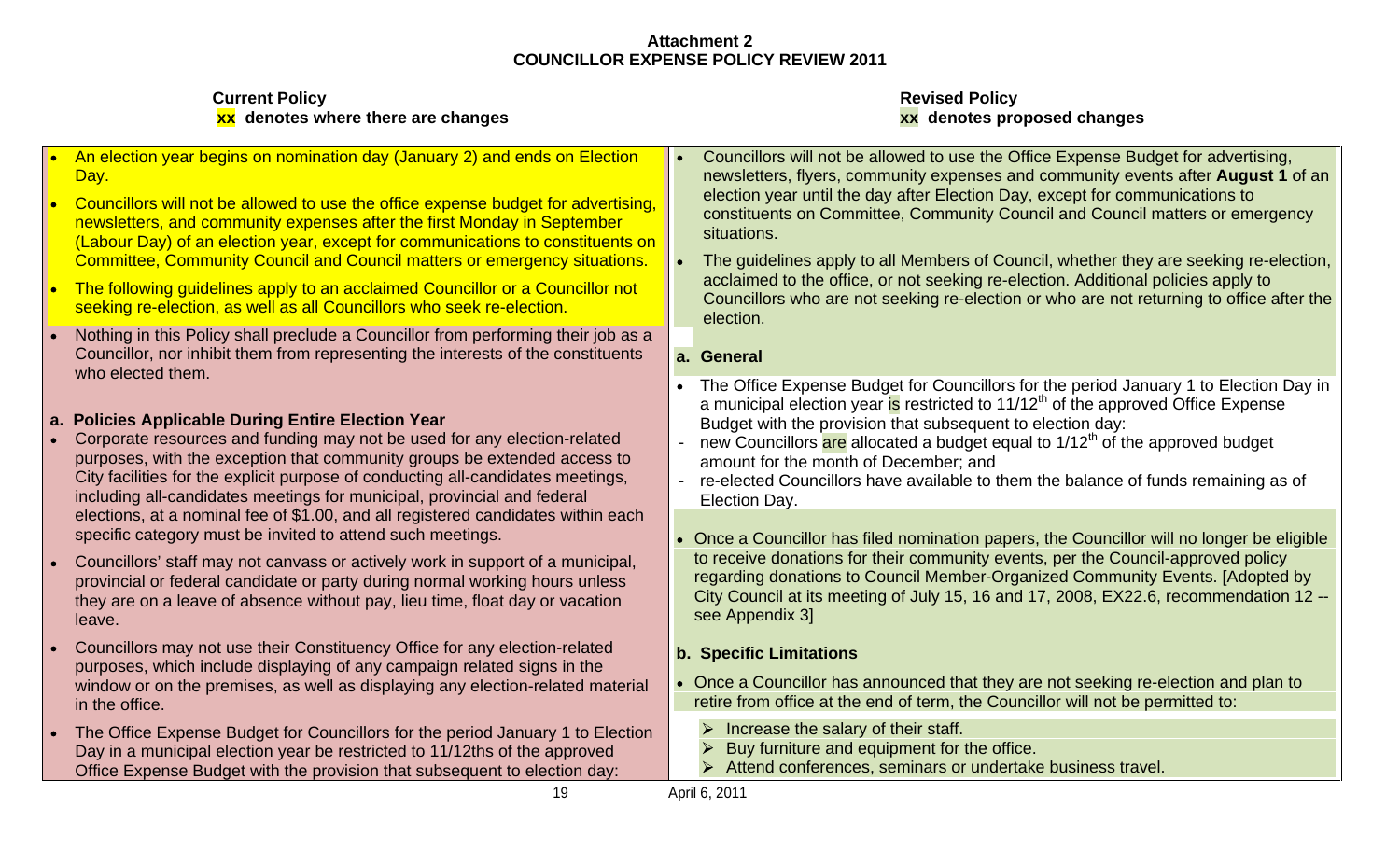- budget amount for the month of December; and<br>permitted to:
- re-elected Councillors have available to them the balance of funds remaining
- 20 Applies the allocate is a budget equal to 1/2th of the approved<br>
budget amount to the new Council of the approximation of the allocate and the allocate and the approximation in the approximation in the approximation of Councillors may not deliver any unsolicited material outside their existing ward where the printing and/or distribution costs are paid by the City. Care should be taken to ensure that the mailing of newsletters be restricted to the member's ward only (with accommodation made for the normal spillage associated with Canada Post postal walks.) This policy to be effective not only during an election year but at all times.
- - Councillor or any other individual is registered in any election or where they will be running for office; Print and distribute any newsletter to constituents.
	-
- Print or distribute any material using City funds that makes reference to, or municipal elections; and that Minutes of City Council and Committee
- Councillors are responsible to ensure that the content of any communication funded by the city for the operation of each Councillor's Office, is not directly election-related. Order any congratulatory scrolls from the Protocol Unit.
- include any election-related campaign material.
- The City Clerk or her designate shall be responsible at all times for setting of  $\bullet$ committee agendas, in consultation with the Chair of the Standing Committee.  $\Box$
- After August 1 of an election year and until Election Day, no Councillor will be permitted to:
- as of Election Day. Place any advertisement in newspapers, magazines, other publications or websites that have a publication date after August 1 of an election year, even though the ad placement itself may be made prior to August 1.
	- Organize any community events in their wards, including movie nights, picnics, environment days, community celebrations, BBQs etc.
	- $\triangleright$  Update their existing personal Councillor website using external resources, distribute electronic newsletters, post YouTube videos, or create Facebook accounts or use other social media tools.
- Councillors may not:  $\begin{vmatrix} P & P \end{vmatrix}$  Pay for any new domain name for websites or pay for any web design services.
- Print or distribute any material paid by City funds that illustrates that a  $\longrightarrow$  Conduct or authorize any automated phone campaigns, such as robocall or any similar automated virtual townhalls.
	-
- Profile (name or photograph), or make reference to, in any materials paid by  $\|\rightarrow\|$ Print and distribute any flyers to constituents, except in the case of emergencies.
	- City funds, any individual who is registered as a candidate in any election;  $\qquad$  > Order any new stationery, including business cards, envelopes or letterhead for  $\qquad$ their office in large quantities.
	- contains the names or photographs, or identifies registered candidates for  $\quad$  > Order new furniture or purchase office equipment, including computers or other  $\qquad$ computer accessories.
	- meetings be exempt from this policy; and the second of the second of the Attend any conferences or seminars other than those held by an intergovernmental organization such as FCM as a Board or Committee member (refer to General Travel Budget and guidelines in Appendix 1).
- material, including printed material such as newsletters, advertising etc.,  $\qquad \qquad \blacktriangleright$  Purchase any gifts or promotional items for constituents, including greeting cards.
	- Purchase any tickets for community events or functions.
	-
- Web sites or domain names that are funded by the City of Toronto may not **After Election Day, a Councillor not returning to Council will not be permitted to:** 
	- Increase the salary of their staff.
	- Buy furniture and equipment for their office.
	- Attend conferences, seminars and undertake business travel.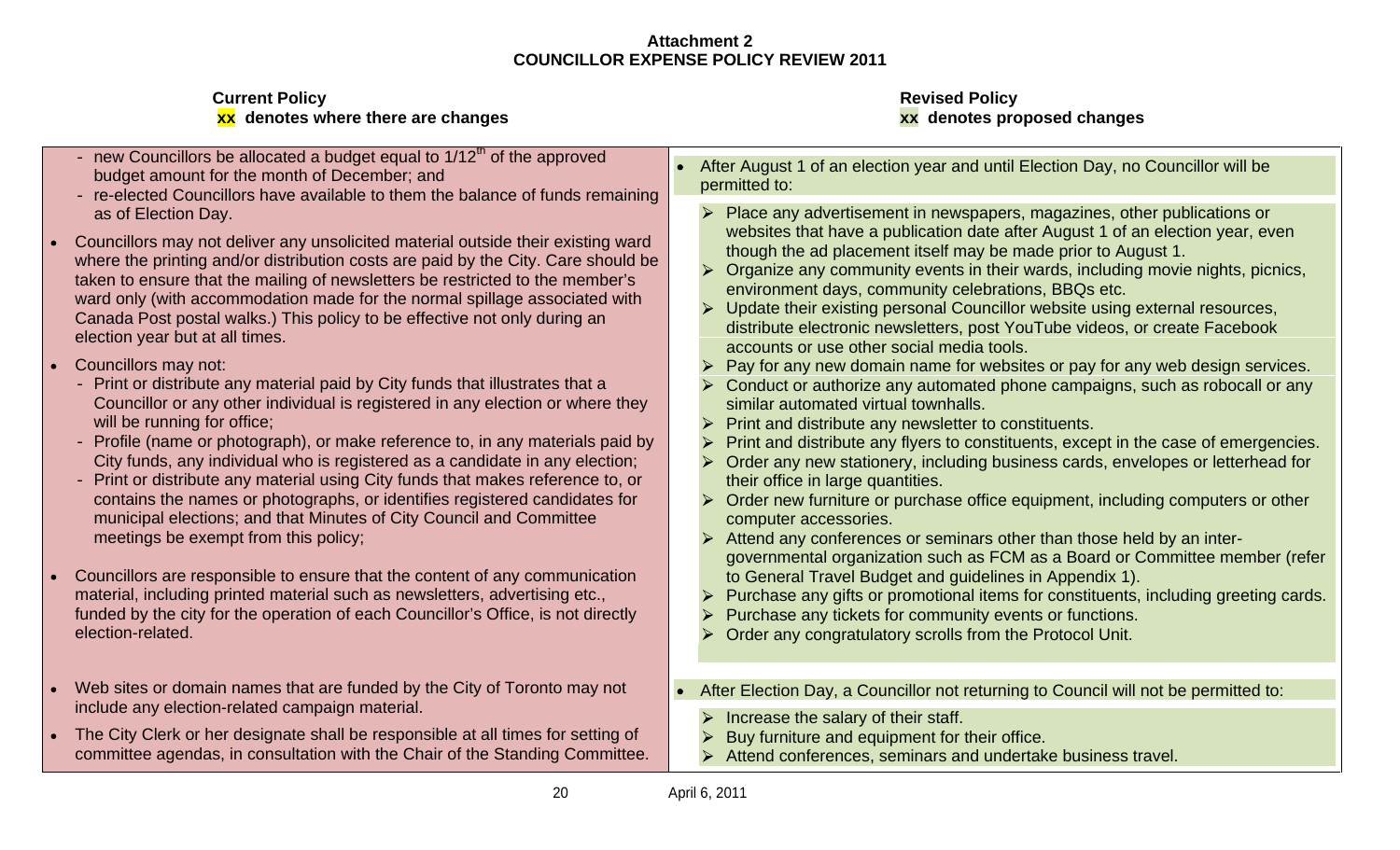| <b>Current Policy</b><br>xx denotes where there are changes                                                                                                                                                                                                                                                                              | <b>Revised Policy</b><br>xx denotes proposed changes                                                                                                                                                                                                                                              |
|------------------------------------------------------------------------------------------------------------------------------------------------------------------------------------------------------------------------------------------------------------------------------------------------------------------------------------------|---------------------------------------------------------------------------------------------------------------------------------------------------------------------------------------------------------------------------------------------------------------------------------------------------|
| Councillors may not use the City's voice mail system to record election related<br>messages.<br>Councillors may not use the services of any staff in the City of Toronto to assist<br>in any communication activity related to the preparation or distribution of<br>campaign related materials or events.                               | Incur community expenses, including purchasing tickets to events.<br>Organize community events other than community meetings for specific time-<br>sensitive emergencies.<br>Order office stationery, business cards, holiday cards.<br>$\triangleright$ Purchase promotional gifts and premiums. |
| No photographic or video materials may be created by City staff for use in any<br>campaign materials.                                                                                                                                                                                                                                    |                                                                                                                                                                                                                                                                                                   |
| The City of Toronto logo will not be used in any campaign related materials.                                                                                                                                                                                                                                                             |                                                                                                                                                                                                                                                                                                   |
| <b>Discontinued Activities</b><br>The following activities be discontinued for Councillors after the first Monday in<br>September (Labour Day) of an election year:<br>No advertising paid for by the City of Toronto shall contain the name of a<br>Councillor or the Mayor unless consistent with their duties as an elected official. |                                                                                                                                                                                                                                                                                                   |
| Printing and general distribution of newsletters unless so directed and<br>approved by Council.                                                                                                                                                                                                                                          |                                                                                                                                                                                                                                                                                                   |
| The ordering of stationery.                                                                                                                                                                                                                                                                                                              |                                                                                                                                                                                                                                                                                                   |
| The ordering of office furniture and furnishings, except those of an emergency<br>nature, as well as no movement of furniture and furnishings.                                                                                                                                                                                           |                                                                                                                                                                                                                                                                                                   |
| Councillors will not enter into joint ventures using city funds outside their<br>existing wards, unless specifically approved by Council. At all other times, a<br>signed agreement between Ward Councillors is required.                                                                                                                |                                                                                                                                                                                                                                                                                                   |
| Councillors will not distribute media releases using the City of Toronto media<br>relations or departmental communications networks or distribution systems<br>unless such a release is considered to be consistent with their duties as an<br>elected official.                                                                         |                                                                                                                                                                                                                                                                                                   |
| The City of Toronto media clippings package will be made available to the                                                                                                                                                                                                                                                                |                                                                                                                                                                                                                                                                                                   |

## **xx** denotes proposed changes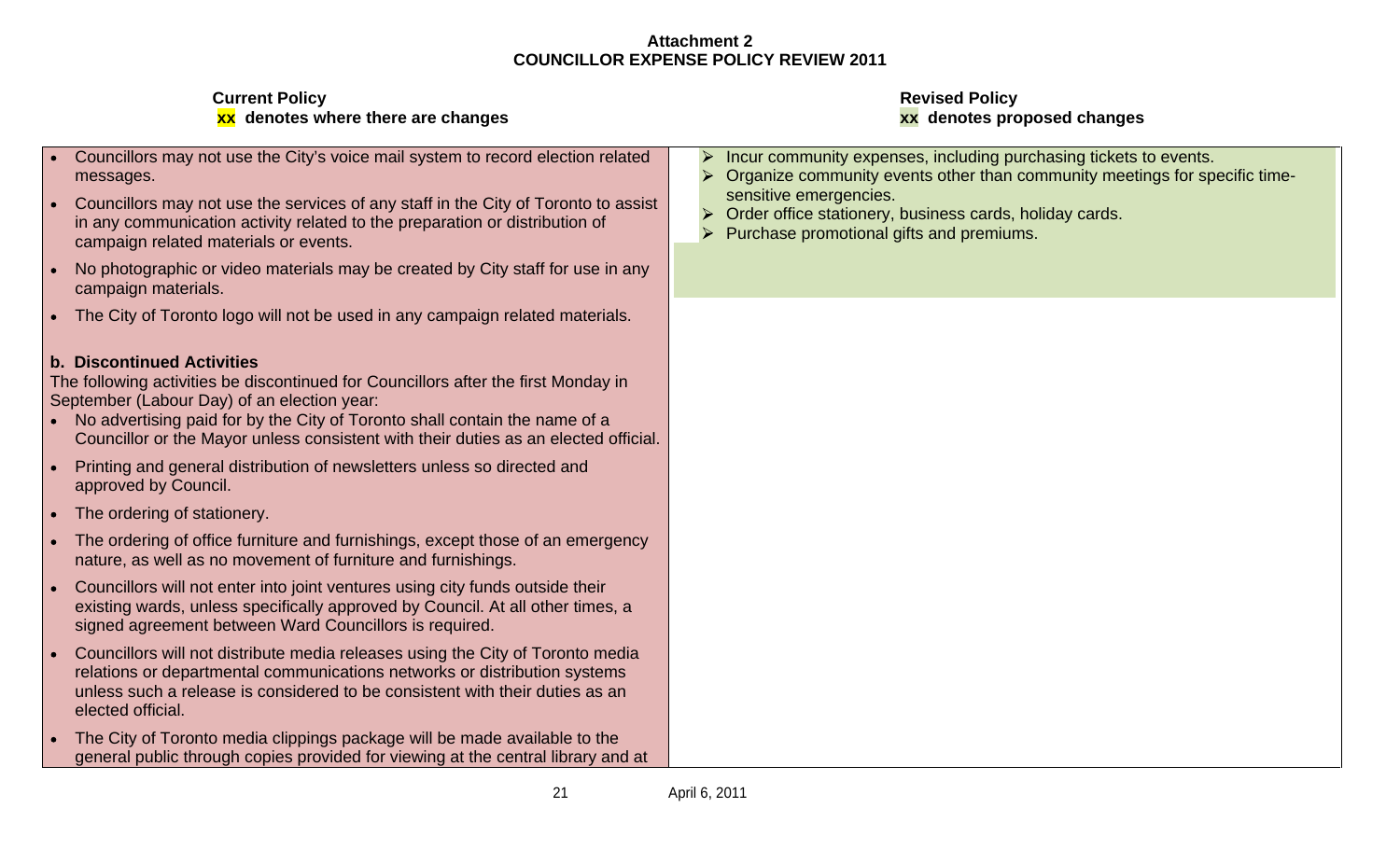**xx denotes where there are changes xx denotes proposed changes**

**Current Policy Revised Policy**

| the counter of all civic centres.                                                                             |                                                                                                                                                                                                       |
|---------------------------------------------------------------------------------------------------------------|-------------------------------------------------------------------------------------------------------------------------------------------------------------------------------------------------------|
| Community expenses, including community events, tickets to events and<br>functions, and gifts and promotions. |                                                                                                                                                                                                       |
| <b>Review Process</b>                                                                                         | <b>Review Process</b>                                                                                                                                                                                 |
| Councillors are responsible for authorizing all expenditures.                                                 | Councillors are responsible for authorizing all expenditures from their Office Expense                                                                                                                |
| The Director, Council and Support Services will review all expenses submitted                                 | Budget.                                                                                                                                                                                               |
| by Councillors to determine that proper documentation is in place and the                                     | The Director, Council and Support Services will review all expenses submitted by                                                                                                                      |
| expenditure is in compliance with the Councillor Expense Policy.                                              | Councillors to determine that proper documentation is in place and the expenditure is                                                                                                                 |
| The City Clerk has ultimate responsibility and authority for the administration of                            | in compliance with the Councillor Expense Policy.                                                                                                                                                     |
| Councillor expenses and the Councillor Expense Policy.                                                        | The City Clerk has ultimate responsibility and authority for the administration of<br>Councillor expenses and the Councillor Expense Policy.                                                          |
|                                                                                                               | The City Clerk and Councillors may consult with the Integrity Commissioner for<br>guidance with respect to individual Councillor expenses or any interpretation on the<br>application of this policy. |
| <b>Disclosure</b>                                                                                             | <b>Disclosure</b>                                                                                                                                                                                     |
| This routine disclosure policy for Councillor expenses is made pursuant to                                    | This routine disclosure policy for Councillor expenses is made pursuant to Section15                                                                                                                  |
| Section15 of the Municipal Freedom of Information and Protection of Privacy                                   | of the Municipal Freedom of Information and Protection of Privacy Act (MFFIPA).                                                                                                                       |
| Act (MFFIPA).                                                                                                 | The City Clerk and Treasurer shall report to Council the remuneration and expenses                                                                                                                    |
| The City Clerk and Treasurer shall report to Council the remuneration and                                     | for Members of Council by March 31 of the following year, as legislated by the City of                                                                                                                |
| expenses for Members of Council by March 31 of the following year, as                                         | Toronto Act, 2006. The report will include Councillor expenses in the Expenditure                                                                                                                     |
| legislated by the City of Toronto Act, 2006.                                                                  | Categories as outlined in Section 5.                                                                                                                                                                  |
| The City Clerk will publish Councillors' expenses, including year-to-date                                     | The City Clerk will publish Councillors' expenses, including year-to-date expenditure                                                                                                                 |
| expenditure details, on the City's website within 30 days of the end of the                                   | details, on the City's website within a maximum of 30 days after the end of the                                                                                                                       |
| quarter or the year-end closing date. Supporting transaction documentation will                               | quarter or the year-end closing date. Supporting transaction documentation will have                                                                                                                  |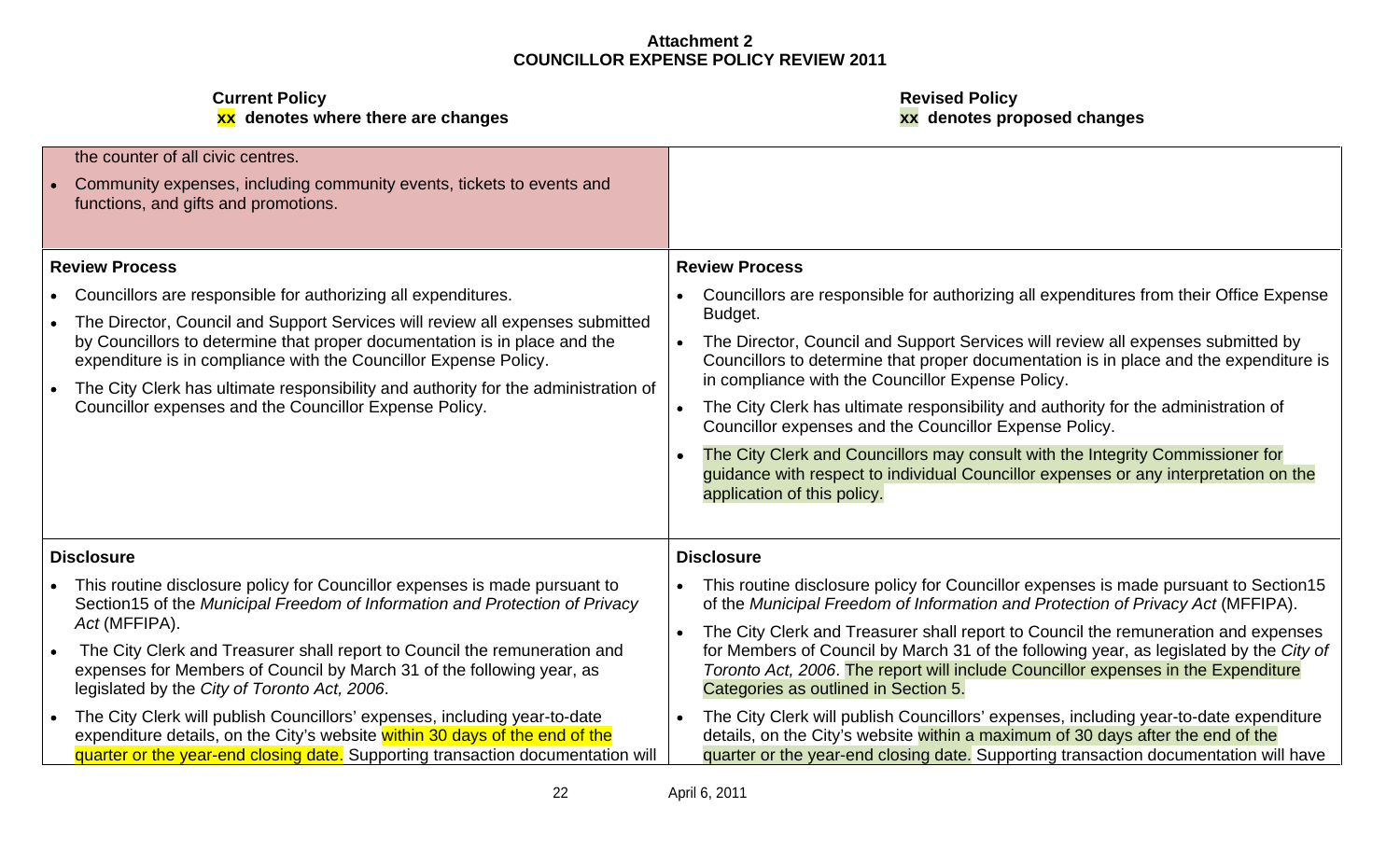| have personal and other MFIPPA exempted information redacted prior to<br>posting. | personal and exempted information governed by MFIPPA redacted prior to posting.<br>The City Clerk will publish Councillor travel reports on the internet. Personal and<br>exempted information governed by MFIPPA will be redacted prior to posting. |
|-----------------------------------------------------------------------------------|------------------------------------------------------------------------------------------------------------------------------------------------------------------------------------------------------------------------------------------------------|
| <b>Future Policy Updates</b>                                                      | <b>Future Policy Updates</b>                                                                                                                                                                                                                         |
| Any future policy changes must specifically refer to the sections and clauses in  | Any future policy changes must specifically refer to the sections and clauses in the                                                                                                                                                                 |
| the Councillor Expense Policy that are being changed or amended.                  | Councillor Expense Policy that are being changed or amended.                                                                                                                                                                                         |
| The City Clerk will be responsible for updating the policy after City Council     | The City Clerk will be responsible for updating the policy after City Council decisions,                                                                                                                                                             |
| decisions, and posting the updated policy on the internet and intranet.           | and posting the updated policy on the internet and intranet.                                                                                                                                                                                         |
| Expense types are listed alphabetically for ease of reference.                    | Expense types are listed alphabetically for ease of reference.                                                                                                                                                                                       |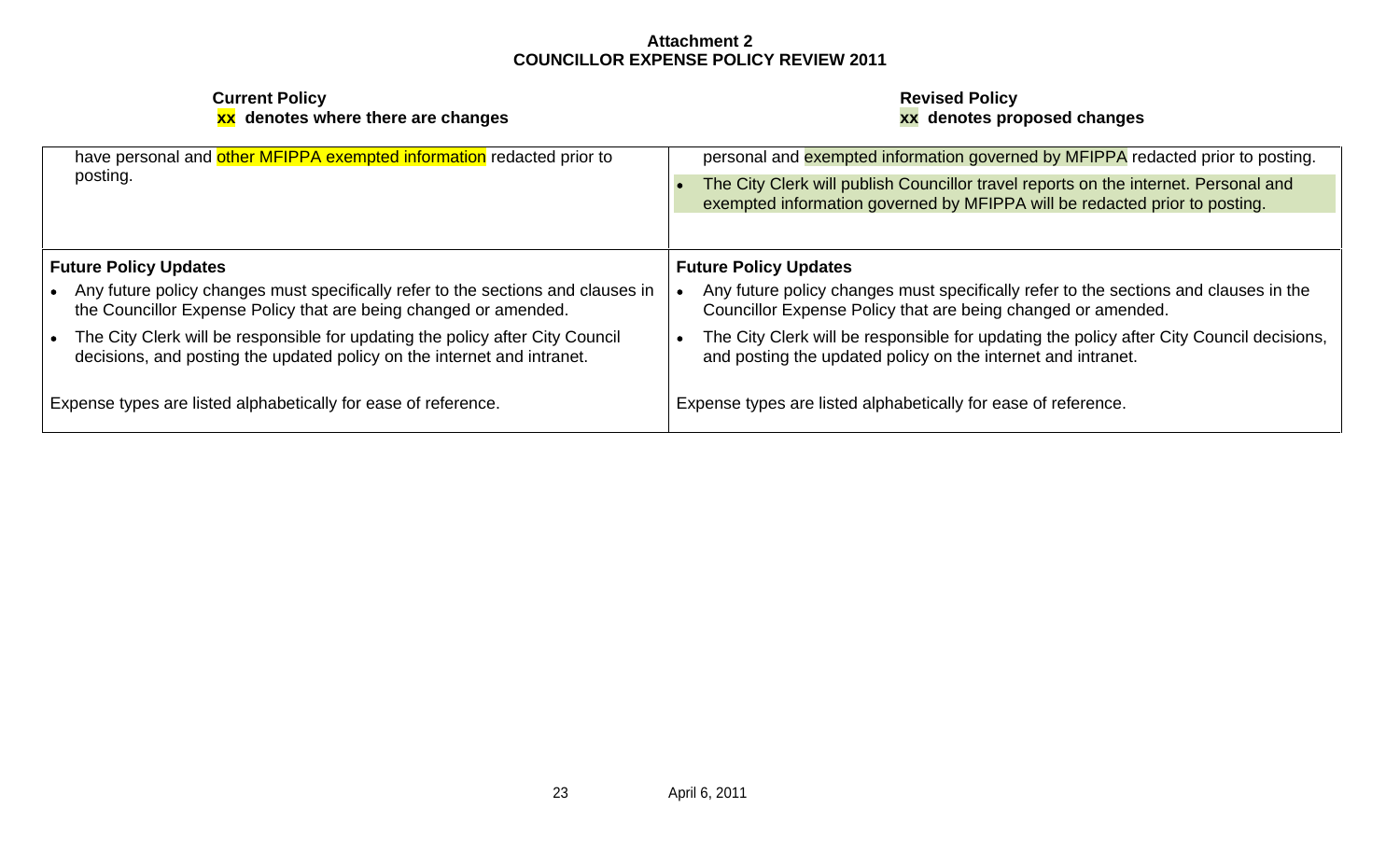#### **Current Policy Revised Policy xx denotes where there are changes xx denotes proposed changes**

### **5 Allowable Expenses**

type of expense, documentation requirements, and forms to be used.

All requests for payment or reimbursement for expenses must be supported with of the allowable expense.

original signatures (signature stamps and electronic signatures will not be accepted).

#### **5 Allowable Expenses**

This section outlines <mark>the categories and types of</mark> allowable expenses that can be  $\;\;\;\;$  This section outlines allowable expenses that can be charged to the Councillor's Office  $\;\;\;$ charged to the Councillor's Office Expense Budget. It outlines the details for each │Expense Budget. It outlines the details for each type of expense, documentation │ requirements, and forms to be used.

an original itemized invoice/receipt. Credit card statements or receipts will not be  $\;\;\mid$  original itemized invoice/receipt. Credit card statements or receipts alone will not be  $\;\;\mid$ accepted. Where a Councillor or their staff is requesting reimbursement for an laccepted. Where a Councillor or their staff is requesting reimbursement for an lacked to the intered out the intered out to the intered out to expense, proof of payment must also be submitted. In cases where additional expense, proof of payment must also be submitted. In cases where additional information is required to support the expenditure, this is noted in the detail section | information is required to support the expenditure, this is noted in the detail section of | All requests for payment or reimbursement for expenses must be supported with an the allowable expense.

Councillors or their authorized staff must sign off all receipts or invoices with  $\qquad \qquad \vert$  Councillors or their authorized staff must sign off all receipts or invoices with original  $\qquad \vert$ signatures (signature stamps and electronic signatures will not be accepted).

### **Expenditure Category Guidelines**

In order to help Councillors fulfill the spirit and the intent of the Councillor Expense Policy, the following are suggested guidelines for maximum spending limits for different expenditure categories.

- Councillors are encouraged to not exceed the limit for each category but have full flexibility in determining how the Office Expense Budget should be used to meet the requirements of their wards.
- Councillors should prioritize their spending amongst the different expenditure categories so as to not exceed the maximum of \$30,000 in their Office Expense Budget. And the contract of the contract of the contract of the contract of the contract of the contract of th
- Councillors should note that individual limits and conditions that exist for each expense type must be complied with, including but not limited to Community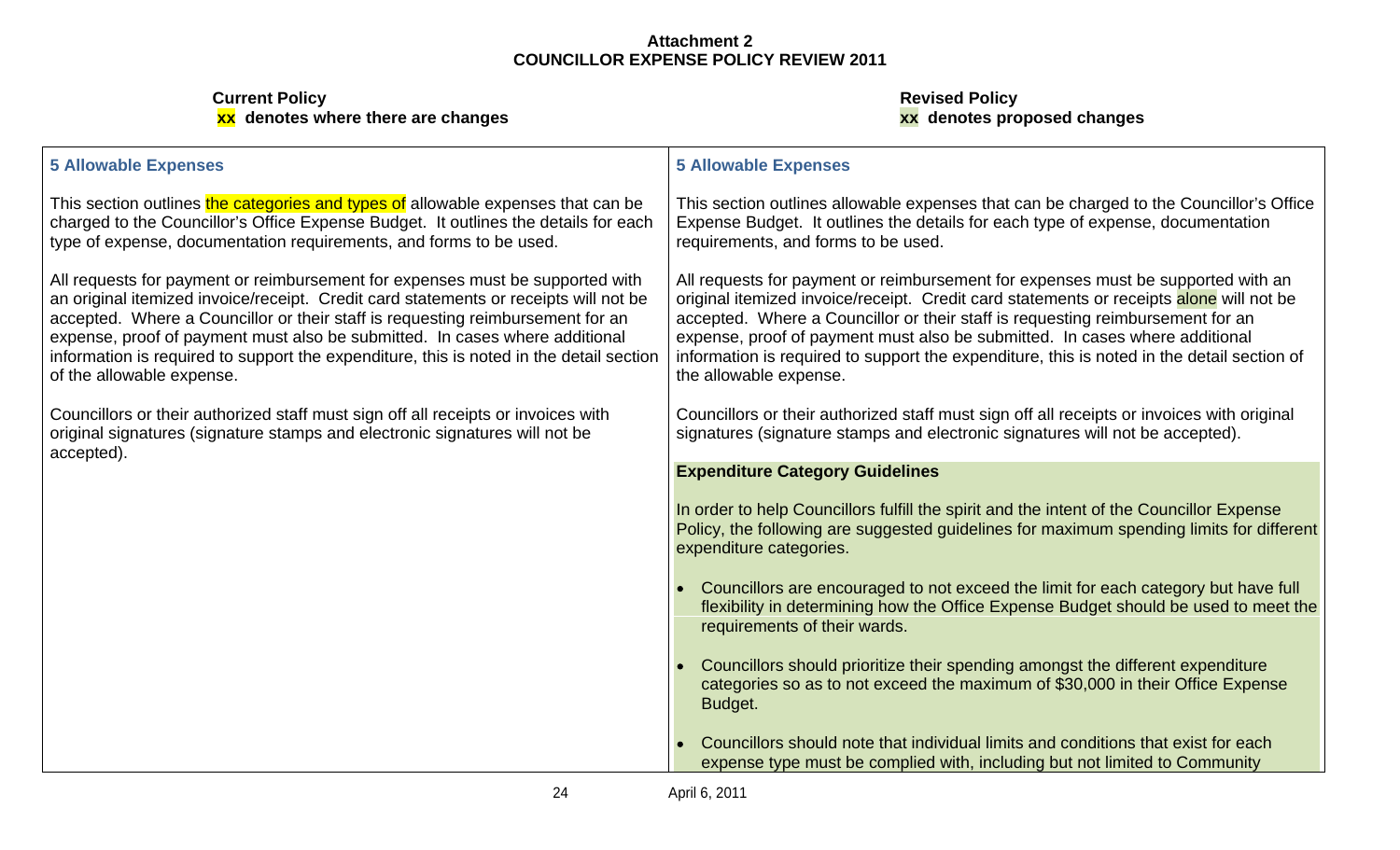**Current Policy Revised Policy xx denotes where there are changes xx denotes proposed changes**

> Expense – Event Tickets, Newsletters and Flyers, and Travel – Conference, Seminars and Business Travel.

The Director, Council and Support Services will report on the expenditures in each expenditure category in the Annual Report on Remuneration and Expenses for Members of Council.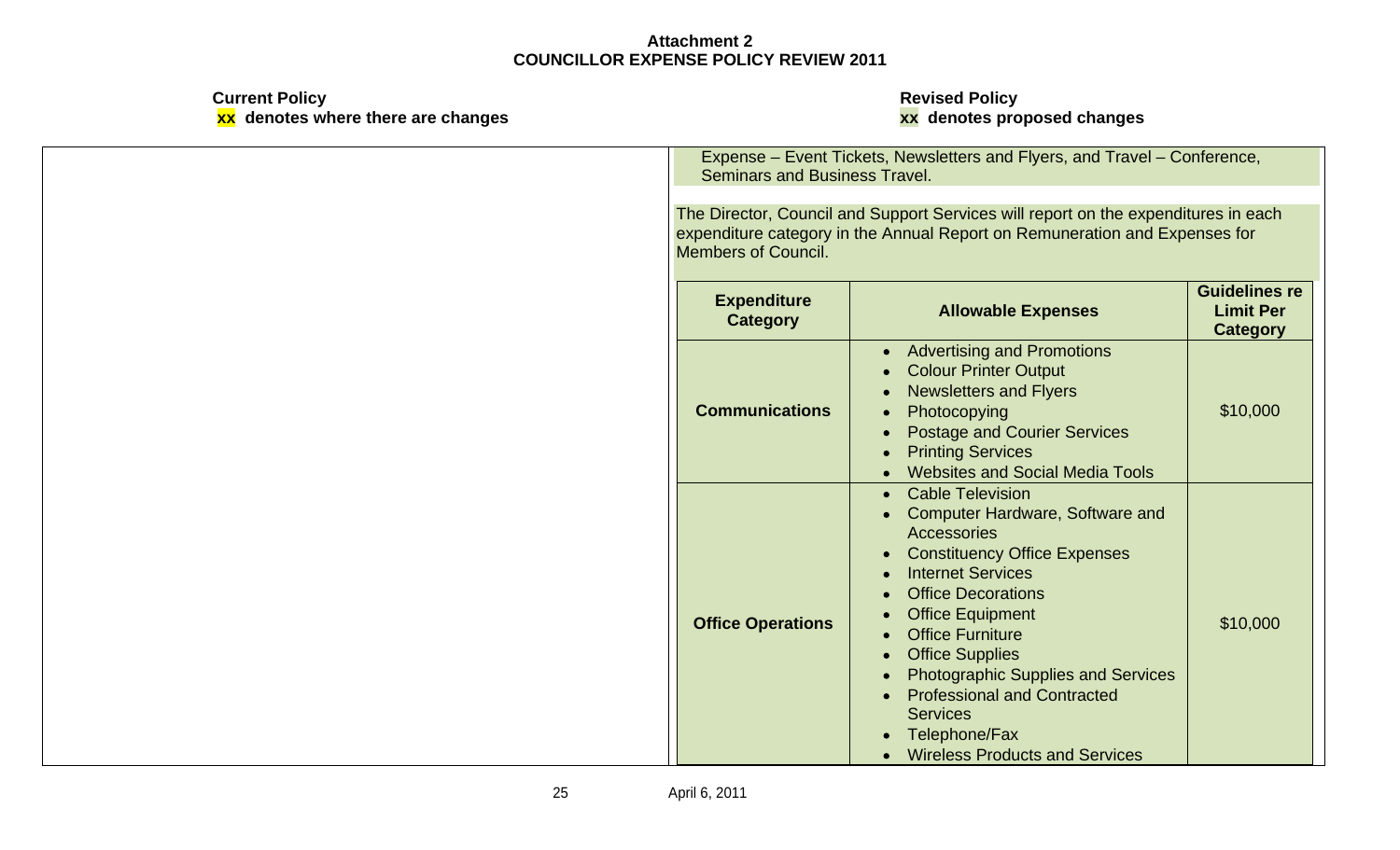**xx denotes where there are changes xx denotes proposed changes**

**Current Policy Revised Policy**

|                                                                                                                                                                                                                                                                                                                                                | Local<br>Transportation                                | • Transportation - Highway Tolls<br>• Transportation - Kilometrage and<br>Parking<br>• Transportation - Metropasses, TTC<br>tickets or tokens<br>• Transportation - Taxi                                                                                                                                                 | \$2,000  |
|------------------------------------------------------------------------------------------------------------------------------------------------------------------------------------------------------------------------------------------------------------------------------------------------------------------------------------------------|--------------------------------------------------------|--------------------------------------------------------------------------------------------------------------------------------------------------------------------------------------------------------------------------------------------------------------------------------------------------------------------------|----------|
|                                                                                                                                                                                                                                                                                                                                                | Representation                                         | • Business Hospitality Expenses<br>• Business Meeting Expenses<br>• Community Expense - Event Tickets  <br>• Community Expense - Events<br>• Community Expense - Gifts and<br>Promotions<br>• Memberships                                                                                                                | \$10,000 |
|                                                                                                                                                                                                                                                                                                                                                | <b>Research</b>                                        | • Books and Magazines<br>• Consulting Services<br>• Legal Fees<br>• Newspaper and Magazine<br>Subscriptions                                                                                                                                                                                                              | \$5,000  |
|                                                                                                                                                                                                                                                                                                                                                | <b>Travel outside of</b><br><b>GTA</b>                 | • Travel – Conferences, Seminars and<br><b>Business Trips</b>                                                                                                                                                                                                                                                            | \$3,000  |
|                                                                                                                                                                                                                                                                                                                                                | <b>Miscellaneous</b>                                   | • Staff - Salary Overage                                                                                                                                                                                                                                                                                                 | \$3,000  |
| <b>Advertising &amp; Promotions</b><br>Eligible Expense:<br>Paid advertising that is related to the business of the City in all types of media.<br>Advertising that supplements advertisements that City divisions place to<br>promote specific programs, such as Environment Day, or specific events, such<br><mark>as a</mark> park opening. | <b>Advertising and Promotions</b><br>Eligible Expense: | Paid advertising that is related to the business of the City in all types of media,<br>including print, radio, television, outdoor and online.<br>Advertising that supplements advertisements that City divisions place to promote<br>specific programs, including but not limited to Environment Days, specific events, |          |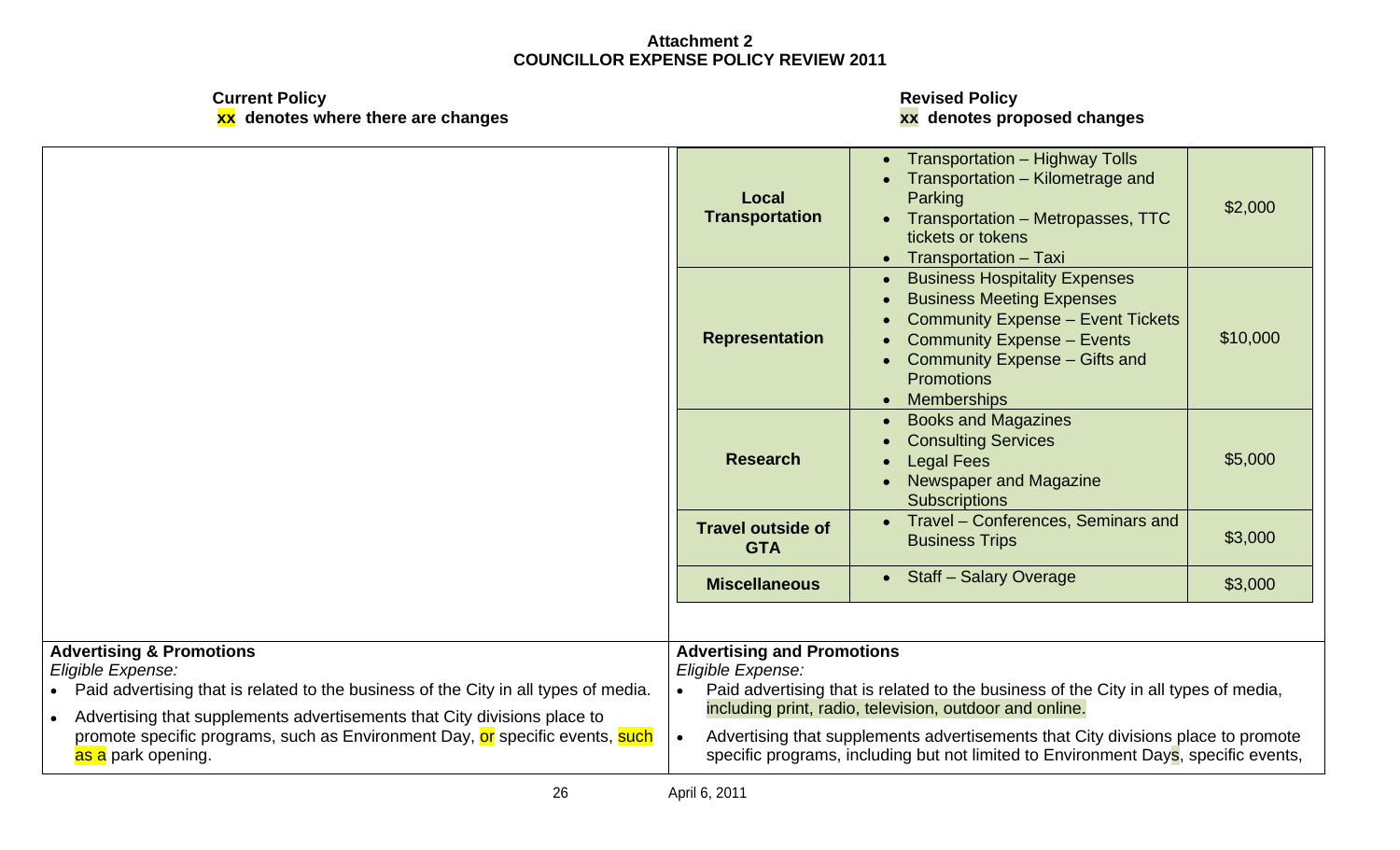| Design and production costs for the advertising.                                                                         | park opening.                                                                               |
|--------------------------------------------------------------------------------------------------------------------------|---------------------------------------------------------------------------------------------|
|                                                                                                                          | Design and production costs for the advertising.                                            |
| Ineligible Expense:                                                                                                      |                                                                                             |
| Advertising that a Councillor places after the cut-off date during an election<br>year. Refer to section 4.7.            | Ineligible Expense:                                                                         |
|                                                                                                                          | • Greeting and congratulatory advertisements for various occasions, including but           |
| Advertising that promotes for-profit organizations, third parties, other levels of                                       | not limited to Canada Day, multicultural celebrations.                                      |
| government, political parties, or candidates in any election campaigns. Refer<br>to section 4.7.                         | Advertising placed by a Councillor which is published after August 1 during an              |
|                                                                                                                          | election year. Refer to section 4.7.                                                        |
| Conditions:                                                                                                              | Advertising that promotes for-profit organizations, third parties, other levels of          |
| City election policies limit Councillors in placing advertising during an election                                       | government, political parties, or candidates in any election campaigns or promotes          |
| year. Councillors cannot place advertising after the cut-off date that City<br>Council determines. Refer to section 4.7. | consent or rejection of a question which has been submitted to electors in a<br>referendum. |
|                                                                                                                          |                                                                                             |
| Other information about advertising and promotion:                                                                       | Other information about advertising and promotion:                                          |
| In order to be reimbursed, the Councillor must provide the itemized original                                             | For payment of advertising, the Councillor must provide the itemized original               |
| invoice from the media organization stating the name of the publication, the                                             | invoice from the media organization stating the name of the publication, the date           |
| date that the print ad appeared or that a television or radio ad aired.                                                  | that the print ad appeared or that a television or radio ad aired.                          |
| A copy of the print ad must also be provided.                                                                            | • A copy of the print ad must also be provided.                                             |
| The Director, Council and Support Services will arrange for payment directly to                                          | The Director, Council and Support Services will arrange for payment directly to the         |
| the media organization which ran the ad.                                                                                 | media organization which ran the ad.                                                        |
| Form: Form A - Request for Reimbursement/Payment of Expenses                                                             | Form: Form A - Request for Reimbursement/Payment of Expenses                                |
|                                                                                                                          |                                                                                             |
| <b>Books &amp; Magazines</b>                                                                                             | <b>Books and Magazines</b>                                                                  |
| Eligible Expense:                                                                                                        | Eligible Expense:                                                                           |
| Books, magazines, and periodicals that are related to the business of the City.                                          | Books, magazines, and periodicals that are related to the business of the City.             |
| Ineligible Expense:                                                                                                      | Ineligible Expense:                                                                         |
| Books, magazines, periodicals that have no demonstrated relation to the                                                  | Books, magazines, periodicals that have no demonstrated relation to the business            |
| business of the City.                                                                                                    | of the City.                                                                                |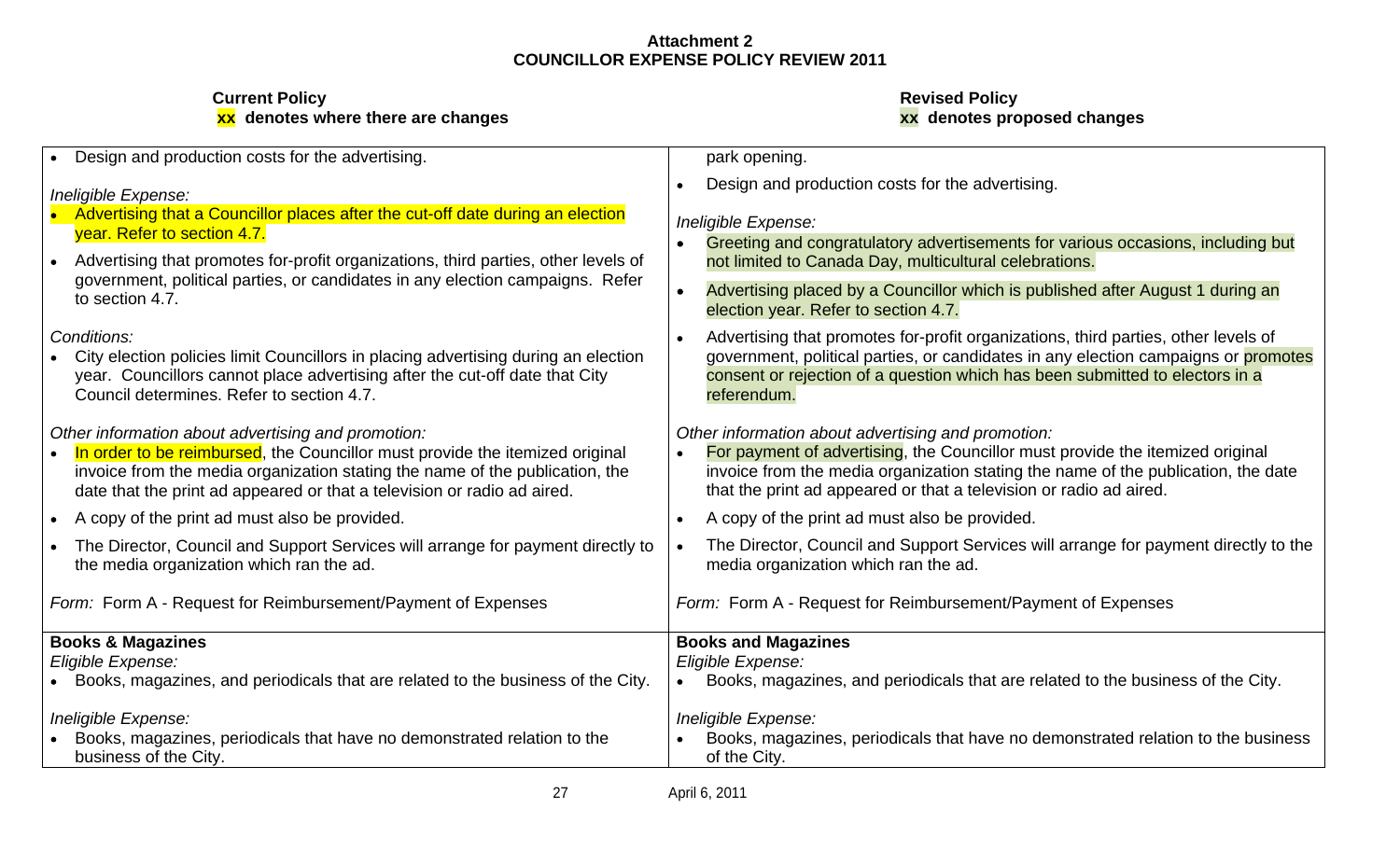**xx denotes where there are changes xx denotes proposed changes**

**Current Policy Revised Policy**

|                                                                                                                                                               | Lifestyle and entertainment magazines                                                                                                                            |
|---------------------------------------------------------------------------------------------------------------------------------------------------------------|------------------------------------------------------------------------------------------------------------------------------------------------------------------|
| Conditions:                                                                                                                                                   |                                                                                                                                                                  |
| Name of <b>book or magazine</b> must be included on the invoice.                                                                                              | Conditions:                                                                                                                                                      |
|                                                                                                                                                               | • Name of publication must be included on the invoice.                                                                                                           |
| Form: Form A - Request for Reimbursement/Payment of Expenses                                                                                                  |                                                                                                                                                                  |
|                                                                                                                                                               | Form: Form A - Request for Reimbursement/Payment of Expenses                                                                                                     |
| <b>Business Hospitality Expenses</b>                                                                                                                          |                                                                                                                                                                  |
|                                                                                                                                                               | <b>Business Hospitality Expenses</b>                                                                                                                             |
| Eligible Expense                                                                                                                                              | Eligible Expense                                                                                                                                                 |
| Facility rental.                                                                                                                                              | • Facility rental                                                                                                                                                |
| Councillors' expenses for food and beverages related to business meals or<br>receptions with constituents, business contacts, representatives of other levels | Councillors' expenses for food and beverages related to business meals or<br>receptions with constituents, business contacts, representatives of other levels of |
| of government, international delegations or visitors.                                                                                                         | government, international delegations or visitors.                                                                                                               |
| Alcohol during meals or receptions. [removed]                                                                                                                 |                                                                                                                                                                  |
|                                                                                                                                                               | Ineligible Expense                                                                                                                                               |
| <b>Ineligible Expense</b>                                                                                                                                     | <b>Entertainment expenses</b>                                                                                                                                    |
| <b>Entertainment expenses</b>                                                                                                                                 | Expenses for open houses and hospitality functions at City Hall or civic centres                                                                                 |
|                                                                                                                                                               | primarily for Councillors, Councillor staff or City staff.                                                                                                       |
| Conditions:                                                                                                                                                   |                                                                                                                                                                  |
| Councillors must identify business purpose for the expense.                                                                                                   | Alcohol consumed or purchased for meals or receptions.                                                                                                           |
|                                                                                                                                                               |                                                                                                                                                                  |
| Other information about hospitality expenses:                                                                                                                 | Conditions:                                                                                                                                                      |
| Councillors must provide:                                                                                                                                     | Councillors must identify the business purpose for the expense.                                                                                                  |
| • Original itemized receipt showing items consumed.                                                                                                           | If a Councillor hosts a business meal for a visiting delegation, the name of the                                                                                 |
| Full name of all participants attending meeting.                                                                                                              | delegation, the date and purpose of the visit, the number of attendees and the                                                                                   |
| Date and purpose of meeting.                                                                                                                                  | name of the delegation organizer must be included. Names of delegation members                                                                                   |
|                                                                                                                                                               | should be included, if available.                                                                                                                                |
| Form: Form B - Reimbursement of Business Meals/Hospitality Expenses                                                                                           | Other information about hospitality expenses:                                                                                                                    |
|                                                                                                                                                               | Councillors must provide:                                                                                                                                        |
|                                                                                                                                                               | • Original itemized receipt showing items consumed.                                                                                                              |
|                                                                                                                                                               |                                                                                                                                                                  |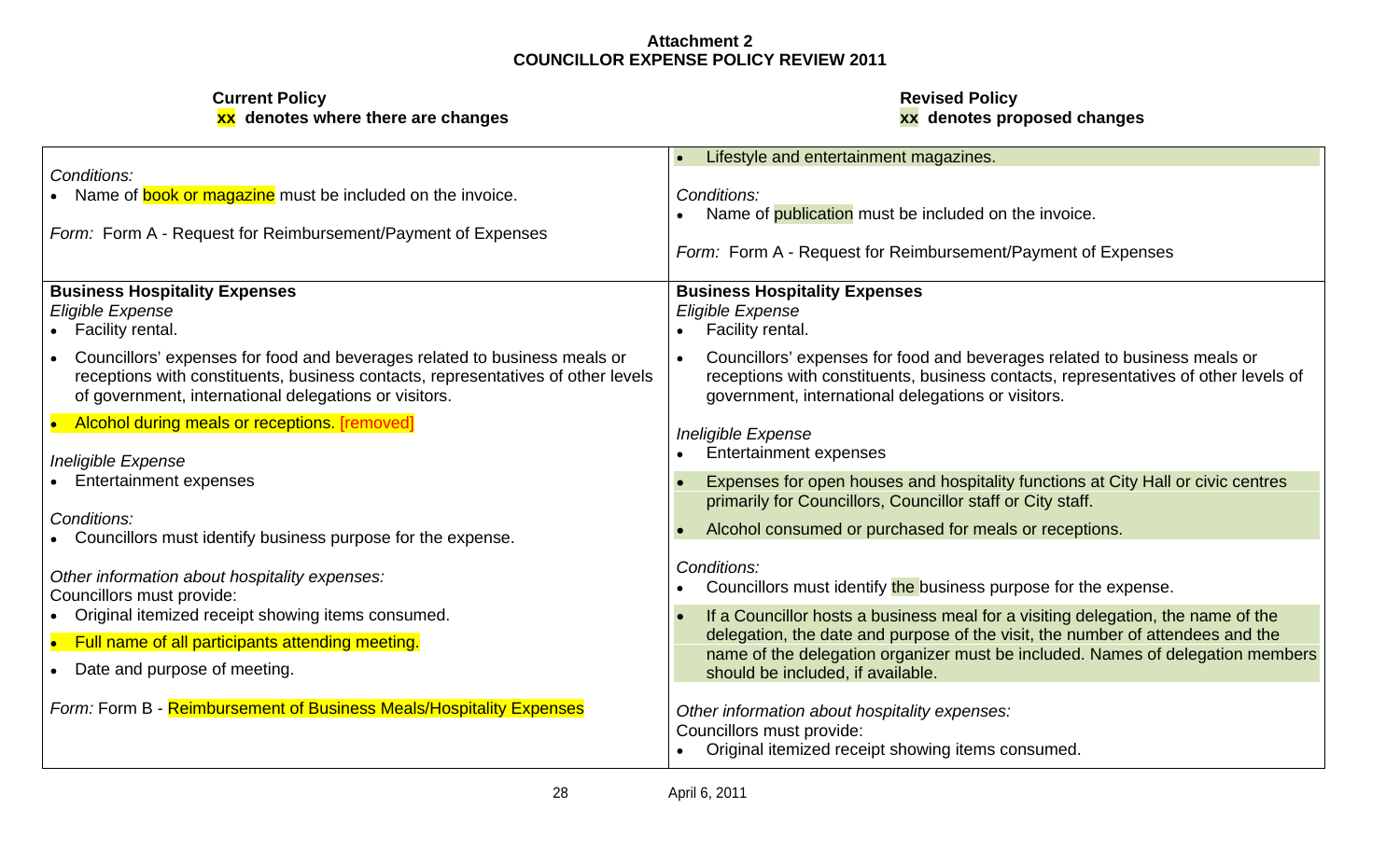**Current Policy Revised Policy**

**xx denotes where there are changes xx denotes proposed changes**

|                                                                                          | $\bullet$ Full name of all participants attending business meal, except for large delegations. |
|------------------------------------------------------------------------------------------|------------------------------------------------------------------------------------------------|
|                                                                                          | Date and purpose of meeting.                                                                   |
|                                                                                          | Form: Form B - Request for Reimbursement of Hospitality Expenses                               |
| <b>Business Meal Allowance</b>                                                           | <b>Business Meal Allowance</b>                                                                 |
| <b>Eligible Expense:</b>                                                                 | Not an allowable expense.                                                                      |
| • Maximum annual meal allowance of \$500.00 for:                                         | [This section is removed in the revised policy]                                                |
| - meetings with City employees, Councillors' staff, other Members of                     |                                                                                                |
| Council or employees of a City agency, board, commission or special                      |                                                                                                |
| purpose body.<br>- meals consumed by Councillors prior to attending evening functions or |                                                                                                |
| events.                                                                                  |                                                                                                |
| - in-town conference/seminar at which meals are not provided and where no                |                                                                                                |
| per diem may be claimed.                                                                 |                                                                                                |
|                                                                                          |                                                                                                |
| <b>Ineligible Expense:</b><br>• Alcohol                                                  |                                                                                                |
|                                                                                          |                                                                                                |
| <b>Conditions:</b>                                                                       |                                                                                                |
| • Councillors must identify business purpose for the meeting and explain how             |                                                                                                |
| schedules do not permit such a meeting in the office during normal work hours.           |                                                                                                |
|                                                                                          |                                                                                                |
| Other information about business meals:<br>Councillors must provide:                     |                                                                                                |
| • Original itemized receipt showing items consumed.                                      |                                                                                                |
| • Full name of all participants attending meeting.                                       |                                                                                                |
|                                                                                          |                                                                                                |
| • Date and purpose of meeting.                                                           |                                                                                                |
| <b>Form: Form B - Reimbursement of Business Meals/Hospitality Expenses</b>               |                                                                                                |
|                                                                                          |                                                                                                |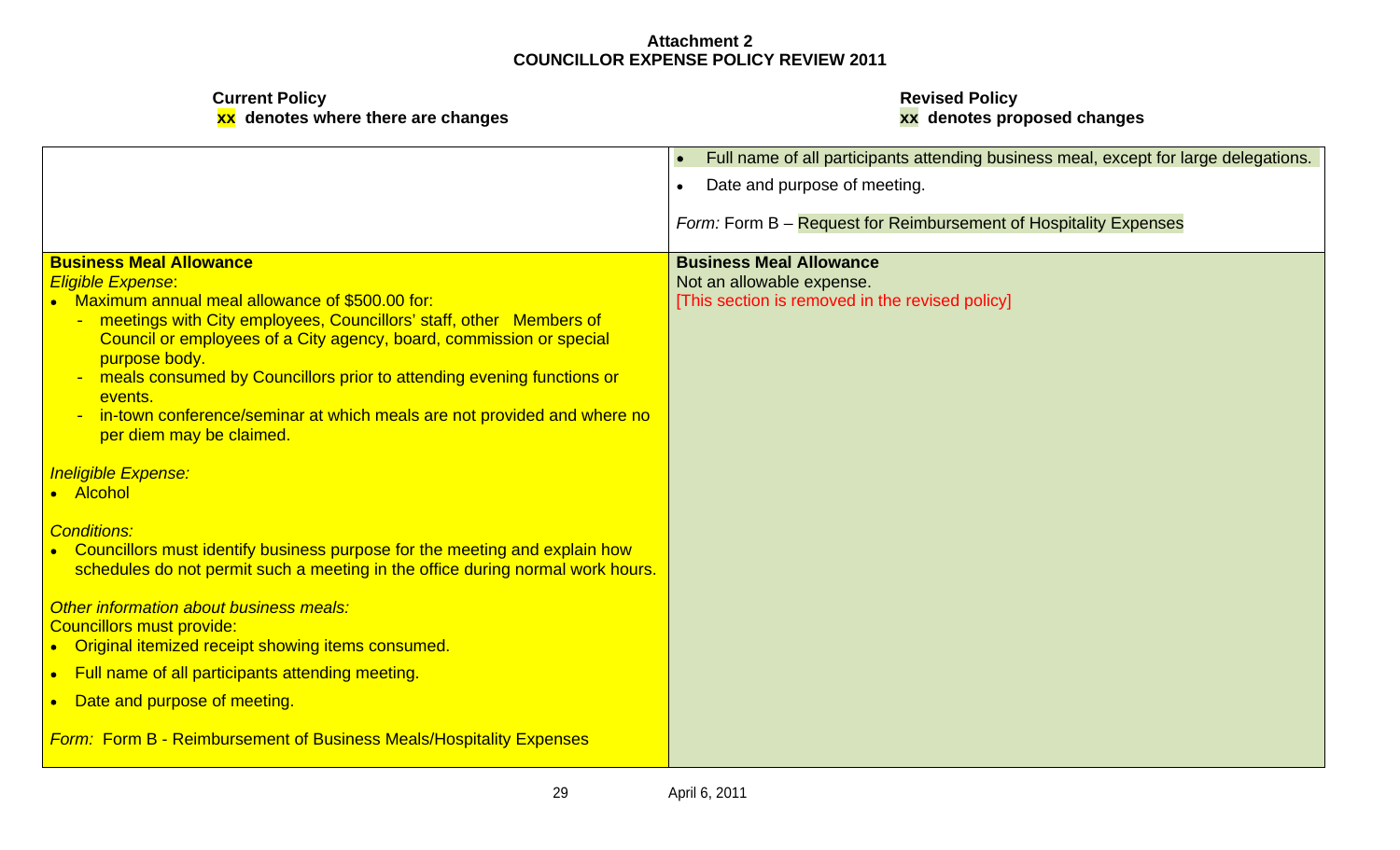**xx denotes where there are changes xx denotes proposed changes**

## **Current Policy Revised Policy**

| <b>Business Meeting Expense</b>                                                                     | <b>Business Meeting Expense</b>                                                                                                                                     |  |
|-----------------------------------------------------------------------------------------------------|---------------------------------------------------------------------------------------------------------------------------------------------------------------------|--|
| Eligible Expense:                                                                                   | Eligible Expense:                                                                                                                                                   |  |
| • Facility rental.                                                                                  | • Facility rental.                                                                                                                                                  |  |
| Catering order, including coffee, tea, juices, pop, cookies, snacks, light food.                    | Catering order, including coffee, tea, juices, pop, cookies, snacks, light food.                                                                                    |  |
| Venue set-up fees, including audio-visual equipment, flip charts, set-up fees,<br>cleaning charges. | Venue set-up fees, including audio-visual equipment, flip charts, set-up fees,<br>cleaning charges.                                                                 |  |
| <b>External facilitator fees.</b>                                                                   | External facilitator fees.                                                                                                                                          |  |
| Ineligible Expense:                                                                                 | Ineligible Expense:                                                                                                                                                 |  |
| Alcohol.                                                                                            | • Alcohol.                                                                                                                                                          |  |
| Conditions:                                                                                         | Conditions:                                                                                                                                                         |  |
| Councillors must identify business purpose for meeting                                              | • Councillors must identify the business purpose for the meeting.                                                                                                   |  |
| • Meeting can be held at any facility the Councillor feels is suitable for the nature               | Meeting can be held at any facility the Councillor feels is suitable for the nature of                                                                              |  |
| of their meeting.<br>Attendees can be Councillors' staff, other Councillors, City employees,        | their meeting, but cannot be at an eating establishment.                                                                                                            |  |
| employees of a City agency, board, commission or special purpose body,                              | Attendees can be Councillors' staff, other Councillors, City employees, employees                                                                                   |  |
| external parties.                                                                                   | of City agencies or corporations and external parties.                                                                                                              |  |
| Councillors must provide:                                                                           | Councillors must provide:                                                                                                                                           |  |
| Original itemized receipt.                                                                          | - Original itemized receipt.                                                                                                                                        |  |
| Name of participants or group attending the meeting                                                 | - Name of participants or group attending the meeting.                                                                                                              |  |
| Date and purpose of meeting.                                                                        | - Date of meeting.                                                                                                                                                  |  |
| Form: Form A - Request for Reimbursement/Payment of Expenses                                        | Form: Form B - Request for Reimbursement of Hospitality Expenses                                                                                                    |  |
| <b>Cable Television</b>                                                                             | <b>Cable Television</b>                                                                                                                                             |  |
| <b>Eligible Expense:</b>                                                                            | Cable television for constituency offices on private property will be an allowable                                                                                  |  |
| • Monthly fee for basic cable and news channels for Constituency Office.                            | expense until the end of the 2010-2014 term (November 30, 2014) for those                                                                                           |  |
| • Installation charge for cable connection at Constituency Office.                                  | Councillors who have constituency office leases on private property on the day City                                                                                 |  |
| • Cable equipment purchase or rental for Constituency Office.                                       | Council approves the revised Councillor Expense Policy. Cable television for<br>constituency offices on private property will not be an allowable expense beginning |  |
| 30                                                                                                  | April 6, 2011                                                                                                                                                       |  |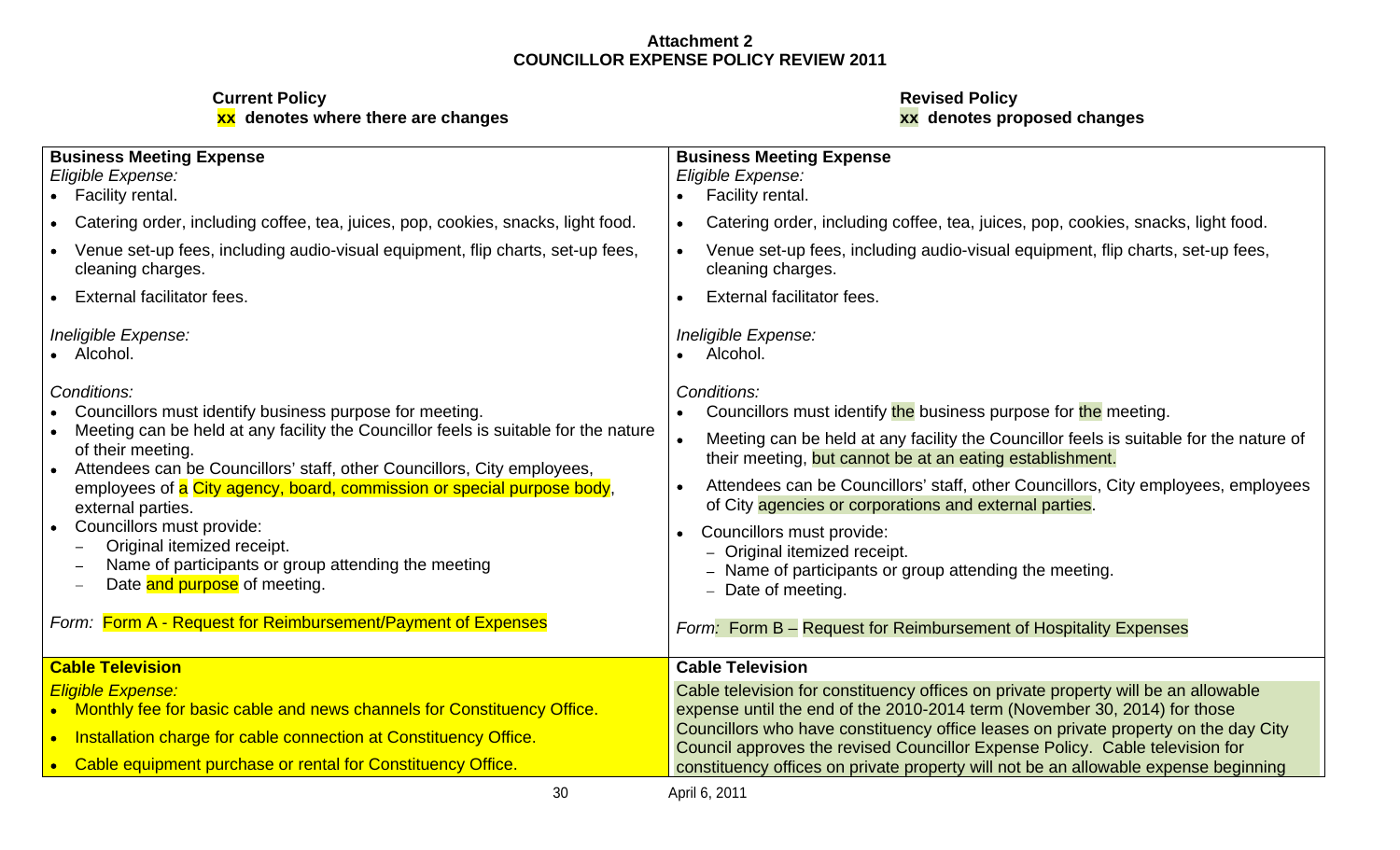## **Current Policy Revised Policy**

# **xx denotes where there are changes xx denotes proposed changes**

#### December 1, 2014.

### Eligible Expense:

- Monthly cable fee for Home Office.<br>Constituency office is located on private property, only until November 30, 2014. Monthly fee for basic cable and news channels for constituency office. If the
	- Installation charge for cable connection at constituency office.
	- Cable equipment purchase or rental for constituency office.

### Ineligible Expense:

- Movie /entertainment channel programming.
- Monthly cable fee for home office.
- Cable installation and program fee for home office.
- 
- Requests for cable connection at City Hall or civic centre must be made **All C**able fee for constituency office on private property, beginning December 1, 2014. |

### Conditions:

Councillors must demonstrate a business requirement for specific cable programming package.

Other information about cable television:

- <u>Form:</u> we can be a statement of the connection at City Hall and civic centre<mark>s</mark> is provided from City centralized ∣ resources. The contract of the contract of the contract of the contract of the contract of the contract of the contract of the contract of the contract of the contract of the contract of the contract of the contract of the
	- Requests for cable connection at City Hall or civic centres must be made through the City's Audio-Visual Unit, Facilities Management Division.
	- Requests for cable connection at a constituency office on private property must be made by the Councillor directly with the cable provider.
	- Direct deposit payment to the vendor is recommended.

### Form: Form A - Request for Reimbursement/Payment of Expenses

### Ineligible Expense:

- Movie /entertainment channel programming.
- $\bullet$
- Cable installation and program fee for Home Office.  $\bullet$
- **Cable equipment purchase or rental for Home Office.**  $\bullet$

### **Conditions: Executive Conditions:** The Conditions of the Conditions of the Conditions: The Conditions: The Conditions of the Conditions: The Conditions: The Conditions of the Conditions of the Conditions of the Conditions

• Councillors must demonstrate a business requirement for specific cable programming package.

### Other information about cable television:

- Cable connection at City Hall and civic centre is provided from City centralized resources. The cable equipment purchase or rental for home office. The cable equipment purchase or rental for home office.
- through the City's Audio-Visual Unit, Facilities and Real Estate Division.
- Requests for cable connection at a Constituency Office must be made by the Conditions:  $\bullet$ Councillor directly with the cable provider.
- Direct deposit payment to the vendor is recommended.  $\bullet$

• Form A - Request for Reimbursement/Payment of Expenses **Form A** resources.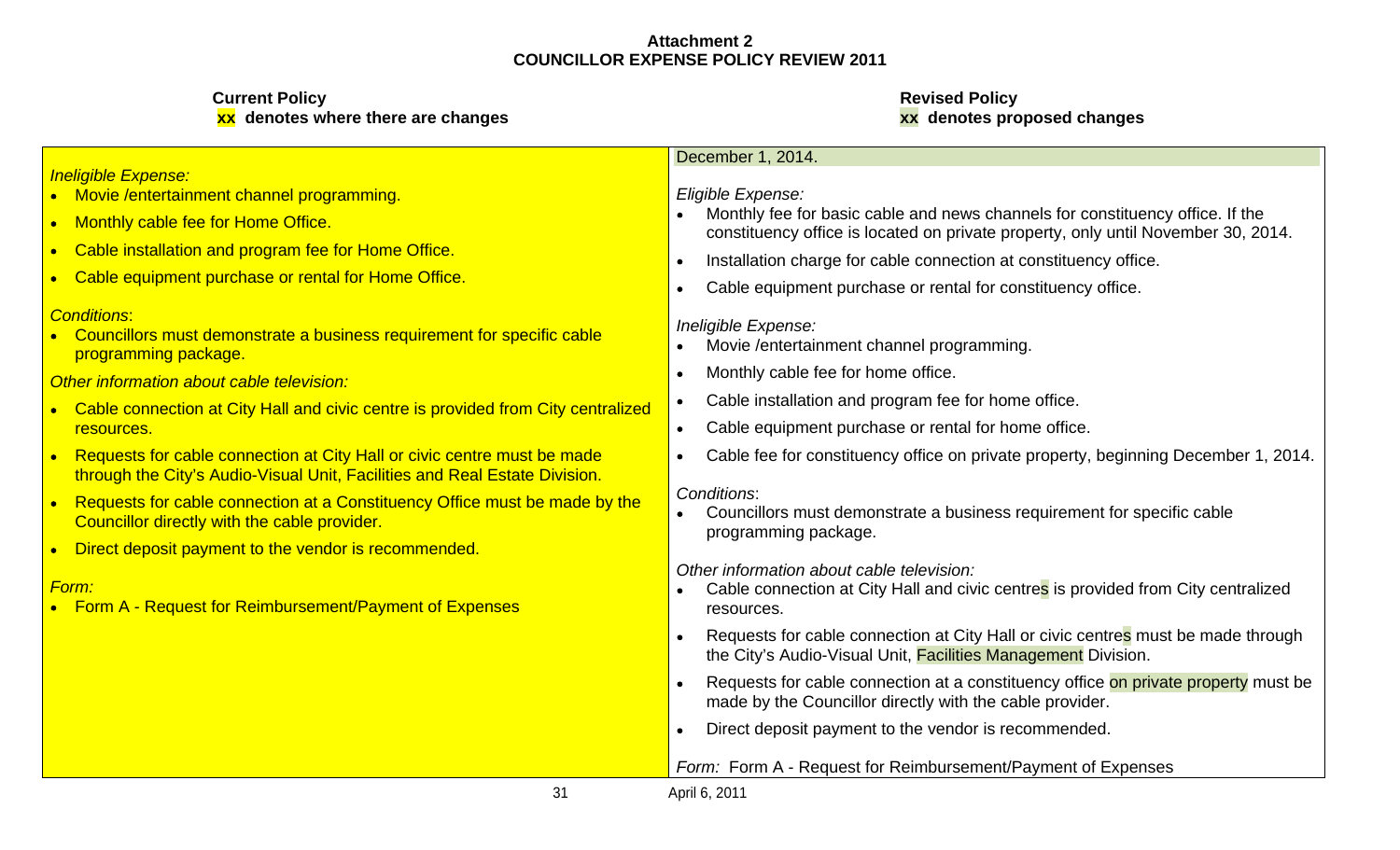## **Current Policy Revised Policy**

## **xx denotes where there are changes xx denotes proposed changes**

| <b>Colour Printer Output</b>                                                                                                                                                                                         | <b>Colour Printer Output</b>                                                                                                                                                                                                                              |
|----------------------------------------------------------------------------------------------------------------------------------------------------------------------------------------------------------------------|-----------------------------------------------------------------------------------------------------------------------------------------------------------------------------------------------------------------------------------------------------------|
| Eligible Expense:                                                                                                                                                                                                    | Eligible Expense:                                                                                                                                                                                                                                         |
| Output from large-format colour printer on second floor of City Hall.                                                                                                                                                | Output from large-format colour printer on second floor of City Hall.                                                                                                                                                                                     |
| Specialty output by outside vendors.                                                                                                                                                                                 | Specialty output by outside vendors.                                                                                                                                                                                                                      |
| Conditions:<br>Councillors or their staff requiring access to the colour printer must contact the<br>Director, Council and Support Services who will arrange for connection to the<br>colour printer.                | Conditions:<br>Councillors or their staff requiring access to the colour printer must contact the<br>Director, Council and Support Services who will arrange for connection to the<br>colour printer.                                                     |
| Where an external vendor is used, Councillors must provide original invoice<br>detailing date and nature of job.                                                                                                     | Where an external vendor is used, Councillors must provide an original invoice<br>detailing date and nature of the job.                                                                                                                                   |
| Form: Form A - Request for Reimbursement/Payment of Expenses                                                                                                                                                         | Council and Support Services will provide details of the colour printer usage with<br>the monthly expense reports.                                                                                                                                        |
|                                                                                                                                                                                                                      | Councillors and their staff should not use the colour printer for personal purposes.<br>In the rare occasion that the Councillors and their staff used the colour printer for<br>personal purposes, they must reimburse the City for such personal usage. |
|                                                                                                                                                                                                                      | Form: Form A - Request for Reimbursement/Payment of Expenses                                                                                                                                                                                              |
| <b>Community Expense - Donations to Community Groups (Added to list of</b><br>eligible expenses per City Council meeting of July 15, 16 and 17, 2008.)<br><b>Eligible Expense:</b><br>Donations to community groups. | <b>Community Expense - Donations to Community Groups</b><br>Not an allowable expense.<br>[This section is removed in the revised policy]                                                                                                                  |
| Limit of \$500 per group per year.                                                                                                                                                                                   |                                                                                                                                                                                                                                                           |
| Ineligible expense:<br>Donation to an individual or a group of individuals or trust fund.                                                                                                                            |                                                                                                                                                                                                                                                           |
| <b>Conditions:</b><br>Donations must be accompanied by a request from the organization with                                                                                                                          |                                                                                                                                                                                                                                                           |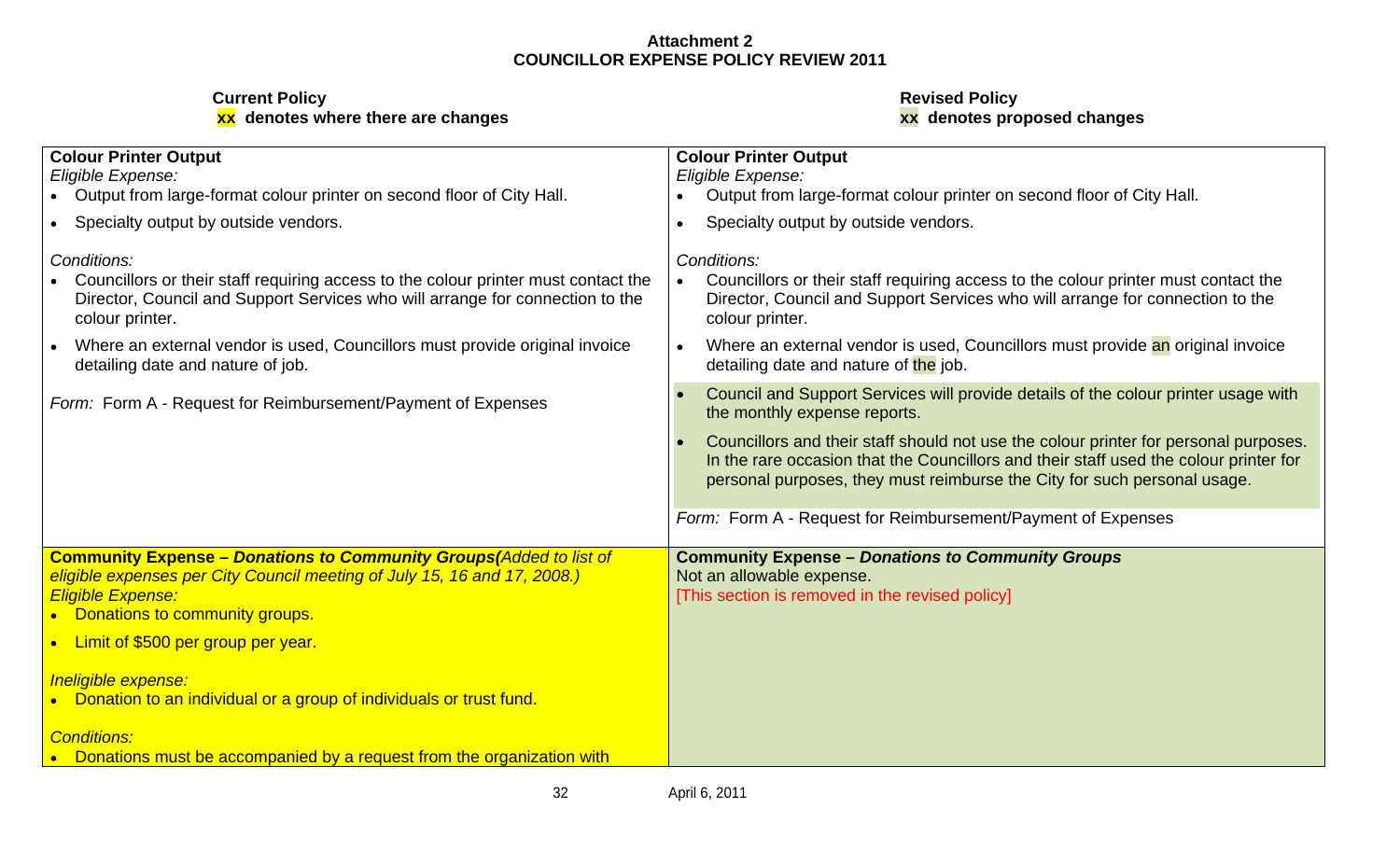| details about the group and the purpose of the donation.                                                                                                          |                                                                                                                                                                          |
|-------------------------------------------------------------------------------------------------------------------------------------------------------------------|--------------------------------------------------------------------------------------------------------------------------------------------------------------------------|
| Donations should be made via City of Toronto cheques to the community<br>group, not by Councillor or staff personal cheques.                                      |                                                                                                                                                                          |
| • Donation receipts should be addressed to the City of Toronto.                                                                                                   |                                                                                                                                                                          |
| • Receipts received by Councillors must be forwarded to the City Clerk's Office.                                                                                  |                                                                                                                                                                          |
| Form: Form A: Request for Reimbursement/Payment of Expense                                                                                                        |                                                                                                                                                                          |
| <b>Community Expense - Events (Amended per City Council decision on Integrity</b>                                                                                 | <b>Community Expense - Events (Amended per City Council decision on Integrity</b>                                                                                        |
| Commissioner report titled "Report on Issues Arising Out of Operation of Members<br>Code of Conduct and Complaint Protocol" at its meeting on July 15, 16 and 17, | Commissioner report titled "Report on Issues Arising Out of Operation of Members<br>Code of Conduct and Complaint Protocol" at its meeting on July 15, 16 and 17, 2008.) |
| 2008.                                                                                                                                                             |                                                                                                                                                                          |
|                                                                                                                                                                   | Eligible Expense:                                                                                                                                                        |
| Eligible Expense:                                                                                                                                                 | Space rental fees or permit fees.                                                                                                                                        |
| • Space rental fees or permit fees.                                                                                                                               | Venue decorations and set-up.                                                                                                                                            |
| • Venue decorations and set-up.                                                                                                                                   | Catering.                                                                                                                                                                |
| • Catering.                                                                                                                                                       | Miscellaneous supplies.                                                                                                                                                  |
| • Miscellaneous supplies.                                                                                                                                         | Off-duty police officers and security.                                                                                                                                   |
| • Performers.                                                                                                                                                     | <b>Basic</b> equipment rental including chairs, tables, sound systems, a/v equipment.                                                                                    |
| • Off-duty officers.                                                                                                                                              | Purchases from Protocol Unit's gift inventory.                                                                                                                           |
| • Equipment rental, including stage, chairs, tables, sound systems, a/v                                                                                           |                                                                                                                                                                          |
| equipment.                                                                                                                                                        | Ineligible Expense:                                                                                                                                                      |
| • Temporary staff.                                                                                                                                                | Performers and costume rentals.                                                                                                                                          |
| • Uniforms.                                                                                                                                                       | Temporary staff.                                                                                                                                                         |
| • Giveaways and prizes. [removed]                                                                                                                                 | Uniforms.                                                                                                                                                                |
|                                                                                                                                                                   | Equipment rental other than chairs, tables, sound systems, a/v equipment.                                                                                                |
| Ineligible Expense:                                                                                                                                               | Payment to City staff to organize event.                                                                                                                                 |
| 33                                                                                                                                                                | April 6, 2011                                                                                                                                                            |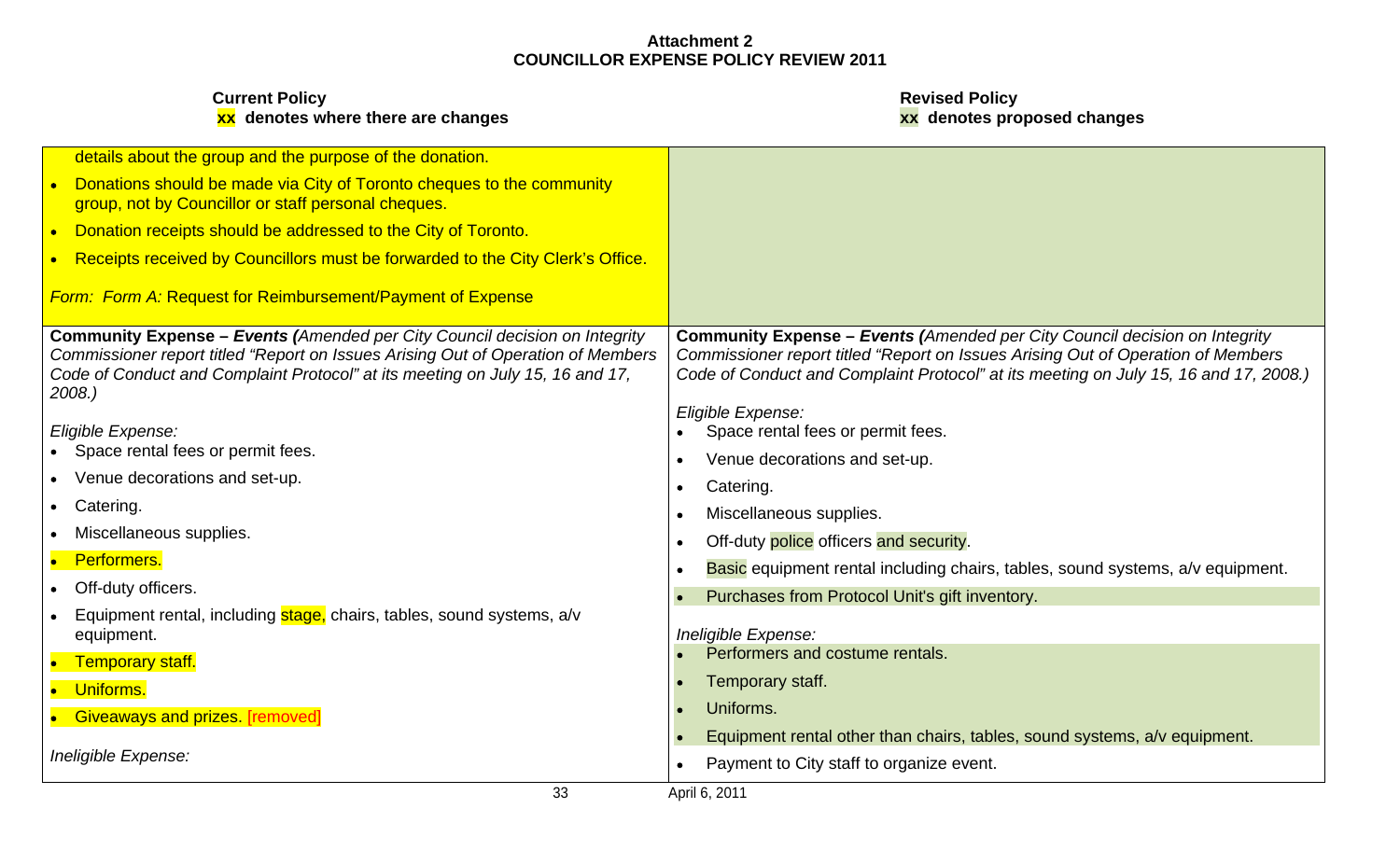| <b>Current Policy</b>              | <b>Revised Policy</b>       |  |
|------------------------------------|-----------------------------|--|
| xx denotes where there are changes | xx denotes proposed changes |  |

# **xx denotes where there are changes xx denotes proposed changes**

| Payment to City staff to organize event.<br>Event costs for an event organized entirely by a third party with no direct                                                                                                 | Event costs for an event organized entirely by a third party with no direct<br>Councillor participation.                                                                                                 |
|-------------------------------------------------------------------------------------------------------------------------------------------------------------------------------------------------------------------------|----------------------------------------------------------------------------------------------------------------------------------------------------------------------------------------------------------|
| Councillor participation.                                                                                                                                                                                               | Events, the primary purpose of which is a farewell, or a celebration of the<br>Councillor's term or year or to celebrate a milestone occasion are not permitted.                                         |
| Conditions:<br>Councillor community event expenses can supplement events organized by<br>program areas, e.g. park opening by Parks, Forestry and Recreation, or<br>Environment Days by Solid Waste Management Services. | Giveaways or table prizes, including fridge magnets, souvenir T-shirts, water<br>bottles, pens, pins, etc. that are not purchased from the Protocol Unit's gift<br>inventory.                            |
| Councillor community events can be co-organized with community groups.                                                                                                                                                  | Conditions.                                                                                                                                                                                              |
| Councillors must comply with the policy on donations to Councillor community<br>events, as approved by City Council at its meeting on July 15, 16 and 17, 2008.                                                         | Councillor community event expenses can supplement events organized by<br>program areas, e.g. park opening by Parks, Forestry and Recreation, or<br>Environment Days by Solid Waste Management Services. |
| Other information about events:                                                                                                                                                                                         | Councillor community events can be co-organized with community groups.                                                                                                                                   |
| Councillors must provide an original detailed invoice from vendor, including<br>nature of service, date and venue of event.                                                                                             | Councillors must comply with the policy on donations to Council Member-<br>Organized Community Events [Adopted by City Council at its meeting of July 15,                                                |
| Donations received for community events must be reported to both the Integrity<br>Commissioner and the Director, Council and Support Services.                                                                          | 16 and 17, 2008, EX22.6, recommendation 12 -- see Appendix 3]. No donations<br>can be received from a lobbyist.                                                                                          |
| Donations received by Councillors cannot be carried over between calendar<br>vears.                                                                                                                                     | No community events are allowed after August 1 of an election year. Refer to<br>Section 4.7.                                                                                                             |
| Surplus donation funds received during a calendar year will either be returned<br>to the donating organization, or forwarded to Council's general fund.                                                                 | Other information about events:<br>Councillors must provide an original detailed invoice from the vendor, including the                                                                                  |
| Donations received for community events and expenditures funded by                                                                                                                                                      | nature of service, date and venue of event.                                                                                                                                                              |
| donations are subject to the same disclosure requirements as expense funded<br>by the Office Expense Budget.                                                                                                            | Donations received for community events must be reported to both the Integrity<br>Commissioner and the Director, Council and Support Services.                                                           |
|                                                                                                                                                                                                                         | Donations received by Councillors cannot be carried over between calendar years.                                                                                                                         |
| Form A - Request for Reimbursement/Payment of Expenses<br>Integrity Commissioner - Gifts and Benefits Form                                                                                                              | Surplus donation funds received during a calendar year will either be returned to<br>the donating organization, or forwarded to Council's General Expense Budget.                                        |
|                                                                                                                                                                                                                         | Donations received for community events and expenditures funded by donations                                                                                                                             |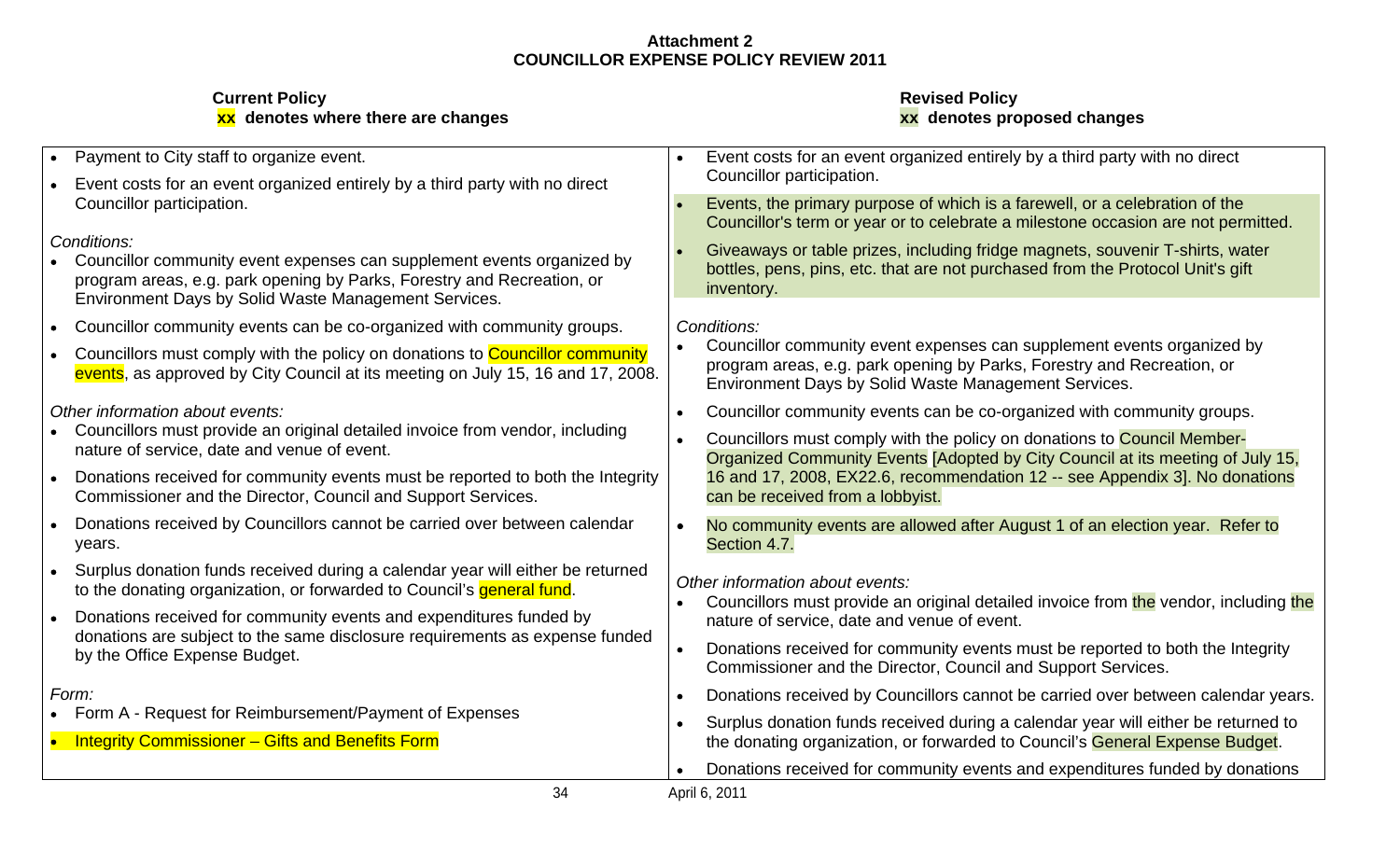|                                                                                  | are subject to the same disclosure requirements as expenses funded by the Office<br>Expense Budget.<br>Form A - Request for Reimbursement/Payment of Expenses |
|----------------------------------------------------------------------------------|---------------------------------------------------------------------------------------------------------------------------------------------------------------|
|                                                                                  | Form K -- Donor Declaration Form                                                                                                                              |
| <b>Community Expense - Gifts &amp; Promotions</b>                                | <b>Community Expense - Gifts and Promotions</b>                                                                                                               |
| Eligible Expense:                                                                | Eligible Expense:                                                                                                                                             |
| • Promotional items such as fridge magnets, souvenir T-shirts, promotional       | Payment for gifts from the Protocol Unit's gift inventory for community groups,                                                                               |
| chocolates, pens, etc.                                                           | visitors, community events or other purposes.                                                                                                                 |
| Gift baskets / flowers for constituents for special occasions.                   | Purchase of wreaths for local Remembrance Day events.                                                                                                         |
| Table prizes for local community groups.                                         | Ineligible Expense:                                                                                                                                           |
| • Payment for gifts from the Protocol Unit's gift inventory.                     | Promotional items, including but not limited to fridge magnets, souvenir T-shirts,                                                                            |
| <b>Ineligible Expenses:</b>                                                      | promotional chocolates, pens, pins, not purchased from the Protocol Unit's gift                                                                               |
| <b>Gifts for Council staff or other employees of the City, agencies, boards,</b> | inventory.                                                                                                                                                    |
| commissions and special purpose bodies.                                          | Gift baskets / flowers for constituents for special occasions.                                                                                                |
| Other information about gifts and promotions:                                    | Table prizes for local community groups that are not gifts from the Protocol Unit                                                                             |
| • The Protocol Unit provides each Councillor with 500 City of Toronto pins at no | gift inventory.                                                                                                                                               |
| charge each year.                                                                | Gifts for Council staff or other employees of the City, agencies and corporations.                                                                            |
| Councillors must provide an original invoice or receipt detailing gift items,    | In memoriam gifts for constituents, such as trees and floral tributes.                                                                                        |
| quantity, cost and purpose of the items.                                         | <b>Plaques for constituents.</b>                                                                                                                              |
| Request for reimbursement for flowers and gifts to specific constituents must    | Awards and scholarships for constituents.                                                                                                                     |
| include an explanation on how it relates to City business.                       | Refreshments for community organization events not co-organized with the                                                                                      |
| Form: Form A - Request for Reimbursement/Payment of Expenses                     | Councillor.                                                                                                                                                   |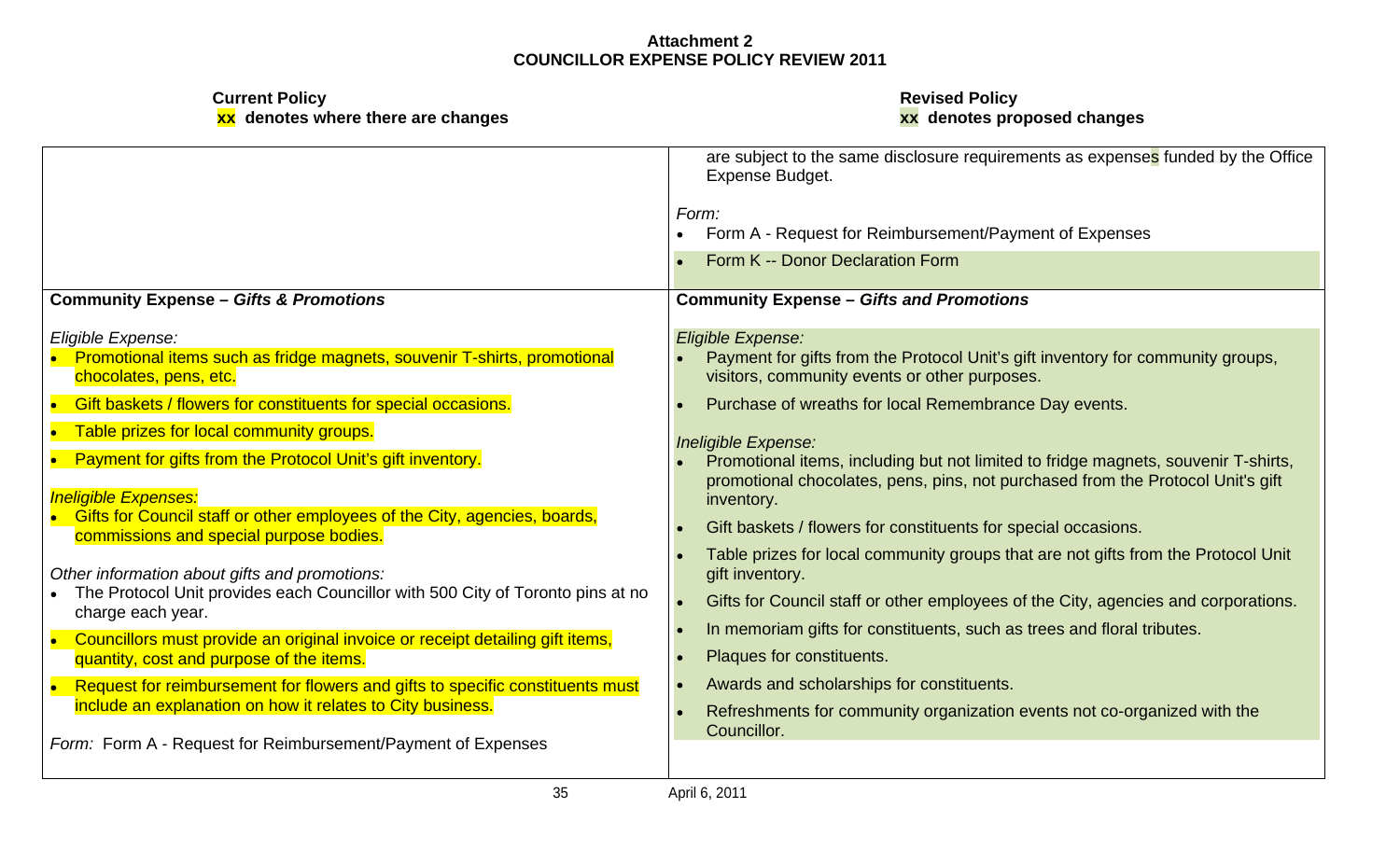| <b>Current Policy</b>              | <b>Revised Policy</b>       |  |
|------------------------------------|-----------------------------|--|
| xx denotes where there are changes | xx denotes proposed changes |  |

# **xx denotes where there are changes xx denotes proposed changes**

|                                                                                                                                                    | Other information about gifts and promotions:<br>The Protocol Unit provides each Councillor with 500 City of Toronto pins at no<br>charge each year.                                                                                                                                     |
|----------------------------------------------------------------------------------------------------------------------------------------------------|------------------------------------------------------------------------------------------------------------------------------------------------------------------------------------------------------------------------------------------------------------------------------------------|
|                                                                                                                                                    | The Protocol Unit charges Councillors directly for the cost of other gifts from the<br>gift inventory.                                                                                                                                                                                   |
|                                                                                                                                                    | Councillors who purchase gifts and promotional items using personal funds must<br>report them to the Director, Council and Support Services. These expenses will be<br>counted towards the \$30,000 limit and will be disclosed on the internet as part of<br>the Councillor's expenses. |
|                                                                                                                                                    | Form: Form A - Request for Reimbursement/Payment of Expenses                                                                                                                                                                                                                             |
| Community Expense - Event Tickets<br><b>Eligible Expense.</b>                                                                                      | <b>Community Expense - Event Tickets</b><br>Eligible Expense:                                                                                                                                                                                                                            |
| • Two tickets per charitable event within ward or City-wide event or function.                                                                     | • Two tickets per charitable event, up to \$100 per ticket and up to a maximum of                                                                                                                                                                                                        |
| Participation fee for charitable or fund-raising events such as golf tournaments,<br>walkathons organized by non-profit organizations, etc.        | \$600 each year. Can include payment for farewell events for staff in divisions,<br>agencies and corporations.                                                                                                                                                                           |
| Ineligible Expense:<br>Entertainment events such as theatre shows, musical performances or other<br>concerts.                                      | Participation fee for charitable or fund-raising events such as community golf<br>tournaments, walkathons organized by non-profit organizations, etc., up to a<br>maximum of \$100 per event and up to \$300 each year.                                                                  |
| • Fundraising events organized by City staff.                                                                                                      | Ineligible Expense:<br>Entertainment events such as theatre shows, musical performances or other                                                                                                                                                                                         |
| • Charity golf tournaments organized by City divisions.                                                                                            | concerts                                                                                                                                                                                                                                                                                 |
| • Raffle tickets, silent auctions, table prize tickets at events.                                                                                  | Fundraising events organized by City staff.                                                                                                                                                                                                                                              |
| Conditions:<br>• For charitable events or dinners, event organizers must make out charitable<br>receipts to the City of Toronto, where applicable. | Charity golf tournaments organized by City divisions, agencies, corporations and<br>lobbyists.<br>Raffle tickets, silent auctions, table prize tickets at events.                                                                                                                        |
| 36                                                                                                                                                 | April 6, 2011                                                                                                                                                                                                                                                                            |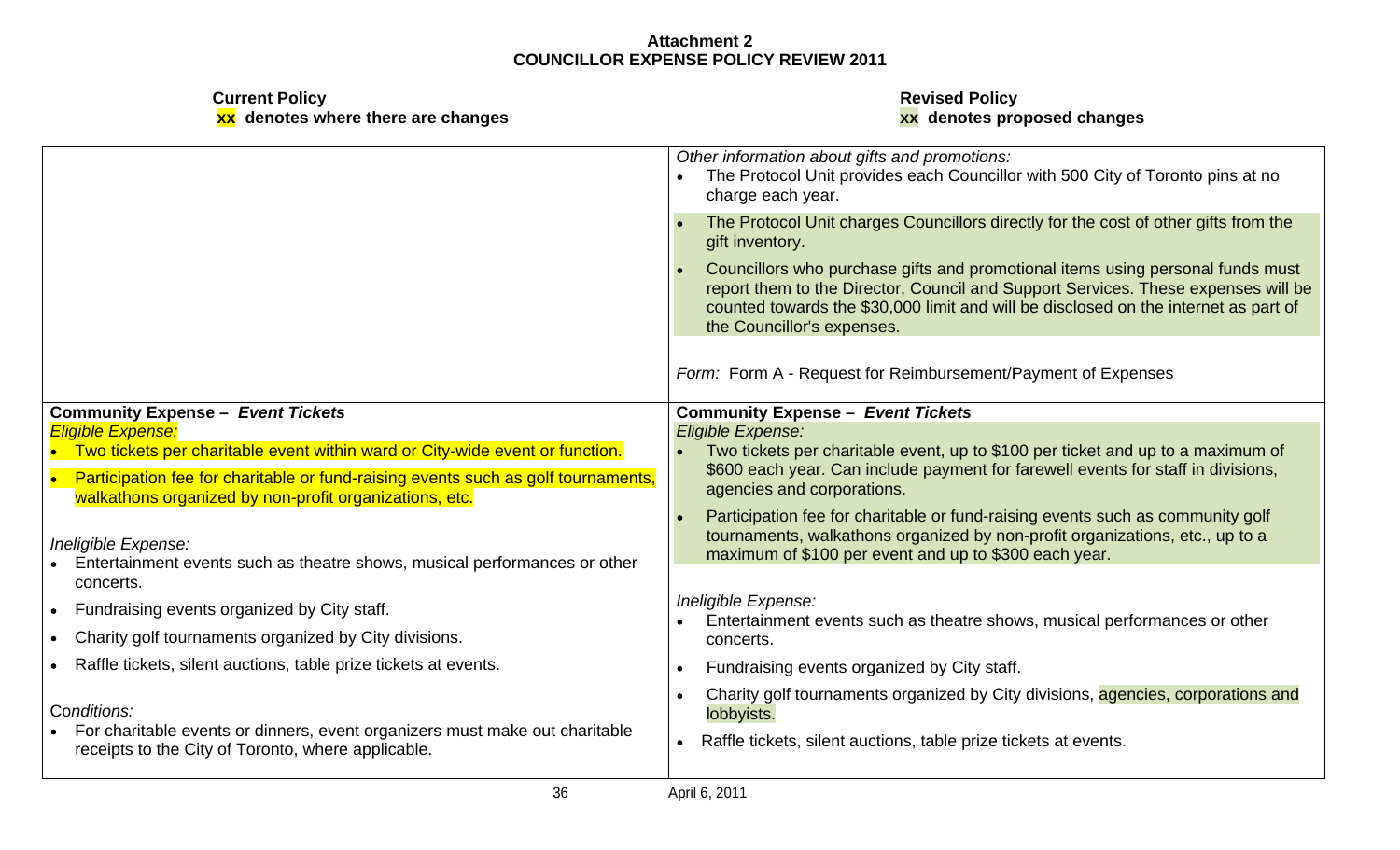| • Tickets can be used by the Councillor and their spouse or guest.                                                                           | Conditions:                                                                                                                                                                                                                                                                                                                                                       |
|----------------------------------------------------------------------------------------------------------------------------------------------|-------------------------------------------------------------------------------------------------------------------------------------------------------------------------------------------------------------------------------------------------------------------------------------------------------------------------------------------------------------------|
| • Tickets can be used by Councillor staff only.                                                                                              | • For charitable events or dinners, event organizers must make out charitable<br>receipts to the City of Toronto, where applicable.                                                                                                                                                                                                                               |
| Councillors must provide a copy of the event notice or flyer requesting the<br>Councillor's attendance as well as the order form and ticket. | Councillor staff can attend events with the Councillor or on their own.                                                                                                                                                                                                                                                                                           |
| Form: Form A - Request for Reimbursement/Payment of Expenses                                                                                 | Councillors must provide a copy of the event notice or flyer requesting the<br>Councillor's attendance as well as the order form and ticket.                                                                                                                                                                                                                      |
|                                                                                                                                              | If the event ticket costs more than \$100, Councillors are permitted to use their<br>personal funds to pay for the balance of the cost of the ticket or participation. The<br>total ticket price will be disclosed as an office expense paid for by City funds and<br>personal funds, and will be counted towards the Office Expense Budget limit of<br>\$30,000. |
|                                                                                                                                              | Event tickets cannot be provided to organizations or groups as table prizes or<br>raffle prizes.                                                                                                                                                                                                                                                                  |
|                                                                                                                                              | Councillors who purchase event tickets using exclusively personal funds do not<br>need to report these to the Director, Council and Support Services.                                                                                                                                                                                                             |
|                                                                                                                                              | Form: Form A - Request for Reimbursement/Payment of Expenses                                                                                                                                                                                                                                                                                                      |
| <b>Computer Hardware, Software &amp; Accessories</b><br>Eligible Expense:                                                                    | <b>Computer Hardware, Software and Accessories</b><br>Eligible Expense:                                                                                                                                                                                                                                                                                           |
| Corporate standard computer hardware, software and peripherals that have<br>been approved by the Director, Council and Support Services.     | Corporate standard computer hardware, software and peripherals that have been<br>approved by the Director, Council and Support Services.                                                                                                                                                                                                                          |
| Remote access tokens issued by Corporate I & T.                                                                                              | Remote access tokens issued by Corporate I&T.                                                                                                                                                                                                                                                                                                                     |
| Encrypted USB keys issued by Corporate I&T.                                                                                                  | Encrypted USB keys issued by Corporate I&T.                                                                                                                                                                                                                                                                                                                       |
| Ineligible Expense:<br>• Non-corporate standard hardware or software.                                                                        | Ineligible Expense:<br>• Non-corporate standard hardware or software.                                                                                                                                                                                                                                                                                             |
| Equipment that Councillors or their staff may have bought outside of the                                                                     | Equipment that Councillors or their staff may have bought outside of the required                                                                                                                                                                                                                                                                                 |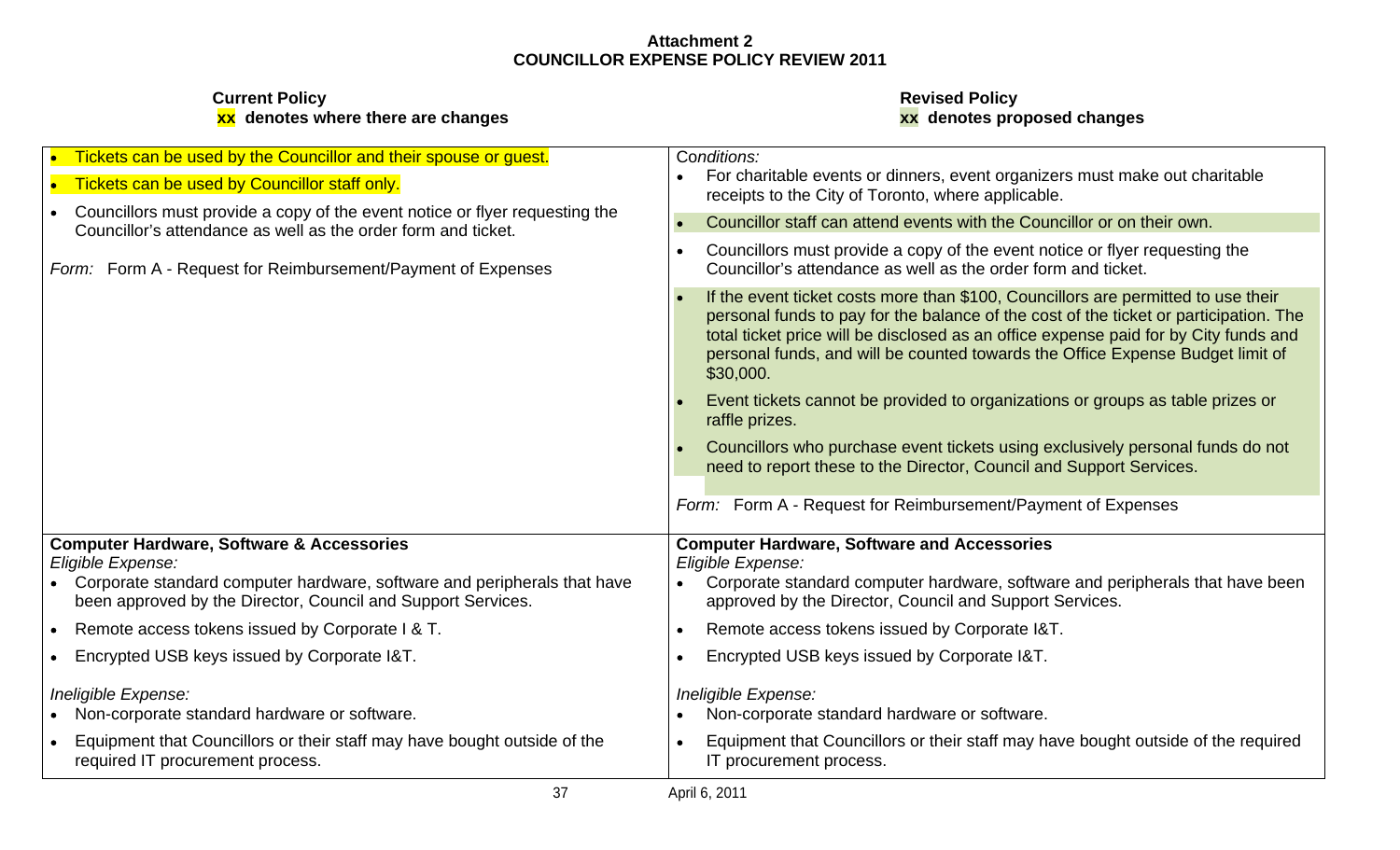| Conditions:                                                                                                                                                          | • Any USB keys not issued by Corporate I&T.                                                                                                                             |
|----------------------------------------------------------------------------------------------------------------------------------------------------------------------|-------------------------------------------------------------------------------------------------------------------------------------------------------------------------|
|                                                                                                                                                                      |                                                                                                                                                                         |
| All hardware, software and peripherals must comply with corporate standards.                                                                                         | Conditions:                                                                                                                                                             |
| Councillors' Office must follow the Council IT procurement process by first                                                                                          | All hardware, software and peripherals must comply with corporate standards.                                                                                            |
| checking with the Director, Council and Support Services.                                                                                                            | Councillors' Offices must follow the Council IT procurement process by first                                                                                            |
| Councillors' Office must buy all hardware and software through corporate<br>vendor of record or from another vendor that City staff have selected.                   | checking with the Director, Council and Support Services.<br>Councillors' Offices must buy all hardware and software through corporate vendor                           |
| All computer hardware, software and peripherals that Councillors or their staff                                                                                      | of record or from another vendor that City staff have selected.                                                                                                         |
| buy with City funds becomes City of Toronto property and must be returned at<br>the end of the term.                                                                 | All computer hardware, software and peripherals that Councillors or their staff buy<br>with City funds becomes City of Toronto property and must be returned at the end |
| All computer hardware, software and peripherals purchased will be recorded in<br>the I & T asset inventory.                                                          | of the term.<br>All computer hardware, software and peripherals purchased will be recorded in the                                                                       |
| Councillors must sign off on this inventory annually                                                                                                                 | IT asset inventory.                                                                                                                                                     |
| Other information about computer hardware and software:                                                                                                              | Councillors must sign off on this inventory annually.                                                                                                                   |
| • The Director, Council and Support Services will provide an original receipt or<br>invoice from the vendor for the Councillor to sign before staff process payment. | Other information about computer hardware and software:<br>The Director, Council and Support Services will provide an original receipt or                               |
| The Corporate I & T division will process remote access tokens fees annually                                                                                         | invoice from the vendor for the Councillor to sign before staff process payment.                                                                                        |
| through inter-divisional charges.                                                                                                                                    | The Corporate I&T division will process remote access token fees annually<br>through inter-divisional charges (IDCs).                                                   |
| Form: Form D - Request for IT Purchase                                                                                                                               |                                                                                                                                                                         |
|                                                                                                                                                                      | Form: Form D - Request for IT Purchase                                                                                                                                  |
| <b>Constituency Office Expenses</b>                                                                                                                                  | <b>Constituency Office Expenses</b>                                                                                                                                     |
| Eligible Expense:                                                                                                                                                    | Constituency office expenses for constituency offices on private property will be an                                                                                    |
| • Rental for space                                                                                                                                                   | allowable expense until the end of the 2010-2014 term (November 30, 2014) for those                                                                                     |
| Property tax for space.                                                                                                                                              | Councillors who have constituency office leases on private property on the day City<br>Council approves the revised Councillor Expense Policy. Constituency office      |
| Utilities / operating and maintenance costs.                                                                                                                         | expenses for constituency offices on private property will not be an allowable expense                                                                                  |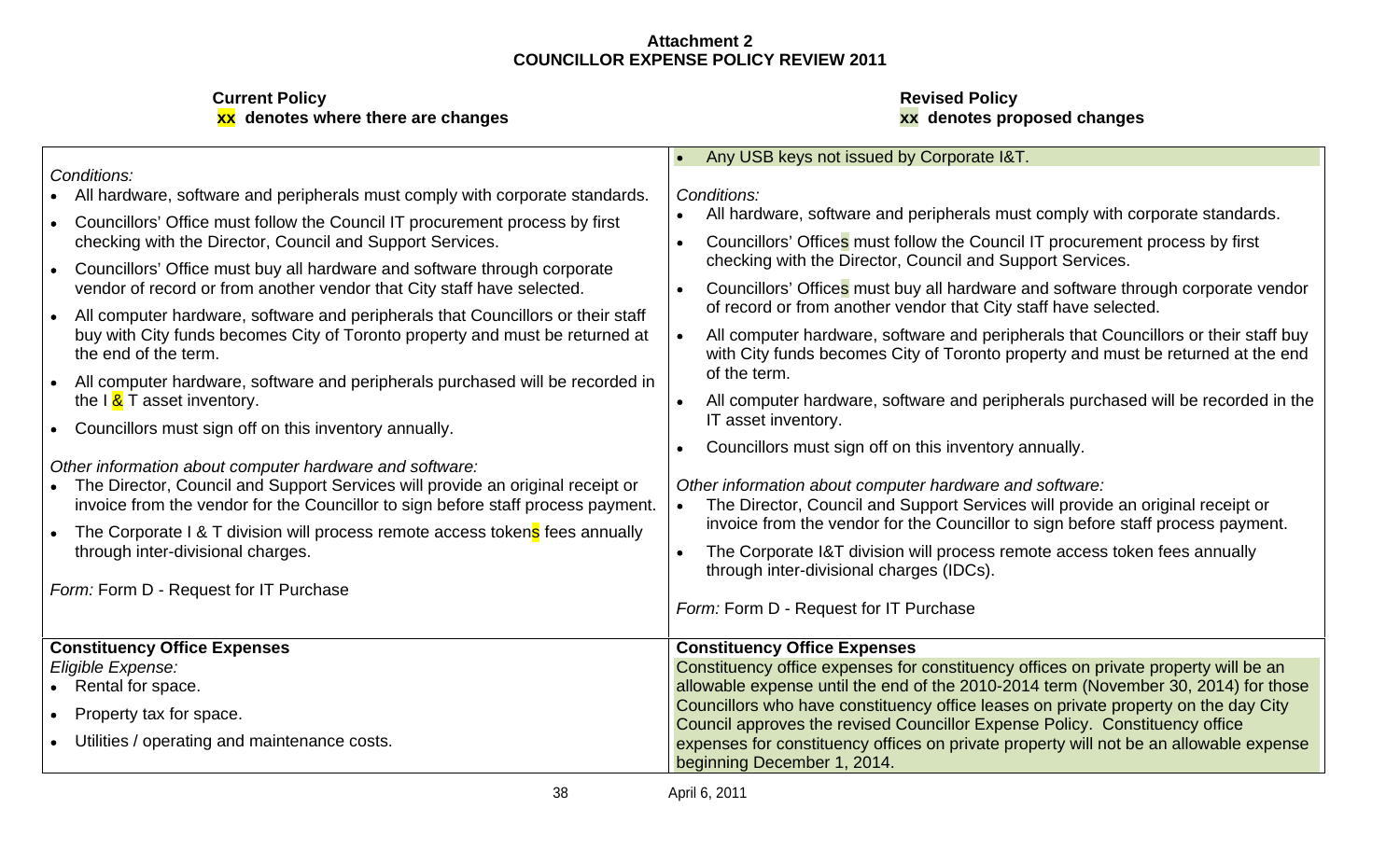| Security.                                                                                                                                                          | Eligible Expense:                                                                                                                                                    |
|--------------------------------------------------------------------------------------------------------------------------------------------------------------------|----------------------------------------------------------------------------------------------------------------------------------------------------------------------|
| Insurance.                                                                                                                                                         | • Rental for space.                                                                                                                                                  |
| Custodial / cleaning charges.                                                                                                                                      | Telephone and IT charges in addition to the base provided.                                                                                                           |
| Signage fees.                                                                                                                                                      | Renovation/tenant improvement costs related to effective office operations or for<br>health and safety reasons.                                                      |
| Telephone and I&T changes in addition to the base provided.                                                                                                        | Furniture costs.                                                                                                                                                     |
| Renovation / tenant improvement costs.                                                                                                                             | Moving costs.                                                                                                                                                        |
| Furniture costs.                                                                                                                                                   |                                                                                                                                                                      |
| Moving costs.                                                                                                                                                      | The following expenses are grandfathered as eligible expenses until the end of the<br>2010-2014 term (November 30, 2014) for those Councillors who have constituency |
| Ineligible Expense:<br>Residential home expenses, including property tax, mortgage or rent for home,<br>home maintenance fees, home utilities, home cleaning fees. | office leases on private property on the day City council approves the revised<br><b>Councillor Expense Policy:</b><br>• Rental for space                            |
| Conditions:                                                                                                                                                        | Property tax for space.                                                                                                                                              |
| Additional space can be rented at Toronto City Hall, a civic centre, if available,                                                                                 | Telephone and IT charges.                                                                                                                                            |
| as well as other City space or private properties.                                                                                                                 | Utilities / operating and maintenance costs.                                                                                                                         |
| Councillors can choose to have more than one Constituency Office. [remove]                                                                                         | Security.                                                                                                                                                            |
| Constituency Office at City Hall, Civic Centre or other City Space:                                                                                                | Insurance.                                                                                                                                                           |
| City Council has approved the lease rate schedule as 80 cents per square foot                                                                                      | Custodial / cleaning charges.                                                                                                                                        |
| to a maximum of \$400 per month.                                                                                                                                   | Signage fees.                                                                                                                                                        |
| Councillors must sign a lease with the Facilities and Real Estate Division for<br>the term of Council, unless otherwise specified.                                 | Cable television and internet costs.                                                                                                                                 |
|                                                                                                                                                                    | Furniture costs.                                                                                                                                                     |
| Councillors can choose to end the lease at any time if they give prior notice in<br>accordance with the lease agreement.                                           | <b>Office decorations.</b>                                                                                                                                           |
| Rental costs are invoiced quarterly and charged to the Councillor's Office                                                                                         | Moving costs.                                                                                                                                                        |
| Expense Budget.                                                                                                                                                    | Renovation/tenant improvement costs related to effective office operations or for                                                                                    |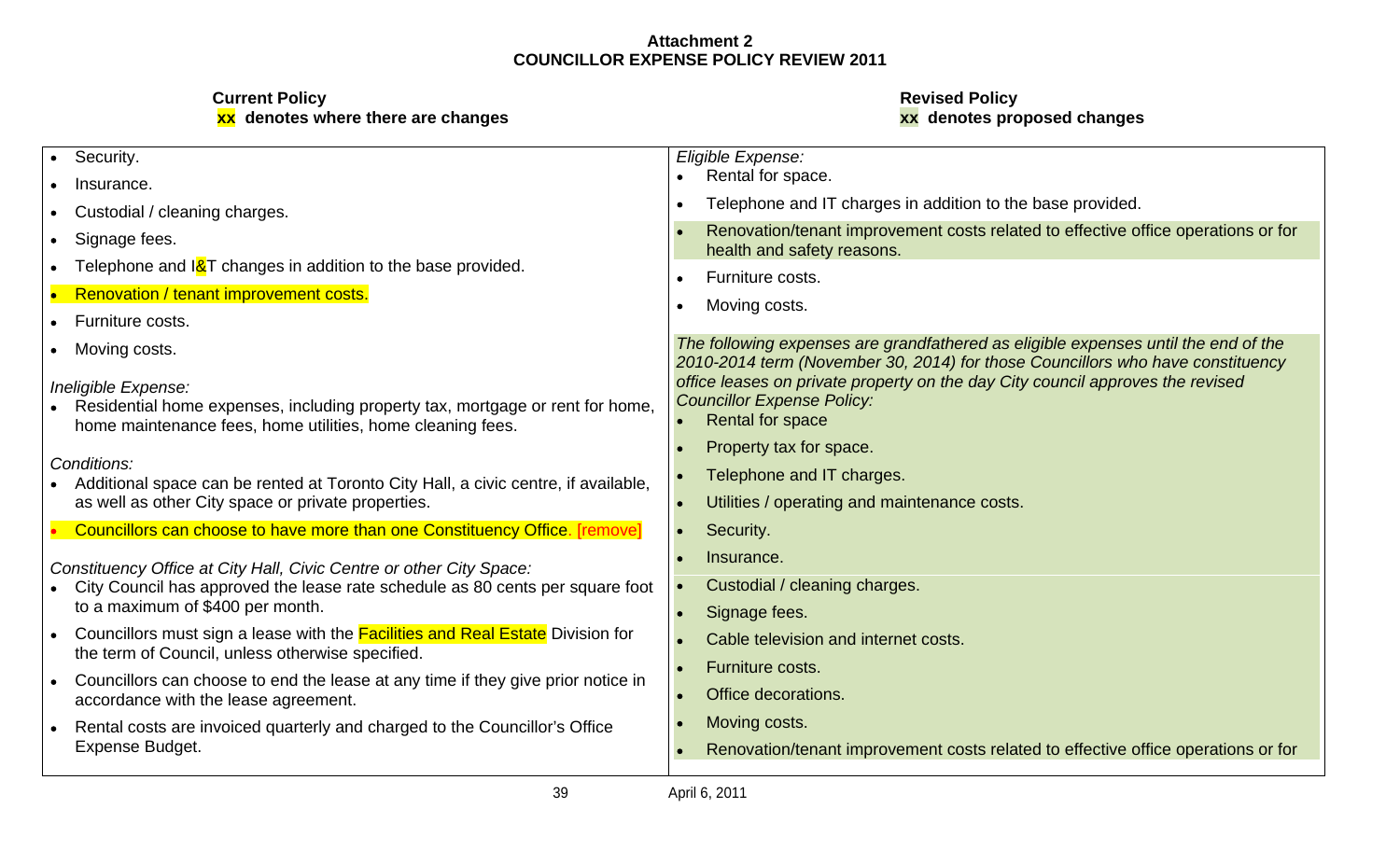# **Current Policy Revised Policy xx denotes where there are changes xx denotes proposed changes**

Constituency Office on private property

- The term of the lease must not extend beyond the end of the Council term.
- It is recommended that the lease be negotiated by City staff and that the lessee name, Councillors will be accountable for all aspects of the lease and City staff will not be involved in the negotiation or review of the lease agreement.
- 
- outlining payment arrangements with the landlord. The same state of the state of the state of the state of the state of the state of the state of the state of the state of the state of the state of the state of the state o
- Payments to the landlord will be processed by the City by direct deposit.  $\bigcap_{\text{Conditions}}$  $\bullet$
- 
- Councillors cannot rent space from a family member, an employee of the City

- A Councillor may choose to operate a Home Office.
- Director, Council and Support Services.
- 

Form: City of Toronto rental agreement for City space.

# health and safety reasons.

# Ineligible Expense:

- be the City of Toronto. If Councillors choose to take the lease in their own  $\|\cdot\|$  Constituency office expenses for an office located on private property beginning  $\|\cdot\|$ December 1, 2014.
	- Landscaping and aesthetic improvement costs.
- Lease rate must be at market value.<br>
Lease rate must be at market value.<br>
Lease rate must be at market value. Councillors must provide the Director, Council and Support Services with a  $\Box$  or other expenses, as well as residential home expenses, including property tax,  $\Box$ copy of the lease signed by the Councillor and the landlord along with a memo  $\parallel$  mortgage or rent for home, home maintenance fees, home utilities, home cleaning  $\parallel$ fees. And the contract of the contract of the contract of the contract of the contract of the contract of the c

# Conditions:

- Councillors cannot sub-lease space to third parties, including community **Space can be rented at Toronto City Hall**, a civic centre, if available, as well as organizations, not-for-profit / charitable organizations or other persons. The other City, agency or corporation space, including but not limited to libraries and Terminal Charles and Terminal Charles and Terminal Charles community centres.
- of Toronto, or another Member of Council. The same of the state of the constituency office lease on private property will be permitted after City Council approves the revised Councillor Expense Policy.
- Home Office:<br>
Councillors who have constituency office leases on private property on the day If a Councillor chooses to operate a Home Office, he or she must notify the subset of the landlord regarding the termination of the lease at the end of the 2010-City Council approves the revised Councillor Expense Policy must provide written 2014 term (November 30, 2014).
	- Home Office is not considered a Constituency Office. The Mannel of the written notice must be filed with the Director, Council and Support and Support Services. The contract of the contract of the contract of the contract of the contract of the contract of the contract of the contract of the contract of the contract of the contract of the contract of the contract of the
		- The lease termination letter must include a request for the landlord to remove all signage identifying the Councillor constituency office as of December 1, 2014.

Constituency Office at City Hall, Civic Centre or other City Space:

City Council has approved the lease rate schedule as 80 cents per square foot to a maximum of \$400 per month.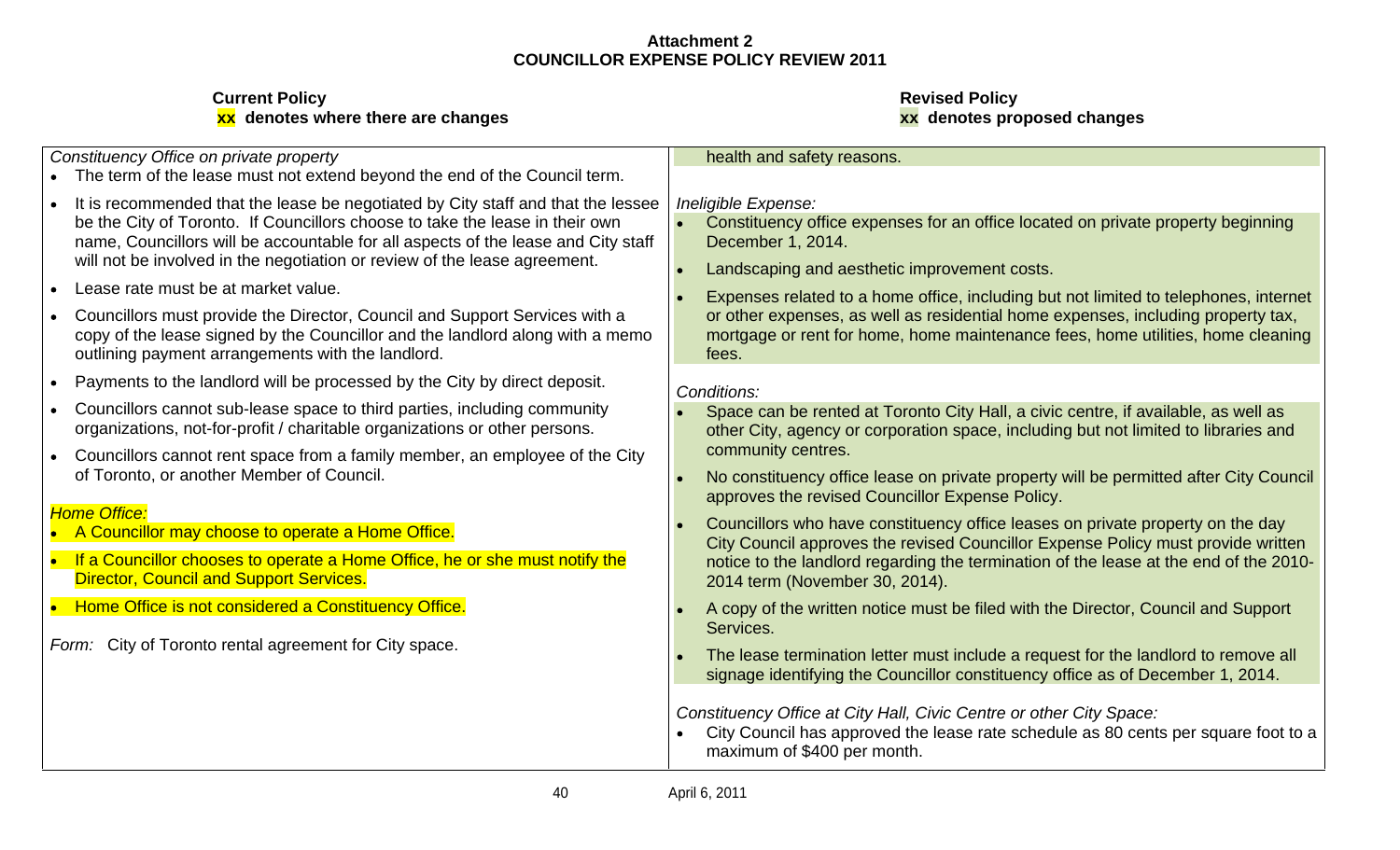| <b>Current Policy</b><br>xx denotes where there are changes | <b>Revised Policy</b><br>xx denotes proposed changes                                                                                                                                                                                                                                                                                 |
|-------------------------------------------------------------|--------------------------------------------------------------------------------------------------------------------------------------------------------------------------------------------------------------------------------------------------------------------------------------------------------------------------------------|
|                                                             | • Councillors must sign a lease with the Real Estate Division for the term of Council,<br>unless otherwise specified.                                                                                                                                                                                                                |
|                                                             | Councillors can choose to end the lease at any time if they give prior notice in<br>accordance with the lease agreement.                                                                                                                                                                                                             |
|                                                             | Rental costs are invoiced quarterly and charged to the Councillor's Office Expense<br>Budget.                                                                                                                                                                                                                                        |
|                                                             | Space on other City property, including property under the Toronto Parking<br>Authority, the Toronto Library Board, Parks, Forestry and Recreation will be<br>subject to the use-of-space policies and fees determined by these agencies and<br>City divisions.                                                                      |
|                                                             | Constituency office on private property [grandfathered for those Councillors who have<br>leases on private property on the day City Council approves the revised Councillor<br><b>Expense Policy]:</b><br>• The term of the lease must not extend beyond the 2010-2014 Council term.                                                 |
|                                                             | • It is recommended that the lease be negotiated by City staff and that the lessee be<br>the City of Toronto. If Councillors choose to take the lease in their own name,<br>Councillors will be accountable for all aspects of the lease and City staff will not be<br>involved in the negotiation or review of the lease agreement. |
|                                                             | Lease rate must be at market value.                                                                                                                                                                                                                                                                                                  |
|                                                             | Councillors must provide the Director, Council and Support Services with a copy of<br>the lease signed by the Councillor and the landlord along with a memo outlining<br>payment arrangements with the landlord.                                                                                                                     |
|                                                             | Payments to the landlord will be processed by the City by direct deposit.                                                                                                                                                                                                                                                            |
|                                                             | Councillors cannot sub-lease space to third parties, including community<br>organizations, not-for-profit / charitable organizations or other persons.                                                                                                                                                                               |
|                                                             | Councillors cannot rent space from a family member, an employee of the City of<br>Toronto, or another Member of Council.                                                                                                                                                                                                             |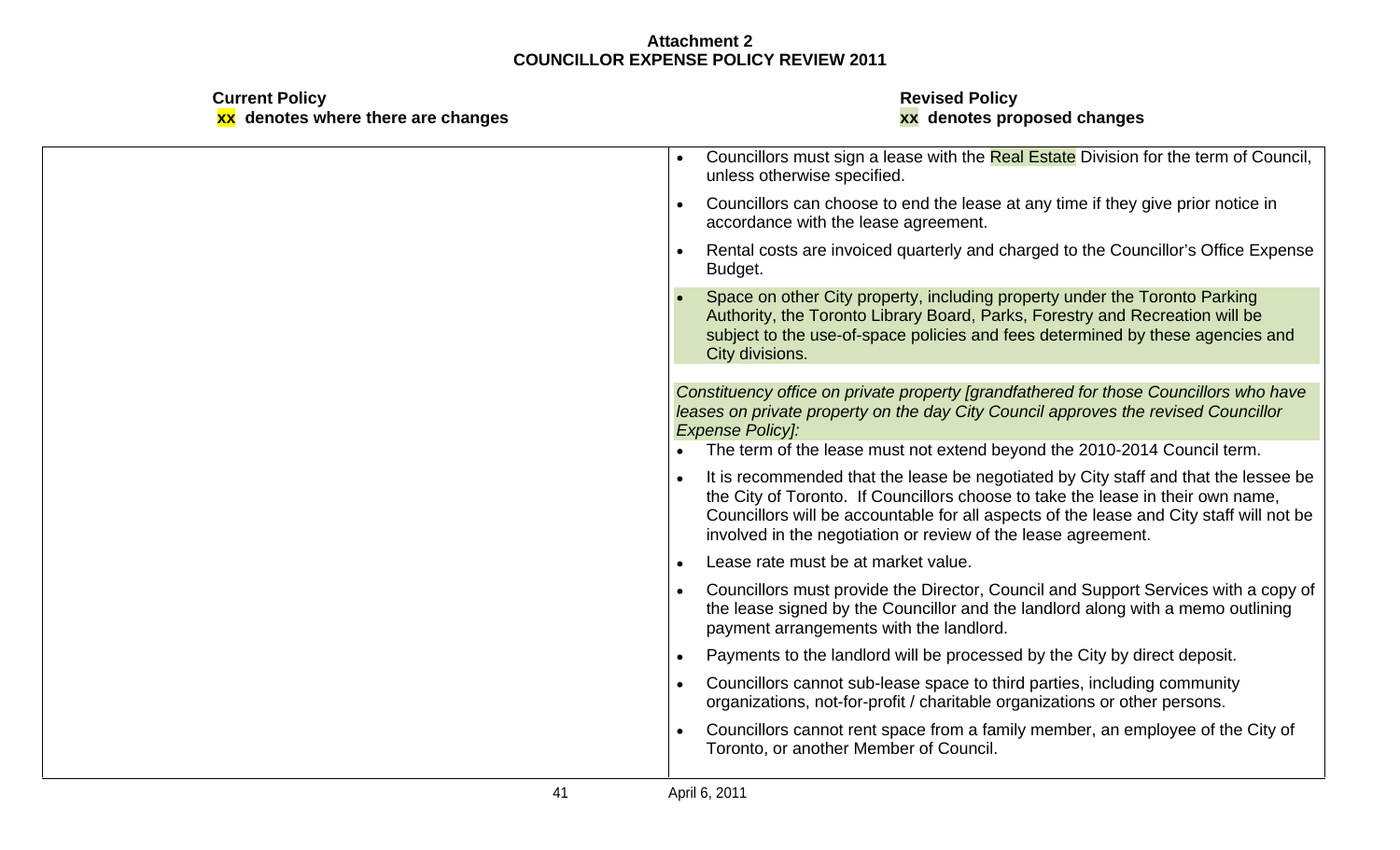**Current Policy Revised Policy**

# **xx denotes where there are changes xx denotes proposed changes**

|                                                                                                                                                                                | <b>Home Office</b>                                                                                                                                                                                                                                                                                                                                                                                                                                                       |
|--------------------------------------------------------------------------------------------------------------------------------------------------------------------------------|--------------------------------------------------------------------------------------------------------------------------------------------------------------------------------------------------------------------------------------------------------------------------------------------------------------------------------------------------------------------------------------------------------------------------------------------------------------------------|
|                                                                                                                                                                                | Home office expenses cannot be claimed or reimbursed from the Office Expense<br>Budget.                                                                                                                                                                                                                                                                                                                                                                                  |
|                                                                                                                                                                                | Councillors should obtain independent personal tax advice concerning tax claims<br>related to a home office and providing a sworn declaration as described below.<br>The retaining of an independent personal tax advisor is a personal expense and is<br>not reimbursable under this policy.                                                                                                                                                                            |
|                                                                                                                                                                                | In general, the City of Toronto is not in a position to prepare a T2200 Form -<br>Declaration of Conditions of Employment for Elected Officials, for the purpose of<br>deducting a home office. However, in situations where a Councillor seeks to<br>establish that his/her use of a home office qualifies for such a deduction, they will<br>be required to provide a sworn declaration attesting to such usage to Pension,<br>Payroll and Employee Benefits Division. |
|                                                                                                                                                                                | It is imperative that Councillors who make this declaration log and retain all<br>necessary documents to satisfy Canada Revenue Agency (CRA) requirements for<br>a six year period. Current CRA requirements include but are not limited to a<br>detailed log regarding dates and times of the usage of the home office (including<br>meeting constituents, taking phone calls, storing and reviewing materials etc.).                                                   |
|                                                                                                                                                                                | Form: City of Toronto rental agreement for City space.                                                                                                                                                                                                                                                                                                                                                                                                                   |
| Consulting Services (Amended per City Council meeting of July 15, 16 and 17,<br>2008.                                                                                          | Consulting Services (Amended per City Council meeting of July 15, 16 and 17,<br>2008.)                                                                                                                                                                                                                                                                                                                                                                                   |
| Eligible Expense:<br>Consulting Services may be contracted for the purpose of research related to<br>City business.                                                            | Eligible Expense:<br>Consulting services may be contracted for the purpose of research related to City<br>business.                                                                                                                                                                                                                                                                                                                                                      |
| Other information about consulting services:<br>Councillors must sign a contract or formal agreement with the consultant which<br>sets out the terms and conditions in detail. | Other information about consulting services:<br>Councillors must sign a contract or formal agreement with the consultant which<br>sets out the terms and conditions in detail.                                                                                                                                                                                                                                                                                           |
|                                                                                                                                                                                | April 6, 2011                                                                                                                                                                                                                                                                                                                                                                                                                                                            |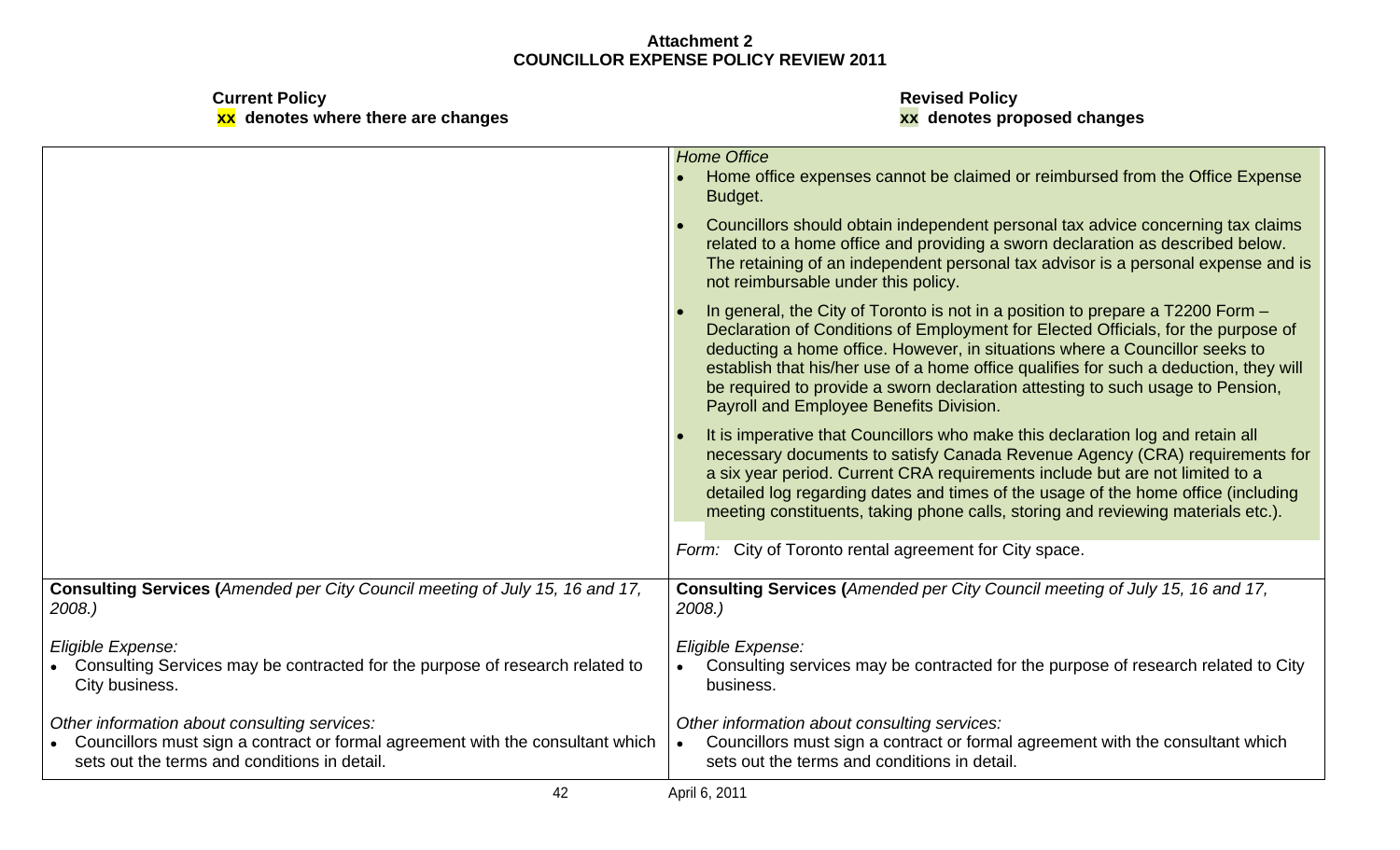| <b>Current Policy</b><br>xx denotes where there are changes                                                                        | <b>Revised Policy</b><br>xx denotes proposed changes                                                                                                             |
|------------------------------------------------------------------------------------------------------------------------------------|------------------------------------------------------------------------------------------------------------------------------------------------------------------|
| • For consultants that Councillors engage on a long-term basis, a blanket<br>contract will be set up.                              | • For consultants that Councillors engage on a long-term basis, a blanket contract<br>will be set up.                                                            |
| The consultant's monthly invoice must identify the hours worked and the<br>deliverables.                                           | The consultant's monthly invoice must identify the hours worked and the<br>deliverables.                                                                         |
| The City Clerk reports consulting costs through quarterly variance reports.                                                        | The Director, Council and Support Services reports consulting costs through<br>quarterly variance reports.                                                       |
| Form: Form A - Request for Reimbursement/Payment of Expenses                                                                       | Form: Form A - Request for Reimbursement/Payment of Expenses                                                                                                     |
| Internet Services                                                                                                                  | <b>Internet Services</b>                                                                                                                                         |
| <b>Eligible Expense:</b>                                                                                                           | Internet service for constituency offices on private property will be an allowable                                                                               |
| High-speed internet connection for Constituency Office or Home Office.                                                             | expense until the end of the 2010-2014 term (November 30, 2014) for those<br>Councillors who have constituency office leases on private property on the day City |
| High-speed internet connection for Councillor's staff.                                                                             | Council approves the revised Councillor Expense Policy. Internet service for                                                                                     |
| • Installation costs.                                                                                                              | constituency offices on private property will not be an allowable expense beginning                                                                              |
| Modem rental fees                                                                                                                  | December 1, 2014.                                                                                                                                                |
| <b>Ineligible Expense:</b>                                                                                                         | Eligible Expense:                                                                                                                                                |
| <b>Fees for access to for-fee sites</b>                                                                                            | Basic high-speed internet connection for constituency office located on private<br>property until November 30, 2014.                                             |
| Provided from the City's Centralized Resources:                                                                                    | • Installation costs.                                                                                                                                            |
| • Internet access through the City's network at City Hall, civic centres and other<br>City buildings                               | • Modem rental fees.                                                                                                                                             |
| One additional high-speed internet connection is provided for the Councillor's                                                     | Ineligible Expense:                                                                                                                                              |
| <b>Constituency Office.</b>                                                                                                        | • Internet service for home office for Councillors.                                                                                                              |
| Conditions:                                                                                                                        | Home internet service for Councillor staff.                                                                                                                      |
| Councillors may order directly from any internet supplier.                                                                         | • Fees to enhance bandwidth and transmission speed.                                                                                                              |
| If a Councillor chooses to install a high-speed internet connection at his or her                                                  | Fees for access to for-fee sites.                                                                                                                                |
| Home Office with City funds, he or she must declare by memo that the<br>connection is primarily for City business usage. [removed] | • Internet service for constituency office on private property beginning December 1,                                                                             |
| 43                                                                                                                                 | April 6, 2011                                                                                                                                                    |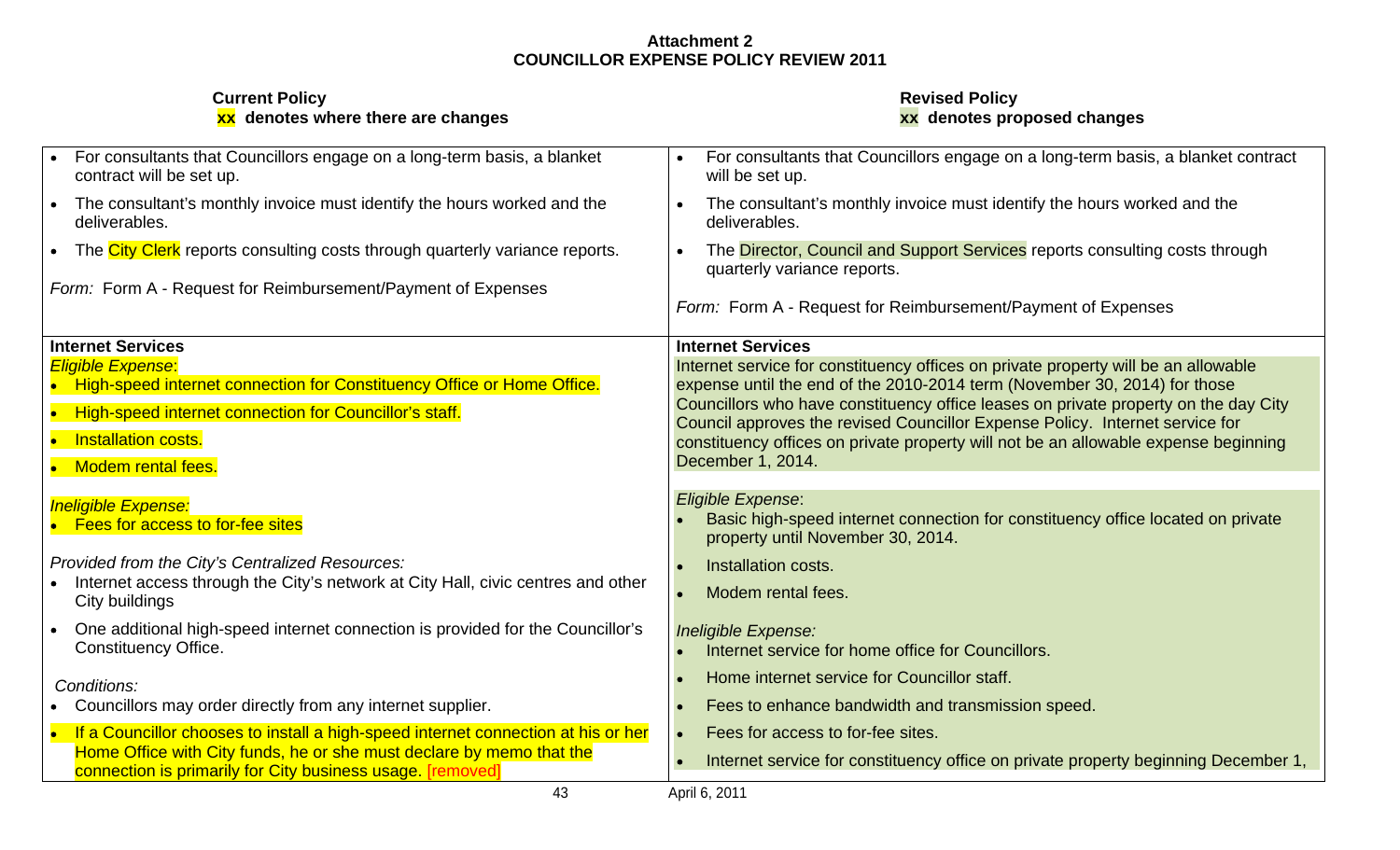|                                                                                                                                                                                                                                                                                                                                                                                           | 2014.                                                                                                                                                                                                                                                                                                                                                                                                                                                                   |
|-------------------------------------------------------------------------------------------------------------------------------------------------------------------------------------------------------------------------------------------------------------------------------------------------------------------------------------------------------------------------------------------|-------------------------------------------------------------------------------------------------------------------------------------------------------------------------------------------------------------------------------------------------------------------------------------------------------------------------------------------------------------------------------------------------------------------------------------------------------------------------|
| Form: Form A - Request for Reimbursement/Payment of Expenses                                                                                                                                                                                                                                                                                                                              | Provided from the City's Centralized Resources:<br>Internet access through the City's network at City Hall, civic centres and other City<br>buildings.                                                                                                                                                                                                                                                                                                                  |
|                                                                                                                                                                                                                                                                                                                                                                                           | One additional high-speed internet connection for constituency office on private<br>property is grandfathered for those Councillors who have a constituency office on<br>private property on the day the revised Councillor Expense Policy is approved by<br>Council until the end of the 2010-2014 term (November 30, 2014).                                                                                                                                           |
|                                                                                                                                                                                                                                                                                                                                                                                           | Conditions:<br>Councillors may order directly from any internet supplier.                                                                                                                                                                                                                                                                                                                                                                                               |
|                                                                                                                                                                                                                                                                                                                                                                                           | Form: Form A - Request for Reimbursement/Payment of Expenses                                                                                                                                                                                                                                                                                                                                                                                                            |
| Legal Fees (Amended per City Council meeting of July 15, 16 and 17, 2008 and<br>per Council decision on Integrity Commissioner report titled "Report on Issues<br>Arising Out of Operation of Members Code of Conduct and Complaint Protocol"<br>and the joint report by the City Manager and the City Solicitor titled "Review of<br>Indemnification Policy for Members of Council")     | Legal Fees (Amended per City Council meeting of July 15, 16 and 17, 2008 and per<br>Council decision on Integrity Commissioner report titled "Report on Issues Arising Out<br>of Operation of Members Code of Conduct and Complaint Protocol" and the joint report<br>by the City Manager and the City Solicitor titled "Review of Indemnification Policy for<br><b>Members of Council")</b>                                                                            |
| Eligible Expense:<br>Legal fees related to Code of Conduct investigations:<br>- if the Integrity Commissioner finds that the Councillor has inadvertently<br>violated the Code or violated the Code in good faith; or<br>- if the Integrity Commissioner has found the Councillor violating the Code<br>and City Council received the Integrity Commissioner's report for<br>information. | Eligible Expense:<br>• Legal fees related to Code of Conduct investigations:<br>- if the Integrity Commissioner finds that the Councillor has inadvertently violated<br>the Code or violated the Code in good faith; or<br>- if the Integrity Commissioner has found the Councillor violating the Code and<br>City Council received the Integrity Commissioner's report for information.<br>Fees related to judicial reviews related to Code of Conduct investigations. |
| Fees related to judicial reviews related to Code of Conduct investigations.                                                                                                                                                                                                                                                                                                               | Fees eligible under the Indemnification Policy. <sup>4</sup> This includes: civil actions or                                                                                                                                                                                                                                                                                                                                                                            |
| Fees eligible under the Indemnification Policy. $4$ This includes: civil actions or<br>proceedings or criminal or other charges against a Councillor resulting from the                                                                                                                                                                                                                   | proceedings or criminal or other charges against a Councillor resulting from the<br>Councillor performing the duties of a Councillor, and if the Councillor has not been                                                                                                                                                                                                                                                                                                |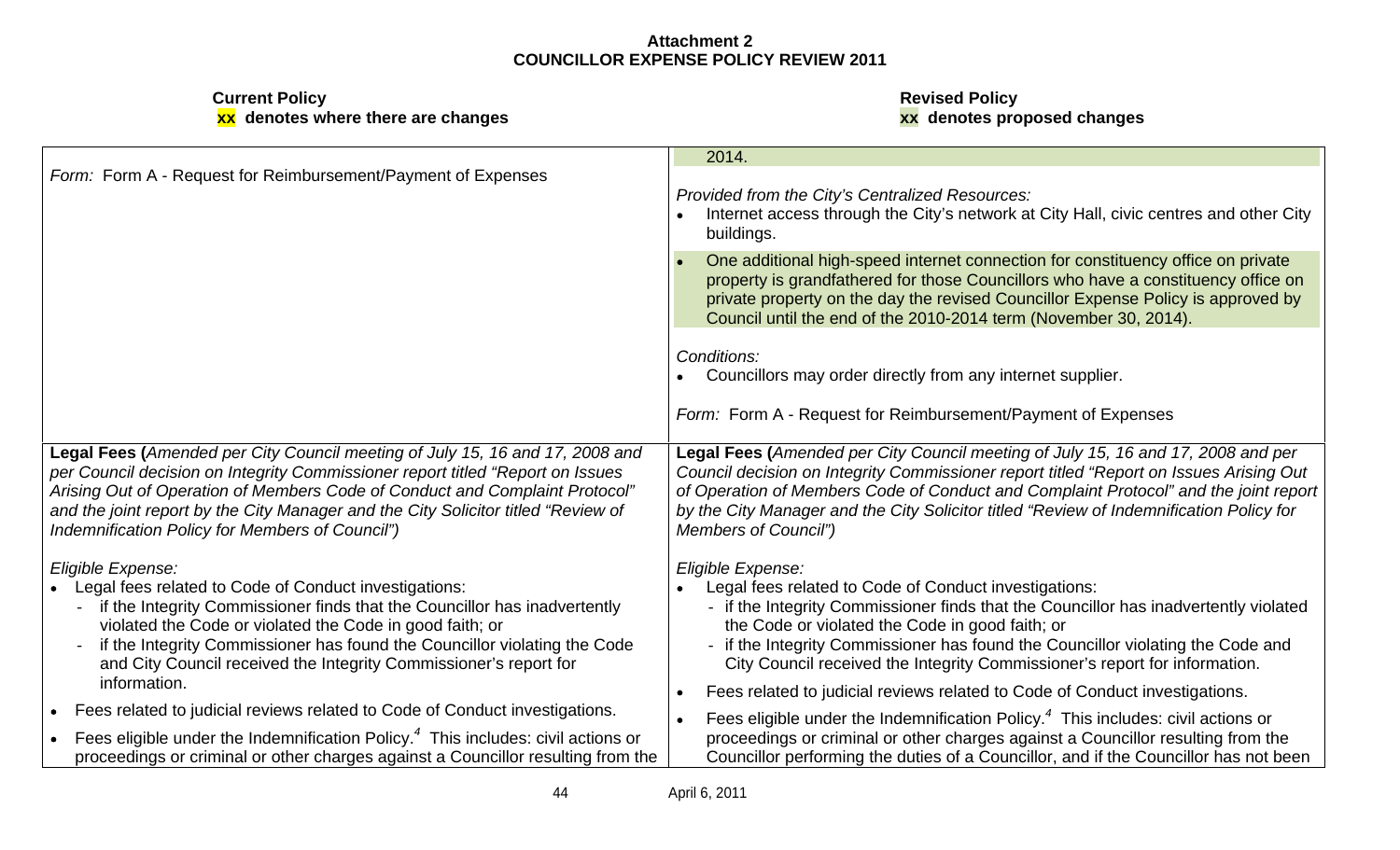| Councillor performing the duties of a Councillor, and if the Councillor has not                                                                   | found guilty.                                                                                                                                             |
|---------------------------------------------------------------------------------------------------------------------------------------------------|-----------------------------------------------------------------------------------------------------------------------------------------------------------|
| been found guilty.                                                                                                                                | Fees related to first consultation for Code of Conduct investigations [limit of \$500].                                                                   |
| Fees related to first consultation for Code of Conduct investigations [limit of<br>\$500]                                                         |                                                                                                                                                           |
| Ineligible Expense:                                                                                                                               | Ineligible Expense:<br>• Personal conflict of interest opinions.                                                                                          |
| Personal conflict of interest opinions.                                                                                                           | Legal opinion that the City Solicitor can provide.                                                                                                        |
| Legal opinion that the City Solicitor can provide.                                                                                                | • Legal opinion that supports a community group against a City position.                                                                                  |
| Legal opinion that supports a community group against a City position.                                                                            | Conditions:                                                                                                                                               |
| Conditions:<br>Councillors should always consult with the City Solicitor before incurring any                                                     | • Councillors should always consult with the City Solicitor before incurring any legal<br>expenses (including legal research).                            |
| legal expenses (including legal research).                                                                                                        | The City Solicitor must verify the rate of legal fees to determine the                                                                                    |
| The City Solicitor must verify the rate of legal fees to determine the<br>reasonableness of the lawyer's account.                                 | reasonableness of the lawyer's account.                                                                                                                   |
| Policy for Councillors Receiving Legal Advice with regard to matters relating to<br>City business (adopted by City Council April 26, 2000).       | Policy for Councillors Receiving Legal Advice with regard to matters relating to City<br>business (adopted by City Council April 26, 2000).               |
| Other information about legal fees:<br>Original invoice from lawyer detailing hours worked, the fee per hour and the<br>nature of work performed. | Other information about legal fees:<br>• Original invoice from the lawyer must detail hours worked, the fee per hour and the<br>nature of work performed. |
| Form: Form A - Request for Reimbursement/Payment of Expenses                                                                                      | Form: Form A - Request for Reimbursement/Payment of Expenses                                                                                              |
| <b>Memberships</b>                                                                                                                                | <b>Memberships</b>                                                                                                                                        |
| Eligible Expense:<br>Memberships for the Councillor or their staff that are related to the Councillor's                                           | Eligible Expense:<br>Memberships for the Councillor or their staff that are related to the Councillor's                                                   |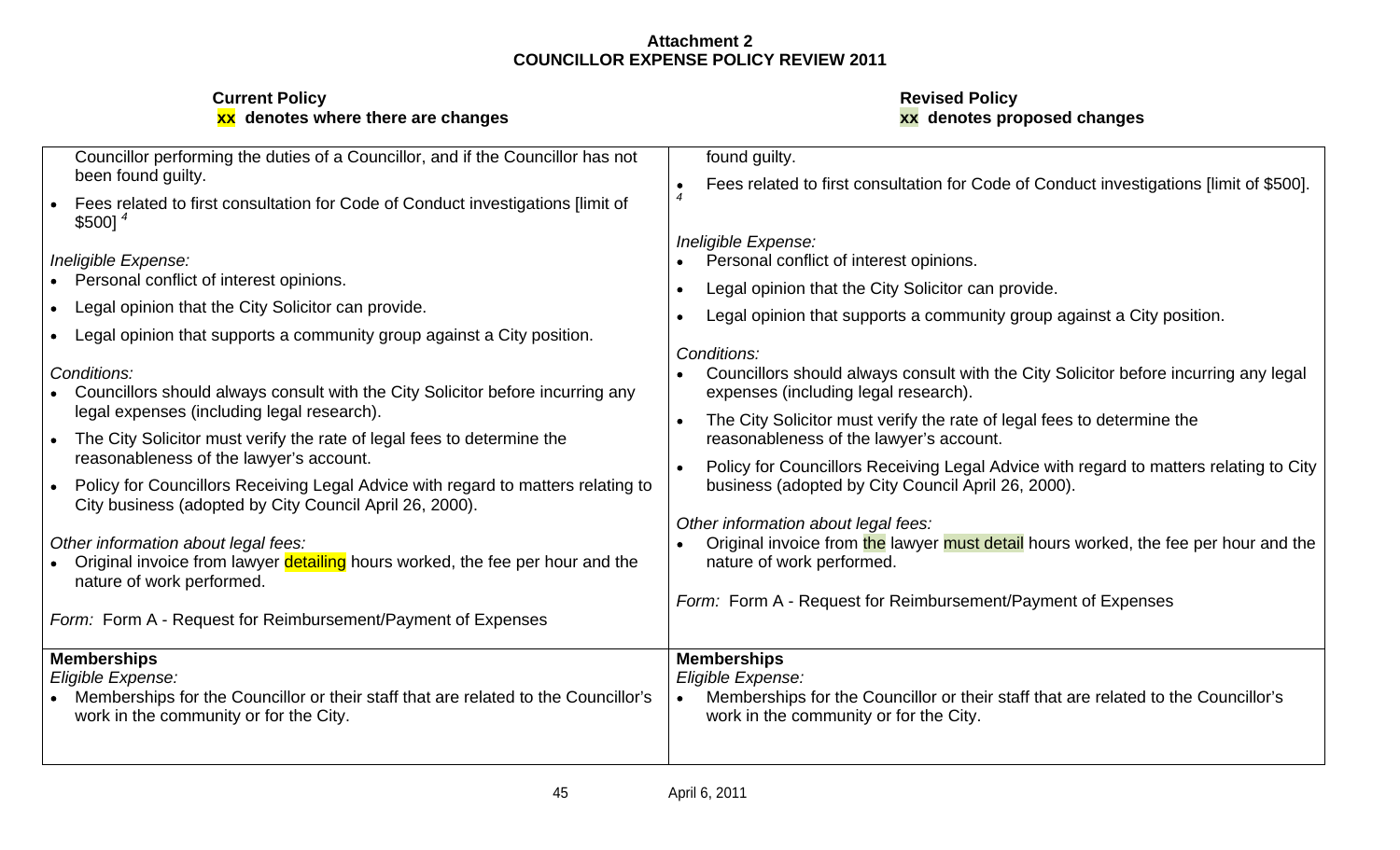| Ineligible Expense:<br>• Retail memberships.                                                                                                                                                                                | Ineligible Expense:<br>Retail memberships.                                                                                                                                                                                                                                                                                                                                                                                                                                                                                                                                                                                                 |
|-----------------------------------------------------------------------------------------------------------------------------------------------------------------------------------------------------------------------------|--------------------------------------------------------------------------------------------------------------------------------------------------------------------------------------------------------------------------------------------------------------------------------------------------------------------------------------------------------------------------------------------------------------------------------------------------------------------------------------------------------------------------------------------------------------------------------------------------------------------------------------------|
| • Award programs.                                                                                                                                                                                                           | Award programs.                                                                                                                                                                                                                                                                                                                                                                                                                                                                                                                                                                                                                            |
| Other information about memberships:<br>Councillors must identify how a membership is relevant to City business when<br>the business reason is not evident.<br>Form: Form A - Request for Reimbursement/Payment of Expenses | Personal health or recreation memberships.<br>Other information about memberships:<br>Councillors must identify how a membership is relevant to City business when the<br>business reason is not evident.<br>Membership fees for organizations of which the City is a member, such as<br>Federation of Canadian Municipalities, the World Association of Major Metropolis,<br>the Ontario Good Roads Association and the Association of Francophone<br>Municipalities of Ontario are paid for through the City Manager's Office or the City<br>Council General Expenses Budget. The list of organizations may change from time<br>to time. |
| Newsletters & Flyers<br>Eligible Expense:                                                                                                                                                                                   | Form: Form A - Request for Reimbursement/Payment of Expenses<br><b>Newsletters and Flyers</b><br>Eligible Expense:                                                                                                                                                                                                                                                                                                                                                                                                                                                                                                                         |
| • Design, writing, copy-editing, printing costs.                                                                                                                                                                            | Design, writing, copy-editing, printing costs.                                                                                                                                                                                                                                                                                                                                                                                                                                                                                                                                                                                             |
| Distribution costs, either through Canada Post Admail or by private distribution<br>firms.                                                                                                                                  | Distribution costs through Canada Post Admail, by private distribution firms or by<br>other means.                                                                                                                                                                                                                                                                                                                                                                                                                                                                                                                                         |
| Translation fees.                                                                                                                                                                                                           | Translation fees.                                                                                                                                                                                                                                                                                                                                                                                                                                                                                                                                                                                                                          |
| Clip art or stock photo fees.                                                                                                                                                                                               | Clip art or stock photo fees.                                                                                                                                                                                                                                                                                                                                                                                                                                                                                                                                                                                                              |
| Ineligible Expense:<br>• Printing and distributing newsletters after cut-off date during an election year.<br>Conditions:<br>Councillors are recommended to use the Print and Distribution Unit which is the                | Ineligible Expense:<br>Printing and distributing newsletters after August 1 during an election year. Refer<br>to section 4.7.                                                                                                                                                                                                                                                                                                                                                                                                                                                                                                              |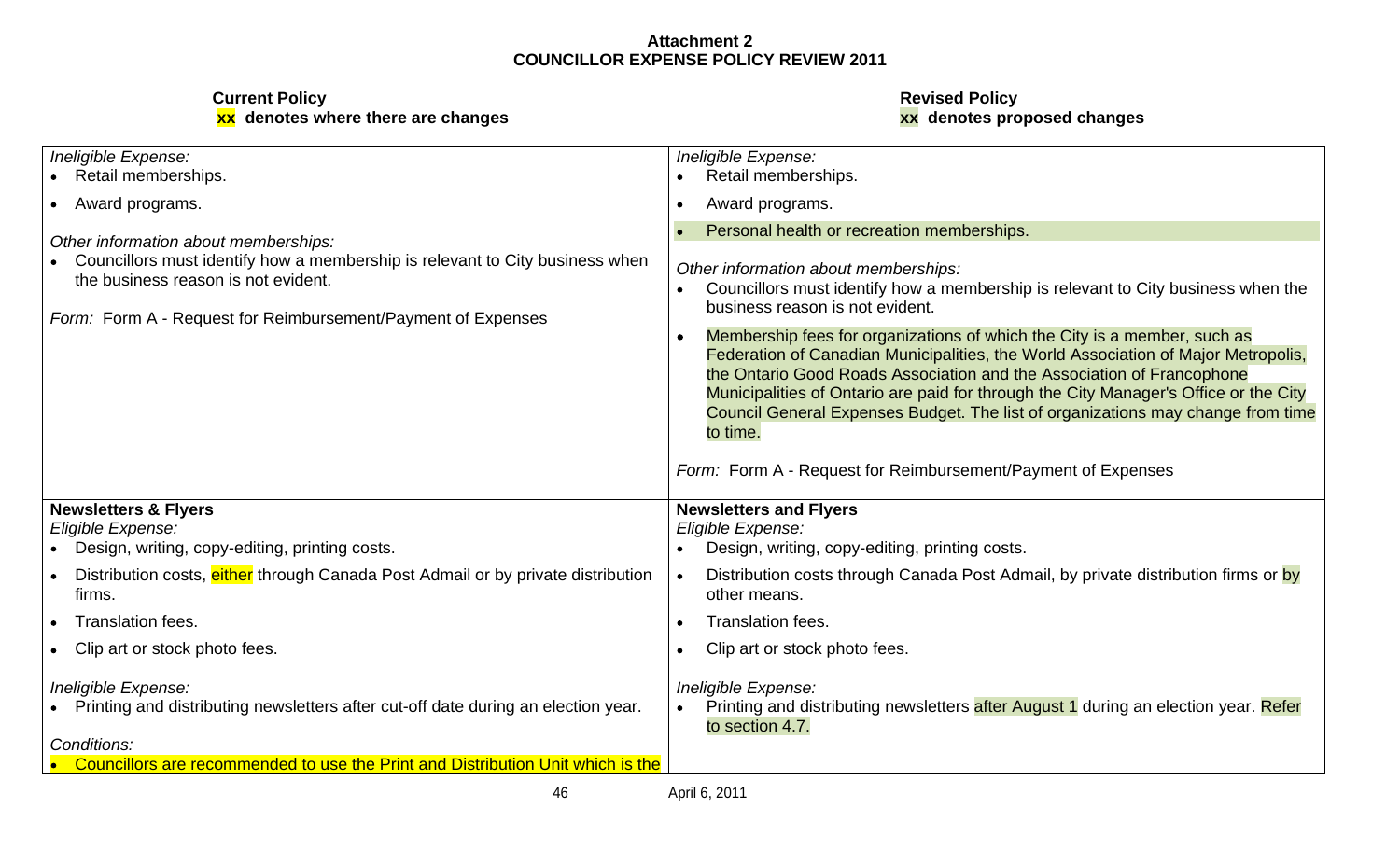| <b>City's Printer of Record.</b>                                                                                                                                                 | Conditions:                                                                                                                                                                                                                                                                                                                                                  |
|----------------------------------------------------------------------------------------------------------------------------------------------------------------------------------|--------------------------------------------------------------------------------------------------------------------------------------------------------------------------------------------------------------------------------------------------------------------------------------------------------------------------------------------------------------|
| If the Councillor chooses to use other printers, he/she is responsible for getting<br>three quotations on the cost of printing before proceeding, if the job exceeds<br>\$7,500. | Councillors must use the City Clerk's Office Information Production Unit, which is<br>the City's Printer of Record, for off-set printing or reproduction of newsletters and<br>flyers. The Information Production Unit will obtain quotations from external printers<br>if it cannot meet the requirements of the Councillor for any reason, including cost. |
| Councillors should limit the circulation of newsletters or flyers to the geographic<br>boundary of the Councillor's ward.                                                        | Councillor newsletters should focus on information of interest to the community<br>and not be used primarily to promote the Councillor.                                                                                                                                                                                                                      |
| The City prohibits Councillors from distributing newsletters after cut-off date<br>during an election year. See section 4.7.                                                     | Use of City logo and symbols must comply with City policy.                                                                                                                                                                                                                                                                                                   |
| Newsletters cannot advocate for a political party, other levels of government,<br>particular for-profit organizations or individuals not related to the business of              | The City Clerk's Office Information Production Unit will provide templates for<br>Councillor newsletters which can help reduce design costs.                                                                                                                                                                                                                 |
| the City.                                                                                                                                                                        | No more than 2 comprehensive newsletters are permitted each year.                                                                                                                                                                                                                                                                                            |
| Other information about newsletters and flyers:<br>Councillors must submit an original design, writing, copy-editing, printing or                                                | Councillors should limit the circulation of newsletters or flyers to the geographic<br>boundary of the Councillor's ward.                                                                                                                                                                                                                                    |
| distribution invoice from vendor along with a copy of the newsletter or flyer.                                                                                                   | No newsletters can be printed or distributed after August 1 of an election year.<br>Refer to section 4.7.                                                                                                                                                                                                                                                    |
| The Director, Council and Support Services will process Canada Post Admail<br>charges directly and charge them to each Councillor's Office Expense Budget.                       | Newsletters cannot advocate for a political party, other levels of government, for-                                                                                                                                                                                                                                                                          |
| The Print and Distribution Unit charges its costs by inter-divisional charges<br>(IDCs) directly against the Councillor's Office Expense Budget.                                 | profit organizations or individuals not related to the business of the City.<br>Advertising from non-profit organizations or private businesses is not permitted.                                                                                                                                                                                            |
| Form: Form A - Request for Reimbursement/Payment of Expenses                                                                                                                     | Councillors can pay local students or volunteers to help distribute their flyers and<br>newsletters by way of an honorarium or meal allowance.                                                                                                                                                                                                               |
|                                                                                                                                                                                  | Other information about newsletters and flyers:                                                                                                                                                                                                                                                                                                              |
|                                                                                                                                                                                  | Councillors must submit an original design, writing, copy-editing or distribution<br>invoice from the vendor along with a copy of the newsletter or flyer.                                                                                                                                                                                                   |
|                                                                                                                                                                                  | The Director, Council and Support Services will process Canada Post Admail<br>charges directly and charge them to each Councillor's Office Expense Budget.                                                                                                                                                                                                   |
|                                                                                                                                                                                  | The Information Production Unit charges its costs by inter-divisional charges<br>(IDCs) directly against the Councillor's Office Expense Budget.                                                                                                                                                                                                             |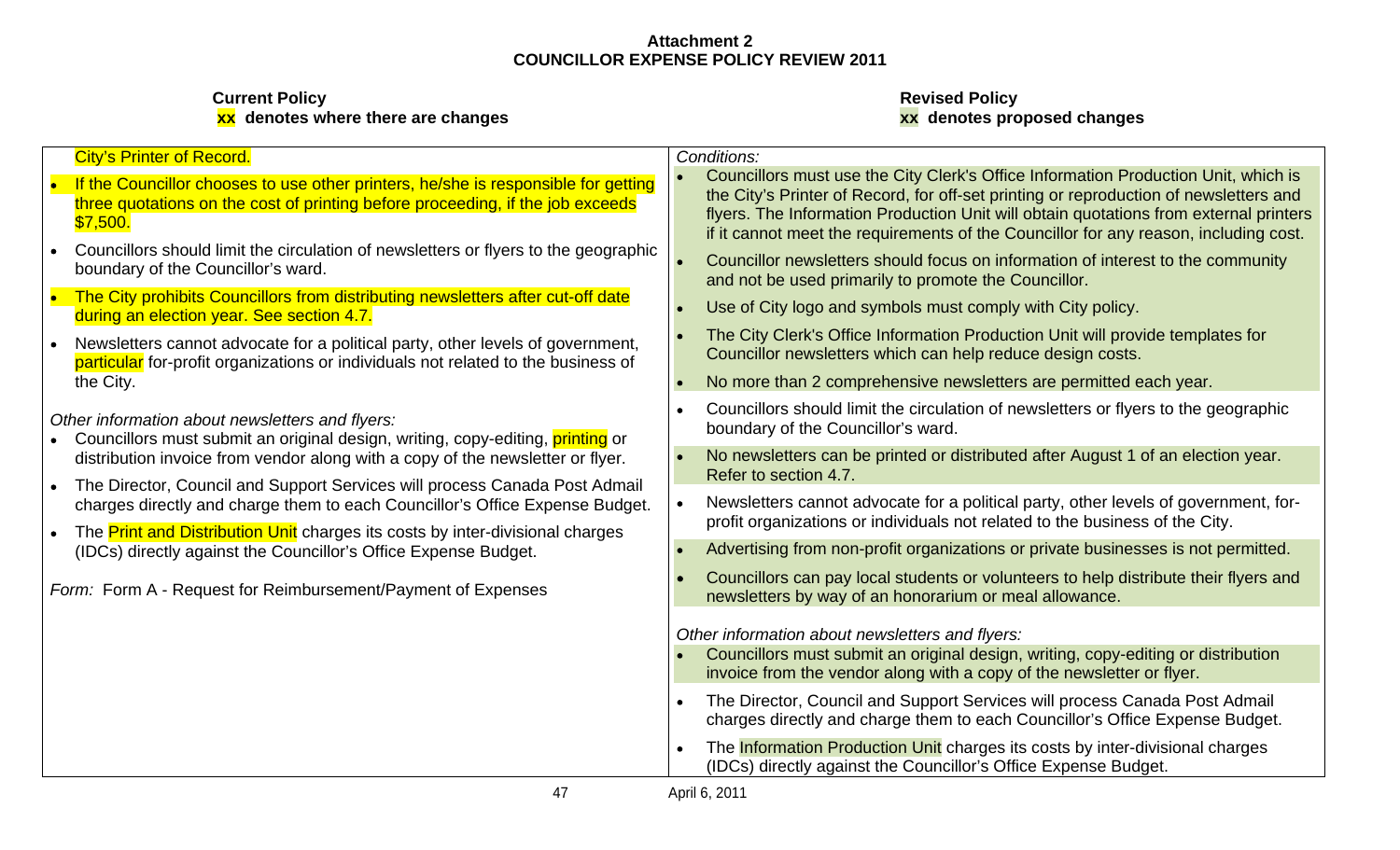**Current Policy Revised Policy**

**xx denotes where there are changes xx denotes proposed changes**

|                                                                                                                                                                                                                       | Form: Form A - Request for Reimbursement/Payment of Expenses                                                                                                                                                                           |
|-----------------------------------------------------------------------------------------------------------------------------------------------------------------------------------------------------------------------|----------------------------------------------------------------------------------------------------------------------------------------------------------------------------------------------------------------------------------------|
| <b>Newspaper &amp; Magazine Subscriptions</b><br>Eligible Expense:<br>Annual subscriptions to daily, weekly and monthly newspapers, news, trade<br>and business magazines, ethnic publications and other periodicals. | <b>Newspaper and Magazine Subscriptions</b><br>Eligible Expense:<br>Annual subscriptions to daily, weekly and monthly newspapers, news, trade and<br>business magazines, ethnic publications and other periodicals.                    |
| Ineligible Expense:<br>Lifestyle / entertainment magazines.                                                                                                                                                           | Ineligible Expense:<br>• Lifestyle / entertainment magazines.                                                                                                                                                                          |
| Conditions:<br>Councillors must identify the business purpose for the subscription, magazine<br>or publication when the business reason is not evident.                                                               | Conditions:<br>Councillors must identify the business purpose for the subscription, magazine or<br>publication when the business reason is not evident.                                                                                |
| Delivery address can be City Hall office, Constituency Office or Home Office.                                                                                                                                         | Delivery address can be City Hall office, constituency office or home office.                                                                                                                                                          |
| Councillors must provide an original subscription invoice or renewal notice<br>indicating delivery address of publication.                                                                                            | Councillors must provide an original subscription invoice or renewal notice<br>indicating delivery address of publication.                                                                                                             |
| Form: Form A - Request for Reimbursement/Payment of Expenses                                                                                                                                                          | Form: Form A - Request for Reimbursement/Payment of Expenses                                                                                                                                                                           |
| <b>Office Decorations</b>                                                                                                                                                                                             | <b>Office Decorations</b>                                                                                                                                                                                                              |
| Eligible Expense:<br><b>Original artwork from Toronto artists for City Hall or Constituency Office.</b>                                                                                                               | <b>Eligible Expense:</b><br>• Framing expenses for newspaper articles or other memorabilia related to the work                                                                                                                         |
| Rental fee for original artwork from Toronto artists for City Hall or Constituency<br>Office.                                                                                                                         | of the Councillor.                                                                                                                                                                                                                     |
| Office decorations for special occasions for City Hall or Constituency Office.                                                                                                                                        | Office decorations for special occasions for City Hall or constituency office on City<br>property.                                                                                                                                     |
| Ineligible Expense:<br>Original artwork that Councillors buy or rent for Home Office.                                                                                                                                 | Office decorations for constituency office on private property will be grandfathered<br>for those Councillors with leases on private property on the day Council approves<br>this policy until the end of the term, November 30, 2014. |
| Decorations for Home Office.                                                                                                                                                                                          |                                                                                                                                                                                                                                        |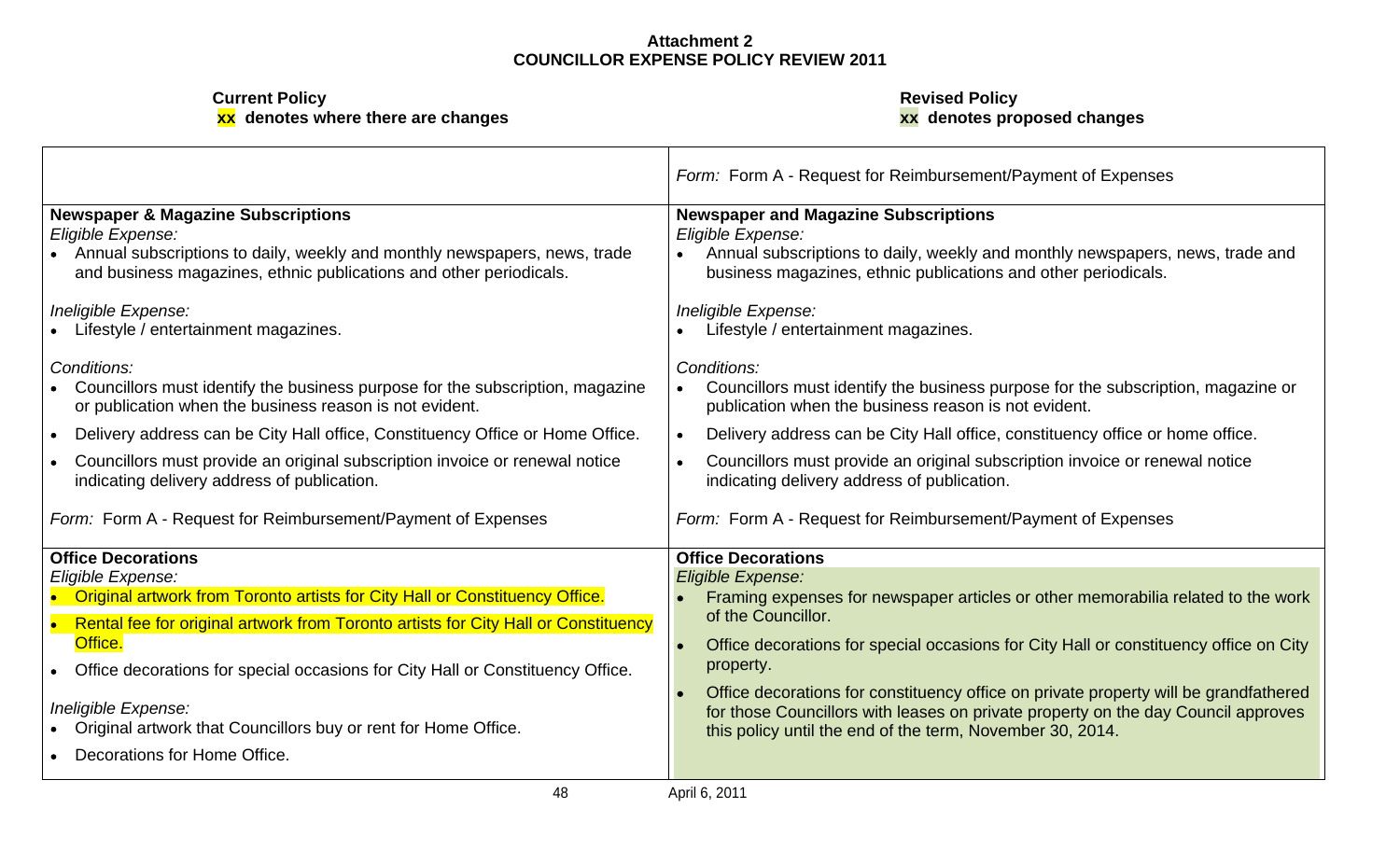|                                                                                                  | Ineligible Expense:                                                                                                                                                    |
|--------------------------------------------------------------------------------------------------|------------------------------------------------------------------------------------------------------------------------------------------------------------------------|
| Provided from the City's centralized resources:                                                  | • Purchase or rental of original artwork for display at City Hall or constituency office.                                                                              |
| The City loans artwork from its fine art collection for Councillors' offices at no               |                                                                                                                                                                        |
| charge. Councillors must sign an art loan form. Councillors must contact                         | Provided from the City's centralized resources:                                                                                                                        |
| <b>Economic Development, Culture and Tourism Division, Art Services</b>                          | • The City loans artwork from its fine art collection for Councillors' offices at no                                                                                   |
| Coordinator to make necessary arrangements.                                                      | charge. Councillors must sign an art loan form. Councillors must contact                                                                                               |
|                                                                                                  | <b>Economic Development and Culture Division, Art Services Coordinator to make</b>                                                                                     |
| Conditions:                                                                                      | necessary arrangements.                                                                                                                                                |
| Original art that Councillors buy with City funds become the property of the City                |                                                                                                                                                                        |
| of Toronto and the City's art collection curator must assess or evaluate the art.   Conditions:  |                                                                                                                                                                        |
| Councillors must return all leased or purchased artwork to the City at the end of                | • Councillors must return all leased artwork to the City at the end of the term.                                                                                       |
| the term                                                                                         | Councillors can bring personal art for display at the City Hall or constituency office                                                                                 |
|                                                                                                  | but the costs to move the art to and from City Hall or constituency office is a                                                                                        |
| All leased or purchased artwork will be part of the office inventory and                         | personal expense. Personal art is not covered by the City's property insurance                                                                                         |
| Councillors are required to sign off on the inventory annually.                                  | policy.                                                                                                                                                                |
|                                                                                                  |                                                                                                                                                                        |
| Form: Form A - Request for Reimbursement/Payment of Expenses                                     | Other information about office decorations:                                                                                                                            |
|                                                                                                  | Councillors may display artwork on loan from local artists.                                                                                                            |
|                                                                                                  |                                                                                                                                                                        |
|                                                                                                  | A formal loan agreement should be signed to set out clearly the insurance                                                                                              |
|                                                                                                  | responsibilities.                                                                                                                                                      |
|                                                                                                  | The loaned art will not be covered by the City's property insurance policy unless                                                                                      |
|                                                                                                  | there is a signed agreement and the value of the art has been independently                                                                                            |
|                                                                                                  | verified.                                                                                                                                                              |
|                                                                                                  |                                                                                                                                                                        |
|                                                                                                  | Form: Form A - Request for Reimbursement/Payment of Expenses                                                                                                           |
|                                                                                                  |                                                                                                                                                                        |
| <b>Office Equipment</b>                                                                          | <b>Office Equipment</b>                                                                                                                                                |
| Eligible Expense:                                                                                | Eligible Expense:                                                                                                                                                      |
|                                                                                                  |                                                                                                                                                                        |
| Fax machines, shredders, audio-visual equipment, cameras, video cameras<br>and small appliances. | Expenses related to the operation of the office only, including but not limited to fax<br>machines, shredders, telephone headsets, maintenance contracts for equipment |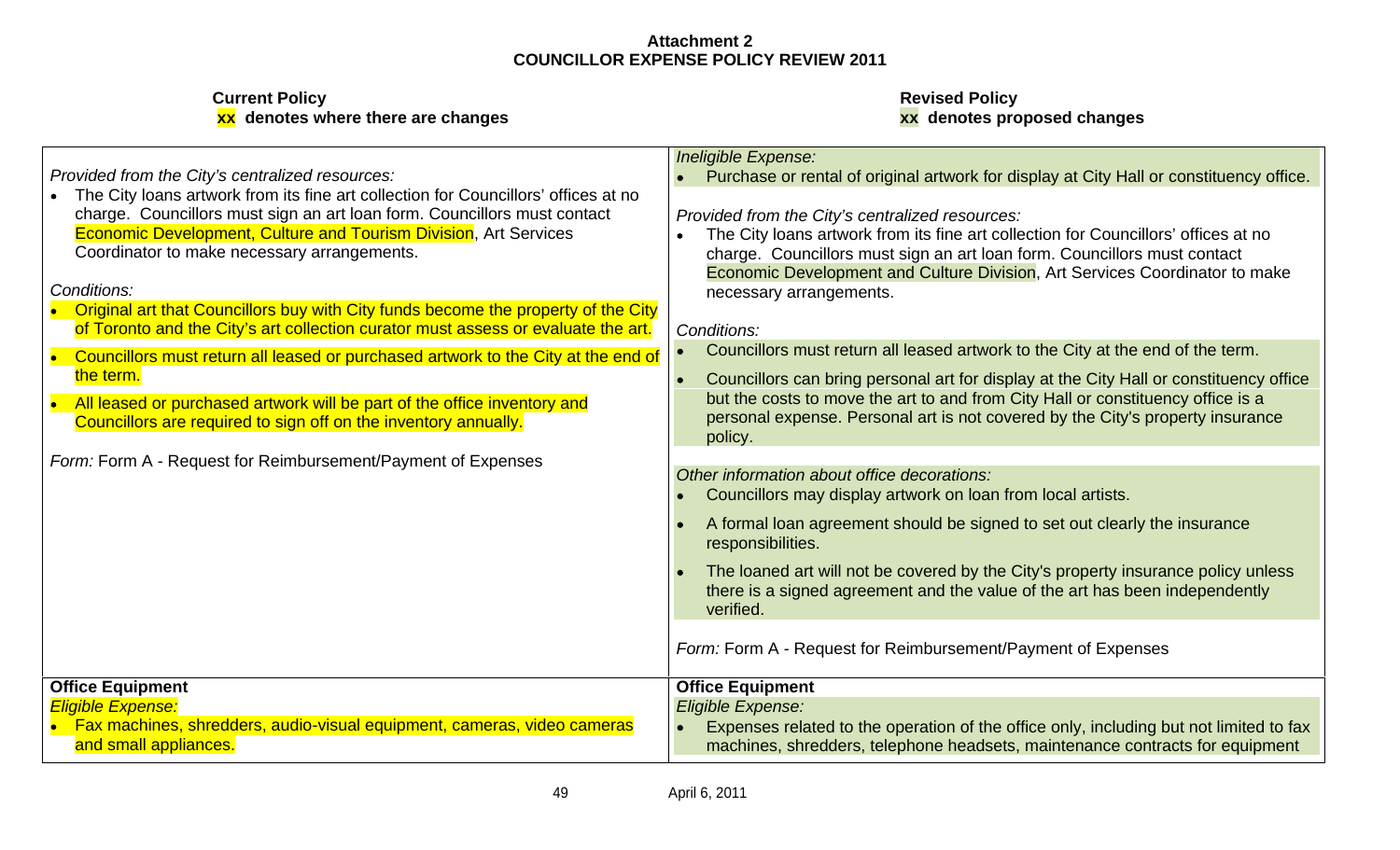| • Carrying case for equipment.<br>• Peripherals for equipment.                                                                                        | Ineligible Expense:                                                                                                                                                                                                                                                              |
|-------------------------------------------------------------------------------------------------------------------------------------------------------|----------------------------------------------------------------------------------------------------------------------------------------------------------------------------------------------------------------------------------------------------------------------------------|
|                                                                                                                                                       |                                                                                                                                                                                                                                                                                  |
|                                                                                                                                                       | Equipment that is not primarily related to the operation of the office, including but<br>not limited to cameras, video cameras, camera peripherals, movie projectors, pop-                                                                                                       |
| <b>Ineligible Expense:</b><br>Equipment for Home Office other than one fax machine.                                                                   | corn machines, inflatable castles, chain saws, tents, lawn mowers, tables and<br>chairs.                                                                                                                                                                                         |
| Conditions:<br>Councillors must identify the business requirement for equipment for City Hall<br>office or Constituency Office.                       | Equipment that is considered personal equipment, including but not limited to<br>coffee makers, heaters, fans, humidifiers, kitchen appliances.<br>Equipment for home office.                                                                                                    |
| All equipment purchased with City funds becomes property of the City and<br>Councillors must return all equipment to the City at the end of the term. | Conditions:<br>Councillors must identify the business requirement for equipment for City Hall                                                                                                                                                                                    |
| All equipment purchased will be inventoried and Councillors are required to                                                                           | office or constituency office.                                                                                                                                                                                                                                                   |
| sign off on the inventory annually.                                                                                                                   | All equipment purchased with City funds becomes property of the City and<br>Councillors must return all equipment to the City at the end of the term.                                                                                                                            |
| Form: Form A - Request for Reimbursement/Payment of Expenses                                                                                          | All equipment purchased will be inventoried and Councillors are required to sign<br>off on the inventory annually.                                                                                                                                                               |
|                                                                                                                                                       | Other Information About Office Equipment:<br>Serveries located on the 2 <sup>nd</sup> Floor of City Hall and at civic centres are equipped with<br>refrigerators, microwaves, dishwashers, coffee makers and hot water machines for<br>all Councillors and Council staff to use. |
|                                                                                                                                                       | City Clerk's Office has some equipment purchased by previous Councillors that can<br>be made available for use at events. Councillors should check with the Director,<br>Council and Support Services regarding the availability of such equipment.                              |
|                                                                                                                                                       | Form: Form A - Request for Reimbursement/Payment of Expenses                                                                                                                                                                                                                     |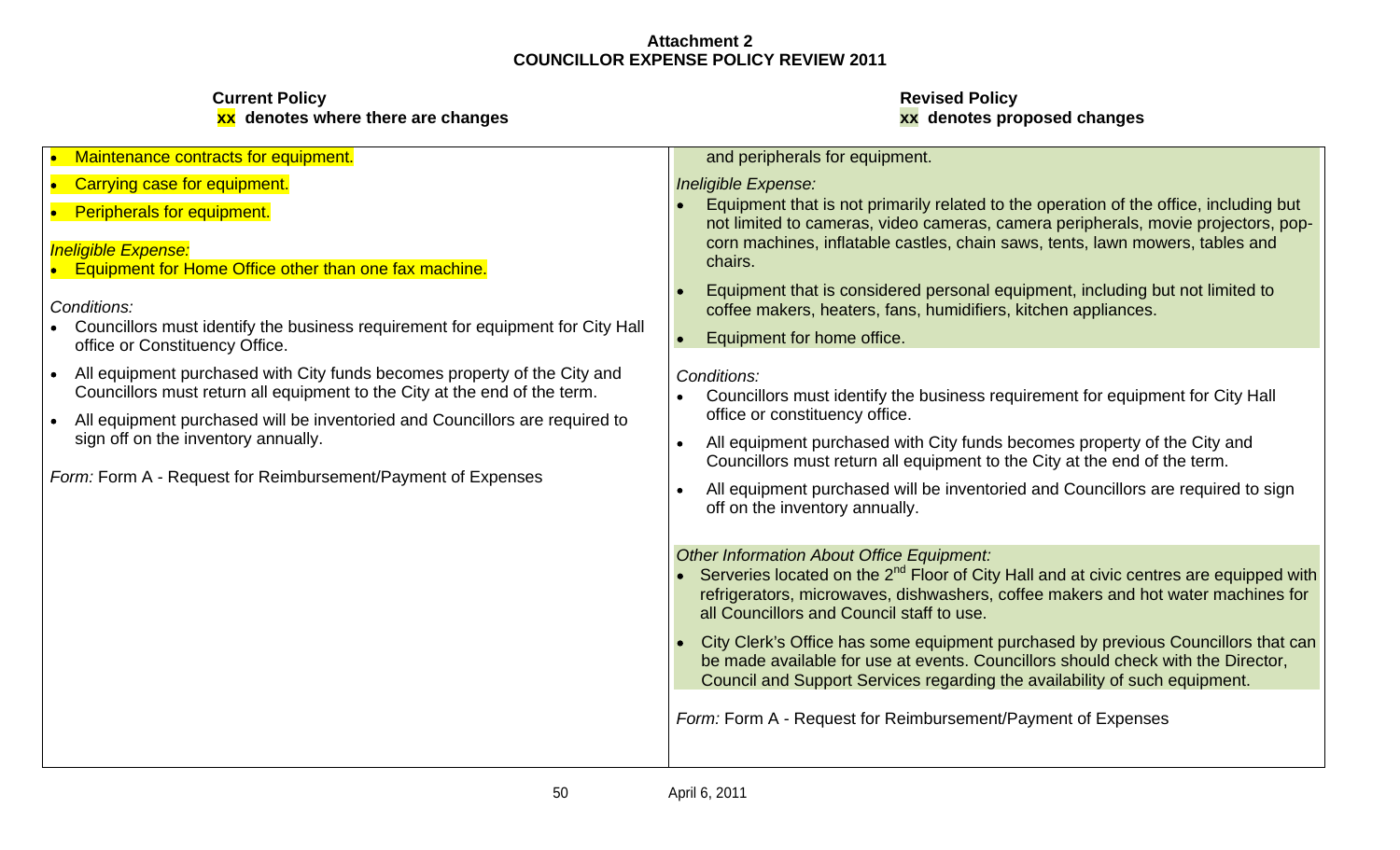# **Current Policy Revised Policy xx denotes where there are changes xx denotes proposed changes**

| <b>Office Furniture</b><br>Eligible Expense:<br>• Standard office furniture, including chairs, desks, work stations, file cabinets, | <b>Office Furniture</b><br>Eligible Expense:<br>• Standard office furniture, including chairs, desks, work stations, file cabinets, book |
|-------------------------------------------------------------------------------------------------------------------------------------|------------------------------------------------------------------------------------------------------------------------------------------|
| book shelves, sofas, conference tables, side tables, stands.                                                                        | shelves, sofas, conference tables, side tables, stands.                                                                                  |
| Moving costs for City furniture at other storage locations.                                                                         | Moving costs for City furniture between City Hall and other City space.                                                                  |
| • Transportation costs from vendor.                                                                                                 | Transportation costs from vendor.                                                                                                        |
| • Costs for refurbishing or repairing furniture.                                                                                    | Costs for refurbishing or repairing furniture.                                                                                           |
| One-time cost to move personal furniture from home to City Hall or<br><b>Constituency Office [removed].</b>                         | Ineligible Expense:<br>• Furniture not required for an office environment.                                                               |
| Ineligible Expense:                                                                                                                 | Costs for moving personal furniture.                                                                                                     |
| • Furniture not required for an office environment, such as a bed.                                                                  | Furniture for community events, such as tables, chairs, tents, display boards.                                                           |
| • Costs for moving personal furniture.<br><b>Furniture for Home Office other than one desk and one chair</b> [removed].             | Provided from the City's centralized resources:<br>Basic furniture at the Toronto City Hall Office and at civic centre offices.          |
| Provided from the City's centralized resources<br>• Basic furniture at the Toronto City Hall Office and at civic centre offices.    | Replacement of existing Councillor furniture for health and safety or ergonomic<br>reasons.                                              |
| Conditions:                                                                                                                         | State of Good Repair for Councillor furniture.                                                                                           |
| • All furniture that Councillors buy must comply with City's ergonomic and health<br>and safety standards.                          | Conditions:                                                                                                                              |
| Councillors can choose to use either the City's supplier and blanket contract or                                                    | • All furniture that Councillors buy must comply with City's ergonomic and health and<br>safety standards.                               |
| any other vendor to order office furniture and chairs.                                                                              | Councillors can choose to use either the City's supplier and blanket contract or any                                                     |
| • Councillors are responsible for verifying that all goods are received in good<br>condition.                                       | other vendor to order office furniture and chairs.                                                                                       |
| Furniture can be for the Councillor's City Hall office or Constituency Office.                                                      | Councillors are responsible for verifying that all goods are received in good<br>condition.                                              |
| All furniture purchased with City funds is considered City property and are                                                         | Furniture can be used for the Councillor's City Hall office or constituency office.                                                      |
| <i>inventoried.</i>                                                                                                                 | • All furniture purchased with City funds becomes property of the City and                                                               |

51 April 6, 2011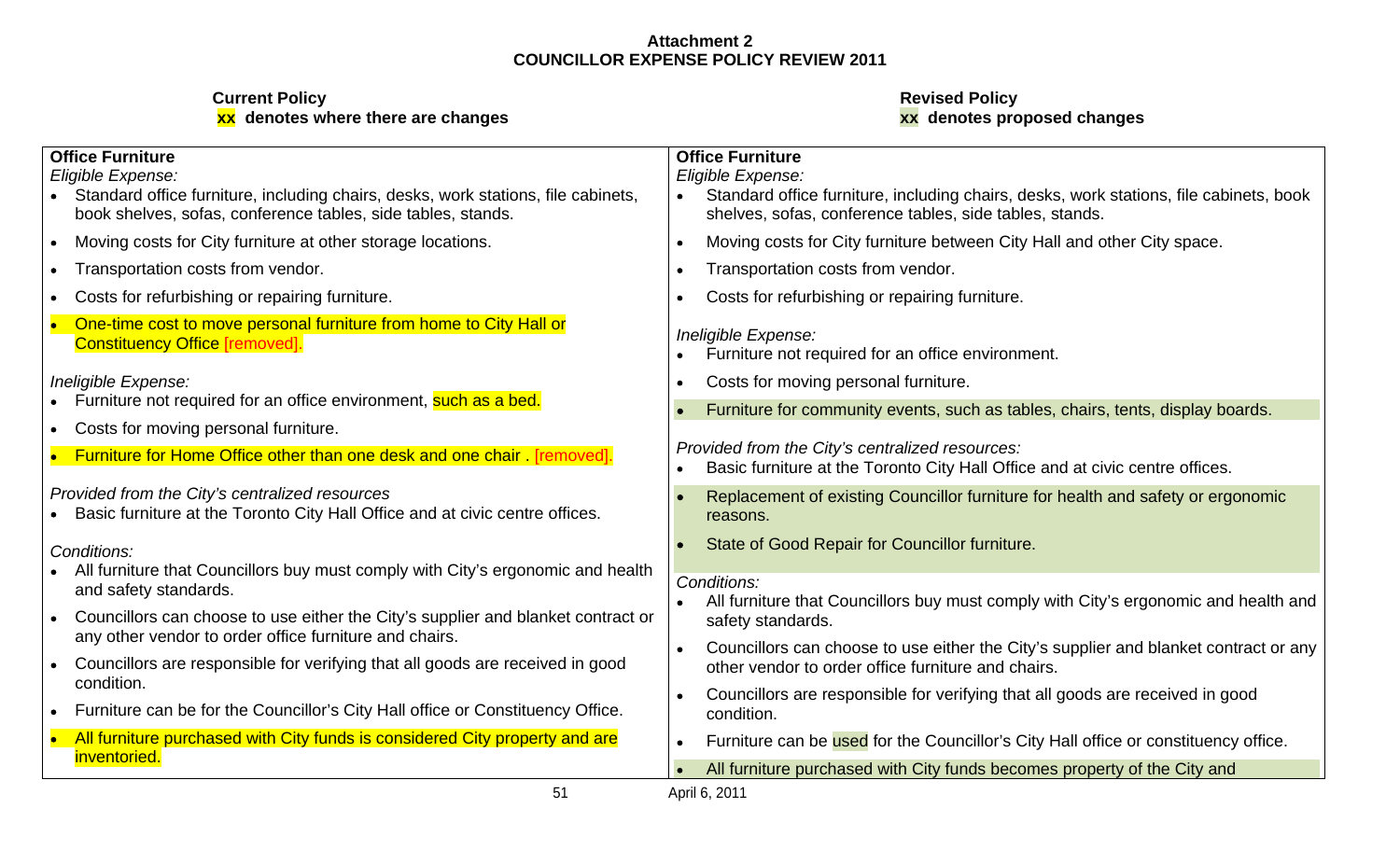| <b>Current Policy</b>                     | <b>Revised Policy</b>   |  |
|-------------------------------------------|-------------------------|--|
| <b>xx</b> denotes where there are changes | enotes proposed changes |  |

# **xx denotes where there are changes xx denotes proposed changes**

| Councillors cannot trade furniture among themselves. Furniture belongs to the                                                                                                                     | Councillors must return all furniture to the City at the end of the term.                                                                                                                                                                                     |
|---------------------------------------------------------------------------------------------------------------------------------------------------------------------------------------------------|---------------------------------------------------------------------------------------------------------------------------------------------------------------------------------------------------------------------------------------------------------------|
| Office of the Councillor and not to the individual Councillor. At the end of a<br>term, furniture will be passed from the outgoing to the incoming Councillor for<br>the Ward.                    | All furniture purchased will be inventoried and Councillors are required to sign off<br>on the inventory annually.                                                                                                                                            |
| Councillors must report to the Director, Council and Support Services when<br>they move any furniture from one office to another so that staff can update the<br>furniture inventory accordingly. | Councillors cannot trade furniture among themselves. Furniture belongs to the<br>Office of the Councillor and not to the individual Councillor. At the end of a term,<br>furniture will be passed from the outgoing to the incoming Councillor for the Ward.  |
| The Director, Council and Support Services is responsible for coordinating the<br>disposing of furniture and updating the furniture inventory accordingly.                                        | Councillors must report to the Director, Council and Support Services when they<br>move any furniture from City Hall office to constituency office or vice versa so that<br>staff can update the furniture inventory accordingly.                             |
| The Councillor must sign off on his/her furniture inventory annually.                                                                                                                             | The Director, Council and Support Services is responsible for coordinating the                                                                                                                                                                                |
| Councillors can bring personal furniture to the office.                                                                                                                                           | disposal of furniture and updating the furniture inventory accordingly.                                                                                                                                                                                       |
| Councillors must return all items on the furniture inventory to the City at the end<br>of the term.                                                                                               | Councillors can bring personal furniture to the office. The cost of moving personal<br>furniture to and from the office is a personal expense. Personal furniture is not<br>covered by the City's property insurance policy and the Councillor is responsible |
| Form: Form A - Request for Reimbursement/Payment of Expenses                                                                                                                                      | for the maintenance of personal furniture.                                                                                                                                                                                                                    |
|                                                                                                                                                                                                   | Councillors must advise the Director, Council and Support Services of personal<br>furniture brought to the office so that they can be inventoried separately from City<br>furniture.                                                                          |
|                                                                                                                                                                                                   | Other Information about Office Furniture:                                                                                                                                                                                                                     |
|                                                                                                                                                                                                   | • A Furniture Standard for Councillor Offices will be developed.                                                                                                                                                                                              |
|                                                                                                                                                                                                   | Councillor furniture must comply with the Furniture Standard, once developed and<br>approved.                                                                                                                                                                 |
|                                                                                                                                                                                                   | Form: Form A - Request for Reimbursement/Payment of Expenses                                                                                                                                                                                                  |
| <b>Office Supplies</b>                                                                                                                                                                            | <b>Office Supplies</b>                                                                                                                                                                                                                                        |
| Eligible Expense:                                                                                                                                                                                 | Eligible Expense:                                                                                                                                                                                                                                             |
| Toners, labels, paper and supplies available from the City's vendor.                                                                                                                              | • Toners, labels, paper and supplies available from the City's vendor.                                                                                                                                                                                        |
| 52                                                                                                                                                                                                | April 6, 2011                                                                                                                                                                                                                                                 |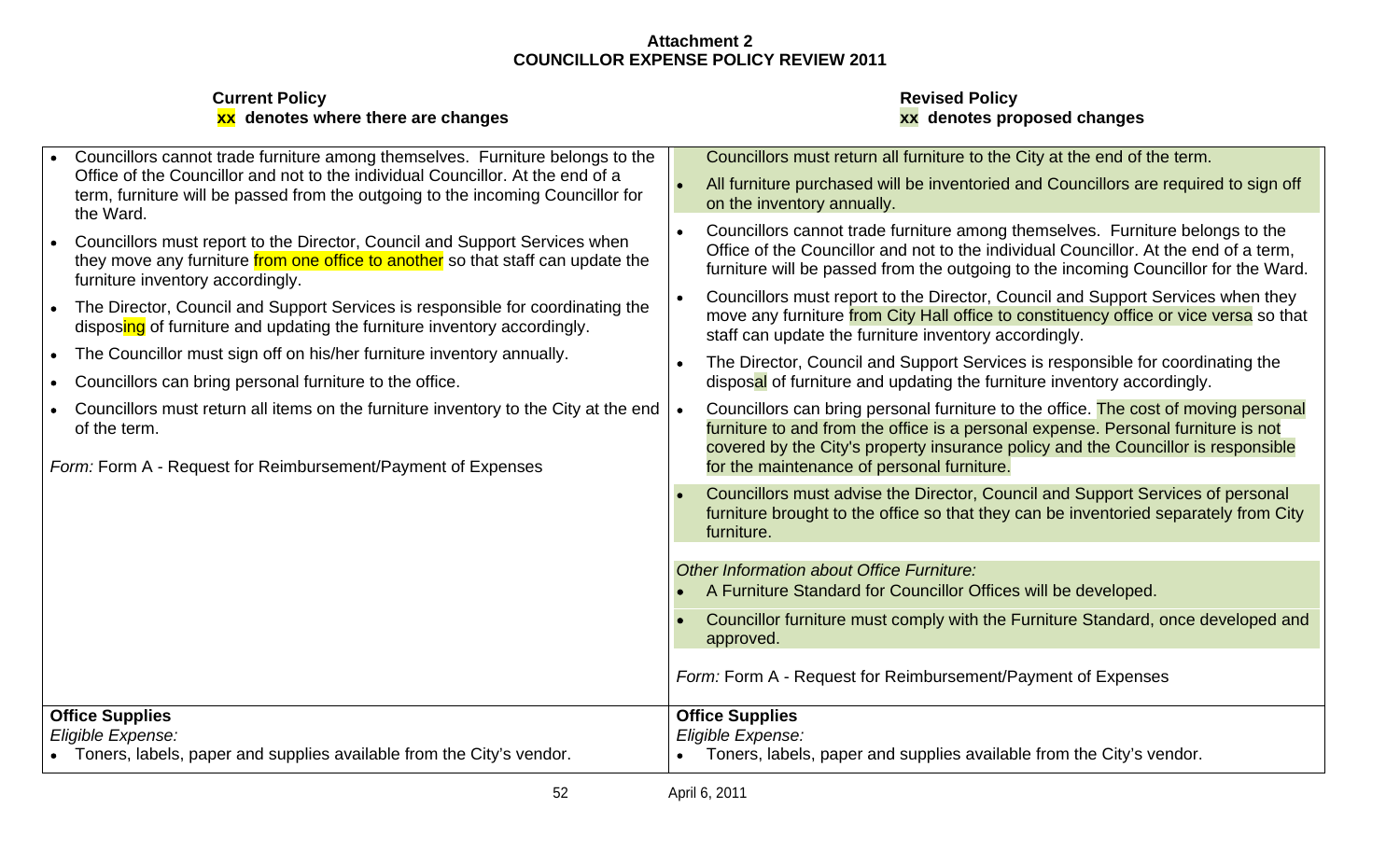| General office supplies.                                                                                                                              | General office supplies.                                                                                                                                                                                                  |
|-------------------------------------------------------------------------------------------------------------------------------------------------------|---------------------------------------------------------------------------------------------------------------------------------------------------------------------------------------------------------------------------|
| Provided from the City's centralized services:<br>Basic office supplies such as pens, pencils, post-it notes, writing pads and filing                 | Greeting cards.<br>Holiday cards.                                                                                                                                                                                         |
| folders are available from the supplies cabinet located with Council and<br><b>Support Services.</b>                                                  | Provided from the City's centralized services:<br>Basic office supplies such as pens, pencils, post-it notes, writing pads and filing<br>folders are available from the supplies cabinet located with Council and Support |
| Conditions:<br>Councillors can buy from the City's vendor or directly from other vendors.                                                             | Services.                                                                                                                                                                                                                 |
| Councillors' staff are set up so that they can directly order supplies from the<br>City's vendor on-line.                                             | Conditions:<br>Councillors should buy from the City's stationery vendor the items that are<br>available through the corporate contract.                                                                                   |
| Other information about office supplies:                                                                                                              | Councillors should buy from City stores items that are available.                                                                                                                                                         |
| Accounting Services will automatically process on-line purchases from the<br>City's vendor against the Councillors' Office Expense Budgets.           | Councillors' staff are set up so that they can directly order supplies from the City's<br>vendor on-line.                                                                                                                 |
| Form:<br>Form A - Request for Reimbursement/Payment of Expenses                                                                                       | Other information about office supplies:<br>Accounting Services will automatically process on-line purchases from the City's<br>vendor against the Councillors' Office Expense Budgets.                                   |
|                                                                                                                                                       | Form: Form A - Request for Reimbursement/Payment of Expenses                                                                                                                                                              |
| <b>Photocopying</b><br>Eligible Expense:                                                                                                              | Photocopying<br>Eligible Expense:                                                                                                                                                                                         |
| Photocopying charges for copiers on 2 <sup>nd</sup> Floor of City Hall or Councillor areas<br>at North York, Scarborough and Etobicoke Civic Centres. | Photocopying charges for copiers on 2 <sup>nd</sup> Floor of City Hall or Councillor areas at<br>North York, Scarborough and Etobicoke Civic Centres.                                                                     |
| Reproduction costs from Printing and Distribution Unit.                                                                                               | Reproduction costs from the Information Production Unit.                                                                                                                                                                  |
| Photocopying charges by outside vendors.                                                                                                              | Photocopying charges by outside vendors.                                                                                                                                                                                  |
| Other information about photocopying:                                                                                                                 | Other information about photocopying:                                                                                                                                                                                     |
| 53                                                                                                                                                    | April 6, 2011                                                                                                                                                                                                             |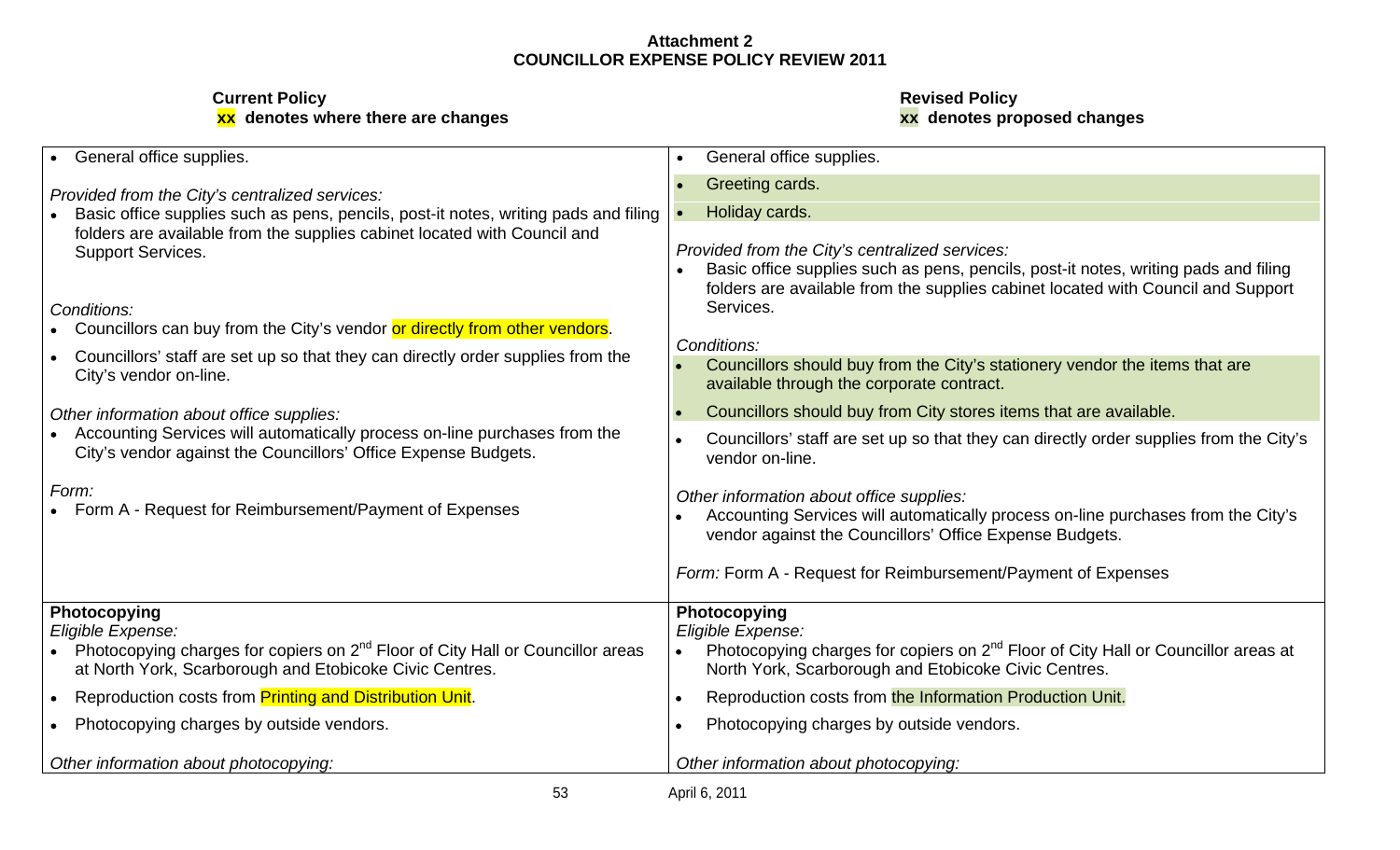| <b>Current Policy</b><br>xx denotes where there are changes                                                                                                                                    | <b>Revised Policy</b><br>xx denotes proposed changes                                                                                                                                           |
|------------------------------------------------------------------------------------------------------------------------------------------------------------------------------------------------|------------------------------------------------------------------------------------------------------------------------------------------------------------------------------------------------|
| The Director, Council and Support Services issues copier access cards to<br>Councillors.                                                                                                       | The Director, Council and Support Services issues copier access cards to<br>Councillors.                                                                                                       |
| Councillors must verify a statement listing the copies that they or their staff<br>have made every month.                                                                                      | Councillors must verify a statement listing the copies that they or their staff have<br>made every month                                                                                       |
| The Director, Council and Support Services charges for copies made at<br>photocopiers in the Councillor areas at City Hall or civic centres against the<br>Councillor's Office Expense Budget. | The Director, Council and Support Services charges for copies made at<br>photocopiers in the Councillor areas at City Hall or civic centres against the<br>Councillor's Office Expense Budget. |
| Reproduction costs from the <b>Printing and Distribution Unit</b> are processed<br>through inter-divisional charges (IDCs).                                                                    | Reproduction costs from the Information Production Unit are processed through<br>inter-divisional charges (IDCs).                                                                              |
| For outside vendors, Councillors must provide an original invoice, detailing the<br>date of the job and number of copies.                                                                      | For outside vendors, Councillors must provide an original invoice, detailing the<br>date of the job and number of copies.                                                                      |
| Form: Form A - Request for Reimbursement/Payment of Expenses                                                                                                                                   | Form: Form A - Request for Reimbursement/Payment of Expenses                                                                                                                                   |
| <b>Photographic Supplies &amp; Services</b><br>Eligible Expense:                                                                                                                               | <b>Photographic Supplies and Services</b><br>Eligible Expense:                                                                                                                                 |
| <b>Professional photographer fees.</b>                                                                                                                                                         | Overtime for City photographer or videographer.                                                                                                                                                |
| <b>Processing and digital print fees.</b>                                                                                                                                                      | Framing of photographs for display in the Councillors' office.                                                                                                                                 |
| <b>Frames, CDs, and other output devices.</b>                                                                                                                                                  | Prints of official portraits taken by the City photographer.                                                                                                                                   |
| Film or other storage mechanisms.                                                                                                                                                              | Reprints of the Official Council Term Photo.                                                                                                                                                   |
| Overtime for City photographer.                                                                                                                                                                |                                                                                                                                                                                                |
| Provided from the City's centralized resources:                                                                                                                                                | Ineligible Expense:<br>Professional photographer fees.                                                                                                                                         |
| City photographer and videographer service during normal work hours.                                                                                                                           | Processing and digital print fees.                                                                                                                                                             |
| Conditions:                                                                                                                                                                                    | CDs and other output devices.                                                                                                                                                                  |
| Councillors cannot use photographs or materials that were taken by the City<br>photographers for election-related purposes.                                                                    | Film or other storage mechanisms.                                                                                                                                                              |
| Request for photography or videography must be made in advance with the                                                                                                                        | Provided from the City's centralized resources:                                                                                                                                                |
| -54                                                                                                                                                                                            | April 6, 2011                                                                                                                                                                                  |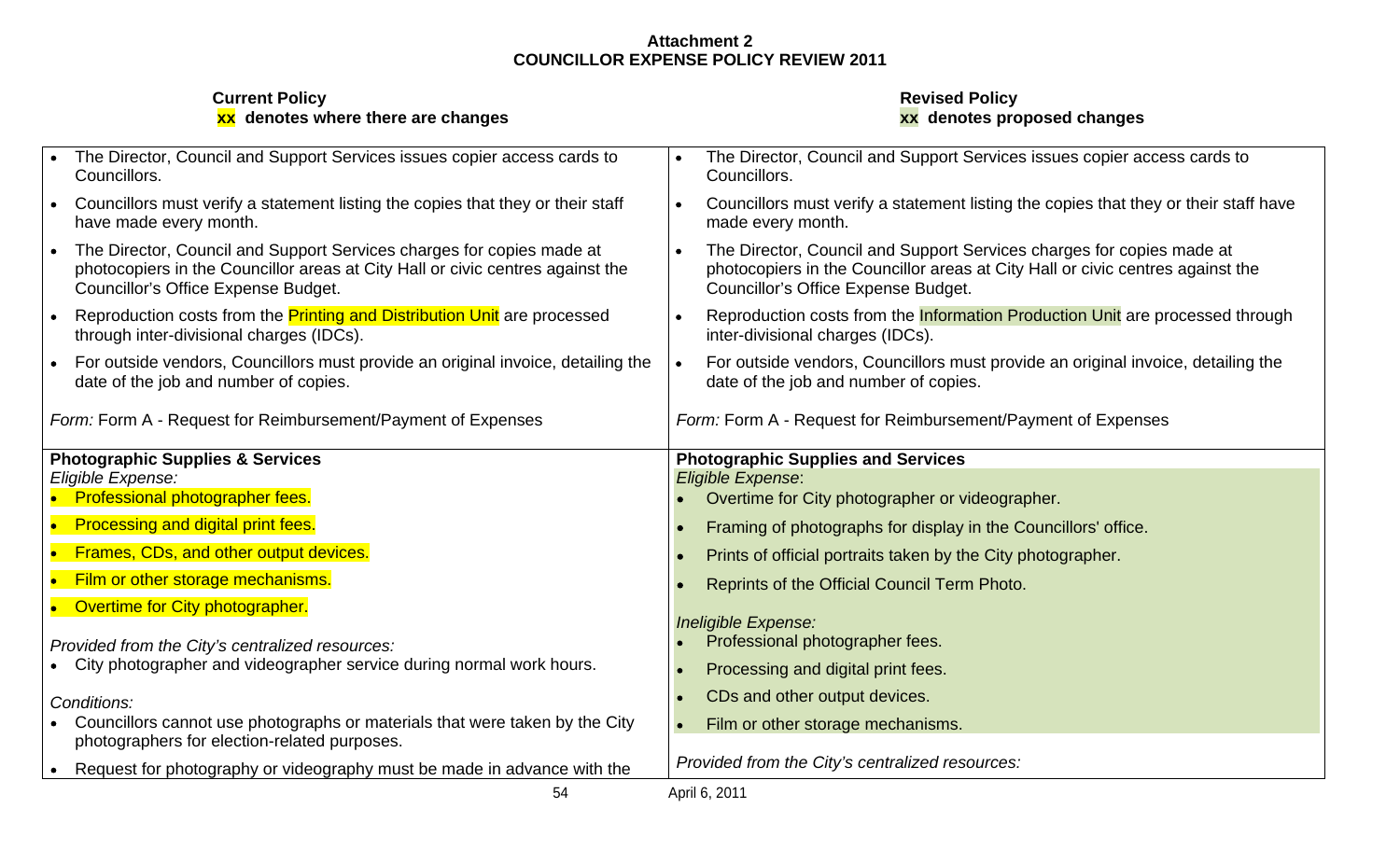| <b>Multi-Media and Production Services Unit, City Clerk's Office</b>                                                                      | City photographer and videographer service during normal work hours pending<br>availability.                                                                       |
|-------------------------------------------------------------------------------------------------------------------------------------------|--------------------------------------------------------------------------------------------------------------------------------------------------------------------|
| Form: Form A - Request for Reimbursement/Payment of Expenses                                                                              |                                                                                                                                                                    |
|                                                                                                                                           | Conditions:                                                                                                                                                        |
|                                                                                                                                           | Councillors will receive one framed Official Council Term Photo.                                                                                                   |
|                                                                                                                                           | Councillors will be provided with digital copies of official photographs and<br>Councillor portraits upon request.                                                 |
|                                                                                                                                           | Councillors cannot use photographs or materials that were taken by the City<br>photographers or videographers for election-related purposes.                       |
|                                                                                                                                           | Request for photography or videography must be made in advance with the<br>Protocol Unit pending availability.                                                     |
|                                                                                                                                           | Form: Form A - Request for Reimbursement/Payment of Expenses                                                                                                       |
| <b>Postage and Courier Services</b>                                                                                                       | <b>Postage and Courier Services</b>                                                                                                                                |
| Eligible Expense:                                                                                                                         | Eligible Expense:                                                                                                                                                  |
| Canada Post regular and premium mail services.                                                                                            | Canada Post regular and premium mail services.                                                                                                                     |
| Courier delivery costs.                                                                                                                   | Courier delivery costs.                                                                                                                                            |
| Stamps.                                                                                                                                   | Stamps.                                                                                                                                                            |
| Conditions:                                                                                                                               | Conditions:                                                                                                                                                        |
| The City Clerk's Office coordinates all mail and courier services through the<br>mailroom located at Toronto city Hall and civic centres. | The City Clerk's Office coordinates all mail and courier services through the<br>mailroom located at Toronto City Hall and civic centres.                          |
| Direct purchase of stamps and courier service by Councillor's office only when<br>mailroom service cannot meet requirements.              | Direct purchase of stamps and courier service by Councillor's office should only be<br>done when mailroom service cannot meet requirements, e.g. after hours.      |
| Costs will be charged directly through IDCs.                                                                                              | Costs for postage and courier service through the mailroom will be charged<br>directly through inter-divisional charges (IDCs) by the Information Production Unit. |
| Form: Form A - Request for Reimbursement/Payment of Expense (if needed)                                                                   | Form: Form A - Request for Reimbursement/Payment of Expense (if needed)                                                                                            |
| 55                                                                                                                                        | April 6, 2011                                                                                                                                                      |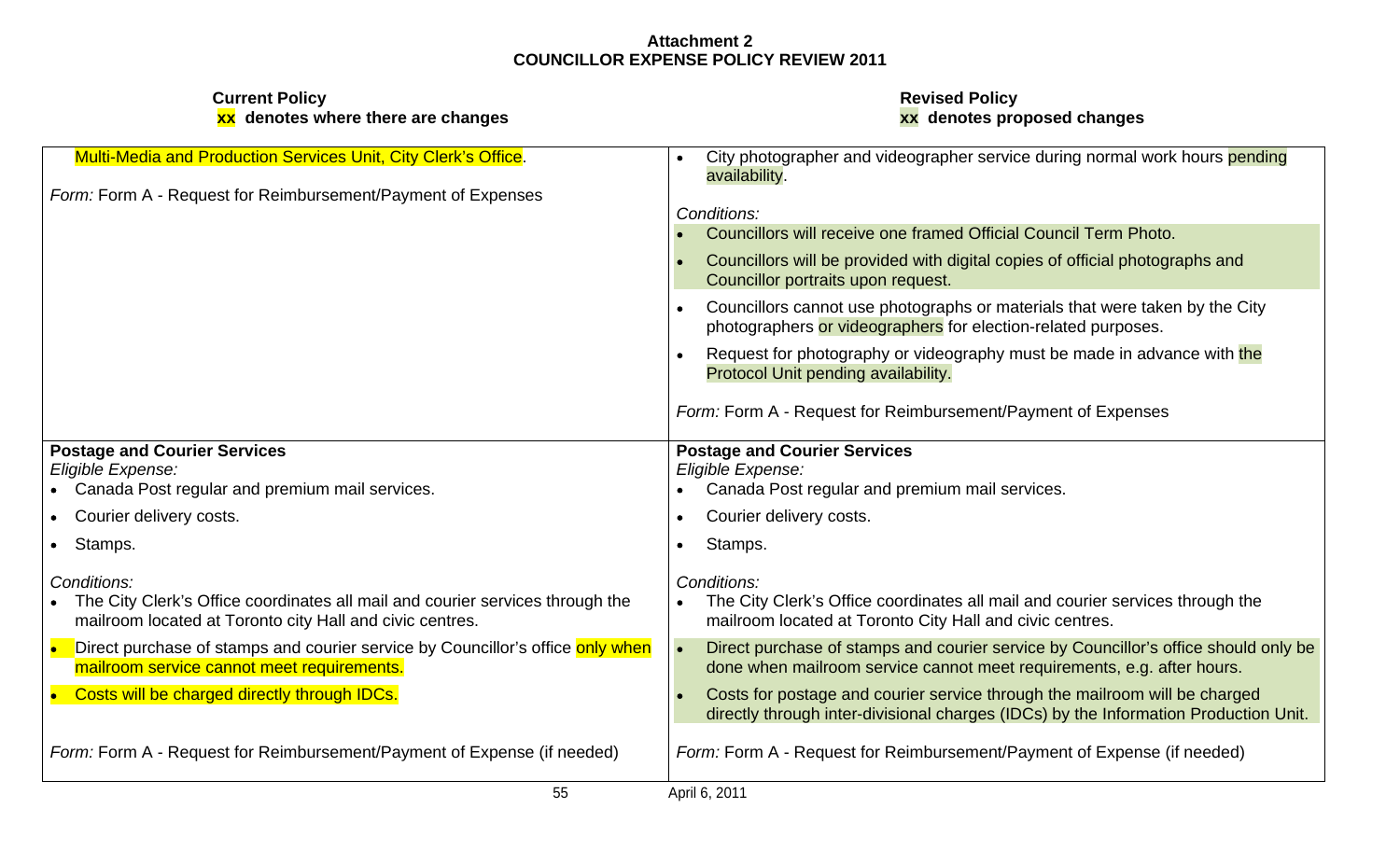| <b>Printing Services</b>                                                                                                                             | <b>Printing Services</b>                                                                                                                                                   |
|------------------------------------------------------------------------------------------------------------------------------------------------------|----------------------------------------------------------------------------------------------------------------------------------------------------------------------------|
| Eligible Expense:                                                                                                                                    | Eligible Expense:                                                                                                                                                          |
| Stationery including envelopes, letterheads, business cards.                                                                                         | Stationery including envelopes, letterhead, business cards.                                                                                                                |
| Conditions:<br>Use of City of Toronto logo must comply with the City's Visual Identity Program.                                                      | • Holiday cards<br>Conditions:                                                                                                                                             |
| Printing of all stationery is coordinated by the Printing and Distribution Unit as<br>the Printer of Record for the City.                            | Use of City of Toronto logo must comply with the <b>Corporate</b> Identity Program.<br>Printing of all stationery is coordinated by the Information Production Unit as the |
| Cost of printing will be charged against the Councillor's Office Expense Budget                                                                      | Printer of Record for the City.                                                                                                                                            |
| through <b>IDCs</b> .<br>Councillors who use outside printers for office stationery must provide rationale                                           | Cost of printing will be charged against the Councillor's Office Expense Budget<br>through inter-divisional charges (IDCs).                                                |
| on why the Printing and Distribution Unit cannot deliver the service.                                                                                | Councillors who use outside printers for office stationery must provide rationale on                                                                                       |
| Form: Form A - Request for Reimbursement/Payment of Expense                                                                                          | why the <b>Information Production</b> Unit cannot deliver the service.                                                                                                     |
|                                                                                                                                                      | Councillors who pay for stationery using personal funds must report this as an<br>office expense using personal funds.                                                     |
| <b>Professional &amp; Contracted Services</b>                                                                                                        | Form: Form A - Request for Reimbursement/Payment of Expense<br><b>Professional and Contracted Services</b>                                                                 |
| Eligible Expenses:                                                                                                                                   | Eligible Expenses:                                                                                                                                                         |
| Firms or individuals whom Councillors or their staff retain for specific business<br>purposes with clear deliverables, fee structures and timelines. | Firms or individuals whom Councillors or their staff retain for specific business<br>purposes with clear deliverables, fee structures and timelines.                       |
| Ineligible Expenses:<br>Services that City staff provide.                                                                                            | Individuals who provide specific support to the Councillor for a specific service,<br>such as data entry, filing, research etc.                                            |
| Provided from the City's centralized resources:<br>• City staff and expertise in program areas, e.g. planning research                               | Ineligible Expenses:<br>• Services that City staff can provide.                                                                                                            |
| Conditions:<br>• The Director, Council and Support Services will set up blanket contracts if a                                                       | Provided from the City's centralized resources:<br>• City staff and expertise in program areas, e.g. planning research.                                                    |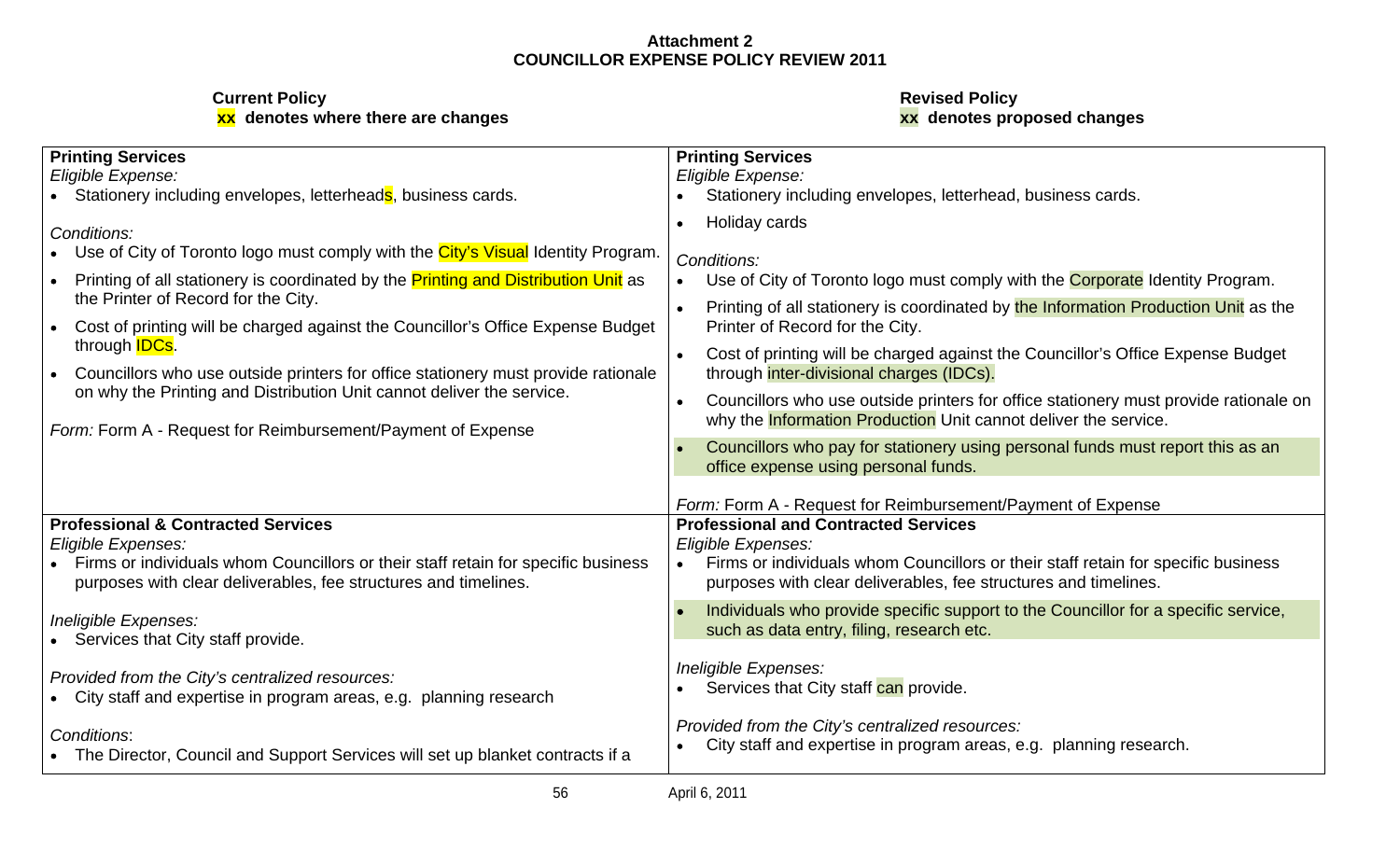| contractor provides a service for an extended period of time.                                                                                             | Conditions:                                                                                                                                                          |
|-----------------------------------------------------------------------------------------------------------------------------------------------------------|----------------------------------------------------------------------------------------------------------------------------------------------------------------------|
| Councillors must remind all contractors that if their annual business exceeds<br>\$30,000, the contractor must charge <b>GST</b> .                        | The Director, Council and Support Services will set up blanket contracts if a<br>contractor provides a service for an extended period of time.                       |
| Invoices must include the <b>GST</b> number, where required, and the <b>GST</b> amount.                                                                   | Councillors must remind all contractors that if their annual business exceeds<br>\$30,000, the contractor must charge HST.                                           |
| Councillors must provide an original itemized invoice from the contractor,<br>stating the number of hours worked, the work performed and the outcomes the | Invoices must include the <b>HST</b> number, where required, and the <b>HST</b> amount.                                                                              |
| contractor delivered.                                                                                                                                     | Councillors must provide an original itemized invoice from the contractor, stating<br>the number of hours worked, the work performed and the outcomes the contractor |
| Form: Form A - Request for Reimbursement/Payment of Expenses                                                                                              | delivered.                                                                                                                                                           |
|                                                                                                                                                           | Form: Form A - Request for Reimbursement/Payment of Expenses                                                                                                         |
| <b>Staff - Salary Overage</b>                                                                                                                             | <b>Staff - Salary Overage</b>                                                                                                                                        |
| Eligible Expense:                                                                                                                                         | Staff salary overage will be an allowable expense until the end of the 2010-2014 term                                                                                |
| • Any salary costs incurred in excess of Councillors' Staffing Budget.                                                                                    | (November 30, 2014). Staff salary overage will not be an allowable expense beginning<br>December 1, 2014.                                                            |
| Ineligible Expense:                                                                                                                                       |                                                                                                                                                                      |
| Bonuses.                                                                                                                                                  | Eligible Expense:<br>Any salary costs incurred in excess of Councillors' Staffing Budget, until November                                                             |
| Conditions:                                                                                                                                               | 30, 2014.                                                                                                                                                            |
| Once the Councillor has reached the maximum Staffing Budget, excess salary                                                                                |                                                                                                                                                                      |
| and benefit costs will automatically be transferred to the Councillor's Office                                                                            | Ineligible Expense:                                                                                                                                                  |
| Expense Budget.                                                                                                                                           | Bonuses.                                                                                                                                                             |
|                                                                                                                                                           | Staff Salary Overage, beginning December 1, 2014.                                                                                                                    |
|                                                                                                                                                           | Conditions:                                                                                                                                                          |
|                                                                                                                                                           | Once the Councillor has reached the maximum Staffing Budget, excess salary                                                                                           |
|                                                                                                                                                           | costs will automatically be transferred to the Councillor's Office Expense Budget                                                                                    |
|                                                                                                                                                           | until the end of the 2010-2014 term (November 30, 2014).                                                                                                             |
|                                                                                                                                                           |                                                                                                                                                                      |
|                                                                                                                                                           |                                                                                                                                                                      |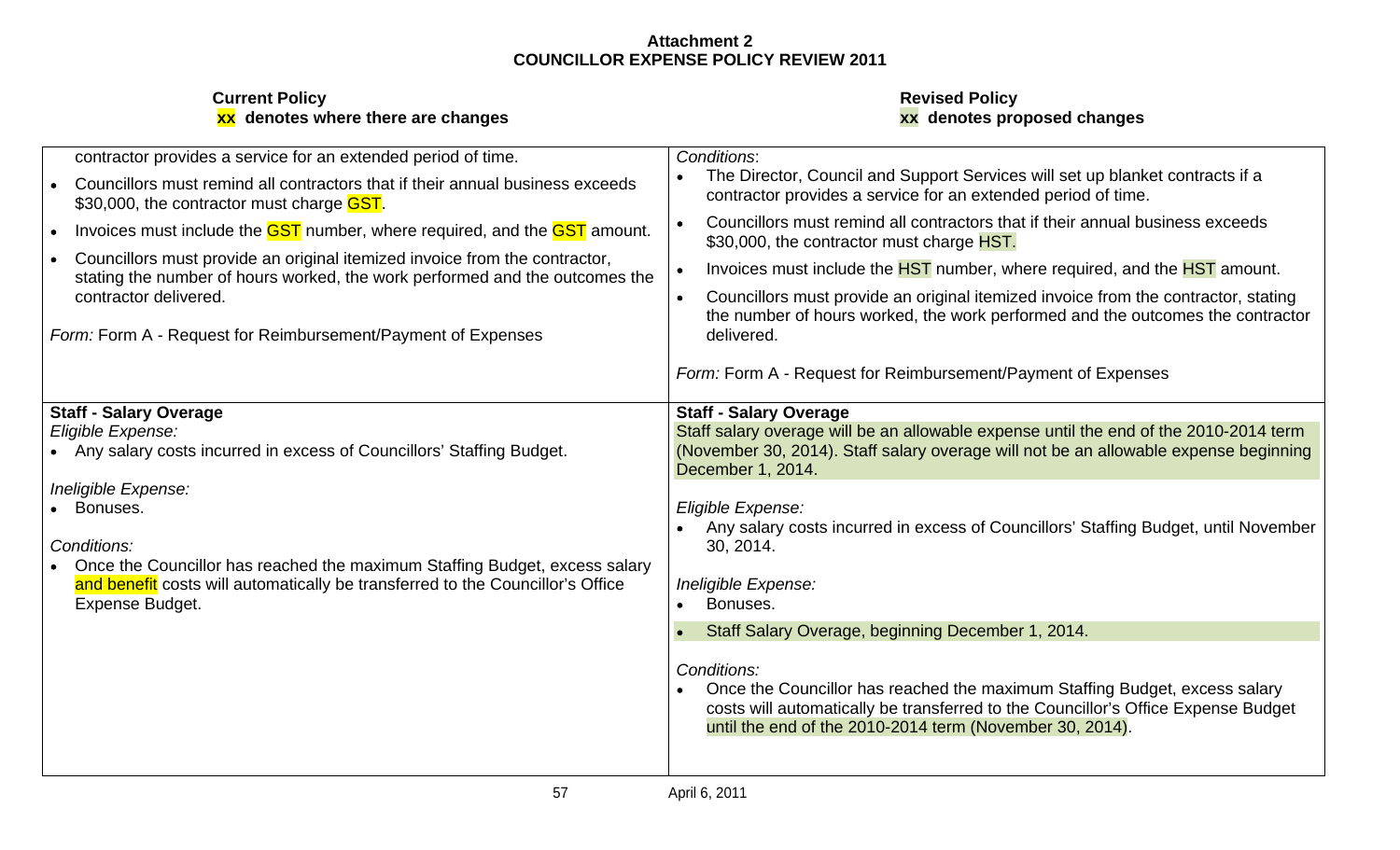| <b>Telephone/Fax</b><br>Eligible Expense:<br>Additional telephone/fax lines above what City provides.                                                                                                                | <b>Telephone/Fax</b><br>Eligible Expense:<br>Additional telephone/fax lines above what the City provides.                                                                                                 |
|----------------------------------------------------------------------------------------------------------------------------------------------------------------------------------------------------------------------|-----------------------------------------------------------------------------------------------------------------------------------------------------------------------------------------------------------|
| Monthly fees, including fees for specialty features such as call display, call<br>waiting, messaging.                                                                                                                | Monthly fees, including fees for specialty features such as call display, call waiting,<br>messaging.                                                                                                     |
| Fees for conference calls.                                                                                                                                                                                           | Fees for conference calls.                                                                                                                                                                                |
| Business-related long-distance charges.                                                                                                                                                                              | Business-related long-distance charges.                                                                                                                                                                   |
| Basic telephone equipment.                                                                                                                                                                                           | Basic telephone equipment.                                                                                                                                                                                |
| Fax machine.                                                                                                                                                                                                         | Fax machine.                                                                                                                                                                                              |
| 4-1-1 calls                                                                                                                                                                                                          | 4-1-1 calls.                                                                                                                                                                                              |
| Peripherals such as headsets, etc.                                                                                                                                                                                   | Peripherals such as headsets, etc.                                                                                                                                                                        |
| Ineligible Expense:<br>Personal long-distance calls                                                                                                                                                                  | Ineligible Expense:<br>Personal long-distance calls.                                                                                                                                                      |
| 1-900 calls                                                                                                                                                                                                          | 1-900 calls.                                                                                                                                                                                              |
| Novelty phones                                                                                                                                                                                                       | Novelty phones.                                                                                                                                                                                           |
| Conditions:                                                                                                                                                                                                          | Telephone line for home office.                                                                                                                                                                           |
| Additional phone or fax lines for the Councillor's office at City Hall, civic centre<br>or other City space must be arranged through the I & T telecommunications<br>group as part of the City's telephone contract. | Provided from the City's centralized resources:<br>The City provides each Councillor with a total of eight telephone/fax lines funded<br>through the Council General Expense Budget.                      |
| The Director, Council and Support Services will make the necessary<br>arrangements, upon request.                                                                                                                    | The City will provide seven telephone sets and one multi-function printer with fax<br>capability                                                                                                          |
| Any telephones or fax machines purchased with City funds is considered to be<br>City property and are included in the furniture and equipment inventory.                                                             | Councillors determine where the eight lines are to be installed in order to best<br>meet their operational needs.<br>Additional telephone or fax lines will be charged to the Councillor's Office Expense |
| Councillors must report to the Director, Council and Support Services<br>whenever they move telephone or fax equipment from one office to another so                                                                 | <b>Budget</b><br>The City processes monthly charges by directly paying the telephone provider.                                                                                                            |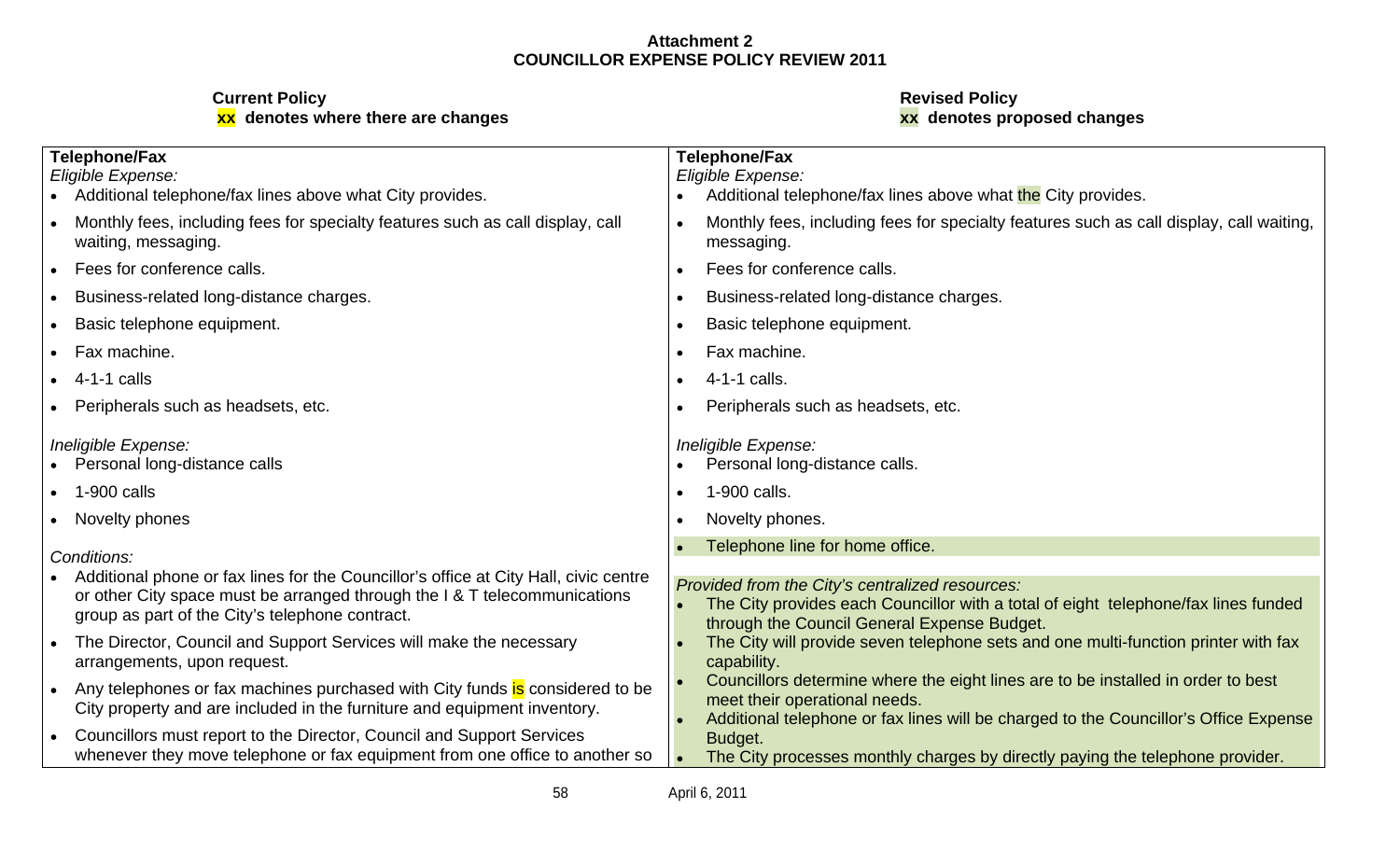| Conditions:                                                                                                                                                                                                                                                                                               |
|-----------------------------------------------------------------------------------------------------------------------------------------------------------------------------------------------------------------------------------------------------------------------------------------------------------|
| Additional phone or fax lines for the Councillor's office at City Hall, civic centre or<br>If a Councillor is claiming for the cost of a telephone line in a Home Office, that<br>other City space must be arranged through the I&T telecommunications group as<br>part of the City's telephone contract. |
| Councillors must reimburse the City for any personal long-distance calls at the<br>The Director, Council and Support Services will make the necessary<br>arrangements, upon request.                                                                                                                      |
| Any telephones or fax machines purchased with City funds are considered to be<br>City property and are included in the furniture and equipment inventory.<br>request at the end of year to reimburse the City for personal long distance calls                                                            |
| Councillors must report to the Director, Council and Support Services whenever<br>they move telephone or fax equipment from one office to another so that staff can                                                                                                                                       |
| update the equipment inventory                                                                                                                                                                                                                                                                            |
| Councillors must reimburse the City for any personal long-distance calls at the<br>same time as they submit the monthly bill for the reimbursement or payment to the<br>vendor directly.                                                                                                                  |
| • The Director, Council and Support Services will not process a Councillor's request<br>at the end of year to reimburse the City for personal long distance calls that were                                                                                                                               |
| made earlier in the year.                                                                                                                                                                                                                                                                                 |
| Other information:                                                                                                                                                                                                                                                                                        |
| • Councillors must submit the first few pages of the monthly bill identifying the<br>services and itemized fees for each service. Back-up pages containing detailed list                                                                                                                                  |
| of telephone calls is not required.                                                                                                                                                                                                                                                                       |
| • If a Councillor buys telephone equipment, the Councillor must submit the original<br>itemized invoice showing details of the equipment                                                                                                                                                                  |
| • Councillors must provide an original work order and invoice detailing any<br>installation or connection work, the address of the work and charges.                                                                                                                                                      |
| Form:                                                                                                                                                                                                                                                                                                     |
| same time as they submit the monthly bill for the reimbursement or payment                                                                                                                                                                                                                                |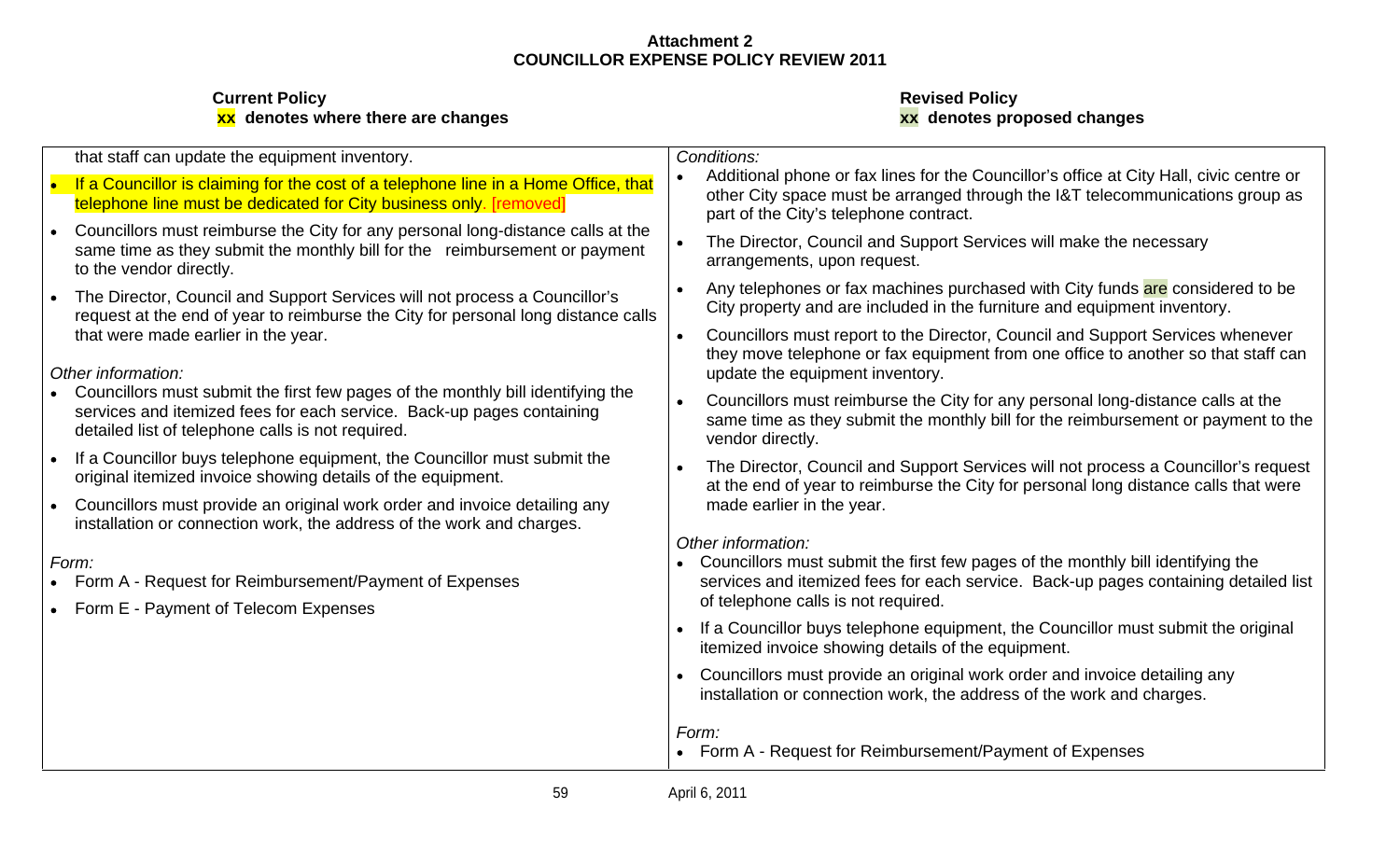**xx denotes where there are changes xx denotes proposed changes**

**Current Policy Revised Policy**

|                                                                                                                                                                                                  | • Form E - Payment of Telecom Expenses                                                                                                                                                    |
|--------------------------------------------------------------------------------------------------------------------------------------------------------------------------------------------------|-------------------------------------------------------------------------------------------------------------------------------------------------------------------------------------------|
| <b>Training</b><br><b>Eligible Expense:</b><br>• Training for Councillors or their staff that meets specific business requirements.   [This section is removed in the revised policy]            | <b>Training</b><br>Not an allowable expense                                                                                                                                               |
| Tuition reimbursement for college or university programs or courses related to<br>City business.                                                                                                 |                                                                                                                                                                                           |
| <b>Ineligible Expense:</b><br>• Training unrelated to City business.                                                                                                                             |                                                                                                                                                                                           |
| • Physical fitness, sports, arts programs.<br>Personal development programs for degrees or diplomas.                                                                                             |                                                                                                                                                                                           |
| <b>Provided from the City's centralized resources:</b><br>• Training and development programs from the City.                                                                                     |                                                                                                                                                                                           |
| <b>Conditions:</b><br>Training must meet business requirements.                                                                                                                                  |                                                                                                                                                                                           |
| To be reimbursed for tuition fees, Councillors and their staff must provide proof<br>that they have completed the course or program, and an original fee receipt<br>from the college/university. |                                                                                                                                                                                           |
| Councillor staff cannot claim overtime for training that takes place after office<br>hours or on weekends.                                                                                       |                                                                                                                                                                                           |
| <b>Form: Form A - Request for Reimbursement/Payment of Expenses</b>                                                                                                                              |                                                                                                                                                                                           |
| <b>Transportation - Kilometrage &amp; Parking</b><br>Eligible Expense:<br>Use of personal vehicles to travel for business purposes outside of normal daily<br>travel between home and work.      | <b>Transportation - Kilometrage and Parking</b><br>Eligible Expense:<br>Use of personal vehicles to travel for business purposes outside of normal daily<br>travel between home and work. |
| On street or private/public parking lot fees.                                                                                                                                                    | On street or private/public parking lot fees.                                                                                                                                             |
| 60                                                                                                                                                                                               | April 6, 2011                                                                                                                                                                             |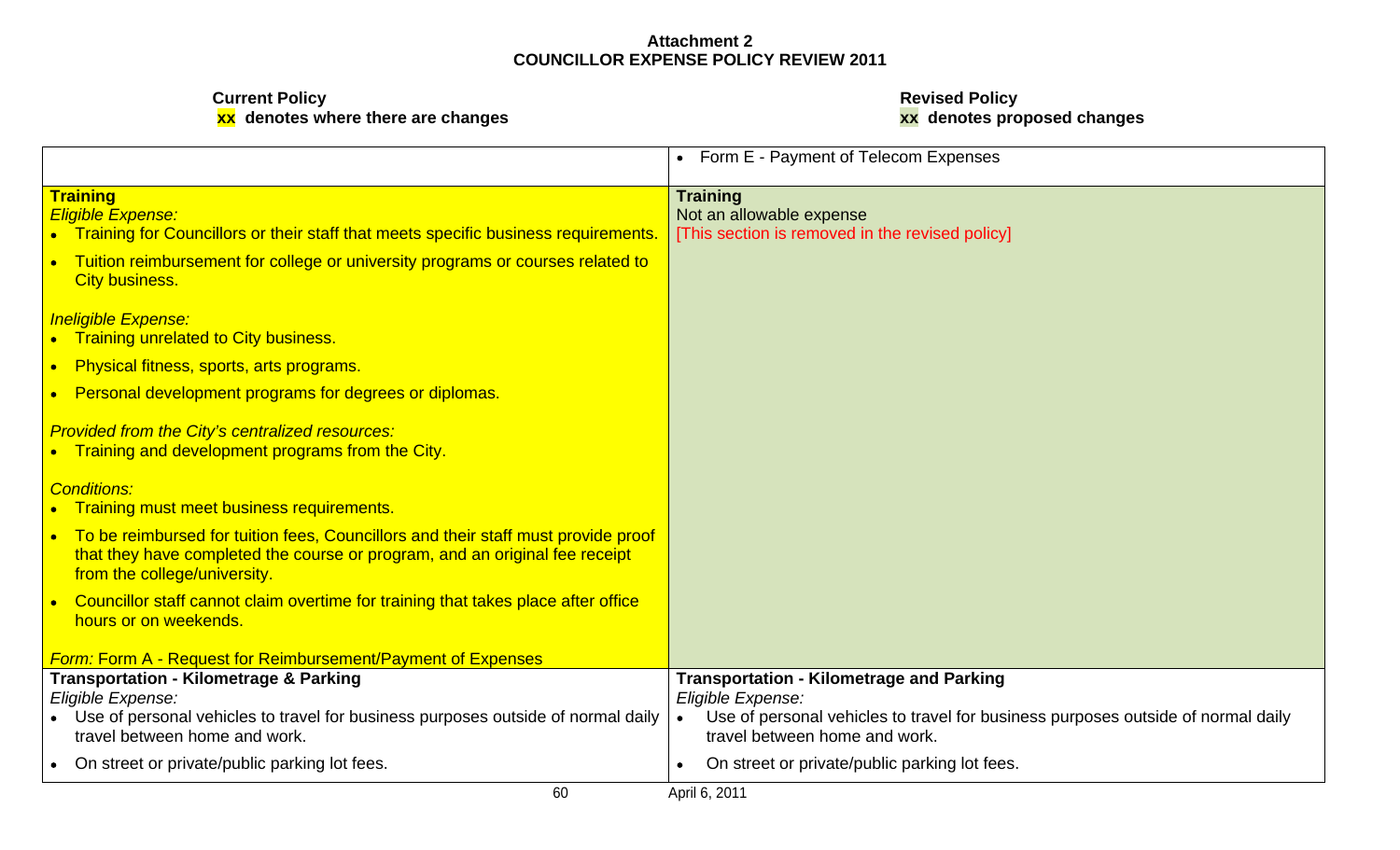| • Trips by Councillors or their staff                                                                                                                                                                                                                                                                    | • Trips by Councillors or their staff                                                                                                                                                                                                                                                                 |
|----------------------------------------------------------------------------------------------------------------------------------------------------------------------------------------------------------------------------------------------------------------------------------------------------------|-------------------------------------------------------------------------------------------------------------------------------------------------------------------------------------------------------------------------------------------------------------------------------------------------------|
| Ineligible Expense:<br>• Normal daily travel between home and the normal work location. For<br>Councillors, City Hall is considered their normal work location.                                                                                                                                          | Ineligible Expense:<br>• Normal daily travel between home and the normal work location. For Councillors,<br>City Hall is considered their normal work location.                                                                                                                                       |
| Personal vehicle maintenance and repair costs.                                                                                                                                                                                                                                                           | Personal vehicle maintenance and repair costs.                                                                                                                                                                                                                                                        |
| • Vehicle licensing fees.                                                                                                                                                                                                                                                                                | Vehicle licensing fees.                                                                                                                                                                                                                                                                               |
| • Clean Air Certification costs.                                                                                                                                                                                                                                                                         | Clean Air Certification costs.                                                                                                                                                                                                                                                                        |
| • Traffic and parking fines                                                                                                                                                                                                                                                                              | Traffic and parking fines.                                                                                                                                                                                                                                                                            |
| • Tow and impound fees.                                                                                                                                                                                                                                                                                  | Tow and impound fees.                                                                                                                                                                                                                                                                                 |
| • Car-wash fees.                                                                                                                                                                                                                                                                                         | Car-wash fees.                                                                                                                                                                                                                                                                                        |
| Conditions:<br>Councillors and staff must identify business purpose for the trip.                                                                                                                                                                                                                        | Conditions:<br>• Councillors and staff must the identify business purpose for the trip.                                                                                                                                                                                                               |
| • The rate of reimbursement per kilometrage will be at the same rate as applied<br>to City employees and adjusted from time to time accordingly.                                                                                                                                                         | The rate of reimbursement per kilometrage will be at the same rate as applied to<br>City employees and adjusted from time to time accordingly.                                                                                                                                                        |
| Councillors are accountable for the accuracy of the kilometrage claimed.                                                                                                                                                                                                                                 | Councillors are accountable for the accuracy of the kilometrage claimed.                                                                                                                                                                                                                              |
| Councillors must provide original receipts from parking operators indicating<br>date, time and parking location. Credit card receipts will not be accepted.                                                                                                                                              | Councillors must provide original receipts from parking operators indicating date,<br>time and parking location. Credit card receipts will not be accepted.                                                                                                                                           |
| Reimbursement for kilometres travelled, will appear on the Councillor or staff's<br>paycheque. The reimbursement is not a taxable benefit.                                                                                                                                                               | Reimbursement for kilometres travelled, will appear on the Councillor or staff's<br>paycheque. The reimbursement is not a taxable benefit.                                                                                                                                                            |
| Other information about kilometrage:<br>Councillors and their staff must report the date, start and end points, the<br>number of kilometres traveled and the purpose of the trip according to<br>established categories (eg. business meeting, ward meeting, constituency<br>meeting and special event). | Other information about kilometrage:<br>Councillors and their staff must report the date, start and end points, the number of<br>kilometres traveled and the purpose of the trip according to established categories<br>(eg. business meeting, ward meeting, constituency meeting and special event). |
| • Detailed municipal addresses are not required. Intersection information or                                                                                                                                                                                                                             | Detailed municipal addresses are not required. Intersection information or building<br>names (eg City Hall, CNE, etc) are acceptable for security and privacy protection                                                                                                                              |
|                                                                                                                                                                                                                                                                                                          | April 6, 2011                                                                                                                                                                                                                                                                                         |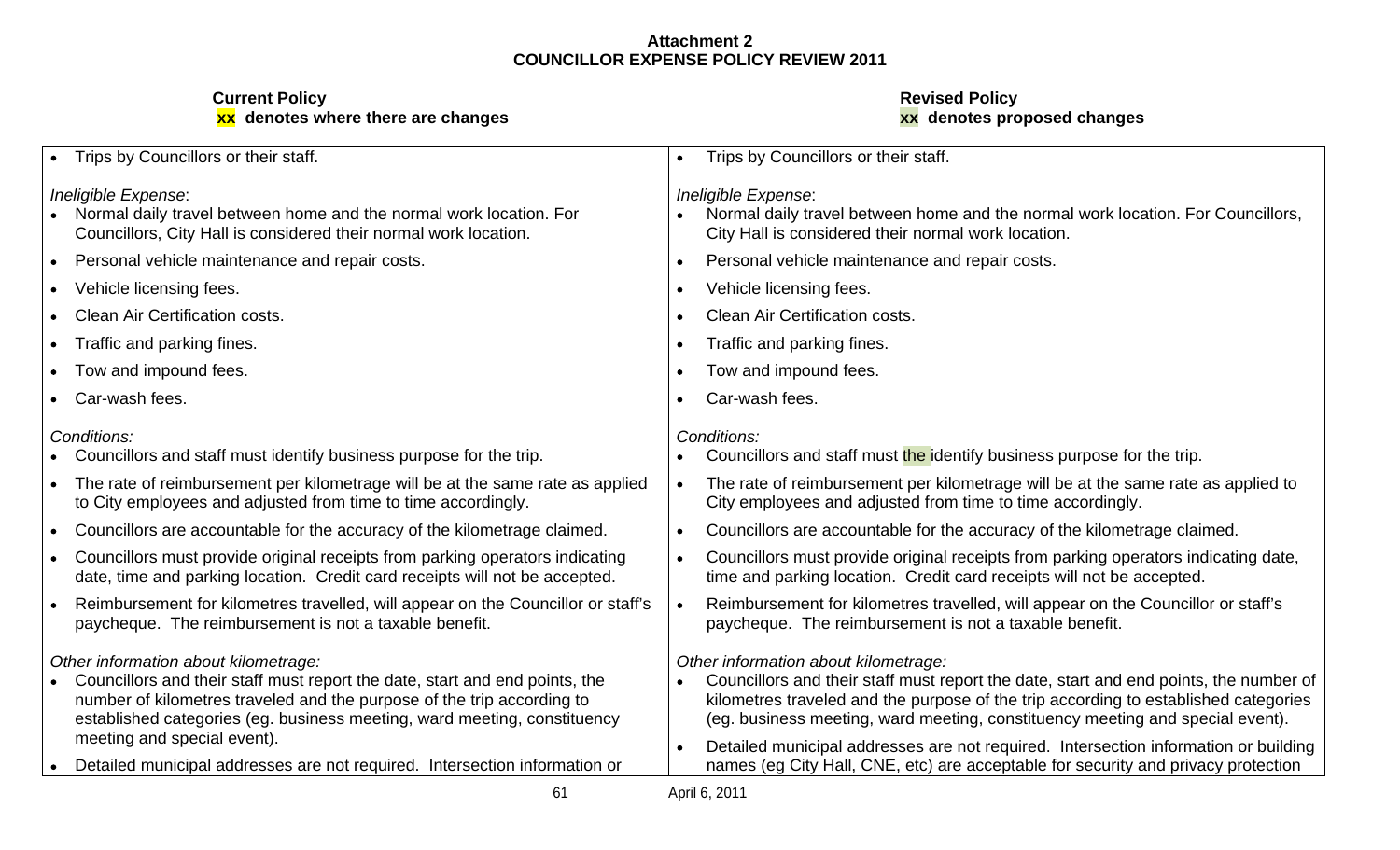| building names (eg City Hall, CNE, etc) are acceptable for security and privacy                                                                             | reasons.                                                                                                                                                                                                                                                                                                      |
|-------------------------------------------------------------------------------------------------------------------------------------------------------------|---------------------------------------------------------------------------------------------------------------------------------------------------------------------------------------------------------------------------------------------------------------------------------------------------------------|
| protection reasons.                                                                                                                                         | • Councillors or their staff should submit claims for kilometrage and parking expense                                                                                                                                                                                                                         |
| Councillors or their staff should submit claims for kilometrage and parking<br>expense to the Director, Council and Support Services at least once a month. | to the Director, Council and Support Services at least once a month.                                                                                                                                                                                                                                          |
|                                                                                                                                                             | Form: Form H - Kilometrage and Parking Expense                                                                                                                                                                                                                                                                |
| Form: Form H - Kilometrage and Parking Expense                                                                                                              |                                                                                                                                                                                                                                                                                                               |
| Transportation - Metropasses, TTC tickets or tokens                                                                                                         | Transportation - Metropasses, TTC tickets or tokens                                                                                                                                                                                                                                                           |
| Eligible Expense:                                                                                                                                           | Eligible Expense:                                                                                                                                                                                                                                                                                             |
| • Metropass for Councillors' staff                                                                                                                          | • Metropass for <b>Councillors and Councillors' staff</b>                                                                                                                                                                                                                                                     |
| Tokens or tickets for Councillors' staff or constituents to attend meetings.                                                                                | • Tokens or tickets for Councillors' staff or constituents to attend meetings.                                                                                                                                                                                                                                |
| Conditions:                                                                                                                                                 | Conditions:                                                                                                                                                                                                                                                                                                   |
| Councillors must provide a memo to document that their staff requires the<br>Metropass for business purposes.                                               | • Councillors must provide a memo to document that their staff requires the<br>Metropass for business purposes.                                                                                                                                                                                               |
| Form: Form A - Request for Reimbursement/Payment of Expenses                                                                                                | Councillors and Council staff who purchase a Metropass using their Office<br>Expense Budget must keep a detailed log documenting and describing the<br>business purpose for the use of the pass. These records must be kept for six (6)<br>years.                                                             |
|                                                                                                                                                             | The log must include the date, time, the travel required using the Metropass or<br>token, as well as the business purpose of the travel.                                                                                                                                                                      |
|                                                                                                                                                             | Councillors and Council staff who use a Metropass purchased with City funds may<br>be subject to Canada Revenue Agency's review on the use of the pass and CRA<br>may deem the value of the pass to be a taxable benefit that will be included in<br>calculating the income of a Councillor or Council staff. |
|                                                                                                                                                             | Form: Form A - Request for Reimbursement/Payment of Expenses                                                                                                                                                                                                                                                  |
|                                                                                                                                                             |                                                                                                                                                                                                                                                                                                               |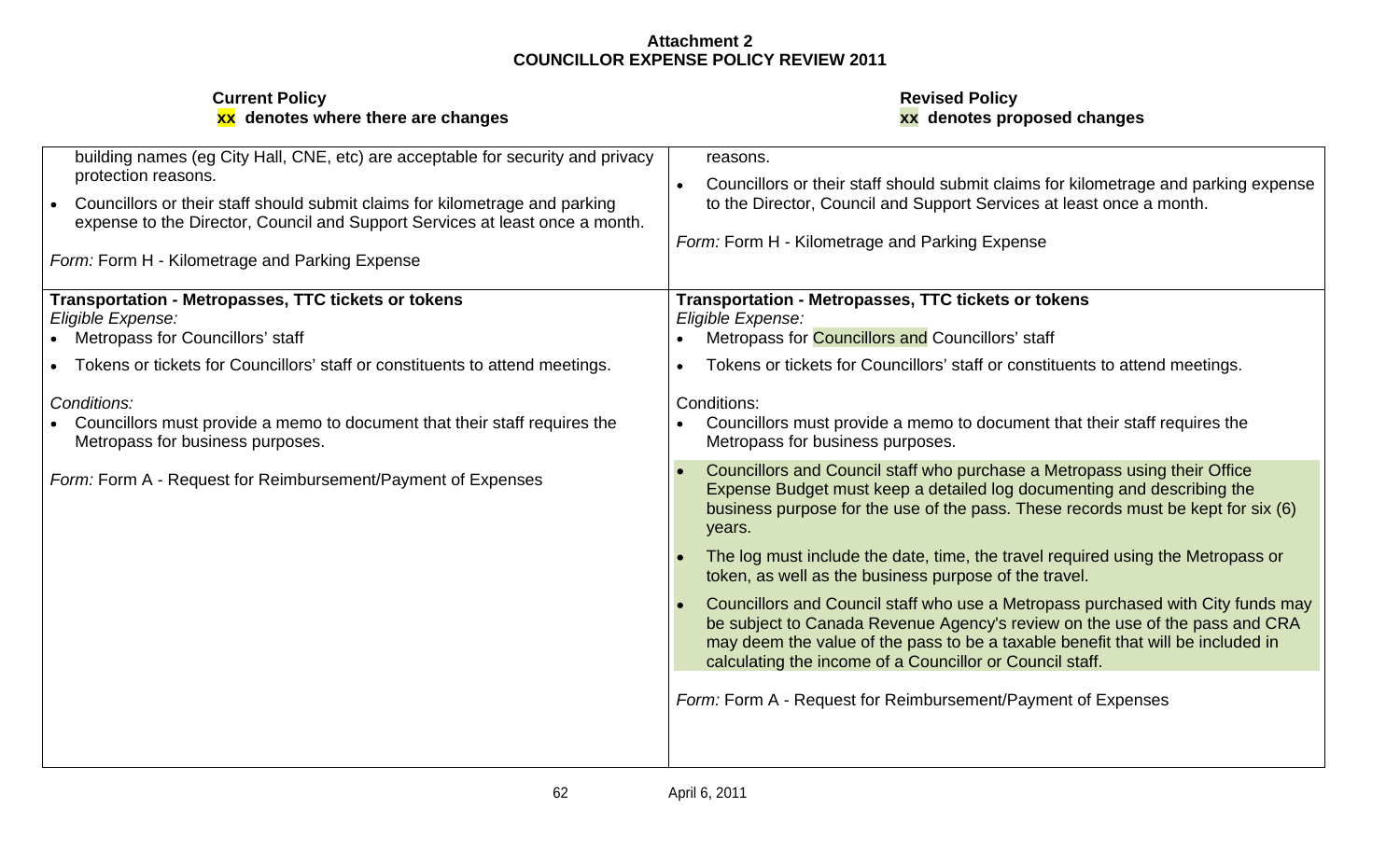**xx denotes where there are changes xx denotes proposed changes**

# **Current Policy Revised Policy**

| <b>Transportation - Taxi</b><br>Eligible Expense:                                                                                                                   | <b>Transportation - Taxi</b><br>Eligible Expense:                                                                                                                                                                                               |
|---------------------------------------------------------------------------------------------------------------------------------------------------------------------|-------------------------------------------------------------------------------------------------------------------------------------------------------------------------------------------------------------------------------------------------|
| Councillor and their staff trips throughout the GTA.                                                                                                                | • Councillor and their staff trips throughout the GTA.                                                                                                                                                                                          |
| $\bullet$ Tips                                                                                                                                                      | Tips.                                                                                                                                                                                                                                           |
| Ineligible Expense:<br>Rides on cabs or other modes of transportation between home and the normal                                                                   | Rides in taxis between City Hall and home will be permitted if the Councillor<br>cannot drive after an official function.                                                                                                                       |
| work location. For Councillors, City Hall is their normal work location.                                                                                            | Ineligible Expense:                                                                                                                                                                                                                             |
| Conditions:<br>Councillors and their staff must identify business purpose for the trip according                                                                    | • Rides in taxis or other modes of transportation between home and the normal work<br>location. For Councillors, City Hall is their normal work location.                                                                                       |
| to established categories (eg business meeting, ward meeting, constituency<br>meeting, special event).                                                              | Conditions:<br>Councillors and their staff must identify the business purpose for the trip according                                                                                                                                            |
| Councillors or their staff may choose to use taxi chits provided by Director,<br>Council and Support Services which allows the Director, Council and Support        | to established categories (e.g. business meeting, constituent meeting, ward visits,<br>special event).                                                                                                                                          |
| Services to pay for the costs of taxi rides directly to the taxi companies.<br>Other information about <b>cabs</b> and other transportation:                        | Councillors or their staff may choose to use taxi chits provided by the Director,<br>Council and Support Services which allows the Director, Council and Support<br>Services to pay for the costs of taxi rides directly to the taxi companies. |
| Councillors must provide an original receipt with the date and the "to" and<br>"from" destinations. Credit card receipts and statements will not be accepted.       | Councillors or Council staff may need to use taxis instead of public transport or<br>walking due to health or other disability issues.                                                                                                          |
| The City does not require exact municipal addresses on reimbursement forms.                                                                                         |                                                                                                                                                                                                                                                 |
| For security and privacy reasons, building names (e.g. City Hall, CNE, etc) or<br>intersection details are acceptable.                                              | Other information about taxis and other transportation:<br>Councillors must provide an original receipt with the date and the "to" and "from"                                                                                                   |
| Councillors or their staff should submit claims for taxi reimbursement and other<br>transportation fees to the Director, Council and Support Services at least once | destinations. Credit card receipts and statements will not be accepted.                                                                                                                                                                         |
| a month.                                                                                                                                                            | The City does not require exact municipal addresses on reimbursement forms.<br>For security and privacy reasons, building names (e.g. City Hall, CNE, etc) or<br>intersection details are acceptable.                                           |
| Form: Form C - Reimbursement - Taxi Expenses                                                                                                                        | Councillors or their staff should submit claims for taxi reimbursement and other                                                                                                                                                                |
|                                                                                                                                                                     | transportation charges to the Director, Council and Support Services at least once<br>a month.                                                                                                                                                  |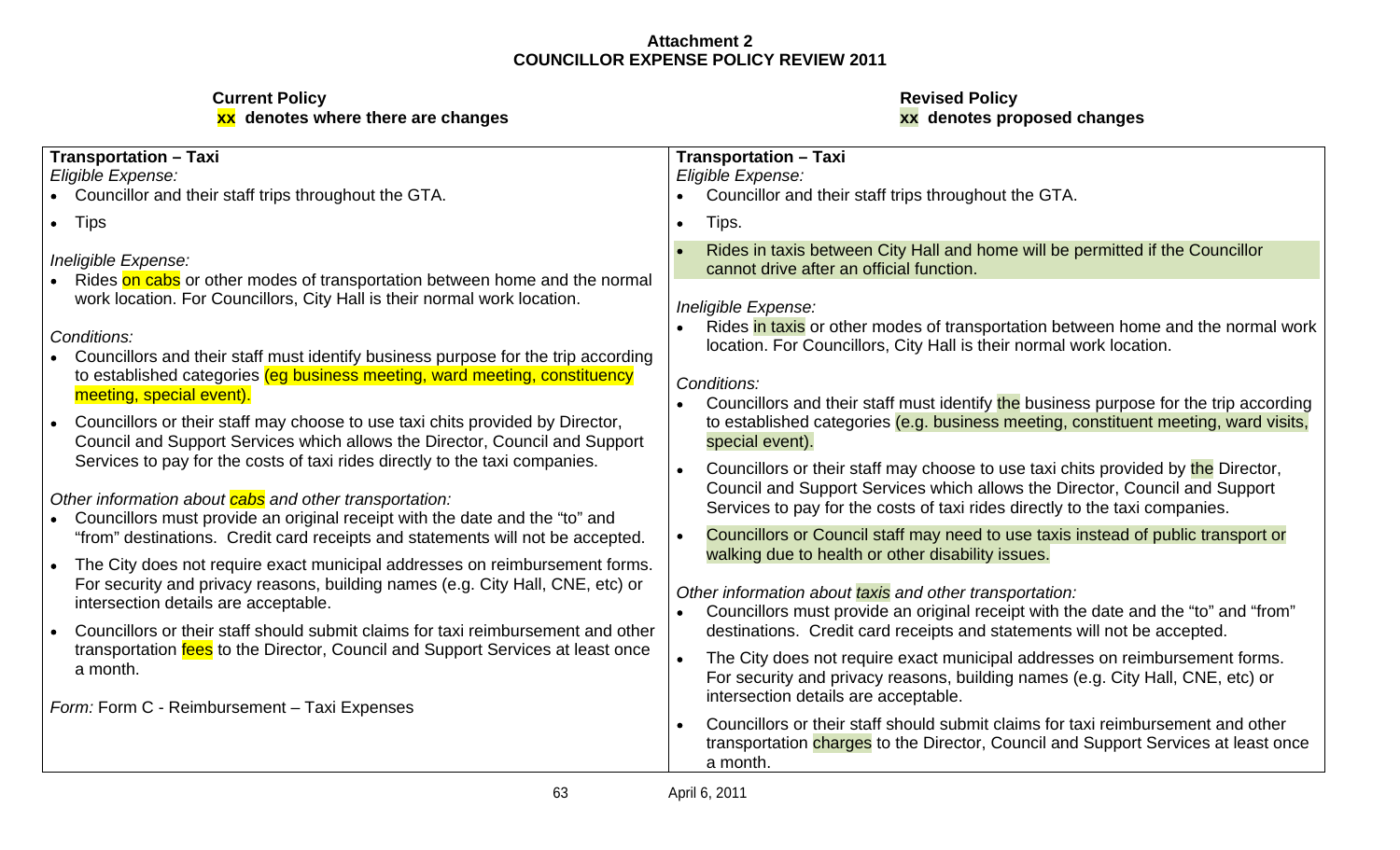**xx denotes where there are changes xx denotes proposed changes**

**Current Policy Revised Policy**

|                                                                                                                                                                 | Form: Form C - Reimbursement - Taxi Expenses                                 |  |
|-----------------------------------------------------------------------------------------------------------------------------------------------------------------|------------------------------------------------------------------------------|--|
| <b>Transportation - Car Rental</b><br><b>Eligible Expense:</b>                                                                                                  | <b>Transportation -Car Rental</b><br>Not an allowable expense                |  |
| • Rental fee, insurance coverage, gasoline costs.                                                                                                               | [This section is removed in the revised policy]                              |  |
| Ineligible expense:<br>• Charges for damages to vehicle.                                                                                                        |                                                                              |  |
| • Tow fees.                                                                                                                                                     |                                                                              |  |
| • Traffic fines.                                                                                                                                                |                                                                              |  |
| • Car wash fees.                                                                                                                                                |                                                                              |  |
|                                                                                                                                                                 |                                                                              |  |
| <b>Conditions:</b><br>• Councillors or their staff must identify business purpose for the car rental.                                                           |                                                                              |  |
| <b>Driver must be either the Councillor or their staff. City policies prohibit any third-</b><br>party drivers where City funds are used to pay the rental fee. |                                                                              |  |
| Other information about car rental:                                                                                                                             |                                                                              |  |
| • Councillors must submit an invoice showing the date of rental, model of car,<br>rental rate and any insurance purchased.                                      |                                                                              |  |
| • Councillor must identify purpose of car rental.                                                                                                               |                                                                              |  |
| <b>Form: Form A - Request for Reimbursement/Payment of Expenses</b>                                                                                             |                                                                              |  |
| <b>Transportation - Highway Tolls</b>                                                                                                                           | <b>Transportation - Highway Tolls</b>                                        |  |
| Eligible Expense:                                                                                                                                               | Eligible Expense:                                                            |  |
| • Highway tolls for business meetings                                                                                                                           | • Highway tolls for business meetings.                                       |  |
| Ineligible Expense:                                                                                                                                             | Ineligible Expense:                                                          |  |
| • Highway tolls related to travel between home and normal work location. For                                                                                    | • Highway tolls related to travel between home and normal work location. For |  |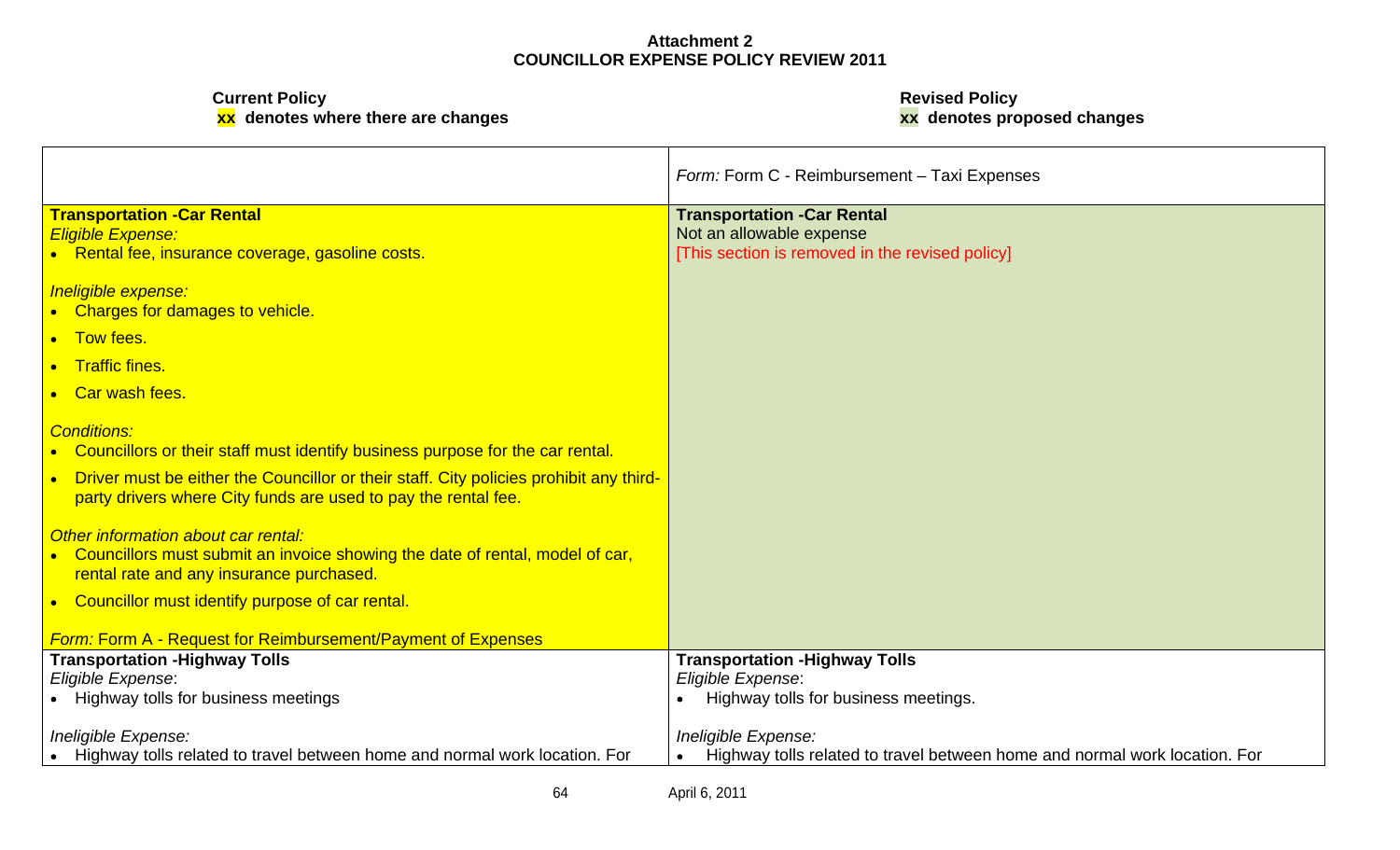| Councillors, City Hall is their normal work location                                                                                            | Councillors, City Hall is their normal work location.                                                                                                                                                                                                              |
|-------------------------------------------------------------------------------------------------------------------------------------------------|--------------------------------------------------------------------------------------------------------------------------------------------------------------------------------------------------------------------------------------------------------------------|
| Other information about tolls:<br>Councillors and their staff must identify business purpose for the trip requiring<br>use of the toll highway. | Other information about tolls:<br>Councillors and their staff must identify the business purpose for the trip requiring<br>use of the toll highway.                                                                                                                |
| Form: Form A - Request for Reimbursement/Payment of Expenses                                                                                    | Form: Form A - Request for Reimbursement/Payment of Expenses                                                                                                                                                                                                       |
| Travel - Conferences, Seminars and Business Trips (Amended per City<br>Council meeting of July 15, 16 and 17, 2008.)<br>Eligible Expense:       | Travel - Conferences, Seminars and Business Trips<br>Eligibility for conference/business travel:<br>All Conferences and seminars within the Greater Toronto Area (GTA).                                                                                            |
| Conference registration.<br>Transportation (air, train or bus) or kilometrage (if driving).                                                     | Councillors who incur travel costs associated with attending the annual conference<br>of the Federation of Canadian Municipalities may be reimbursed for these costs<br>from the Council Business Travel Budget once per term.                                     |
| Ground transportation (between home and the terminal and between the<br>terminal and a hotel or conference facility).<br>Hotel.                 | Councillors who participate in the annual conference of the Federation of<br>Canadian Municipalities more than once per term must use their Office Expense                                                                                                         |
| Per diem.<br>Taxi expenses related conference/business related functions or meetings.                                                           | Budget to pay the costs.<br>Only Chairs of standing committees or their delegate can use their Office Expense<br>Budget for expenses for conferences, seminars or business travel outside of the                                                                   |
| Hospitality expenses.<br>Trip cancellation insurance.                                                                                           | GTA, subject to concurrence of the Mayor and consistent with the role of the<br>Mayor under the City of Toronto Act, s. 134, (c) to act as the representative of the<br>City both within and outside the City, and promote the City locally, nationally and        |
| Laundry and dry cleaning expenses.<br>Business telephone calls.                                                                                 | internationally.<br>A Councillor who has been invited to speak or perform an official role at an event,                                                                                                                                                            |
| Vehicle rental.<br>Ineligible Expense:                                                                                                          | with the organizer paying for all the expenses, including transportation, hotel and<br>registration fees, can claim per diem expenses from their Office Expense Budget.<br>Councillors who fulfill an official capacity with a municipal organization of which the |
| Personal expenses.<br>Sightseeing expenses.                                                                                                     | City is a member will be funded for their travel costs from the Council Business<br>Travel Budget. Councillors hold an official capacity with a municipal organization if<br>they have been elected or appointed to the executive, board, section executive,       |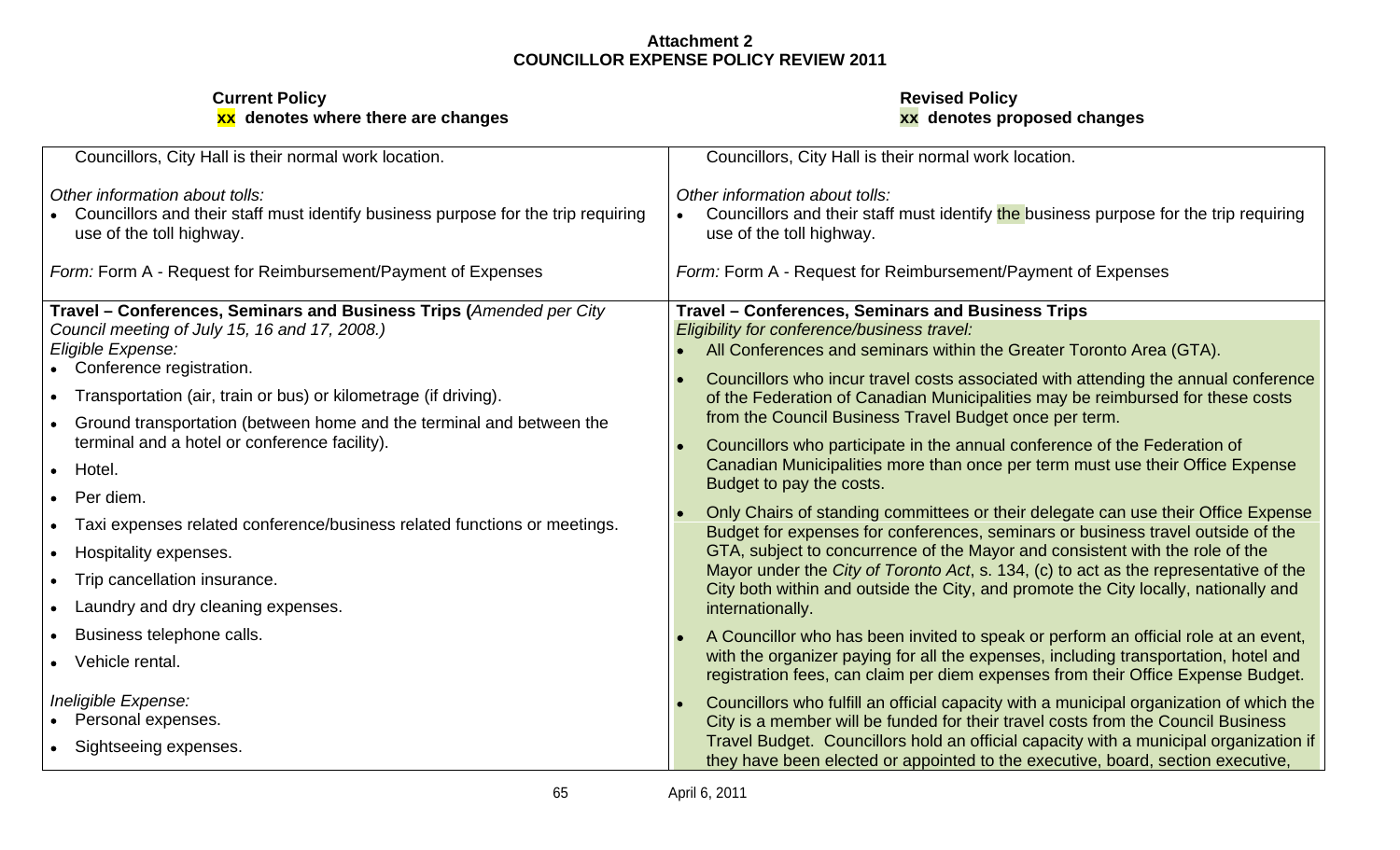**Current Policy Revised Policy**

# **xx denotes where there are changes xx denotes proposed changes**

| Medical Insurance.                                                                                                                                      | task force, and/or committees. The list of organizations may change from time to                                                                                    |
|---------------------------------------------------------------------------------------------------------------------------------------------------------|---------------------------------------------------------------------------------------------------------------------------------------------------------------------|
|                                                                                                                                                         | time.                                                                                                                                                               |
| Conditions:                                                                                                                                             |                                                                                                                                                                     |
| For conference or travel beyond the Greater Toronto Area.                                                                                               | The City is currently a member of the following organizations:<br>The Federation of Canadian Municipalities (FCM)                                                   |
| Must be related to the business of City of Toronto.                                                                                                     |                                                                                                                                                                     |
| Reimbursement of airfare to attend an unscheduled meeting of Council or a                                                                               | <b>World Association of Major Metropolis (WAMM)</b>                                                                                                                 |
| local board, while Councillors are on vacation, shall include an agenda noting                                                                          | <b>Ontario Good Roads Association (OGRA)</b>                                                                                                                        |
| date of meeting and item warranting attendance.                                                                                                         | The Association of Francophone Municipalities of Ontario (AFMO)                                                                                                     |
| <b>Economy class for airfare or train.</b>                                                                                                              |                                                                                                                                                                     |
| Hotel rate must be the lowest rate category available. Exceptions will be made                                                                          | A Councillor attending an event as the Mayor's designate, in a mayoral                                                                                              |
| where a Councillor or their staff can demonstrate health requirements for a                                                                             | membership organization will have the costs paid from the Council General Travel                                                                                    |
| room category other than the cheapest room rate available when booking.                                                                                 | Budget. The list of organizations may change from time to time.                                                                                                     |
| \$100.00 per diem to cover meals, personal telephone calls, entertainment, and                                                                          | The Mayor is currently a member of the following organizations:                                                                                                     |
| other personal expenses. For travel outside of Canada, per diem will be in U.S.                                                                         | Large Urban Mayor's Caucus of Ontario (LUMCO)                                                                                                                       |
| dollars. No receipts are required. The number of days claimed will be the same                                                                          | Mayor and Regional Chairs of Ontario (MARCO)                                                                                                                        |
| as the number associated with the conference/seminar or business trip in<br>question, including the day of departure and return.                        |                                                                                                                                                                     |
|                                                                                                                                                         | The Big Cities Mayor's Caucus (BCMC)                                                                                                                                |
| A Councillor or their staff is entitled to claim additional hospitality expenses                                                                        | The Great Lakes and St. Lawrence Cities Initiative                                                                                                                  |
| where a third party is hosted.                                                                                                                          |                                                                                                                                                                     |
| Where the Council Business Travel Budget is funding a Councillor's travel, the                                                                          | Councillor staff are not eligible to claim for travel expenses.                                                                                                     |
| City will charge hospitality expenses, business telephone calls and additional<br>local travel expenses against the Councillor's Office Expense Budget. | Restrictions during an Election Year (Refer to section 4.7)                                                                                                         |
|                                                                                                                                                         | • A Councillor who has declared that he or she will no longer be running for office                                                                                 |
| Councillors can request cash advances for hotel and per diem costs no more                                                                              | will not be eligible to claim for any conference, seminar or business travel.                                                                                       |
| than two weeks before their travel date.                                                                                                                | No travel shall be undertaken by Councillors between August 1 and election day.                                                                                     |
| Councillors will be reimbursed for airfare, hotel reservations and conference                                                                           |                                                                                                                                                                     |
| registration fees that are paid in advance of travel.                                                                                                   | • A Councillor who is not returning to Council shall not attend any conference,<br>seminar or undertake any business travel between election day and the end of the |
| All travel costs exceeding \$7,000 must be approved by Council.                                                                                         | term on November 30.                                                                                                                                                |
| Councillors or their staff will be allowed to pay for a conference which takes                                                                          |                                                                                                                                                                     |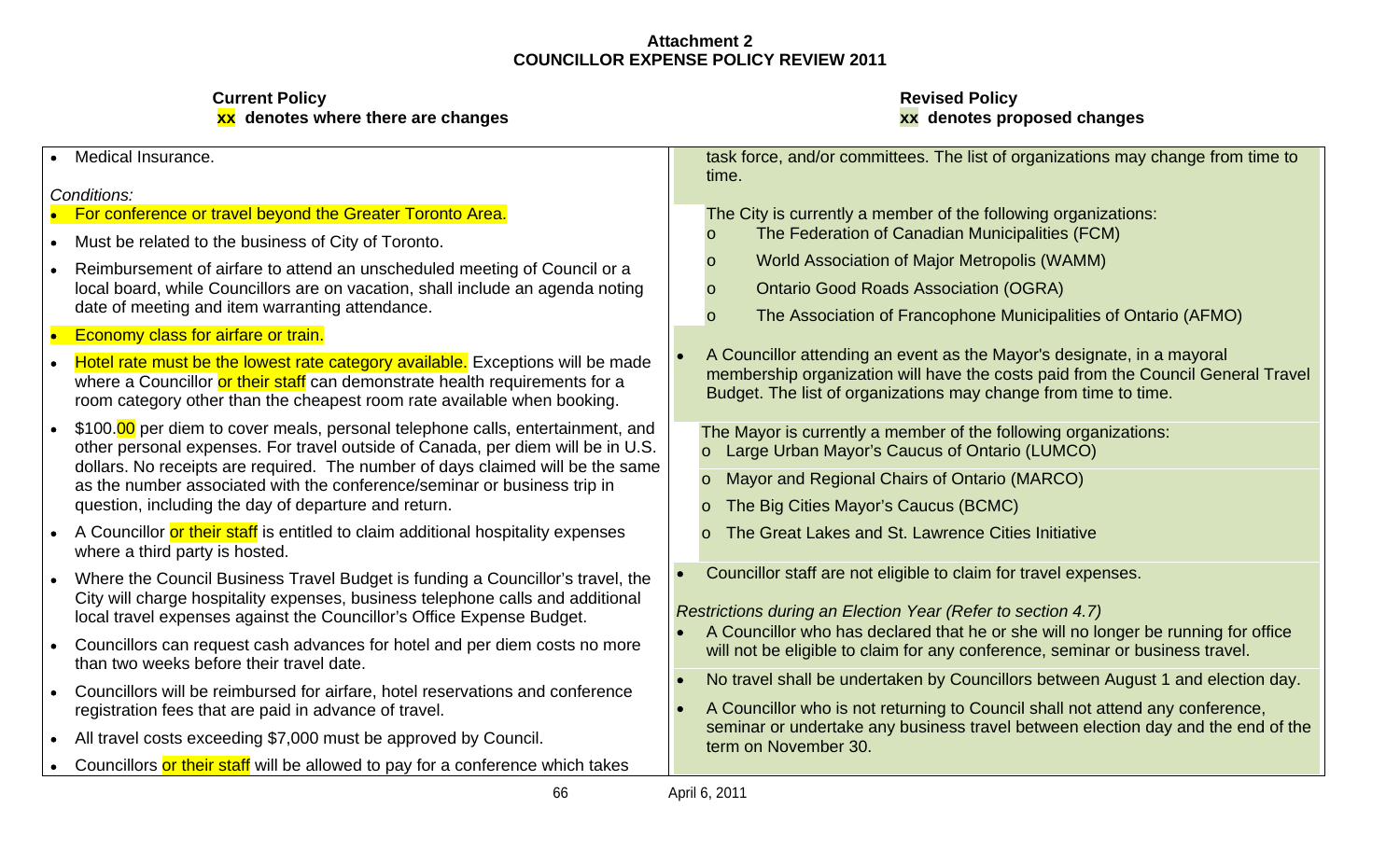| <b>Current Policy</b><br>xx denotes where there are changes                                                                                                                                                                                                                                                                                                                                                                | <b>Revised Policy</b><br>xx denotes proposed changes                                                                                                                                                                                                                                                                |
|----------------------------------------------------------------------------------------------------------------------------------------------------------------------------------------------------------------------------------------------------------------------------------------------------------------------------------------------------------------------------------------------------------------------------|---------------------------------------------------------------------------------------------------------------------------------------------------------------------------------------------------------------------------------------------------------------------------------------------------------------------|
| place during a subsequent year only if the City receives an early-booking<br>discount.                                                                                                                                                                                                                                                                                                                                     | The remainder of this section regarding eligible expenses, ineligible expenses and<br>conditions applies only to eligible travel as defined above.                                                                                                                                                                  |
| Councillors can request the City to reimburse expenses for only a portion of the<br>trip, if a City program, agency, board, commission or special-purpose body, or<br>any organization which is an eligible body under the Code of Conduct, Gifts<br>and Benefits section, or if the Councillor has an official or speaking role at the<br>conference and the organizer is paying the remainder of the costs for the trip. | Eligible Expense:<br>Conference registration.<br>Transportation (air, train or bus) or kilometrage (if driving).<br>Ground transportation (between home and the terminal and between the terminal                                                                                                                   |
| Councillors must report to the Integrity Commissioner, before the first date of<br>travel, all travel costs funded by an eligible body under the Code of Conduct.                                                                                                                                                                                                                                                          | and a hotel or conference facility).<br>Hotel.                                                                                                                                                                                                                                                                      |
| Claims by Councillors for travel shall be paid within 10 business days after<br>submission to staff, and if not, Councillors shall be entitled to any interest<br>charges to their credit cards that may result in late payment by the City. <sup>5</sup>                                                                                                                                                                  | Per diem.<br>Taxi expenses related to conference/business related functions or meetings.                                                                                                                                                                                                                            |
| Other information about out-of-town conferences and business travel:<br>Councillors or their staff must submit a Travel Notification Form to the Director.<br>Council and Support Services at least 10 days before traveling.                                                                                                                                                                                              | Hospitality expenses.<br>Trip cancellation insurance.<br>Laundry and dry cleaning expenses.                                                                                                                                                                                                                         |
| Travel reimbursement must include any itinerary confirming travel dates and<br>airline booking.<br>Reimbursement of conference registration fees must include a copy of the                                                                                                                                                                                                                                                | Business telephone calls.<br>Vehicle rental.                                                                                                                                                                                                                                                                        |
| conference brochure confirming the cost and conference dates.<br>The reimbursement of hotel costs must include an original hotel invoice<br>itemizing room costs and other incidentals.                                                                                                                                                                                                                                    | Ineligible Expense:<br>Personal expenses.<br>Sightseeing expenses.                                                                                                                                                                                                                                                  |
| Councillors or their staff must submit an Expense Claim Form to the Director,<br>Council and Support Services within 10 days after returning from travel.<br>Original receipts must accompany all claims.                                                                                                                                                                                                                  | Medical insurance.                                                                                                                                                                                                                                                                                                  |
| If Councillors or their staff incur expenses in a foreign currency, the Director,<br>Council and Support Services will convert the cost into Canadian currency,<br>based on the exchange rate on the date when the Councillor or their staff<br>submit for reimbursement.                                                                                                                                                  | <b>Conditions for Eligible Travel:</b><br>Must be related to the business of the City of Toronto.<br>Reimbursement of airfare to attend an unscheduled meeting of Council or a local<br>board, while Councillors are on vacation, shall include an agenda noting date of<br>meeting and item warranting attendance. |
| 67                                                                                                                                                                                                                                                                                                                                                                                                                         | April 6, 2011                                                                                                                                                                                                                                                                                                       |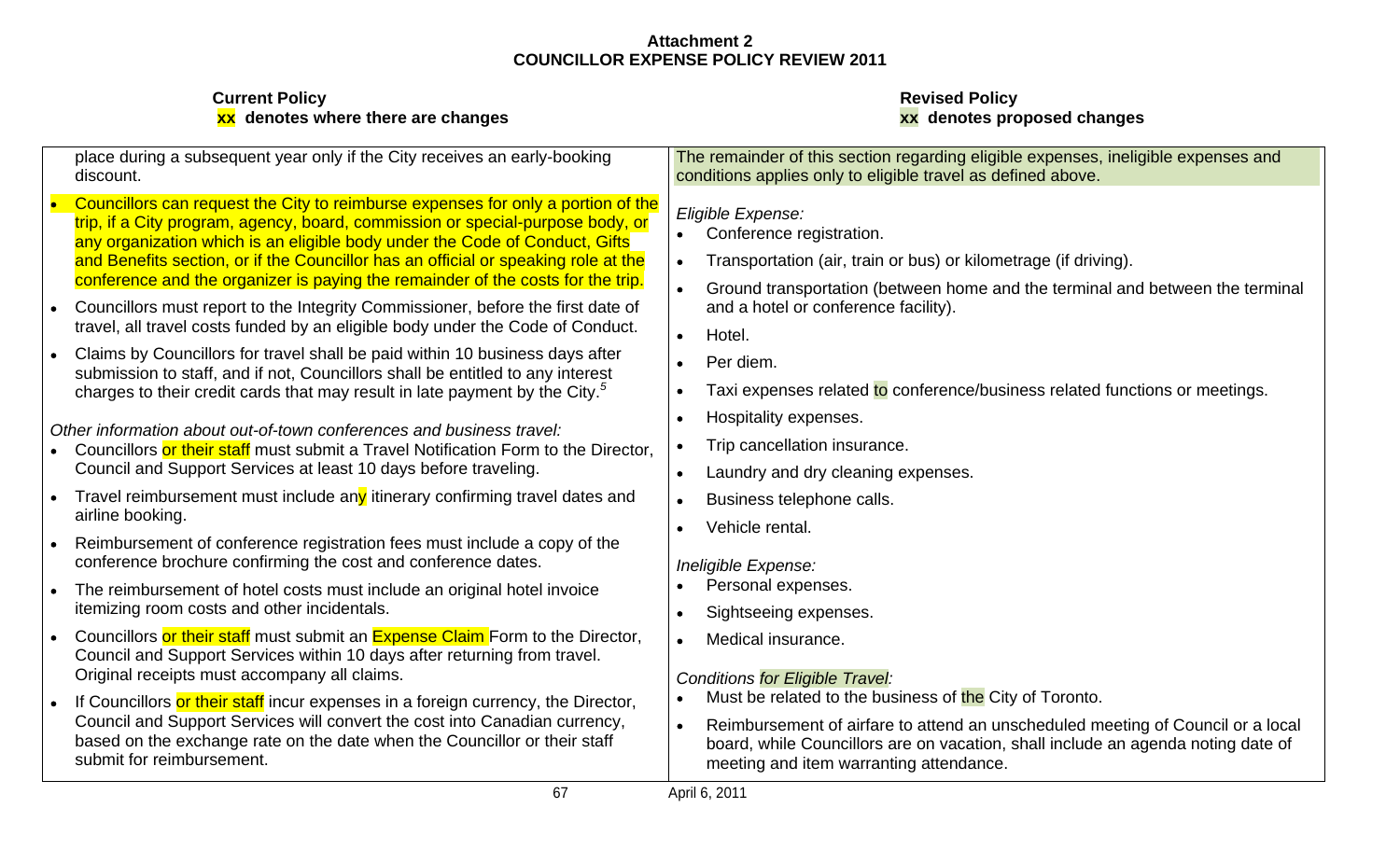| Councillors are not required to submit a report on the outcome of their                                                                                                                                                                   | • Lowest economy fare for airfare or train at time of booking.                                                                                                                                                                                                                                                                                                                             |  |
|-------------------------------------------------------------------------------------------------------------------------------------------------------------------------------------------------------------------------------------------|--------------------------------------------------------------------------------------------------------------------------------------------------------------------------------------------------------------------------------------------------------------------------------------------------------------------------------------------------------------------------------------------|--|
| conference or their business travel.                                                                                                                                                                                                      | • Hotel rate must be the lowest rate category available at time of booking.                                                                                                                                                                                                                                                                                                                |  |
| Councillors can request Travel Cards for their staff to use to register for<br>conferences, booking air tickets and reserving hotels for Councillors in<br>advance. Councillors' staff must not use Travel Cards as credit cards when     | • Exceptions will be made where a Councillor can demonstrate health requirements<br>for a room category other than the cheapest room rate available when booking.                                                                                                                                                                                                                          |  |
| traveling.<br>Councillor's staff must follow the City's "P-Card" procedures when documenting<br><b>Travel</b> Card expenses. See<br>http://insideto.toronto.ca/finance/accounting_services/pcard.htm.                                     | • \$100 per diem to cover meals, personal telephone calls, entertainment, and other<br>personal expenses. For travel outside of Canada, the per diem will be in U.S.<br>dollars. No receipts are required. The number of days claimed will be the same as<br>the number associated with the conference/seminar or business trip in question,<br>including the day of departure and return. |  |
| Submitting a Travel Notification Form does not exempt Councillors from future<br>investigations by the Integrity Commissioner under the Code of Conduct<br><b>Complaint Protocol.</b>                                                     | A Councillor is entitled to claim additional hospitality expenses where a third party<br>is hosted.                                                                                                                                                                                                                                                                                        |  |
| Where the Councillor has sought the opinion of the Integrity Commissioner<br>before traveling, and if the Integrity Commissioner receives a complaint about<br>the very matter on which the Commissioner has already provided an opinion, | • Where the Council Business Travel Budget is funding a Councillor's travel, the City<br>will charge hospitality expenses, business telephone calls and additional local<br>travel expenses against the Councillor's Office Expense Budget.                                                                                                                                                |  |
| the Integrity Commissioner will not investigate the complaint.                                                                                                                                                                            | Councillors can request cash advances for hotel and per diem costs no more than<br>two weeks before their travel date.                                                                                                                                                                                                                                                                     |  |
| Forms:<br>Form F - Travel Notification Form                                                                                                                                                                                               | Councillors will be reimbursed for airfare, hotel reservations and conference<br>registration fees that are paid in advance of travel.                                                                                                                                                                                                                                                     |  |
| <b>Expense Claim</b> Form http://insideto.toronto.ca/finance/word/expense_claim.doc                                                                                                                                                       | All travel costs exceeding \$7,000 must be approved by Council.                                                                                                                                                                                                                                                                                                                            |  |
| Integrity Commissioner - Gifts and Benefits Form<br>http://insideto.toronto.ca/councillors/word/gifts-benefits.doc                                                                                                                        | Councillors will be allowed to pay for a conference which takes place during a<br>subsequent year only if the City receives an early-booking discount.                                                                                                                                                                                                                                     |  |
|                                                                                                                                                                                                                                           | Councillors can request the City to reimburse the per diem expenses for a trip if<br>the remainder of the costs for the trip are paid by a City program, agency or<br>corporation, or any organization which is an eligible body under the Code of<br>Conduct, Gifts and Benefits section, or the by organizer if the Councillor has an<br>official or speaking role at the conference.    |  |
|                                                                                                                                                                                                                                           | Councillors must report to the Integrity Commissioner, before the first date of                                                                                                                                                                                                                                                                                                            |  |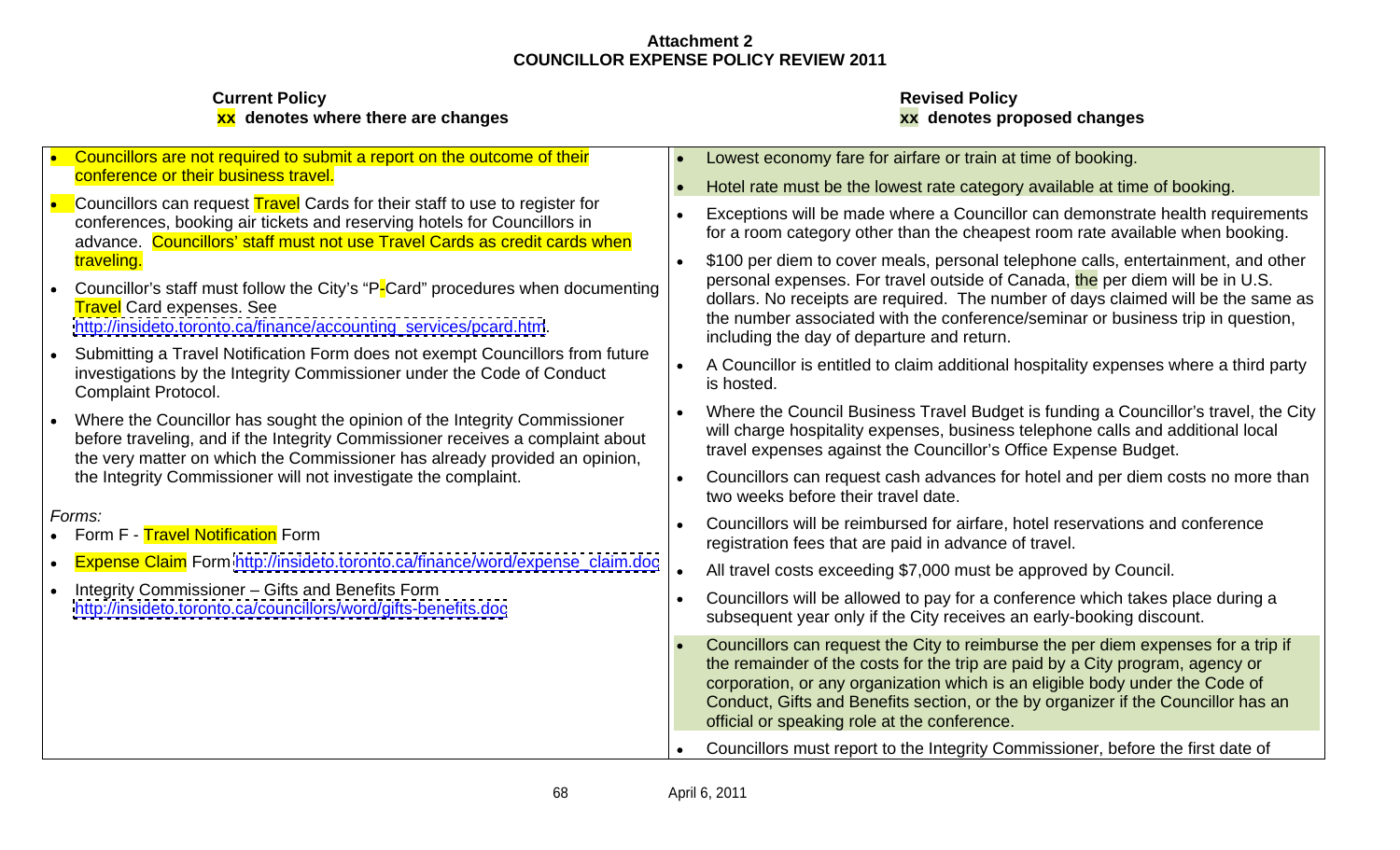| <b>Current Policy</b><br>xx denotes where there are changes | <b>Revised Policy</b><br>xx denotes proposed changes                                                                                                                                                                                                                                                                                                                                                                                              |
|-------------------------------------------------------------|---------------------------------------------------------------------------------------------------------------------------------------------------------------------------------------------------------------------------------------------------------------------------------------------------------------------------------------------------------------------------------------------------------------------------------------------------|
|                                                             | travel, all travel costs funded by an eligible body under the Code of Conduct.                                                                                                                                                                                                                                                                                                                                                                    |
|                                                             | Claims by Councillors for travel shall be paid within 10 business days after<br>submission to staff, and if not, Councillors shall be entitled to any interest charges<br>to their credit cards that may result in late payment by the City. <sup>5</sup>                                                                                                                                                                                         |
|                                                             | Other information about out-of-town conferences and business travel:<br>• Councillors must submit a Travel Notification Form to the Director, Council and<br>Support Services at least 10 days before traveling.                                                                                                                                                                                                                                  |
|                                                             | Travel reimbursement must include an itinerary confirming travel dates and airline<br>booking.                                                                                                                                                                                                                                                                                                                                                    |
|                                                             | Notification for travel outside the GTA and where the Councillor does not have an<br>official speaking role or is not attending the FCM annual conference must include<br>concurrence of the Mayor and be consistent with the role of the Mayor under the<br>City of Toronto Act, 2006 s. 134, (c) to act as the representative of the City both<br>within and outside the City, and promote the City locally, nationally and<br>internationally. |
|                                                             | Reimbursement of conference registration fees must include a copy of the                                                                                                                                                                                                                                                                                                                                                                          |
|                                                             | conference brochure confirming the cost and conference dates.<br>The reimbursement of hotel costs must include an original hotel invoice itemizing<br>room costs and other incidentals.                                                                                                                                                                                                                                                           |
|                                                             | Councillors must submit a Travel Expense Claim Form to the Director, Council and<br>Support Services within 10 days after returning from travel. Original receipts must<br>accompany all claims.                                                                                                                                                                                                                                                  |
|                                                             | If Councillors incur expenses in a foreign currency, the Director, Council and<br>Support Services will convert the cost into Canadian currency, based on the<br>exchange rate on the date when the Councillor submits for reimbursement.                                                                                                                                                                                                         |
|                                                             | Councillors who incur travel expenses for conferences or other business purposes<br>shall file a report with the City Clerk within 30 days of return from the travel. This<br>report will use the template provided and will include lessons learned from the                                                                                                                                                                                     |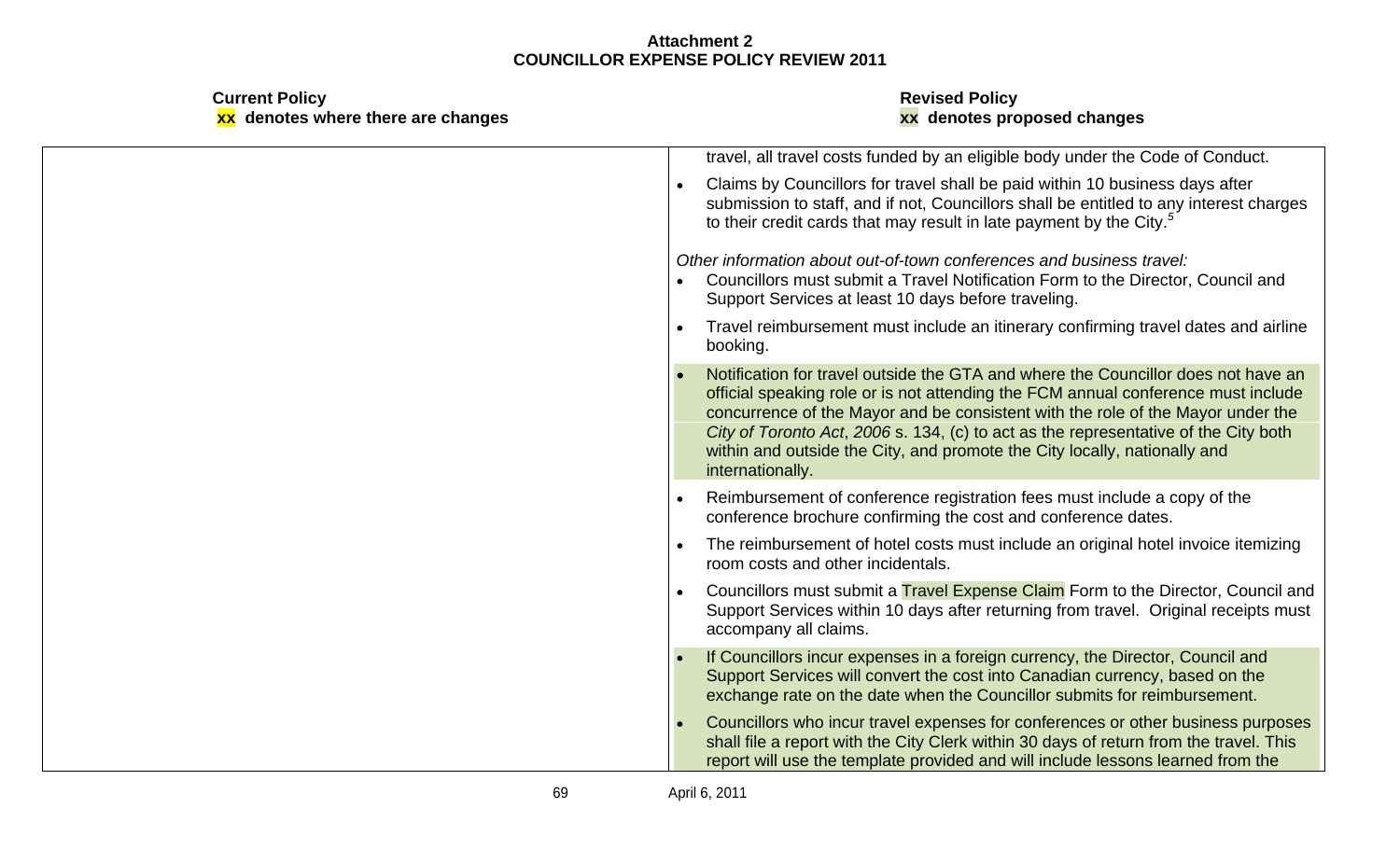|                                                                         | conference, seminar or business travel. The report will be posted on the internet.                                                                                           |
|-------------------------------------------------------------------------|------------------------------------------------------------------------------------------------------------------------------------------------------------------------------|
|                                                                         | If a report from a conference, seminar or business travel is outstanding,                                                                                                    |
|                                                                         | Councillors will not be eligible to request reimbursement or payment of travel                                                                                               |
|                                                                         | expenses.                                                                                                                                                                    |
|                                                                         | Councillors can request a PCard, available from the City's PCard Program for their<br>staff to use to register for conferences, booking air tickets and reserving hotels for |
|                                                                         | Councillors in advance. Councillor's staff must follow the City's "PCard"                                                                                                    |
|                                                                         | procedures when documenting Travel Card expenses. See                                                                                                                        |
|                                                                         | http://insideto.toronto.ca/finance/accounting_services/pcard.htm.                                                                                                            |
|                                                                         | Submitting a Travel Notification Form does not exempt Councillors from future                                                                                                |
|                                                                         | investigations by the Integrity Commissioner under the Code of Conduct Complaint  <br>Protocol.                                                                              |
|                                                                         | Where the Councillor has sought the opinion of the Integrity Commissioner before                                                                                             |
|                                                                         | traveling, and if the Integrity Commissioner receives a complaint about the very                                                                                             |
|                                                                         | matter on which the Commissioner has already provided an opinion, the Integrity                                                                                              |
|                                                                         | Commissioner will not investigate the complaint.                                                                                                                             |
|                                                                         | Forms:                                                                                                                                                                       |
|                                                                         | Form F - Notification of Travel Form                                                                                                                                         |
|                                                                         | Form G - Travel Expense Claim Form                                                                                                                                           |
|                                                                         | Form J - Donor Declaration Form                                                                                                                                              |
|                                                                         |                                                                                                                                                                              |
| Websites                                                                | <b>Websites and Social Media Tools</b>                                                                                                                                       |
| Eligible Expense:                                                       | Eligible Expense:                                                                                                                                                            |
| Design, web development, writing, domain name registration, web-hosting | Design, web development, writing, domain name registration, web-hosting fees.                                                                                                |
| fees.                                                                   | Database creation and management fees.                                                                                                                                       |
| Database creation and management fees.                                  | Costs for creating and posting YouTube videos, twitter accounts, facebook                                                                                                    |
| Provided from the City's centralized resource:                          | accounts and other social media tools.                                                                                                                                       |
|                                                                         | April 6, 2011                                                                                                                                                                |
|                                                                         |                                                                                                                                                                              |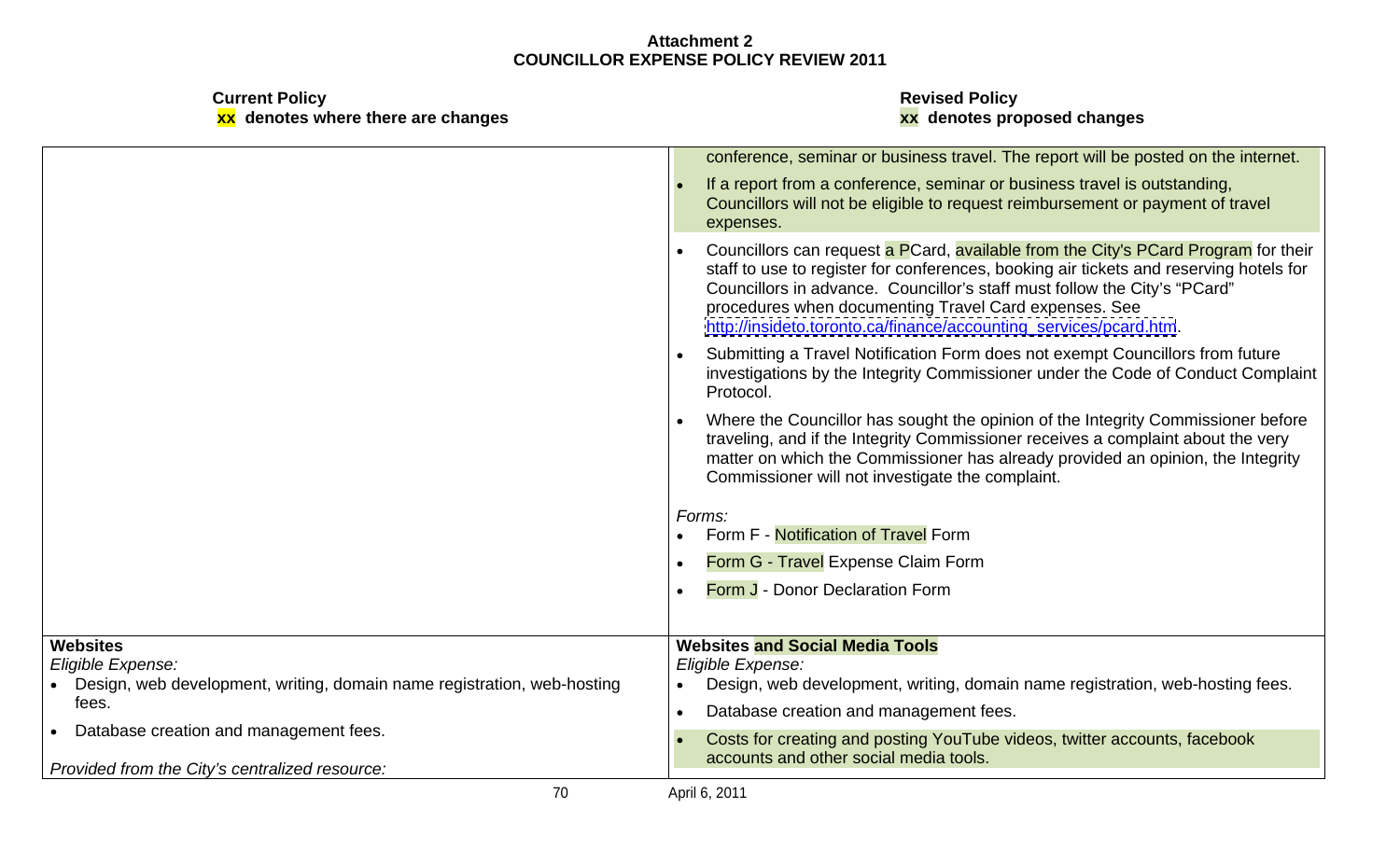| • Councillors are provided with a page on the City's internet site at            | Ineligible Expense:                                                                                                                                                 |
|----------------------------------------------------------------------------------|---------------------------------------------------------------------------------------------------------------------------------------------------------------------|
| www.toronto.ca.                                                                  | Domain names other the one currently in use by the Councillor for posting                                                                                           |
|                                                                                  | Councillor information related to the business of the City.                                                                                                         |
| Conditions:                                                                      |                                                                                                                                                                     |
| • The personal website of each Councillor hosted outside of the City's internet  | Conditions:                                                                                                                                                         |
| URL address is entirely the responsibility of the Councillor.                    | • The personal website of each Councillor is hosted outside of the City's internet                                                                                  |
| City staff cannot provide any advice related to these external sites, including  | URL address and is entirely the responsibility of the Councillor.                                                                                                   |
| wording for disclaimers.                                                         | City staff cannot provide any advice related to these external sites, including                                                                                     |
| The City recommends that Councillors choose a web-hosting company                | wording for disclaimers.                                                                                                                                            |
| operating from Canada to reduce the risk of breaching the privacy of             | • The City recommends that Councillors choose a web-hosting company operating                                                                                       |
| constituents under the United States Patriots Act requirements.                  | in Canada to reduce the risk of breaching the privacy of constituents under                                                                                         |
| The Councillors' own internet sites cannot advocate for a political party, other | conditions of the United States Patriot Act.                                                                                                                        |
| levels of government, for-profit organizations or individuals not related to the | Use of City logo and symbols must comply with City policy.                                                                                                          |
| business of the City, or candidates in any election campaign.                    | The Councillors' own internet sites cannot advocate for a political party, other                                                                                    |
| Councillors can link their personal sites to the City's <i>internet site.</i>    | levels of government, for-profit organizations or individuals not related to the                                                                                    |
|                                                                                  | business of the City, or candidates in any municipal, provincial, federal election or                                                                               |
| Form: Form A - Request for Reimbursement/Payment of Expense                      | by-election, or promote consent or rejection of a question that has been submitted                                                                                  |
|                                                                                  | to electors in a referendum.                                                                                                                                        |
|                                                                                  | Councillors can link their personal sites to the City's URL internet address.                                                                                       |
|                                                                                  | Corporate I&T Division will provide templates for website pages which Councillors                                                                                   |
|                                                                                  | can use.                                                                                                                                                            |
|                                                                                  | City Clerk's Office IT staff will secure a list of qualified vendors for Councillor                                                                                 |
|                                                                                  | website and maintenance to help Councillors manage these costs.                                                                                                     |
|                                                                                  | Councillors cannot convert an existing Councillor website to an election campaign                                                                                   |
|                                                                                  | website.                                                                                                                                                            |
|                                                                                  |                                                                                                                                                                     |
|                                                                                  | A new Councillor can convert their election campaign website to be the Councillor<br>website. Once converted, the Councillor will no longer be able to use the same |
|                                                                                  | domain name as their election campaign site.                                                                                                                        |
|                                                                                  |                                                                                                                                                                     |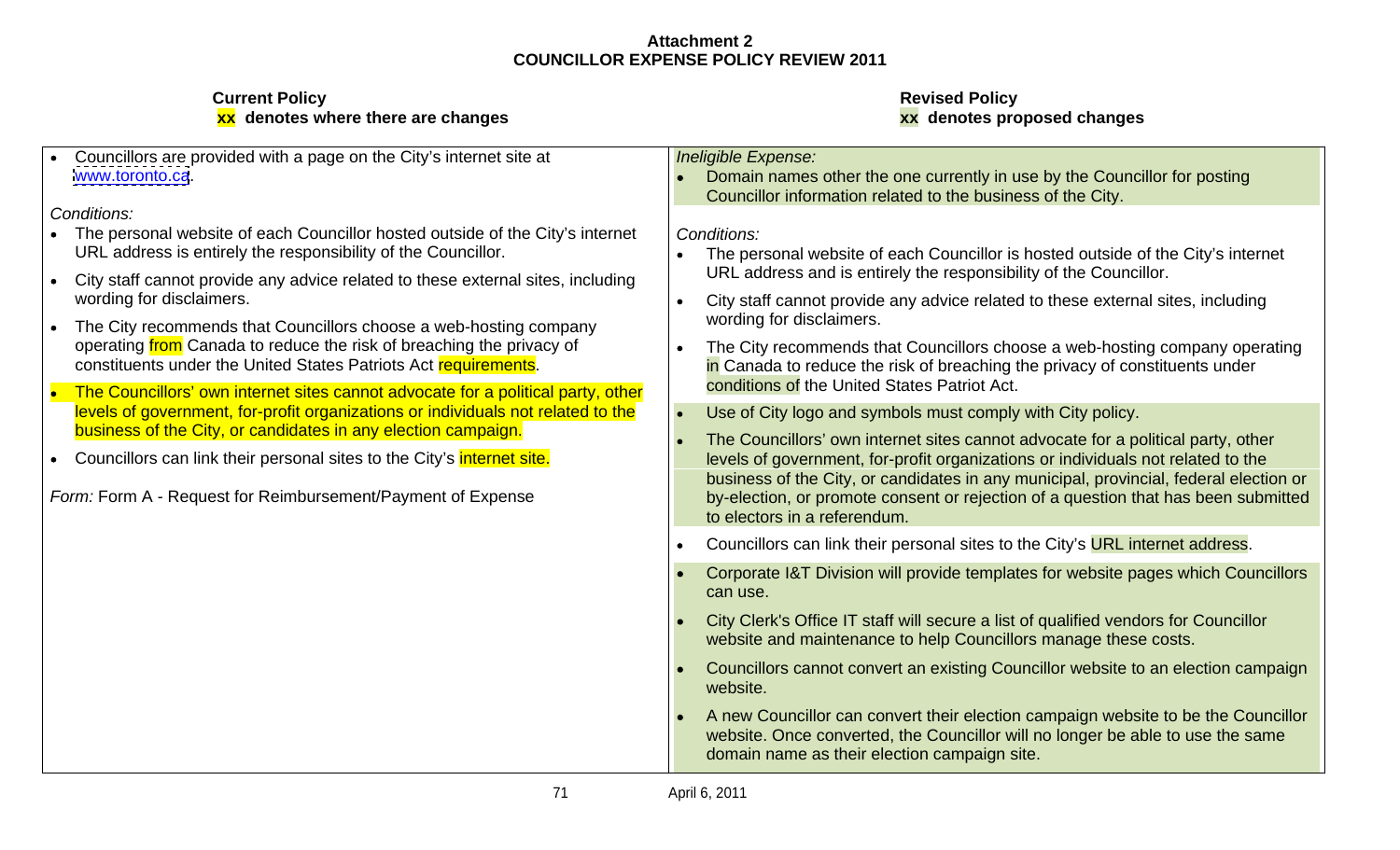| <b>Current Policy</b><br>xx denotes where there are changes                                                                                                                                                 | <b>Revised Policy</b><br>xx denotes proposed changes                                                                                                                                                                                                                |
|-------------------------------------------------------------------------------------------------------------------------------------------------------------------------------------------------------------|---------------------------------------------------------------------------------------------------------------------------------------------------------------------------------------------------------------------------------------------------------------------|
|                                                                                                                                                                                                             | • If a Councillor is not returning to the office in the new term, their Councillor website<br>must be discontinued. If the Councillor decides to use the same domain name for<br>other purposes, the site must no longer carry the City logo or include information |
|                                                                                                                                                                                                             | related to their role as a Councillor other than in a historical context. The site must<br>clearly state that they are no longer the Councillor for the ward.                                                                                                       |
|                                                                                                                                                                                                             | Form: Form A - Request for Reimbursement/Payment of Expense                                                                                                                                                                                                         |
| <b>Wireless Products &amp; Services</b>                                                                                                                                                                     | <b>Wireless Products and Services</b>                                                                                                                                                                                                                               |
| Eligible Expense:<br>Cost of equipment, such as blackberries, cell phones or other Personal Digital<br>Assistants (PDAs).                                                                                   | Eligible Expense:<br>Cost of equipment, such as blackberries, cell phones, tablets or other Personal<br>Digital Assistants (PDAs).                                                                                                                                  |
| Monthly fees, including data packages for Councillors and their staff.                                                                                                                                      | Monthly fees, including data packages for Councillors and their staff.                                                                                                                                                                                              |
| Business-related text messaging costs.                                                                                                                                                                      | Business-related text messaging costs.                                                                                                                                                                                                                              |
| Business-related long-distance charges.                                                                                                                                                                     | Business-related long-distance charges.                                                                                                                                                                                                                             |
| Equipment upgrade or maintenance fees.                                                                                                                                                                      | Equipment upgrade or maintenance fees.                                                                                                                                                                                                                              |
| Peripherals such as chargers, carrying cases, etc.                                                                                                                                                          | Peripherals such as chargers, carrying cases, etc.                                                                                                                                                                                                                  |
| Ineligible Expense:<br>• Personal long-distance calls.                                                                                                                                                      | Ineligible Expense:<br>• Personal long-distance calls.                                                                                                                                                                                                              |
| • 1-900 calls.                                                                                                                                                                                              | 1-900 calls.                                                                                                                                                                                                                                                        |
| • Personal messaging /downloads.                                                                                                                                                                            | Personal messaging /downloads.                                                                                                                                                                                                                                      |
| Conditions:<br>Councillors are recommended to use the corporate vendor and corporate<br>contract for better rates. They can choose from various phone types and<br>monthly plans from the corporate vendor. | Conditions:<br>It is recommended that Councillors use the corporate vendor and corporate<br>contract for better rates. They can choose from various phone types and monthly<br>plans from the corporate vendor.                                                     |
| Councillors must complete the corporate I & T wireless request form to buy<br>wireless equipment and set up a plan.                                                                                         | Councillors must complete the Corporate I&T wireless request form to buy wireless<br>equipment and set up a plan.                                                                                                                                                   |
| 72                                                                                                                                                                                                          | April 6, 2011                                                                                                                                                                                                                                                       |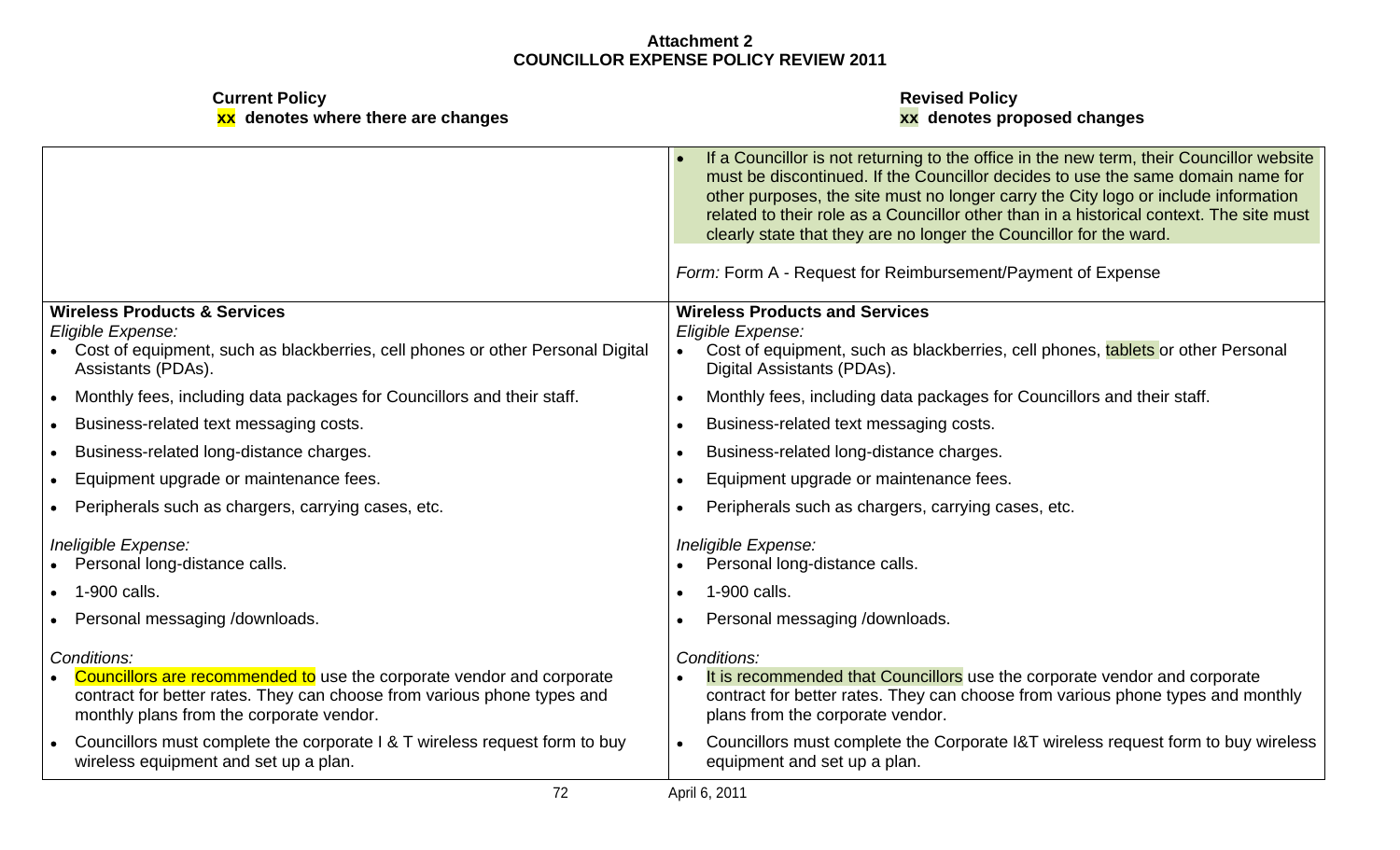| <b>Current Policy</b><br>xx denotes where there are changes                                                                                                                                                                                 | <b>Revised Policy</b><br>xx denotes proposed changes                                                                                                                                                                         |
|---------------------------------------------------------------------------------------------------------------------------------------------------------------------------------------------------------------------------------------------|------------------------------------------------------------------------------------------------------------------------------------------------------------------------------------------------------------------------------|
| Councillors can choose a vendor other than the corporate vendor based on<br>his/her coverage /service preference                                                                                                                            | Councillors can choose a vendor other than the corporate vendor based on their<br>coverage /service preference.                                                                                                              |
| Councillors can transfer the City's plan to a personal plan at the end of term by<br>reimbursing the City for the residual cost of the equipment. This allows a<br>Councillor to retain his / her cell phone number after the Council term. | Councillors must reimburse the City for any personal long-distance calls at the<br>same time as when they submit a monthly bill for the City to reimburse the<br>Councillor or pay the vendor directly.                      |
| Councillors must reimburse the City for any personal long-distance calls at the<br>same time as when they submit a monthly bill for the City to reimburse the<br>Councillor or pay the vendor directly.                                     | Councillors must provide only the front pages of the monthly bill itemizing the<br>services and charges. Back-up pages containing a detailed list of telephone calls<br>is not required and will be returned if submitted.   |
| Councillors must provide only the front pages of the monthly bill itemizing the<br>services and charges. Back-up pages containing a detailed list of telephone<br>calls is not required and will be returned if submitted.                  | Councillors cannot connect their personal blackberry or other wireless products to<br>the City's e-mail network unless the equipment meets corporate standards and<br>security requirements.                                 |
| Form:<br>Form A - Request for Reimbursement/Payment of Expense,<br>Form E - Payment of Telecom Expenses                                                                                                                                     | City Clerk's Office IT staff will offer to review councillor plans with vendors regularly<br>and suggest changes to the plan to ensure that the most cost-effective plan is<br>chosen for the voice and data usage required. |
|                                                                                                                                                                                                                                             | Councillors should review out-of-town requirements for their wireless products and<br>purchase one-off roaming plans to avoid paying expensive roaming charges for<br>their wireless products.                               |
|                                                                                                                                                                                                                                             | At the end of term, Councillors and staff who are not returning must return all their<br>equipment to the City.                                                                                                              |
|                                                                                                                                                                                                                                             | Councillors can request to have their blackberry number or cell phone number<br>transferred to their personal account and equipment at the end of the term.                                                                  |
|                                                                                                                                                                                                                                             | Councillors who wish City staff to help manage their account with vendors must<br>provide written authorization to allow the staff to work with vendors on their behalf.                                                     |
|                                                                                                                                                                                                                                             | Form:                                                                                                                                                                                                                        |
|                                                                                                                                                                                                                                             | • Form A - Request for Reimbursement/Payment of Expense<br>Form E - Payment of Telecom Expenses                                                                                                                              |
|                                                                                                                                                                                                                                             | Form L - Wireless Account Administration Authorization Form                                                                                                                                                                  |
| 73                                                                                                                                                                                                                                          | April 6, 2011                                                                                                                                                                                                                |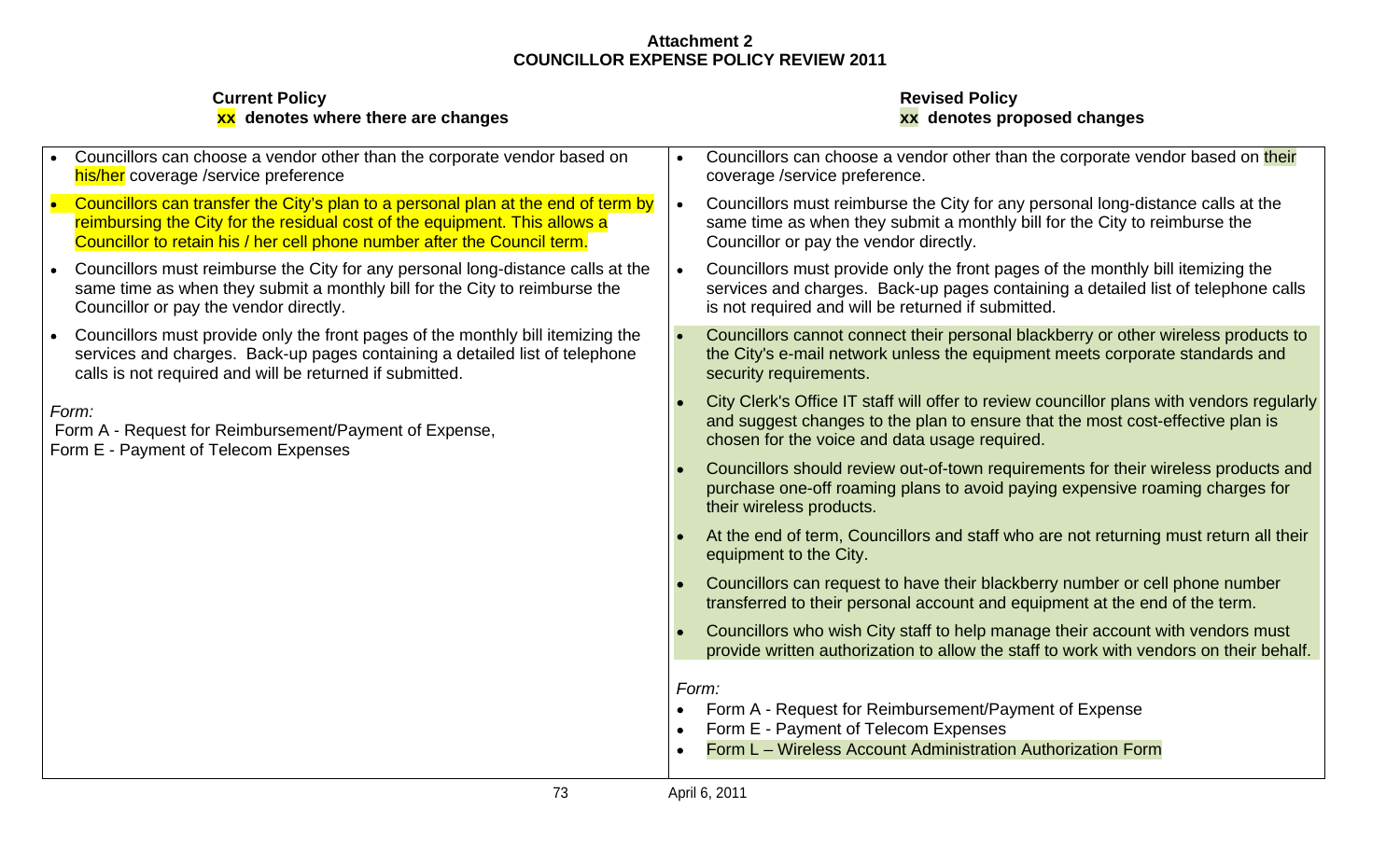| <b>Appendix 1 - Resources Available/Allocated to Councillors</b>                                                                                                                                                                                                                |                                                                                                                                                                                                                                                                                                                                                          |
|---------------------------------------------------------------------------------------------------------------------------------------------------------------------------------------------------------------------------------------------------------------------------------|----------------------------------------------------------------------------------------------------------------------------------------------------------------------------------------------------------------------------------------------------------------------------------------------------------------------------------------------------------|
| <b>Office Space</b>                                                                                                                                                                                                                                                             | <b>Office Space</b>                                                                                                                                                                                                                                                                                                                                      |
| <b>City Hall Office</b><br>The City provides each Councillor with basic office space at City Hall,<br>second floor.                                                                                                                                                             | <b>City Hall Office</b><br>• The City provides each Councillor with basic office space on the second floor of City                                                                                                                                                                                                                                       |
| The City allocates offices by ward. Offices for each ward do not change<br>between Council terms.                                                                                                                                                                               | The City allocates offices by ward. Offices for each ward do not change between<br>Council terms.                                                                                                                                                                                                                                                        |
| Councillors, on mutual consent and in writing, can trade offices among<br>themselves.                                                                                                                                                                                           | Councillors may swap offices, provided that there is mutual consent, confirmed in<br>writing in a memo signed by both Councillors and submitted to the City Clerk prior to<br>the move.                                                                                                                                                                  |
| The Facilities and Real Estate Division supplies offices with basic furniture.<br>Councillors can order additional furniture by consulting with the Facilities<br>and Real Estate Division.                                                                                     | Facilities Management Division will develop a Furniture and Space Standard for<br>Councillor Offices, as well as a State of Good Repair Standard for Councillor office<br>maintenance.                                                                                                                                                                   |
| At the beginning of each term, the City will thoroughly clean carpets and<br>paint the walls a neutral color for the City Hall offices of incoming new<br>Councillors.<br>Councillors can choose to reconfigure their office, but must consult with the                         | • The Facilities Management Division supplies offices with basic furniture in accordance<br>with a Furniture Standards Program. Councillors can order additional furniture by<br>consulting with the Facilities Management Division.                                                                                                                     |
| Facilities and Real Estate Division before proceeding. All renovations must<br>match and conform to the heritage, architectural and structural standards<br>for the second floor of City Hall. Preservation Services must approve all<br>heritage components of any renovation. | At the beginning of the term and during the term, Facilities Management will pay for<br>expenses related to basic building maintenance, state of good repair and custodial<br>care, including critical emergency office reconfiguration to meet operational<br>requirements, painting and carpet cleaning.                                               |
| Councillors must pay the cost of renovating offices, construction and<br>painting, re-keying and changing furniture during the Council term from their<br><b>Office Expense Budgets.</b>                                                                                        | Councillors can choose to reconfigure their office, but must consult with the Facilities<br>Management Division before proceeding. All renovations must match and conform to<br>the heritage, architectural and structural standards for the second floor of City Hall.<br>Preservation Services must approve all heritage components of any renovation. |
| The Facilities and Real Estate Division provides custodial cleaning services.<br>Cable connection is provided at City Hall and civic centres.                                                                                                                                   | • Health and safety replacement of furniture and equipment required to meet ergonomic<br>requirements, such as keyboard trays, ergonomic task chairs, and telephone                                                                                                                                                                                      |
| b. Touch-down Office Space                                                                                                                                                                                                                                                      | headsets will be paid out of the Council General Expense Budget.                                                                                                                                                                                                                                                                                         |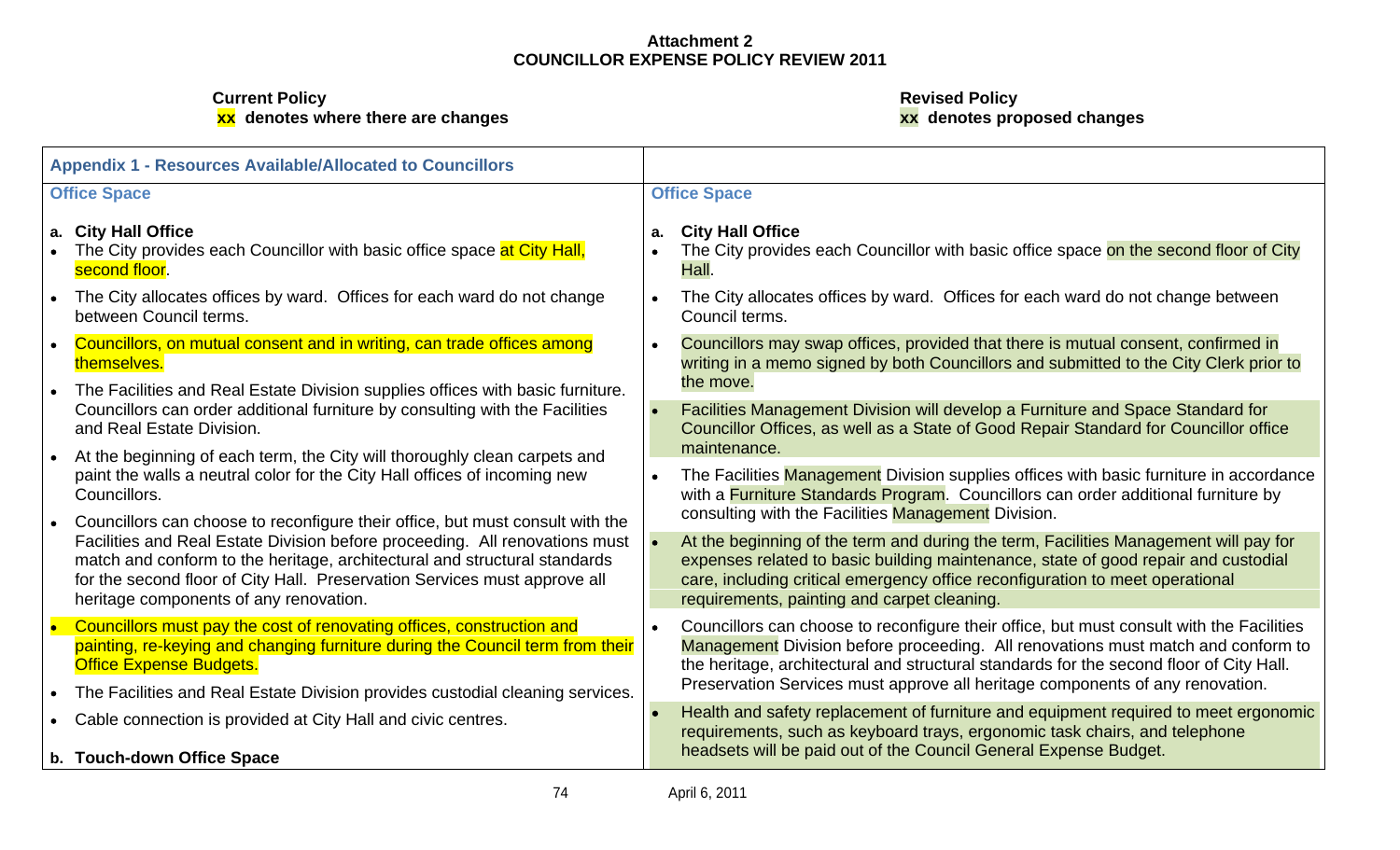| <b>Current Policy</b><br>xx denotes where there are changes                                                                                                                                                  | <b>Revised Policy</b><br>xx denotes proposed changes                                                                                                                                                                                                                                |
|--------------------------------------------------------------------------------------------------------------------------------------------------------------------------------------------------------------|-------------------------------------------------------------------------------------------------------------------------------------------------------------------------------------------------------------------------------------------------------------------------------------|
| Touch-down office spaces are available at Etobicoke Civic Centre, North<br>York Civic Centre, Scarborough Civic Centre and 2700 Eglinton Avenue                                                              | A capital program, if approved by Council, will pay for state of good repair<br>replacement and maintenance of Councillor furniture and office reconfiguration<br>requirements.                                                                                                     |
| Touch-down spaces are for shared, infrequent use by Councillors or their                                                                                                                                     | <b>Facilities Management</b> provides custodial cleaning services and steam cleaning of<br>carpet or furniture on as required.                                                                                                                                                      |
| Each space is equipped with a telephone line (no voice mail) and a<br>computer which is connected to the City's network for internet access.                                                                 | Cable connection is provided at City Hall and civic centres.                                                                                                                                                                                                                        |
| Councillors and their staff must remove personal files or belongings at the<br>end of each work day.                                                                                                         | <b>Touch-down Office Space</b><br>Touch-down office spaces are available at <b>East York Civic Centre</b> , Etobicoke Civic<br>Centre, North York Civic Centre, Scarborough Civic Centre and 2700 Eglinton Avenue                                                                   |
| Identification signs on touch-down space must be temporary and<br>Councillors and their staff must remove them at the end of each work day.                                                                  | West.<br>Touch-down spaces are for shared, infrequent use by Councillors or their staff.                                                                                                                                                                                            |
| City staff do not track or log how often each Councillor uses touch-down                                                                                                                                     | Each space is equipped with a telephone line (no voice mail) and a computer which is<br>connected to the City's network for internet access.                                                                                                                                        |
| <b>Meeting Room</b><br>Councillors can book meeting rooms at Toronto City Hall, Metro Hall and                                                                                                               | Councillors and their staff must remove personal files or belongings at the end of each<br>work day.                                                                                                                                                                                |
| civic centres free of charge through the Facilities and Real Estate Division<br><b>Customer Service Unit.</b>                                                                                                | Identification signs on touch-down space must be temporary and must be removed at<br>the end of each work day.                                                                                                                                                                      |
| d. Parking<br>Councillors and their staff have access to parking at City Hall, Metro Hall<br>and civic centres.<br>Councillors are allocated one parking space in the official parking area at<br>City Hall. | City staff do not track or log how often each Councillor uses touch-down space.<br><b>Meeting Room</b><br>Councillors can book meeting rooms at Toronto City Hall, Metro Hall and civic centres<br>free of charge through the Facilities Management Division Customer Service Unit. |
| Garage access to the reserved, but unallocated, parking area in each civic                                                                                                                                   | Councillors can book meeting rooms at Toronto Public Libraries by calling the Library<br>Customer Service Line, currently 416-397-5969.                                                                                                                                             |
| • Garage access to the official parking zone at Metro Hall.                                                                                                                                                  | Councillors can book meeting rooms at Parks, Forestry and Recreation facilities,<br>including community centres and arenas by calling individual facilities.                                                                                                                        |
|                                                                                                                                                                                                              | d. Parking                                                                                                                                                                                                                                                                          |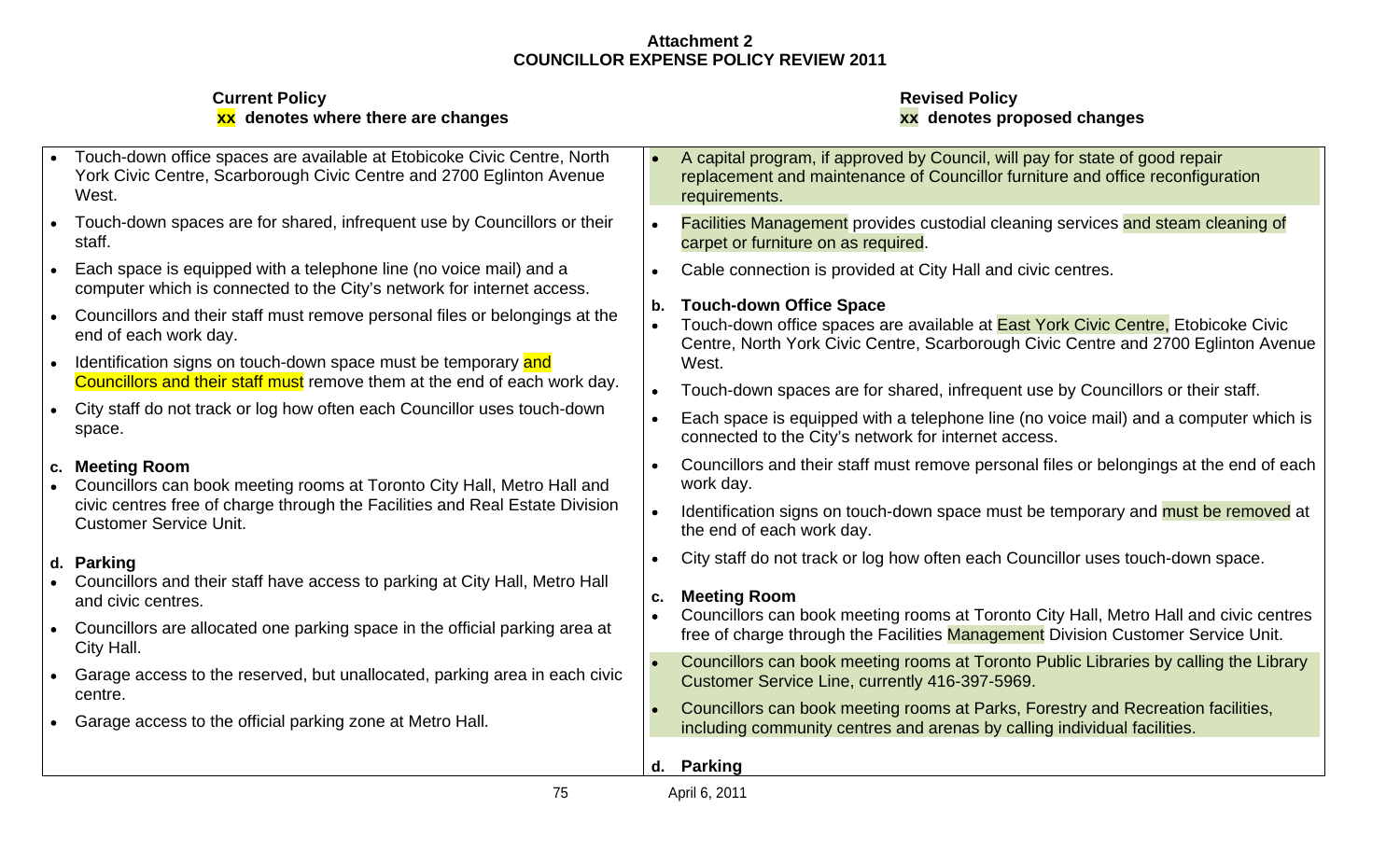| <b>Current Policy</b><br>xx denotes where there are changes                                                                                                                                           | <b>Revised Policy</b><br>xx denotes proposed changes                                                                                                                                                                                                                                                |
|-------------------------------------------------------------------------------------------------------------------------------------------------------------------------------------------------------|-----------------------------------------------------------------------------------------------------------------------------------------------------------------------------------------------------------------------------------------------------------------------------------------------------|
|                                                                                                                                                                                                       | Councillors and their staff have access to parking at City Hall, Metro Hall and civic<br>centres.                                                                                                                                                                                                   |
|                                                                                                                                                                                                       | Councillors are allocated one parking space in the official parking area at City Hall.                                                                                                                                                                                                              |
|                                                                                                                                                                                                       | Councillors have access to one parking space in the reserved parking area at City<br>Hall.                                                                                                                                                                                                          |
|                                                                                                                                                                                                       | Garage access to the reserved, but unallocated, parking area in each civic centre.                                                                                                                                                                                                                  |
|                                                                                                                                                                                                       | Garage access to the official parking zone at Metro Hall.                                                                                                                                                                                                                                           |
|                                                                                                                                                                                                       | Councillors can request a shared pass to be used among staff or allocate the parking<br>space in the City Hall reserved parking area to one staff.                                                                                                                                                  |
|                                                                                                                                                                                                       | Councillor staff who have access to the City Hall, East York Civic Centre, North York<br>Civic Centre and Scarborough Civic Centre parking must be compliant with the<br>Canada Revenue Agency ruling regarding employee parking and complete a<br>Declaration Form regarding their parking access. |
|                                                                                                                                                                                                       | Councillor staff who cannot demonstrate a business requirement for parking will be<br>considered commuter parking by CRA rules and the parking access will be deemed a<br>taxable benefit. Councillor staff should consult the corporate parking policy for details.                                |
| <b>Information Technology</b>                                                                                                                                                                         | <b>Information Technology</b>                                                                                                                                                                                                                                                                       |
| a. Computers and laptops<br>Each Councillors' office at City Hall is provided with four personal<br>computers (PCs) and one laptop computer.                                                          | <b>Computers and laptops</b><br>Each Councillors' office at City Hall is provided with four personal computers (PCs)<br>and one laptop computer.                                                                                                                                                    |
| • Councillors can choose to swap their PCs for additional laptops.                                                                                                                                    | Councillors can choose to swap their PCs for additional laptops.                                                                                                                                                                                                                                    |
| Each Councillor's Constituency Office is provided with one PC or laptop.                                                                                                                              | Each Councillor's constituency office is provided with one PC or laptop.                                                                                                                                                                                                                            |
| All computer hardware and peripherals that connect to the City's network<br>must be compliant with City's computer standards in order to protect the<br>integrity and security of the City's network. | All computer hardware and peripherals that connect to the City's network must be<br>compliant with City's computer standards in order to protect the integrity and security<br>of the City's network.                                                                                               |
| Councillors may choose to participate in the City's User-Based<br>Authentication program for IT users.                                                                                                | Councillors may choose to participate in the City's User-Based Authentication<br>program for IT users which allows them to access their computer set-up irrespective                                                                                                                                |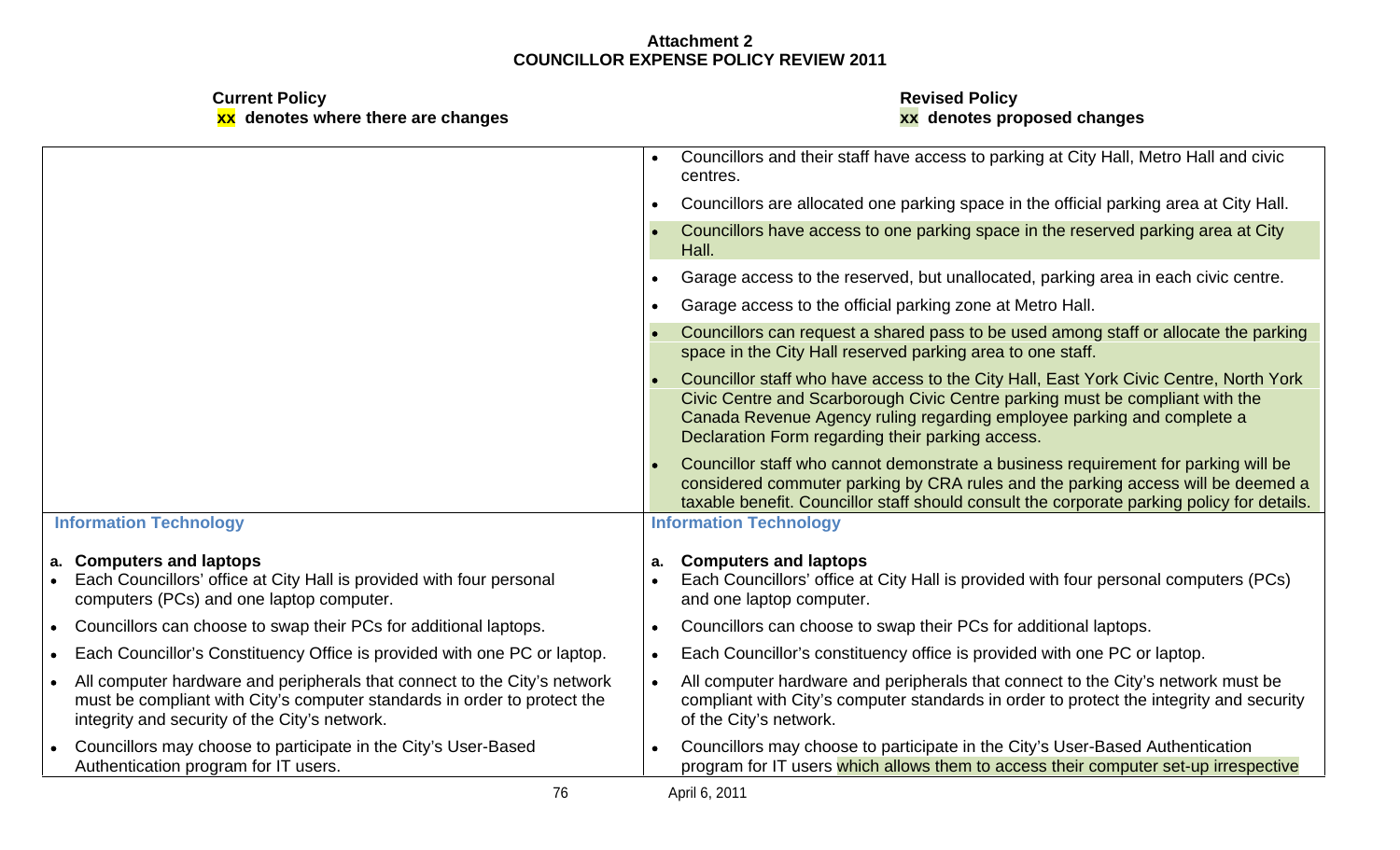|                                                                                                                                                                                                                                                      | of which City computer they use.                                                                                                                                                                |
|------------------------------------------------------------------------------------------------------------------------------------------------------------------------------------------------------------------------------------------------------|-------------------------------------------------------------------------------------------------------------------------------------------------------------------------------------------------|
| . Printers<br>Each Councillor's Office at City Hall is provided with one multi-purpose<br>fax/copy/scanner/printer.                                                                                                                                  | . Printers<br>Each Councillor's office at City Hall is provided with one multi-purpose                                                                                                          |
| Touch-down space computers are linked to a shared printer.                                                                                                                                                                                           | fax/copy/scanner/printer.<br>Touch-down space computers are linked to a shared printer.                                                                                                         |
| <b>Software Applications</b><br>All computers are loaded with City's standard software applications,<br>including Word, Excel, PowerPoint and GroupWise.                                                                                             | <b>Software Applications</b><br>All computers are loaded with the City's standard software applications, including<br>Word, Excel, PowerPoint and GroupWise.                                    |
| All software loaded on computers must have individual legal software<br>licenses and must comply with City standards.                                                                                                                                | All software loaded on computers must have individual legal software licenses and<br>must comply with City standards.                                                                           |
| l. Internet<br>All computers located at City Hall, civic centres or other city facilities are<br>connected to the City's computer network and have internet access.<br>The City will pay for one high-speed internet access fee for the Councillor's | <b>Internet</b><br>All computers located at City Hall, civic centres or other city facilities are connected to<br>the City's computer network and have internet access.                         |
| Constituency Office if located in a non-city facility.<br>City restrictions regarding internet sites do not apply to Councillors.                                                                                                                    | The City will pay for one high-speed internet access fee for the Councillor's<br>constituency office if located on private property until the end of the 2010-2014 term<br>(November 30, 2014). |
| <b>Telephone and Fax</b><br>The City provides each Councillor with a total of eight (8) telephone/fax<br>lines funded through the Council General Expense Budget.                                                                                    | City restrictions regarding internet sites do not apply to Councillors.<br>e. Telephone and Fax                                                                                                 |
| The City will provide seven telephone sets and one multi-function printer<br>with fax capability.                                                                                                                                                    | The City provides each Councillor with a total of eight telephone/fax lines funded<br>through the Council General Expense Budget.                                                               |
| Councillors determine where the eight lines are to be installed in order to<br>best meet their operational needs.                                                                                                                                    | The City provides seven telephone sets and one multi-function printer with fax<br>capability                                                                                                    |
| Additional telephone or fax lines will be charged to the Councillor's Office<br><b>Expense Budget.</b>                                                                                                                                               | Councillors determine where the eight lines are to be installed in order to best meet<br>their operational needs.                                                                               |
| If a member is claiming for the cost of a telephone line in a Home Office,                                                                                                                                                                           | Additional telephone or fax lines will be charged to the Councillor's Office Expense                                                                                                            |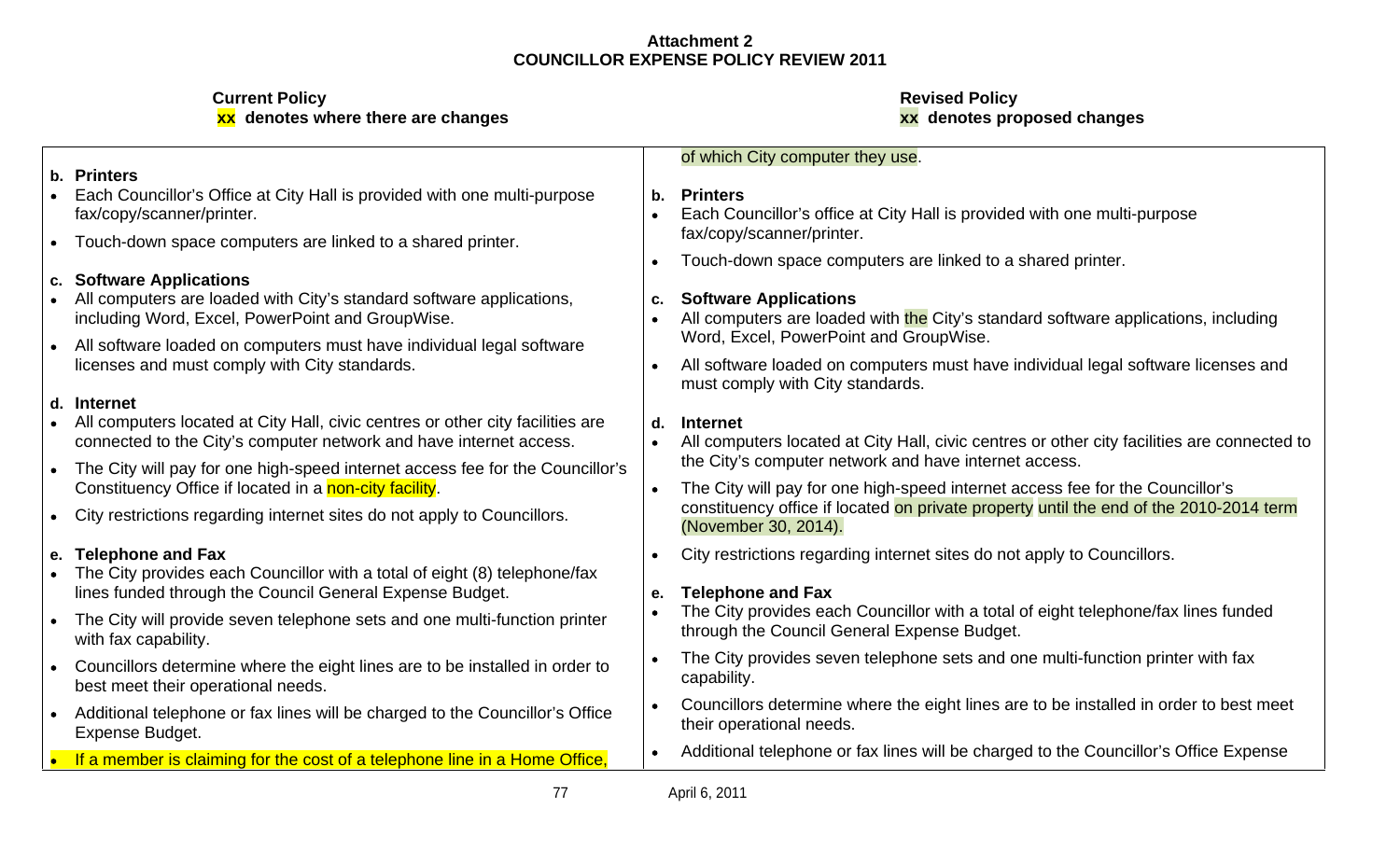| that telephone line must be dedicated for City business only.                                                                                                                  | <b>Budget</b>                                                                                                                                                                                           |
|--------------------------------------------------------------------------------------------------------------------------------------------------------------------------------|---------------------------------------------------------------------------------------------------------------------------------------------------------------------------------------------------------|
| • The City processes monthly charges by directly paying the telephone<br>provider.                                                                                             | • The City processes monthly charges by directly paying the telephone provider.                                                                                                                         |
|                                                                                                                                                                                | <b>Office Operations</b>                                                                                                                                                                                |
| <b>Office Operations</b>                                                                                                                                                       |                                                                                                                                                                                                         |
| a. Office Supplies<br>• The Director, Council and Support Services maintains a supply cabinet                                                                                  | a. Office Supplies<br>• The Director, Council and Support Services maintains a supply cabinet with basic<br>office supplies such as pens, pencils, post-it notes, writing pads and filing folders, etc. |
| which provides basic office supplies including pens, pencils, note pads,<br>staples, rulers, notebooks, file folders, paper clips and so on.                                   | • An honorary self-declaration system is used to record supplies taken from the<br>centralized supply cabinet.                                                                                          |
| • An honorary self-declaration system is used to record supplies taken from<br>the centralized supply cabinet.                                                                 | Servery supplies are provided for Councillor areas on the second floor of City Hall and<br>at the Etobicoke, North York and Scarborough Civic Centres.                                                  |
| Servery supplies are provided for Councillor areas on the second floor of<br>City Hall and at the Etobicoke, North York and Scarborough Civic Centres.                         | Moving supplies are provided to Councillors at the end of term or at any time<br>requested.                                                                                                             |
| • Moving supplies are provided to Councillors at the end of term or at any<br>time requested.                                                                                  | b. Mail and Photocopiers<br>City staff deliver and pick up Councillors' mail twice a day at City Hall. Mail is                                                                                          |
| b. Mail and Photocopiers<br>• City staff deliver and pick up Councillors' mail twice a day at City Hall. Mail                                                                  | delivered to secure locked mailboxes at the A, B and C entrances in the Councillors'<br>area.                                                                                                           |
| is delivered to secure locked mailboxes at the A, B and C entrances in the<br>Councillors' area.                                                                               | Photocopy stations are provided at seven locations on the second floor of City Hall.<br>Photocopy stations are also provided in Councillors' areas in the Etobicoke, North                              |
| Photocopy stations are provided at seven locations on the second floor of                                                                                                      | York and Scarborough Civic Centres. Councillors are charged per copy made.                                                                                                                              |
| City Hall. Photocopy stations are also provided in Councillors' areas in the<br>Etobicoke, North York and Scarborough Civic Centres. Councillors are<br>charged per copy made. | Councillors have shared access to a large-format colour printer on the second floor of<br>City Hall and are charged for each sheet printed.                                                             |
| Councillors have shared access to a large-format colour printer on the<br>second floor of City Hall and are charged for each sheet printed.                                    | c. Insurance<br>• The City is self-insured and provides insurance coverage to all Councillors' offices<br>located at City Hall, civic centres and City spaces.                                          |
| c. Insurance<br>• The City is self-insured and provides insurance coverage to all Councillors'                                                                                 | For those Councillors with leases on private property on the day City Council                                                                                                                           |
| 78                                                                                                                                                                             | April 6, 2011                                                                                                                                                                                           |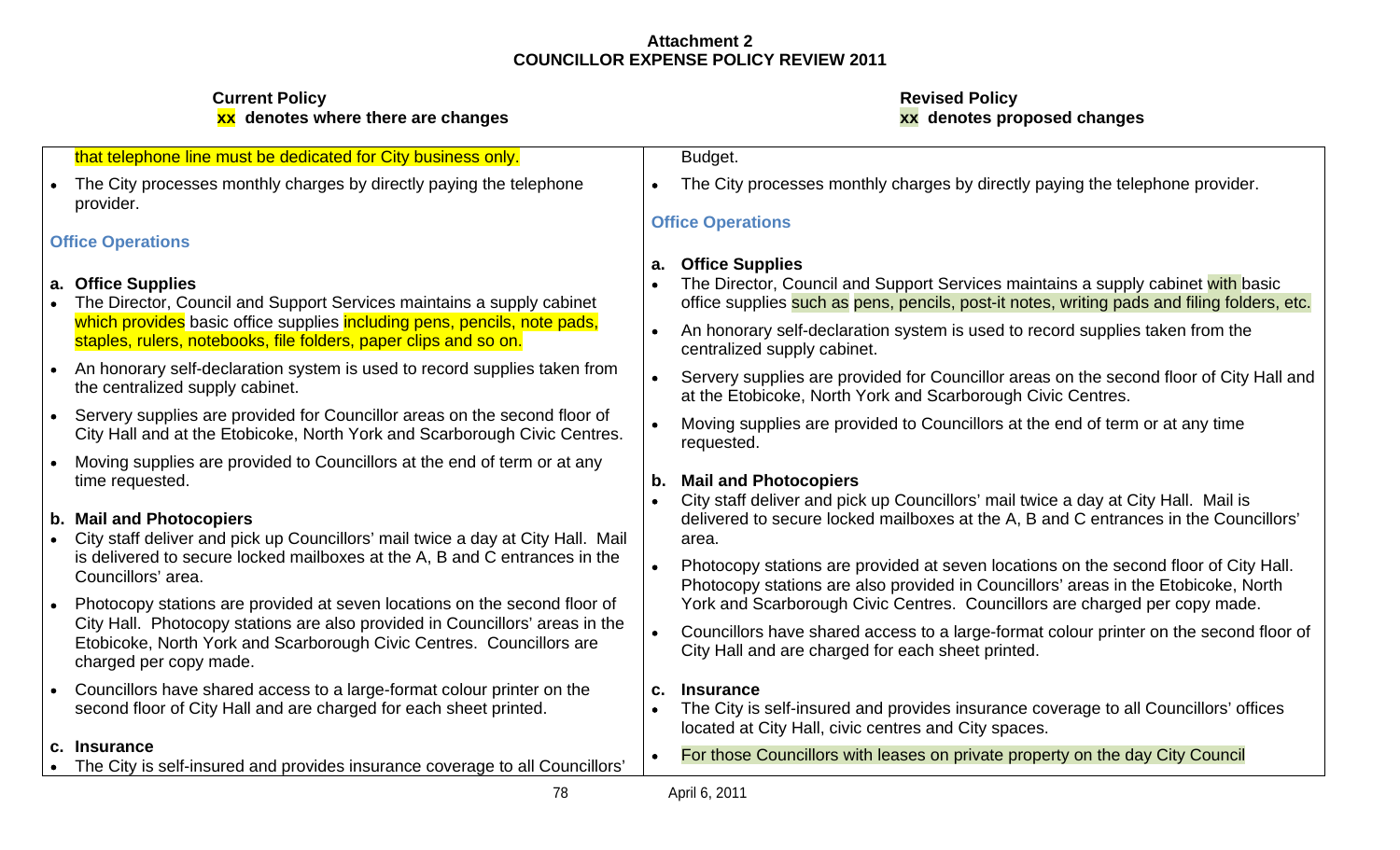| offices located at City Hall, civic centres and city spaces.                                                                                                                                                                    | approves this report and until the end of the term on November 30, 2014, the City                                                                                                                                                                                          |
|---------------------------------------------------------------------------------------------------------------------------------------------------------------------------------------------------------------------------------|----------------------------------------------------------------------------------------------------------------------------------------------------------------------------------------------------------------------------------------------------------------------------|
| The City provides insurance coverage to Councillor Constituency Offices or<br>private property, if the Constituency Office lease is taken in the name of the<br>City of Toronto and not in the individual Councillor's name.    | provides insurance coverage to Councillor constituency offices on private property, if<br>the constituency office lease is taken in the name of the City of Toronto and not in the<br>individual Councillor's name.                                                        |
| The City also provides insurance coverage for street closure permits, park<br>and community centre permits, school board permits, etc., provided the<br>permit is in the name of the City of Toronto and not in the individual  | The City also provides insurance coverage for street closure permits, park and<br>community centre permits, school board permits, etc., provided the permit is in the<br>name of the City of Toronto and not in the individual Councillor's name.                          |
| Councillor's name.                                                                                                                                                                                                              | The City provides insurance coverage for events organized by Councillors as long as<br>these events are identified in writing as City events.                                                                                                                              |
| The City provides insurance coverage for events organized by Councillors<br>as long as these events are identified in writing as 'City'' events.                                                                                | Councillors' personal furniture, equipment and art are not covered by the City's                                                                                                                                                                                           |
| <b>Staffing</b>                                                                                                                                                                                                                 | property insurance policy.                                                                                                                                                                                                                                                 |
| a. Staff Hiring                                                                                                                                                                                                                 |                                                                                                                                                                                                                                                                            |
| Councillors are responsible for selecting support staff who work in their<br>offices and determining the level of compensation within the salary range of<br>the respective job classification as approved by Council.          | <b>Staff Hiring</b><br>Councillors are responsible for selecting support staff who work in their offices and<br>determining the level of compensation within the salary range of the respective job<br>classification as approved by Council.                              |
| Council support staff are non-union employees of the City of Toronto and<br>are not employees of the Councillors. Council support staff are hired on<br>fixed term contracts and their conditions of employment should be in    | Councillor staff are non-union employees of the City of Toronto and are not<br>employees of the Councillors. Councillor staff are hired on fixed term contracts and                                                                                                        |
| accordance with the terms set out in the appropriate, stipulated employment<br>contract (as provided by the Director, Council and Support Services).<br>Temporary staff, part-time staff or summer students may also be engaged | their conditions of employment should be in accordance with the terms set out in the<br>appropriate, stipulated employment contract (as provided by the Director, Council and<br>Support Services).                                                                        |
| to work in the Councillors' offices under a similarly stipulated hiring<br>document (letter of employment).                                                                                                                     | If a current City of Toronto employee chooses to work in a Councillor's office instead<br>of their base position with the City, the employee and their home division within the                                                                                            |
| If a current City of Toronto employee chooses to work in a Councillor's<br>office instead of their base position with the City, the employee and their<br>home division within the City must sign a formal internal sec         | City must sign a formal internal agreement (along with their new host division, the City<br>Clerk's Office). The agreement will be in accordance with the City's Acting<br><b>Assignment</b> Guidelines for non-union employees. <b>Acting assignments</b> involving union |
| agreement (along with their new host division, the City Clerk's Office). The<br>secondment and agreement will be in accordance with the City's                                                                                  | employees require consultation with the City's Labour Relations staff in the Human<br>Resources Division as well as the consent of the respective union bargaining agent                                                                                                   |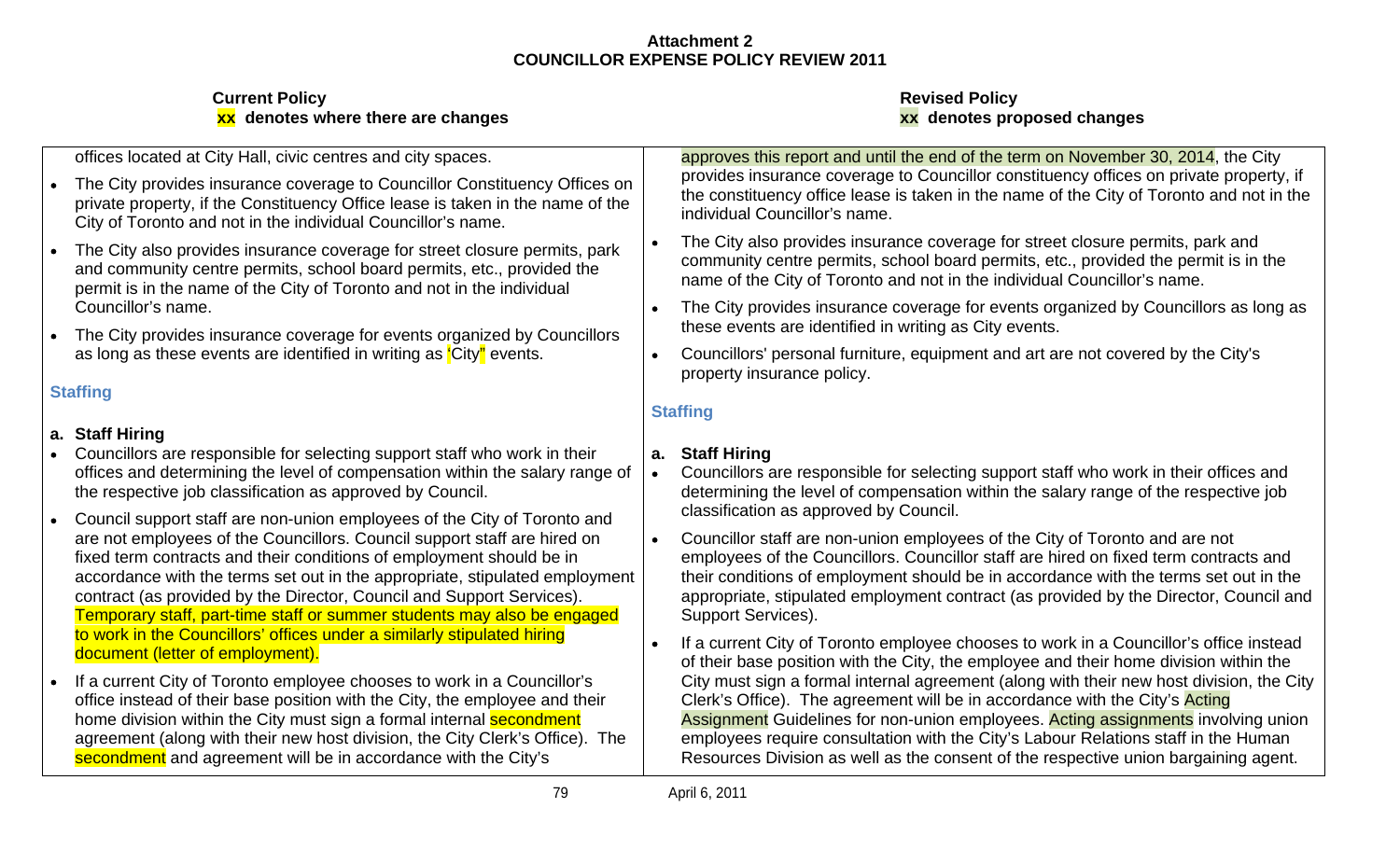| <b>Current Policy</b><br>xx denotes where there are changes                                                                                                                                                                                       | <b>Revised Policy</b><br>xx denotes proposed changes                                                                                                                                                      |
|---------------------------------------------------------------------------------------------------------------------------------------------------------------------------------------------------------------------------------------------------|-----------------------------------------------------------------------------------------------------------------------------------------------------------------------------------------------------------|
| Secondment Guidelines for non-union employees. Secondments involving<br>union employees will require consultation with the City's Labour Relations                                                                                                | Councillor staff contracts will only continue until the end of the Councillor's term and<br>will not automatically continue after a Councillor is re-elected.                                             |
| staff in the Human Resources Division as well as the consent of the<br>respective union bargaining agent.                                                                                                                                         | • The Director, Council and Support Services will work with Legal Services Division to<br>develop staff contracts.                                                                                        |
| Council support staff contracts will only continue until the end of the<br>Councillor's term and will not automatically continue after a Councillor is re-<br>elected<br>The Director, Council and Support Services will work with Legal Services | <b>Staff Benefits</b><br>Councillor staff, if eligible, are provided with benefits in accordance with the City's<br>benefits plan for non-union employees.                                                |
| Division to develop staff contracts and employment letters.                                                                                                                                                                                       | Councillors are not responsible for the benefits expenditures of their staff within their<br>staff salary envelope.                                                                                       |
| b. Staff Benefits<br>• Council support staff, if eligible, are provided with benefits in accordance<br>with the City's benefits plan for non-union employees.                                                                                     | c. Overtime and Lieu Time Payouts<br>• Councillor staff are non-union, City of Toronto employees. Overtime and lieu time are                                                                              |
| c. Overtime and Lieu Time Payouts                                                                                                                                                                                                                 | in accordance with the City's Human Resources policy for non-union employees.                                                                                                                             |
| • Council support staff are non-union, City of Toronto employees. Overtime<br>and lieu-time are in accordance with the City's Human Resources policy for<br>non-union employees.                                                                  | Maximum lieu time that can be taken is 105 hours each calendar year.<br>Staff accumulate lieu time as straight time of overtime they have worked or time and a<br>half, in accordance with their position |
| Maximum lieu time that can be taken is 105 hours each calendar year                                                                                                                                                                               | Staff can carry lieu time over from one year to the next year, but they must use the<br>time before March 31 of the second year.                                                                          |
| Staff accumulate lieu time as straight time of overtime they have worked.<br>Staff can carry lieu time over from one year to the next year, but they must<br>use the time before March 31 of the second year.                                     | Accumulated lieu time can be paid out upon termination, resignation or end of<br>contract.                                                                                                                |
| Accumulated lieu-time can be paid out upon termination or resignation or<br>end of contract.                                                                                                                                                      | Replacement Staff Funding<br>• To minimize the negative impact of prolonged staff illness or vacation on Councillors'<br>office operations, the Council General Expense Budget provides for:              |
| d. Replacement Staff Funding<br>• Councillors operate small offices with two to five staff. Staff absences,<br>resulting from any illness or a prolonged vacation, can significantly affect a                                                     | - replacement staff to cover staff absences due to illness of more than five<br>consecutive business days;<br>top-up payments to staff who are on maternity, parental or adoption leaves; and             |
| <b>Councillor's office operations</b><br>To minimize the negative impact on Councillors' office operations, the                                                                                                                                   | - vacation replacement for staff whose annual vacation entitlement exceeds three<br>weeks.                                                                                                                |
|                                                                                                                                                                                                                                                   | April 6, 2011                                                                                                                                                                                             |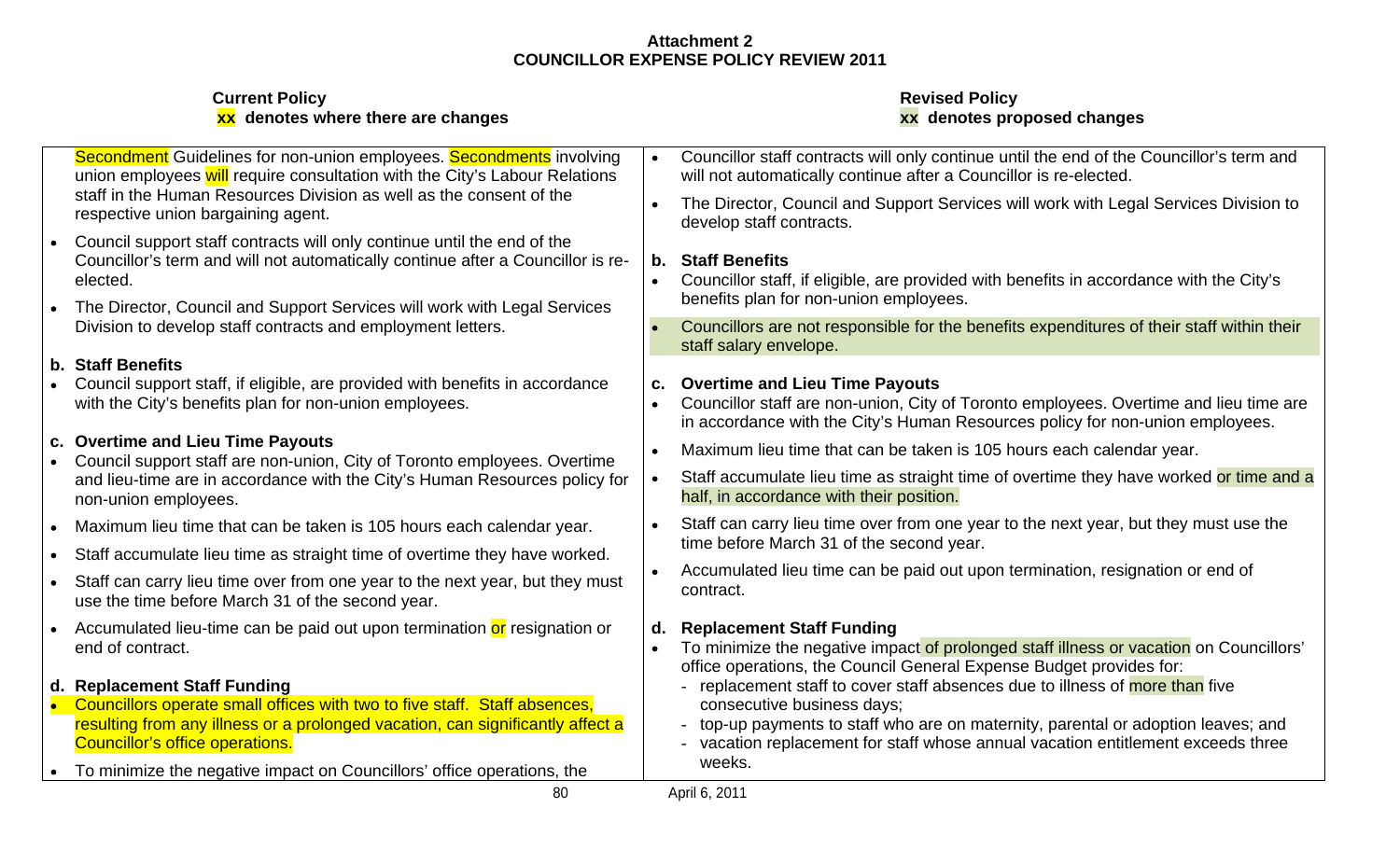| <b>Current Policy</b>         |  |
|-------------------------------|--|
| <u>vy</u> donotos whore thore |  |

| Council General Expense Budget will provide for:                                                                                                                    | Staff termination payments during the City Council term, such as severance pay,                                                                     |
|---------------------------------------------------------------------------------------------------------------------------------------------------------------------|-----------------------------------------------------------------------------------------------------------------------------------------------------|
| staff termination payments during the City Council term, such as                                                                                                    | unused vacation, float days and lieu time.                                                                                                          |
| severance pay, unused vacation, float days and lieu time;<br>replacement staff to cover staff absences due to illness of five<br>consecutive business days or more; | Councillors who require staff replacement funds should contact the Director, Council<br>and Support Services before engaging the replacement staff. |
| top-up payments to staff who are on maternity, parental or adoption                                                                                                 | <b>Intergovernmental-Related Business Travel</b>                                                                                                    |
| leaves: and                                                                                                                                                         | Councillors who incur travel costs associated with attending the annual conference of                                                               |
| vacation replacement for staff whose annual vacation entitlement                                                                                                    | the Federation of Canadian Municipalities may be reimbursed for these costs from the                                                                |
| exceeds three weeks.                                                                                                                                                | Council Business Travel Budget once per term.                                                                                                       |
| Councillors who require staff replacement funds should contact the Director.                                                                                        | Councillors, who incur travel costs while in fulfillment of an official capacity with a                                                             |
| Council and Support Services before engaging the replacement staff.                                                                                                 | municipal organization that the City is a member of, are entitled to full recovery of                                                               |
| <b>Intergovernmental-Related Business Travel</b>                                                                                                                    | these costs from the Council Business Travel Budget.                                                                                                |
| Councillors, who incur travel costs while in fulfillment of an official capacity                                                                                    | Councillors hold an official capacity with a municipal organization if they have been                                                               |
| with a municipal organization that the City is a member of, are entitled to full                                                                                    | elected or appointed to the executive, board, section executive, task force, and/or                                                                 |
| recovery of these costs from the Council Business Travel Budget.                                                                                                    | committees.                                                                                                                                         |
| Councillors hold an official capacity with a municipal organization if they                                                                                         | The City is currently a member of the following municipal organizations:                                                                            |
| have been elected or appointed to the executive, board, section executive,                                                                                          | - The Federation of Canadian Municipalities (FCM)                                                                                                   |
| task force, and/or committees.                                                                                                                                      | - World Association of Major Metropolis (WAMM)                                                                                                      |
| The City is currently a member of the following municipal organizations:                                                                                            | <b>Ontario Good Roads Association (OGRA)</b>                                                                                                        |
| The Federation of Canadian Municipalities (FCM)                                                                                                                     | - The Association of Francophone Municipalities of Ontario (AFMO)                                                                                   |
| <b>The United Cities and Local Governments (UCLG)</b>                                                                                                               | The list of organizations may change from time to time.                                                                                             |
| World Association of Major Metropolis (WAMM)                                                                                                                        | The Mayor, or a Councillor designated by the Mayor, is entitled to full recovery of                                                                 |
| <b>Ontario Good Roads Association (OGRA)</b>                                                                                                                        | travel costs incurred while attending meetings and conferences of mayoral                                                                           |
| <b>International Council for Local Environmental Issues (ICLEI)</b>                                                                                                 | membership organizations from the Council Business Travel Budget.                                                                                   |
| The Association of Francophone Municipalities of Ontario (AFMO)                                                                                                     | The Mayor is currently a member of the following mayoral organizations:                                                                             |
| Councillors who incur travel costs associated with attending the FCM                                                                                                | - Large Urban Mayors' Caucus of Ontario (LUMCO)                                                                                                     |
| Annual Conference are entitled to full recovery of these costs from the                                                                                             | - Mayor and Regional Chairs of Ontario (MARCO)                                                                                                      |
| <b>Council Business Travel Budget.</b>                                                                                                                              | - The Big Cities Mayors' Caucus (BCMC)                                                                                                              |
| The Mayor, or a Councillor alternate designated by the Mayor, is entitled to                                                                                        | - The Great Lakes and St. Lawrence Cities Initiative<br>The list of organizations may change from time to time.                                     |